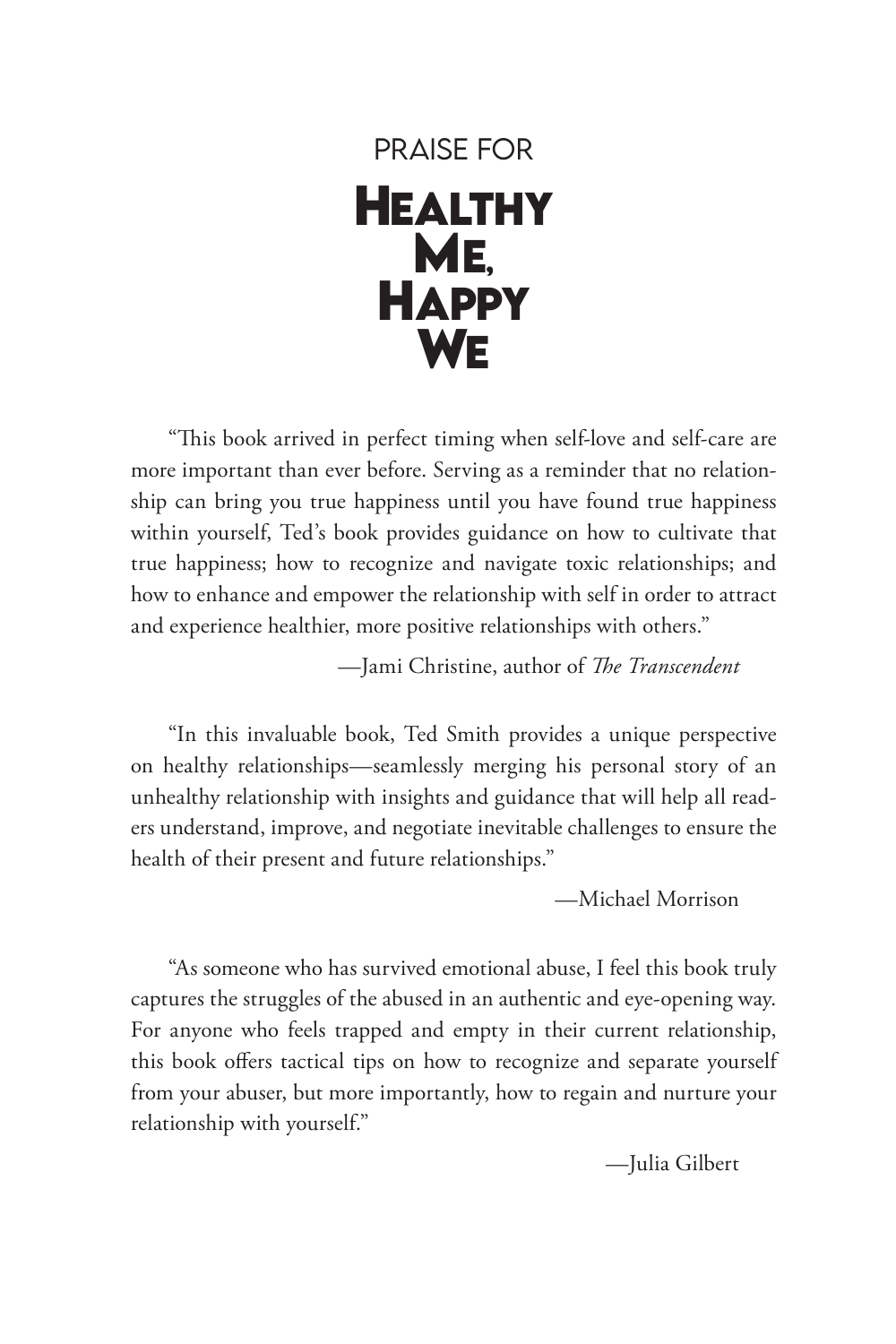"The relationship we have with ourselves is the most important one of all and affects all our other relationships. If any relationships in your life have you walking on eggshells, this book is a must-read. Even if they don't, Ted's story is one we can all relate to on some level. And the book ends with a message of hope."

—George Allen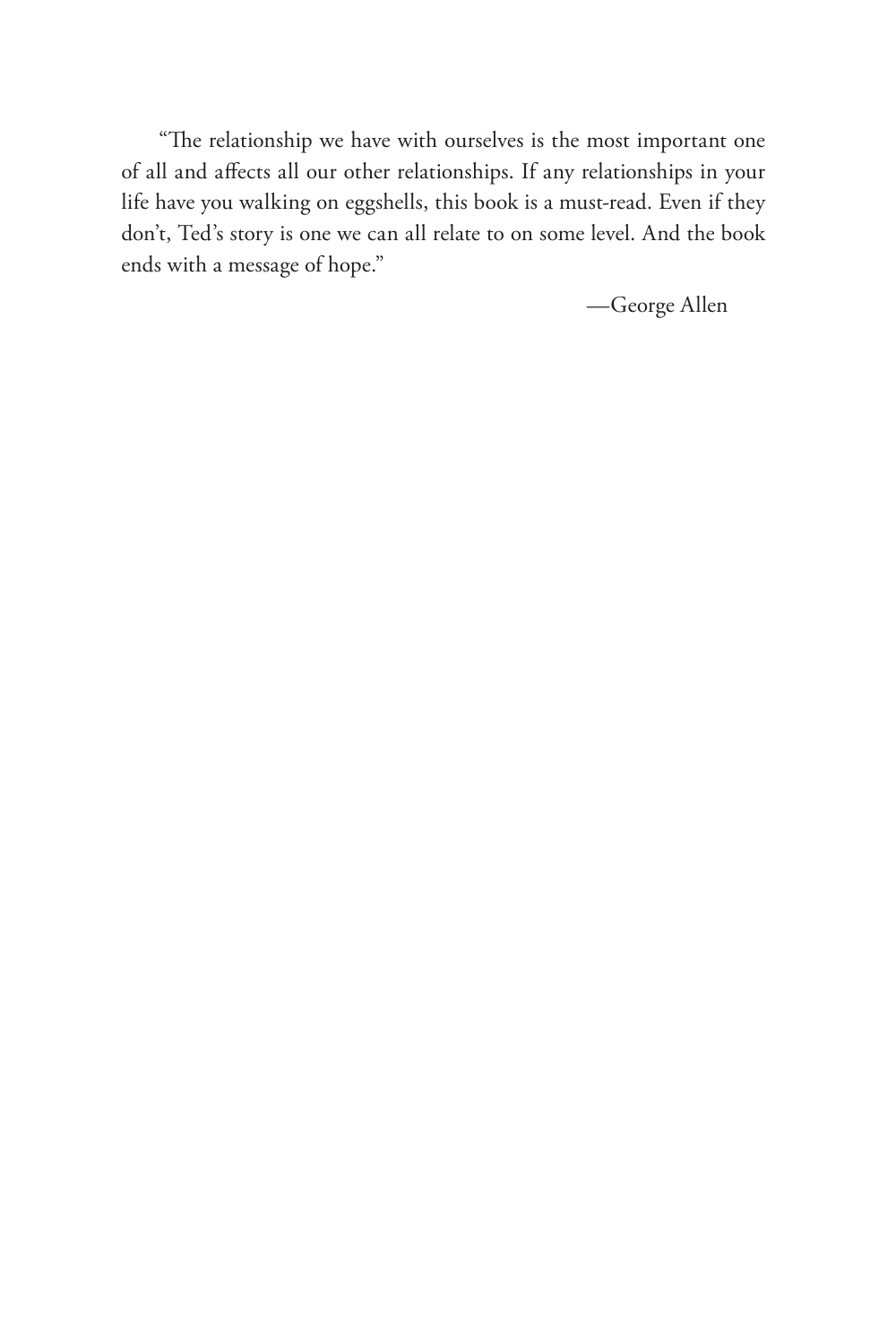# **Healthy Me, Happy We**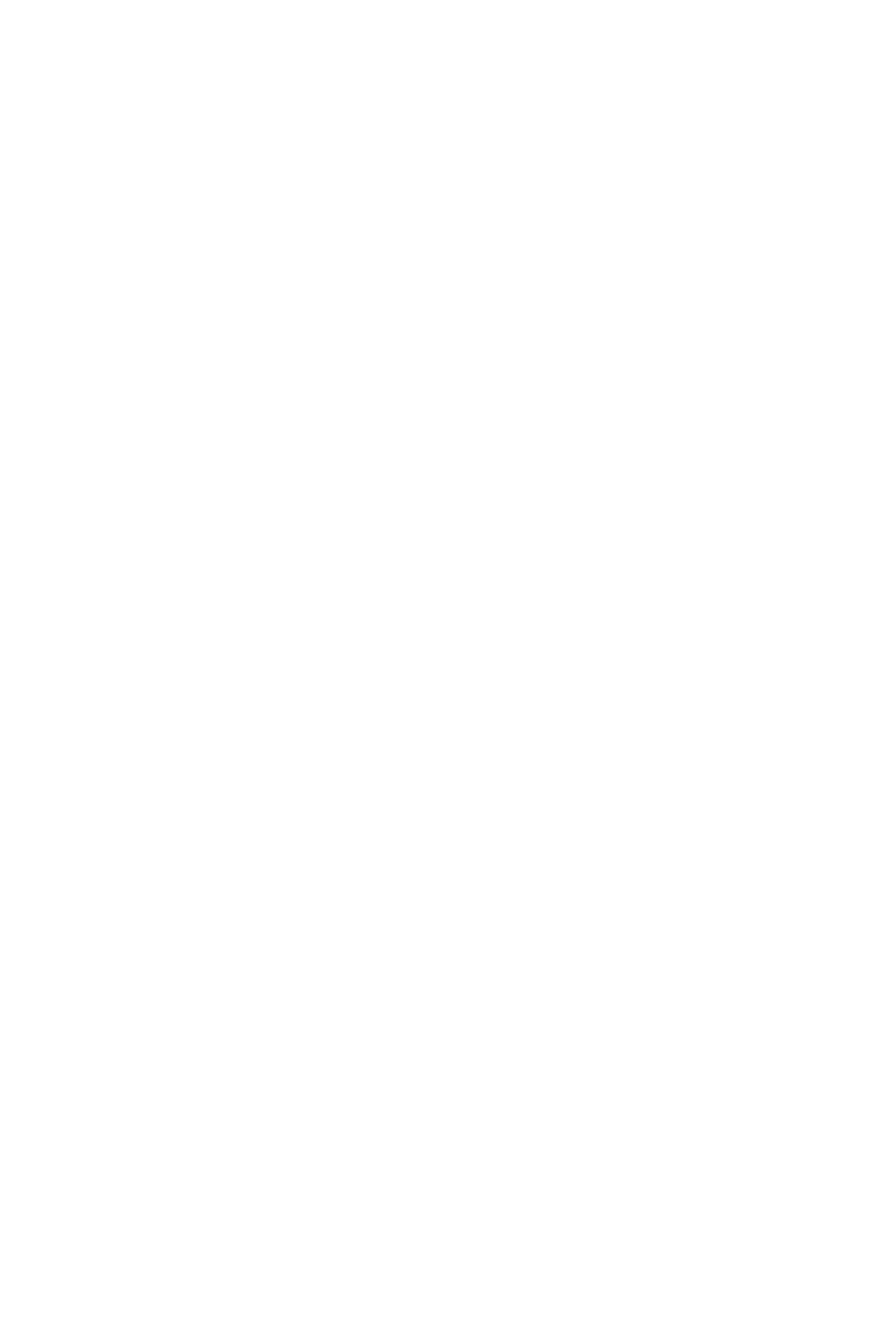# **Healthy Me, Happy We** Transforming Relationships

# with Yourself and Others

# **TED SMITH**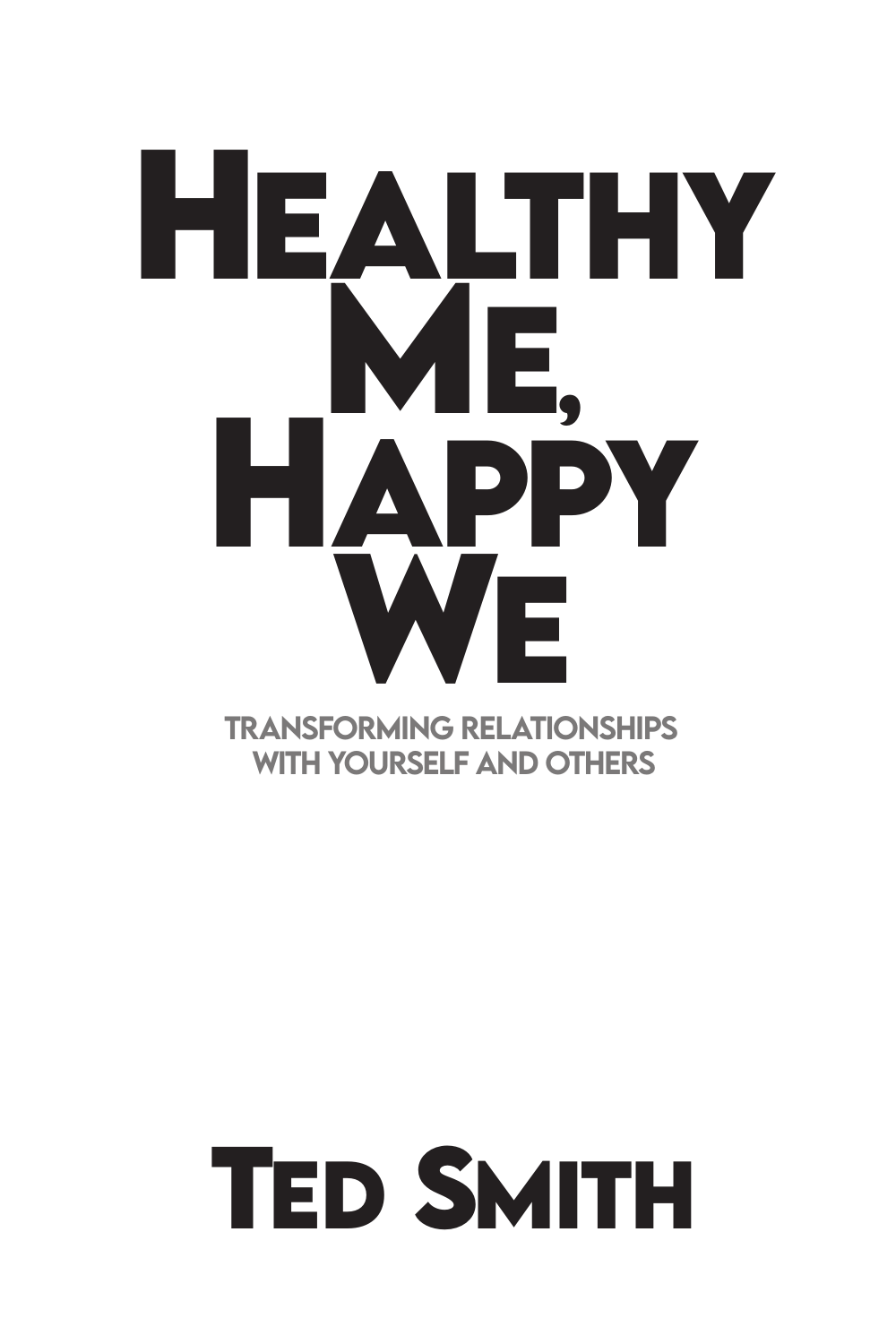Copyright © 2021 Ted Smith

All rights reserved. No part of this publication may be reproduced, distributed, or transmitted in any form or by any means, including photocopying, recording, or other electronic or mechanical methods, without the prior written permission of the publisher, except in the case of brief quotations embodied in reviews and certain other noncommercial uses permitted by copyright law.

Published by Mandala Tree Press www.mandalatreepress.com

Paperback ISBN: 978-1-954801-05-9 Hardcover ISBN: 978-1-954801-07-3 eBook ISBN: 978-1-954801-06-6

SEL021000 SELF-HELP / Motivational & Inspirational SEL016000 SELF-HELP / Personal Growth / Happiness FAM000000 FAMILY & RELATIONSHIPS / General

Cover design by Lisa Barbee Edited by Jessica Ellingson Typeset by Kaitlin Barwick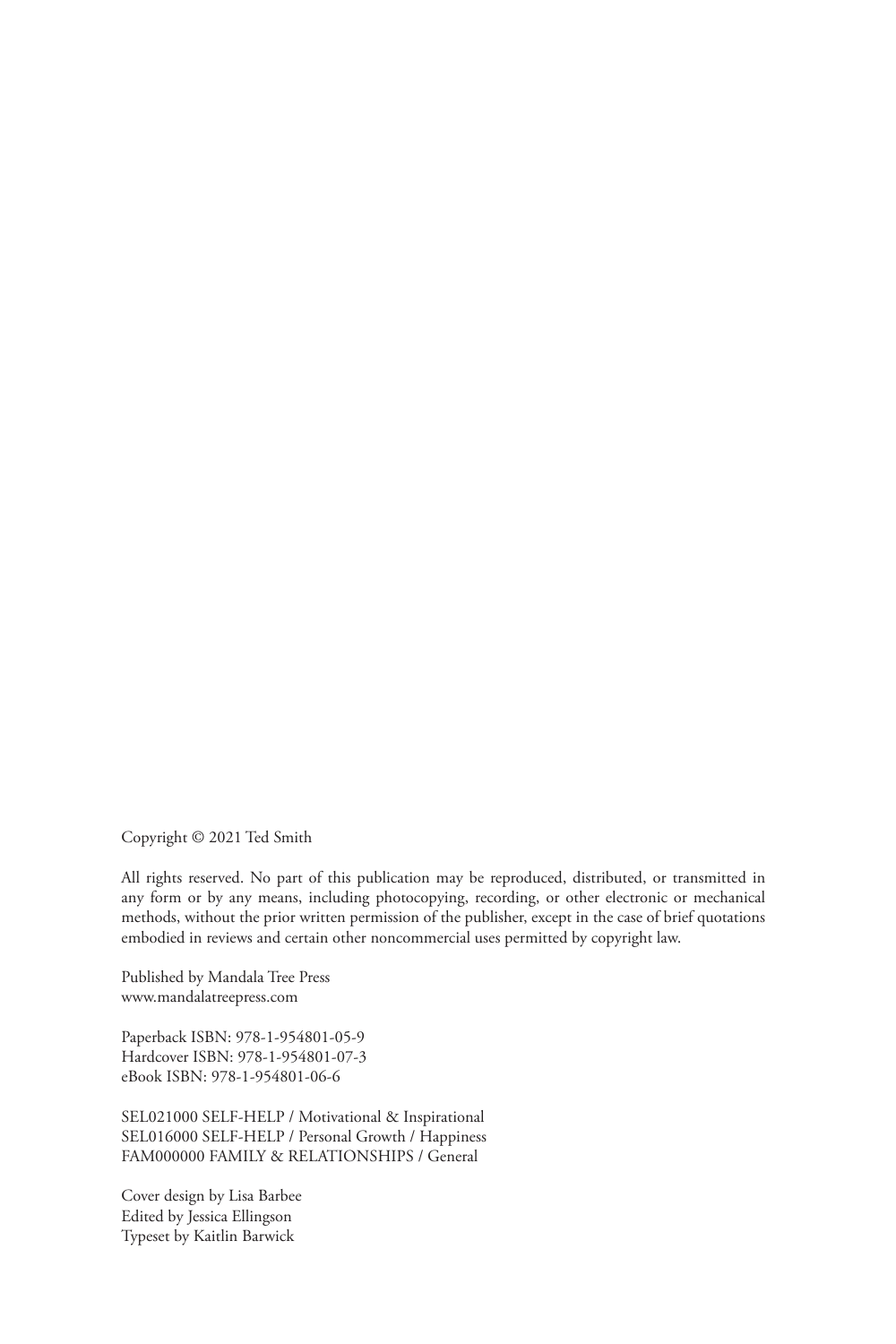# **DEDICATION**

I dedicate this book to my inner child, young Teddy. You have a tough road ahead, little buddy, but we'll get through it together. And dude, once the most painful challenges have passed and you begin to embrace them and who you truly are, your life will be friggin' awesome.

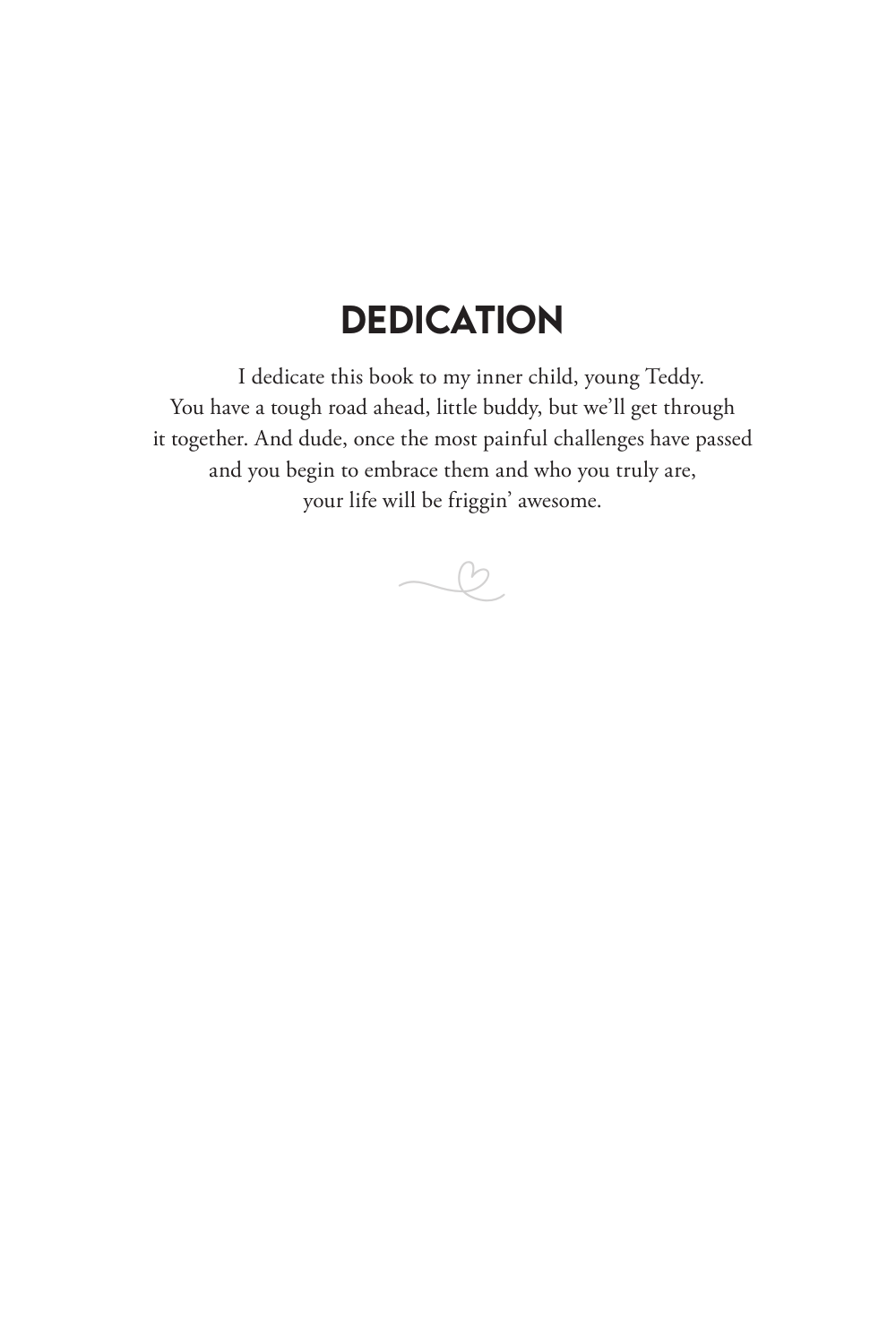# Intention Setting

May this book find whoever needs its words and may it guide, inform, and inspire you to live a happy, healthy life.

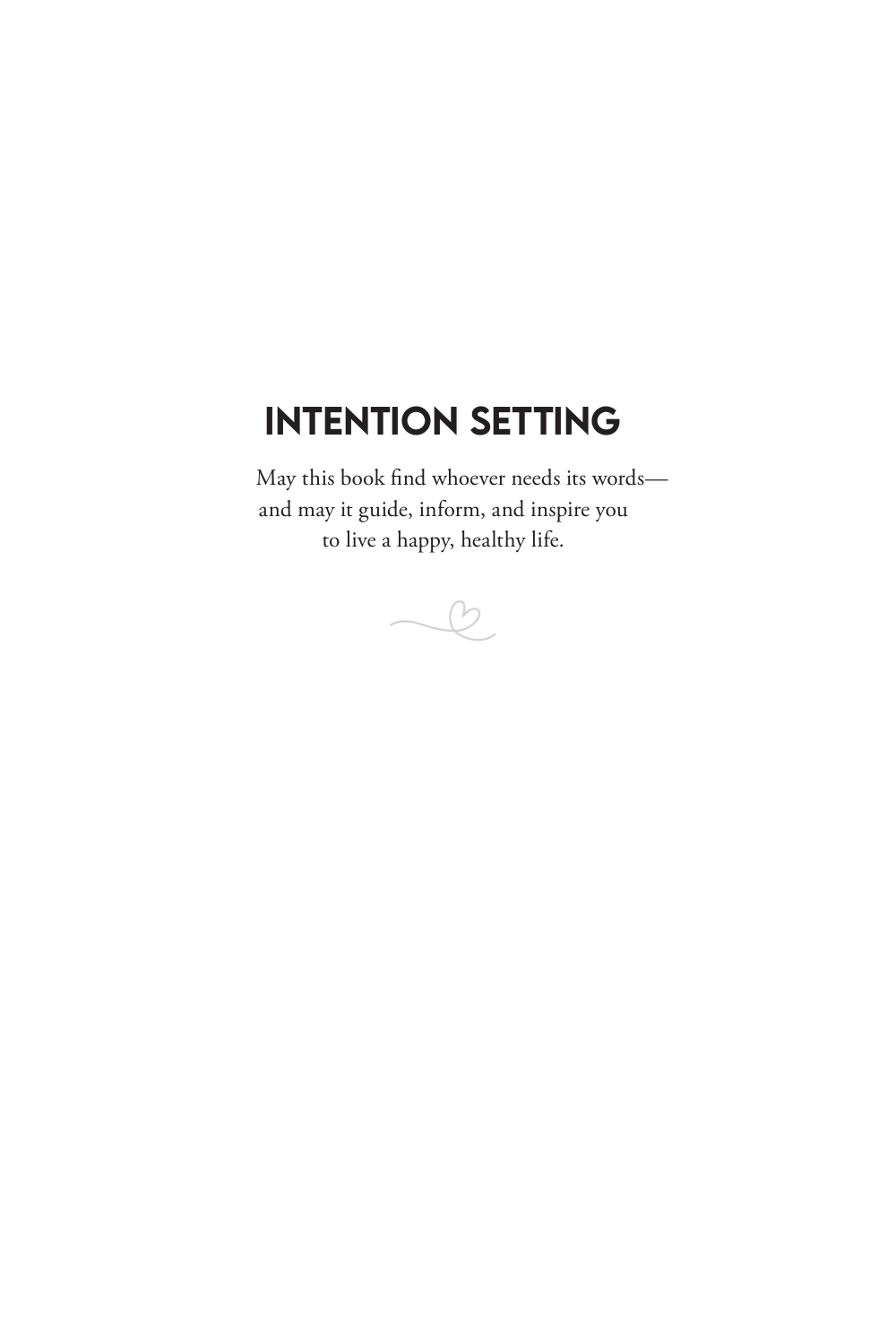# **CONTENTS**



| Healthy Relationships with Others  106 |
|----------------------------------------|
|                                        |
|                                        |
|                                        |
|                                        |
| Your Thoughts Are Appreciated  149     |
|                                        |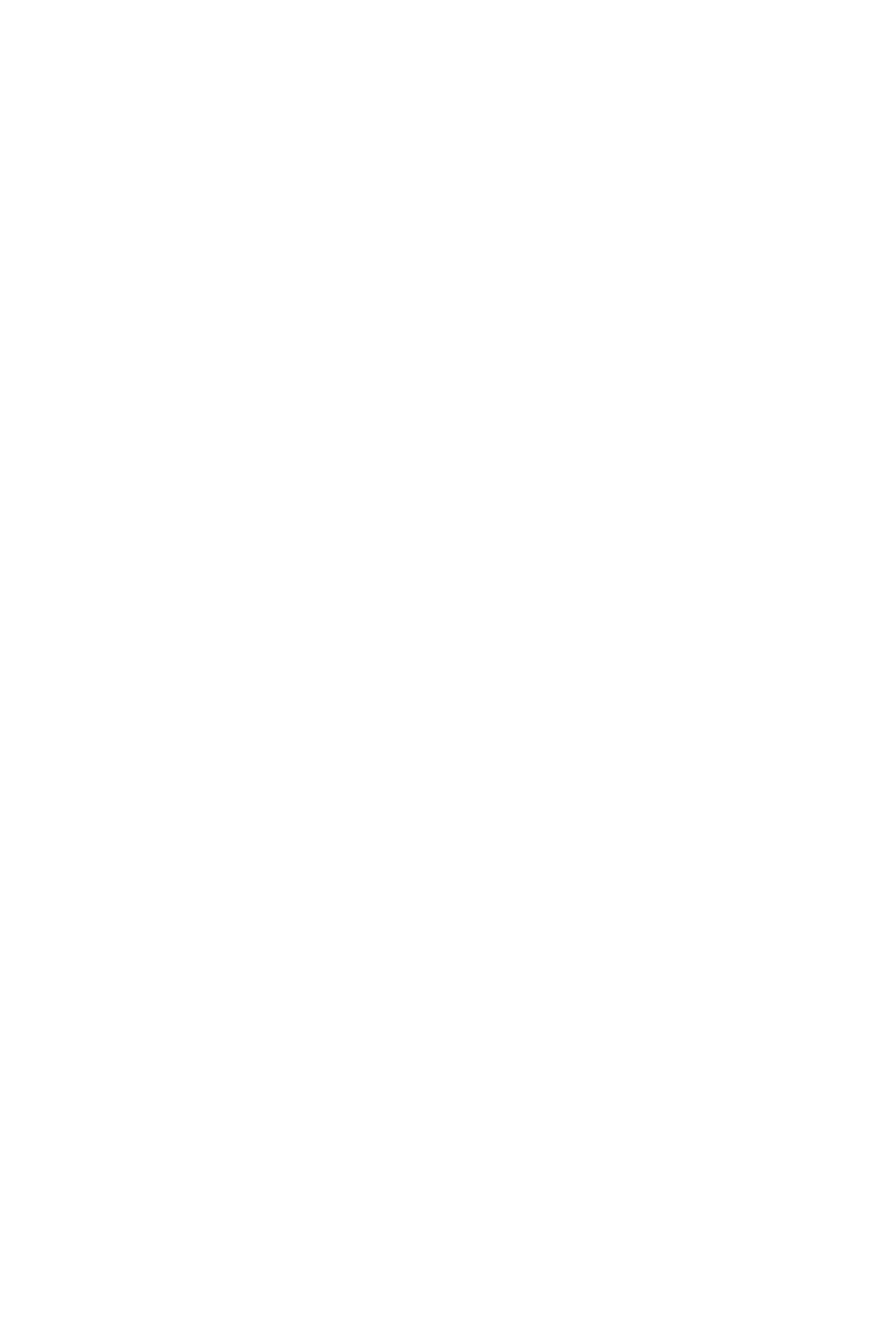# **INTRODUCTION**  $\overline{\mathcal{L}}$



I mean *truly* happy.

Do you even know what true happiness feels like? Some people don't. But how can we know what we don't have?

If you answered my first question as yes—and you truly mean it with confidence—that's wonderful news. And you could probably set the book down right now.

On the other hand, if you initially answered yes, is it possible you are just deluding yourself? Are you trying to convince yourself that you're happy—because who would want to admit that they're unhappy? Studies show that humans are more willing to convince themselves of pleasure than of pain—we don't want to believe we're unhappy, so we convince ourselves we're happy when we're really not. Unhappiness is certainly not a fun place to be—especially when we're realizing the reality of it for the first time.

Remember that you're the only one reading this right now, so you're safe to contemplate the truth of your current situation. You don't have to worry about answering these questions in a way that placates other people.

If the answer is that you're not happy right now (or that you could be happier), that's okay—I'm going to help lead you to a place where you can find happiness again (or perhaps for the first time). But no more lying to yourself about where you currently are. It's not doing you any favors. And it certainly won't do you any good during this discussion we're about to have.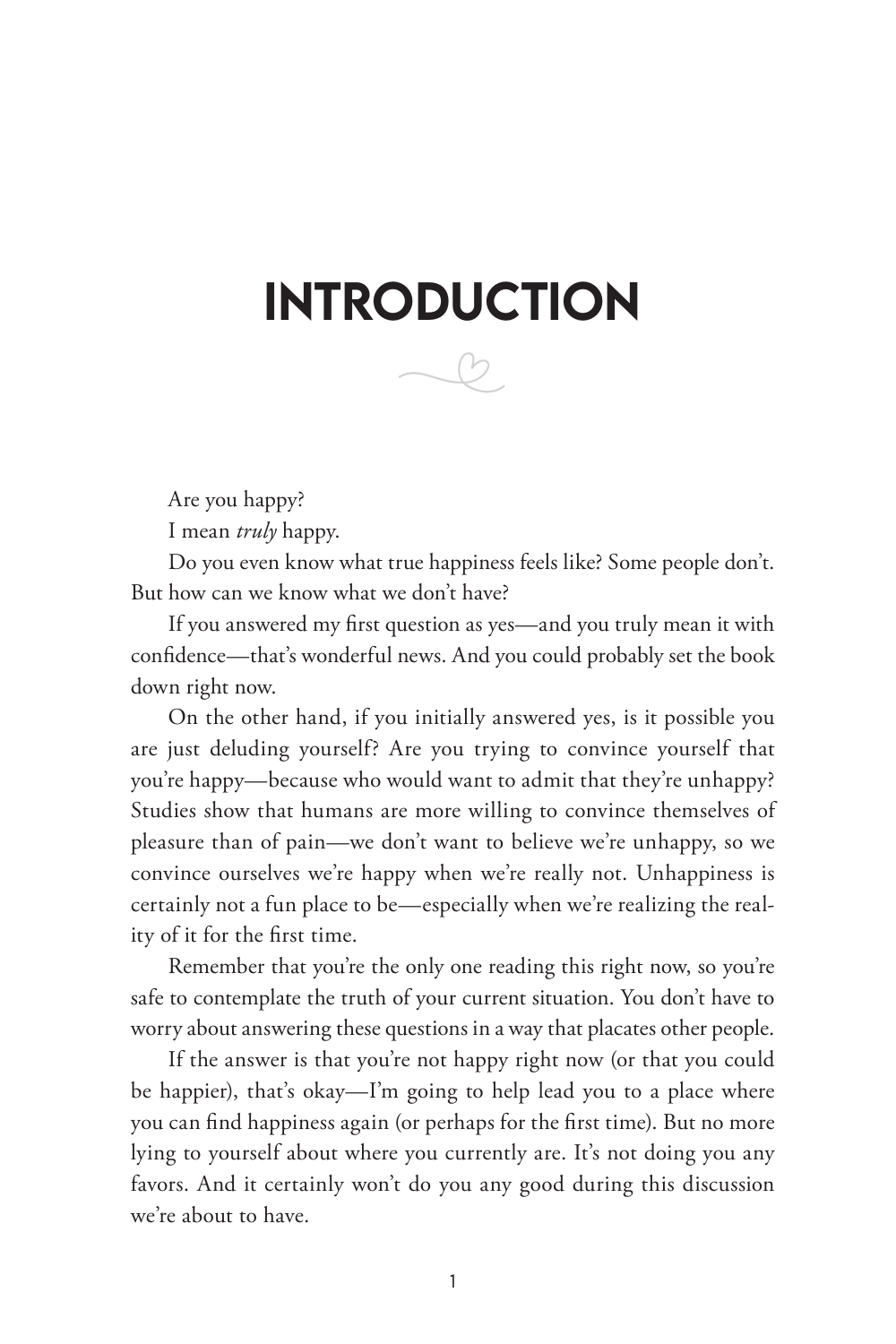Next question: If you can admit that you're unhappy, do you know why? Or perhaps the question should be, *can you admit why*? Chances are you already know the answer.

For the longest time, I was unhappy but did not know why—or at least, I did not want to admit to myself what that reason was. The two most important relationships in my life at the time were unhealthy—the one I had with my ex-partner of fifteen years and the one I had with myself. Both of these relationships needed significant attention.

If you're unhappy, what's stopping you from changing that? If your answer is that the people, places, or things around you need to change, I have a reality check for you: while external circumstances and relationships may influence where you are today, they are not what's in your way. Only one person is holding you back from finding happiness. Can you guess who that might be? (*Psst.* Check the mirror.)

That being said, sometimes the people we're around or the environments we find ourselves in are unhealthy. Because we can't necessarily expect others to change, we may need to take matters into our own hands to change our external circumstances before we can even begin to look inward.

Another question: Would the eight-year-old version of yourself be proud, happy, and excited to become who you are now? Or would that little kid feel worried, scared, or sad to see what you've become and how you feel about yourself? How do you feel about your answer to this question?

And the final question (for now): Are you really okay settling for unhappiness? Or do you want to finally do something about it—and make that eight-year-old proud, happy, and excited to become you?

"You are what you settle for." —Janis Joplin—

Too many people settle for a life in which they are unhappy. Whether they hate their jobs, are single and lonely, or are stuck in a loveless (or even hateful) romantic relationship, these people have resigned themselves to lives where

they lack passion, purpose, joy, energy, or sometimes even the will to carry on. They think, "Who am I to be happy?"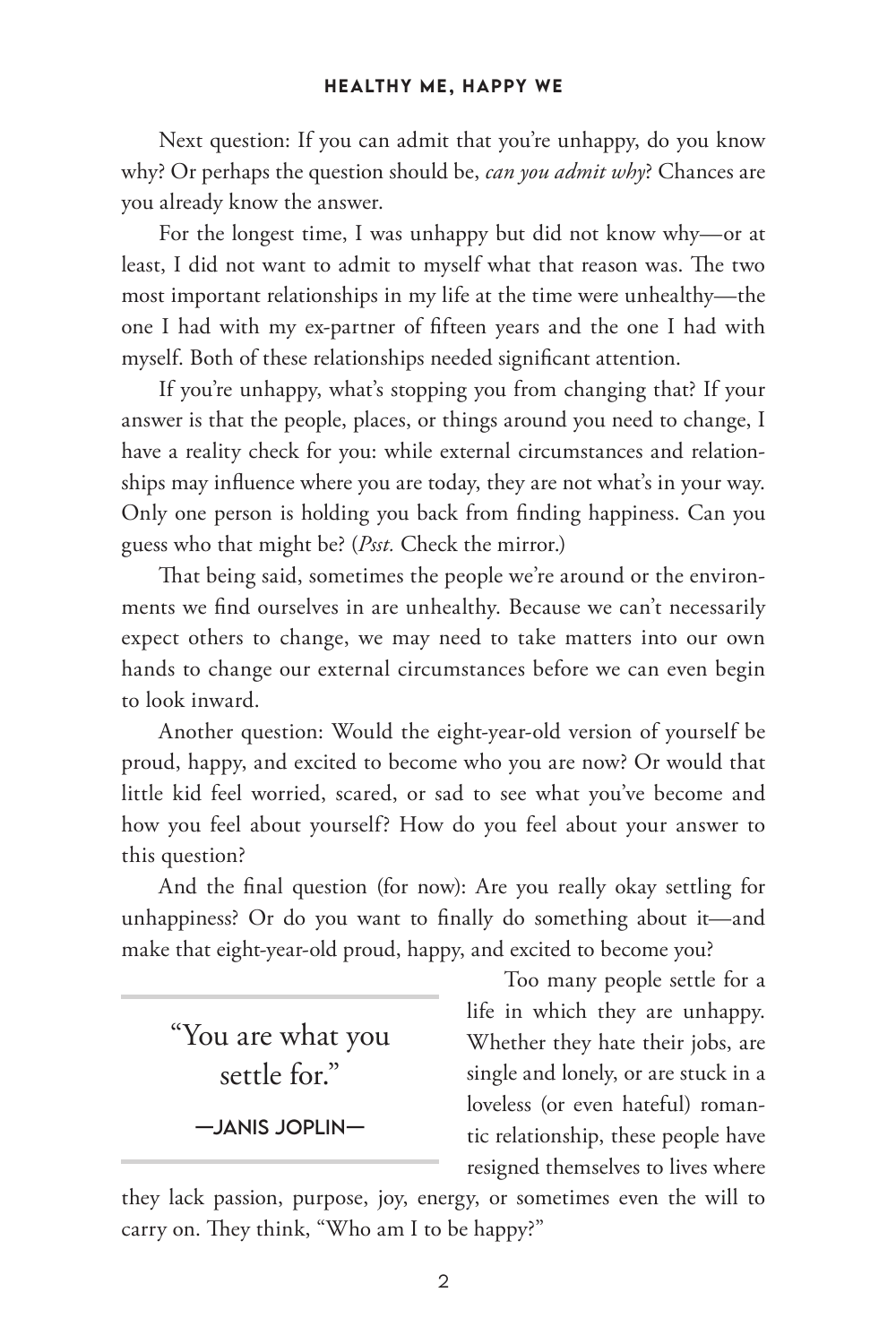#### Introduction

#### *Everyone on this planet is worthy of being happy. That includes you.*

I'm not here to give you career advice, though in my experience, finding happiness within ourselves allows all aspects of our lives—career, finance, mind, body, spirit, and relationships—to fall into place. So who knows—perhaps if you're unhappy in your career, this book may help with that, too.

My focus will be on relationships—both with others and with the self. It all begins with ourselves, but sometimes it's difficult to start there if we're trying to deal with challenging relationships that require more of our time and energy than is healthy. That was the case for me; ultimately, I had to end my fifteen-year relationship because the toxicity impeded my ability to have a healthy relationship with myself.

Those debilitating, all-consuming challenges we may experience with others can include abuse and addiction, both of which I experienced in my past relationship. While we can experience abuse and addiction in combination with each other (as I did), they can also occur separately.

I want to forewarn you that the first two chapters in this book may be triggering, upsetting, or otherwise uncomfortable for you to read, depending on the experiences you have had in relationships. *Be sure to create a safe space for yourself as you read through the challenges I faced.*  For example, if you've been through some shit, I wouldn't recommend reading the first half of the book in a public place. Some uncomfortable emotions may come up, and you want to be in a place where you can freely feel them without worrying about who's around you. In addition, if the material gets too heavy or overwhelmingly relatable, feel free to set the book down and come back to it later (but I recommend that you *do* come back to it later—*especially* if it hits you hard, because that means this book was meant to reach you). *Just remember that you are in control of your own journey here.*

Another fair warning: because I have your best interests at heart, I'm not going to sugarcoat this stuff. I'm going to give it to you straight (even though I'm a big ol' homo). This may mean that, at times, it feels like I'm in your face. Just know that it comes from a place of love. I want you to be happy.

While my relationship was unquestionably toxic, it didn't necessarily start out that way—which is often true for other toxic relationships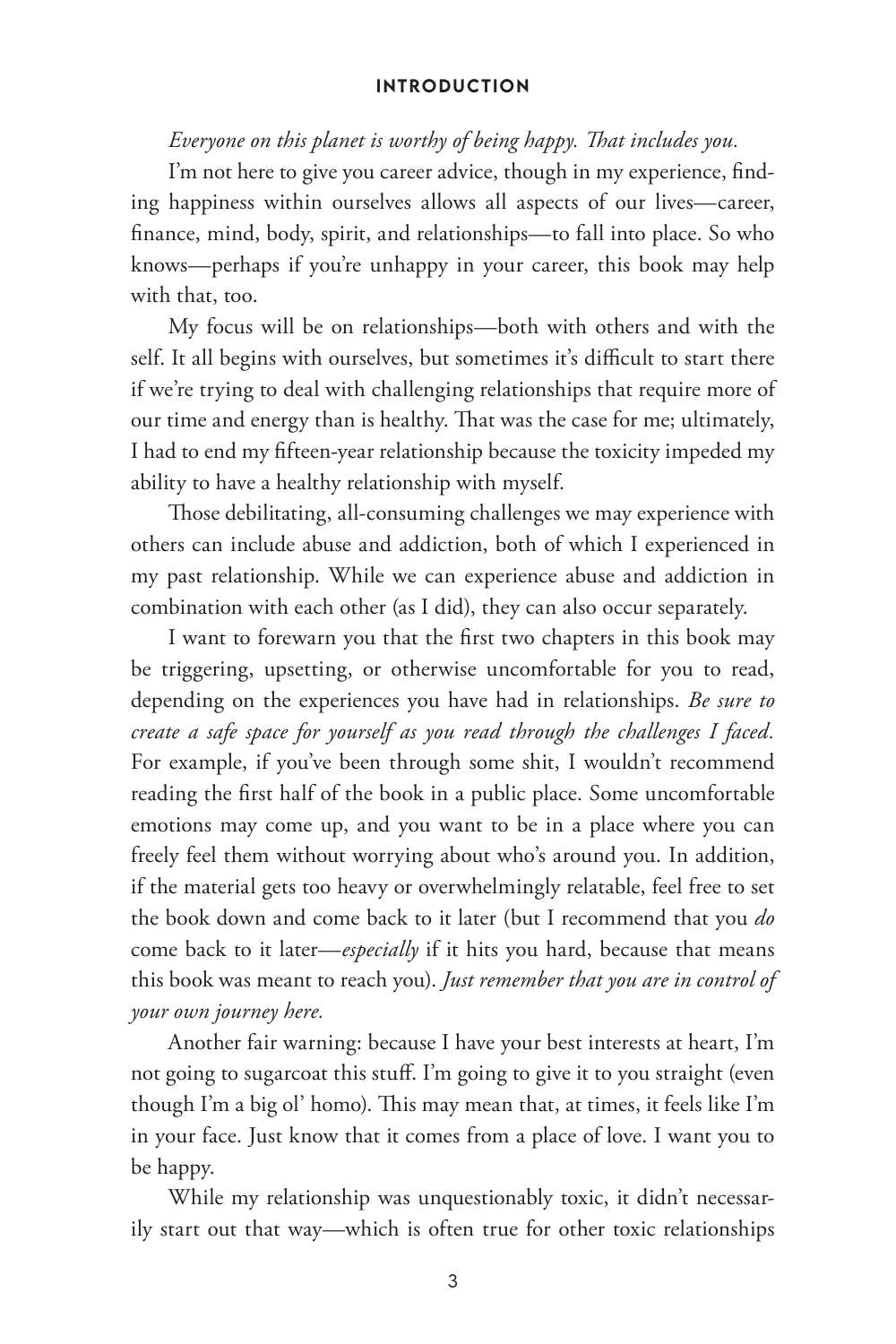as well. The red flags associated with abuse and addiction are plentiful. One of the reasons I'm writing this book is to help you recognize these unhealthy behaviors—both the obvious and the subtle—as early on as possible so that you don't have to suffer like I did.

I'm here to share my story in case it's helpful to you. If there are aspects that resonate with you about the unhealthy relationships I experienced with my ex-husband or with myself, I urge you to get help. My intent here is to give you a starting point to help you recognize the issues you may be experiencing but haven't identified yet. Then it's up to you to take the next steps.

My goal in sharing my experience is neither to vilify my ex nor proclaim my victimhood but instead to help you identify any potentially similar characteristics in your own relationship(s). "Relationship(s)" is possibly plural here because the characteristics of unhealthy relationships extend beyond romantic partnerships and can be found in relationships with family, friends, and coworkers as well.

We learn by contrast, thus the reason I am starting with an explanation of unhealthy relationships—so you understand what not to do. My story is a bit extreme, and it's possible your experiences have been nowhere near as challenging. However, if aspects of your own relationships resonate with what I describe, this awareness could be the first step to making your life more manageable and enjoyable.

I'll also cover the challenges in my relationship with myself because, as it turns out, the relationship with the self is damn important in how we relate to other people. Following that, I'll describe what the healing journey can look like for those of us who must recover from unhealthy relationships with others and begin creating a healthy relationship with ourselves. Finally, I'll get into what healthy relationships look like again, with others and with the self—to contrast against unhealthy relationships. Always good to end on a positive note. And I want to make sure you put this book down with a feeling of hope that things can get better.

I'm not a therapist. This book is not meant to be a tool for therapy. Instead, think of this book as a conversation with a friend—a coach who can help you recognize the unhealthy aspects of your relationships. It's possible you are where I was—at least to some degree—so allow me to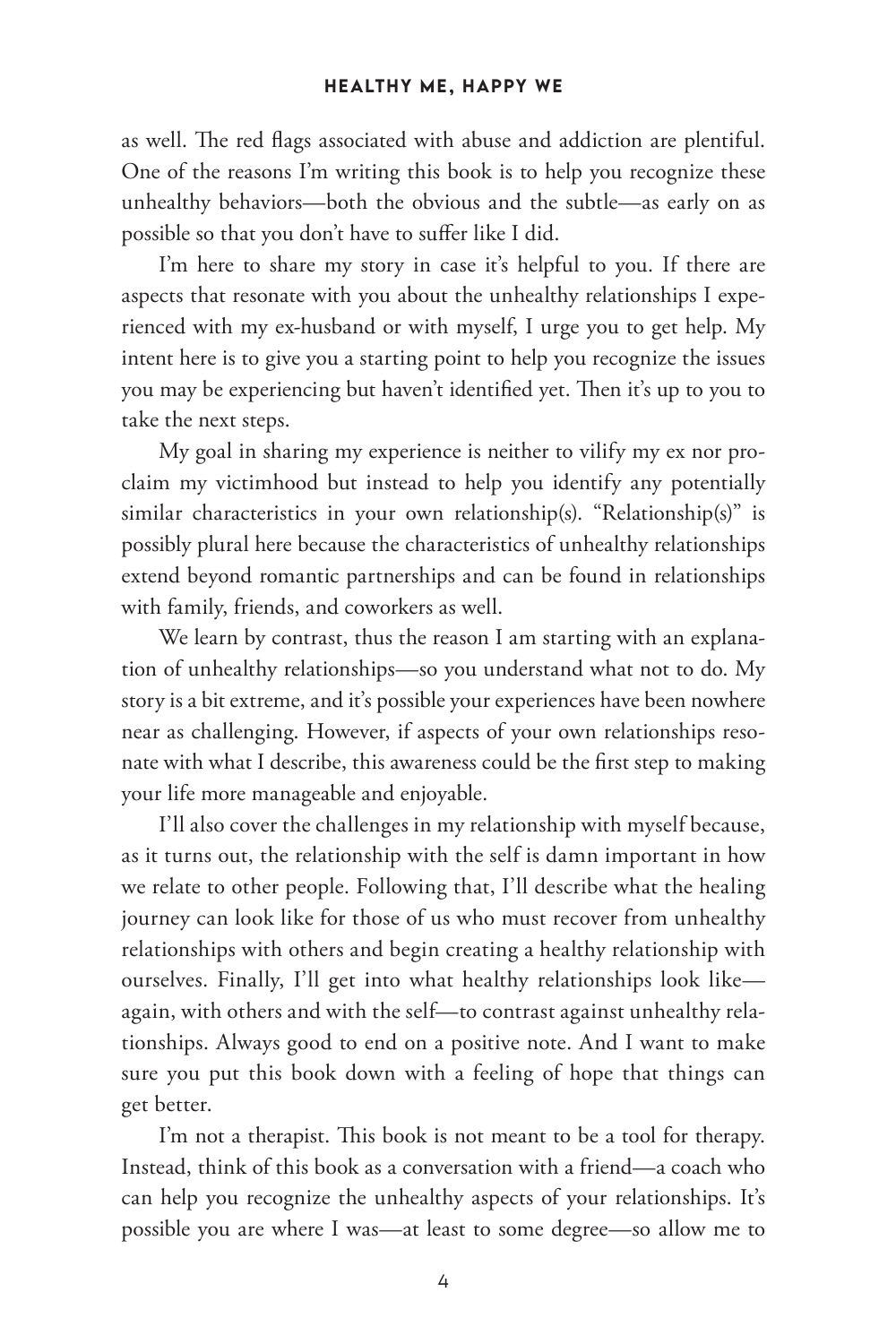#### Introduction

share what worked for me and what didn't. My story of survival, healing, and transformation is meant to encourage and guide you to do the same in your own life.

We're all the protagonists of our own stories. And I think we often forget that the people around us who impact our lives (whether positively or negatively) are also the protagonists of *their* own stories. This means we are all self-centered to a degree, but this is not necessarily a bad thing. In fact, when we experience our own transformation and healing, the relationships outside ourselves will also change for the better.

The egoic concept that we are the center of our own universe absolutely impacts our relationships with other people. We may think that

others' words and actions are what cause our behaviors and reactions, but really, it's our own thoughts that cause our emotions and feelings. And our thoughts and perspectives are based on our previous experiences. Two people could experience the exact same scenario, but because they each had different experiences leading up to that moment, one might be happy while the other is upset.

"Most experiences are both good and bad, at the same time. What changes is our perspective." —Mark Manson—

When past wounds trigger and upset us in the present, we need to heal the wounds—which we do by feeling our feelings. This is part of the journey we'll take together as well. (And if you're thinking, "Feeling our feelings? What the hell does that mean?"—don't worry, I'll explain.)

Plus, some people are just generally happier individuals who are less upset by everyday events—usually because they've done the work on themselves to feel inner peace and joy regardless of what's going on around them. My goal is to direct you toward becoming one of those people, but that means you've got some work to do, just as I did (and do).

However, becoming a generally happier person does not mean you will feel good all the time. That would be unhealthy, not to mention impossible. I want to set that expectation now so that you don't look forward to a life free from all pain. Those less pleasurable feelings of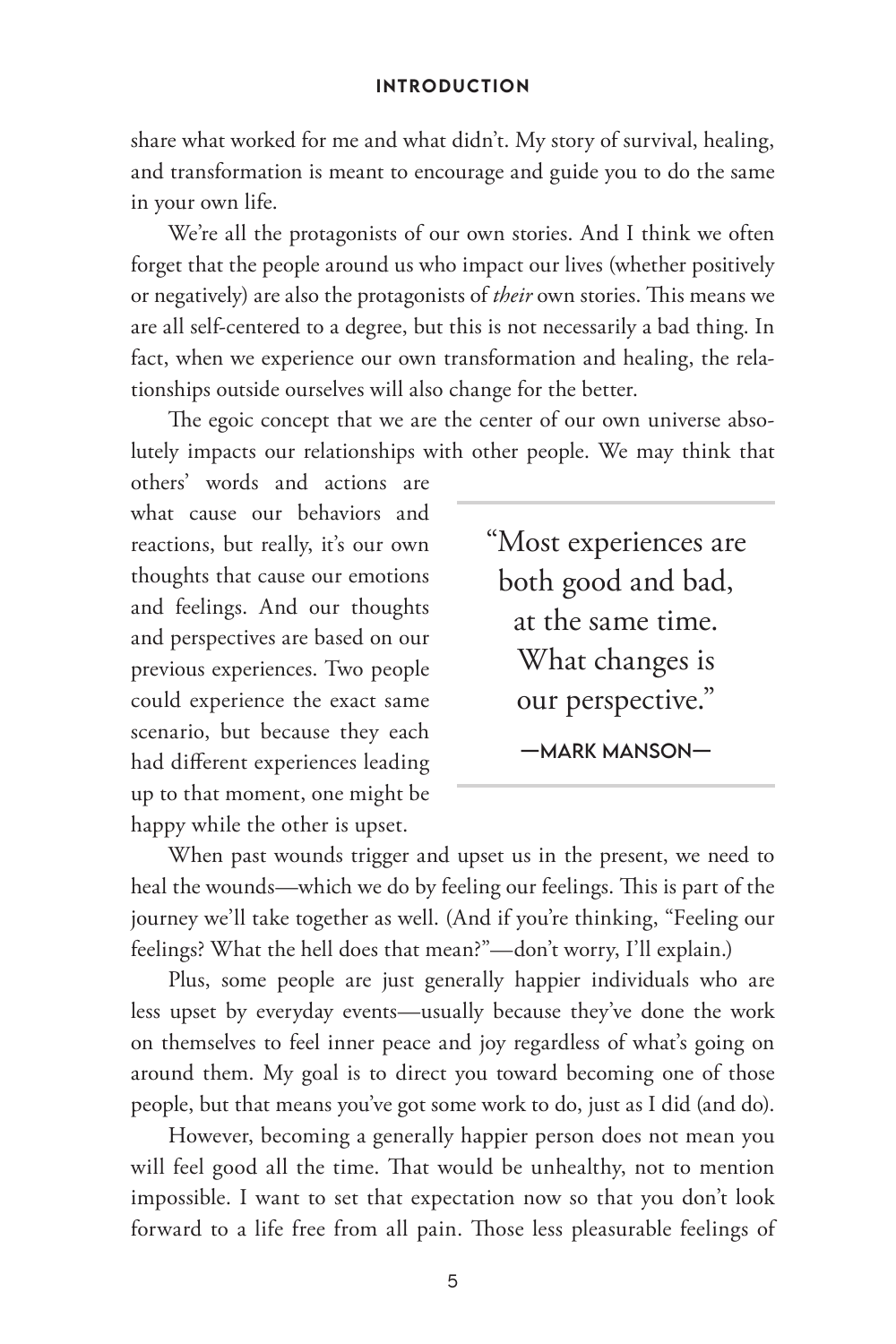sadness, anger, and fear will still surface—but that's a good thing. Our feelings give us information and feedback on what's working and not working for us.

I'm a huge proponent of the phrase, "Everything happens for a reason." I believe the universe gives us challenging situations to face so that we can learn and grow. Our biggest challenges usually become a big part of our identity because they shape who we are as human beings.

While we may all be the protagonists of our own stories, that doesn't mean we're the heroes of our own stories—at least not yet. However, I'm here to help steer you toward that place. You can be your own hero. And you can be grateful for the challenges you've faced. But it'll take some work to recognize the issues in your current life and learn how to change them for the better.

### Setting the Stage

Just a couple of years ago, I had zero concept of what true happiness was. To help you understand the journey that led me to write this book, allow me to paint a picture of a typical day in the life of my fifteen-year relationship. Any given weeknight with my ex-husband would look something like the following scenario.

The workday is over, so it's time for a drink. Whether the reason is to de-stress or celebrate something—or merely because it's what we do every day—it's time for a drink. The evening starts amicably, perhaps chatting while he begins cooking dinner and we enjoy our cocktails.

Within a few minutes, my stomach tightens. *Oh, shit,* I think. *I better find something productive to do so he doesn't yell at me*. *I can't just stand here.* I feed the cats and clean their litter boxes. I give an outward appearance of efficiency to him, but in reality, I do these tasks as slowly as possible to fill the time until dinner is ready. Because I know the energy in the room can change quickly, I know that being in a different room is safe . . . to a point. I take a moment to watch the cats gobble up their dinner while chuckling a bit as they purr in between chews. Then, a moment of envy, wishing I could also have a life so simple.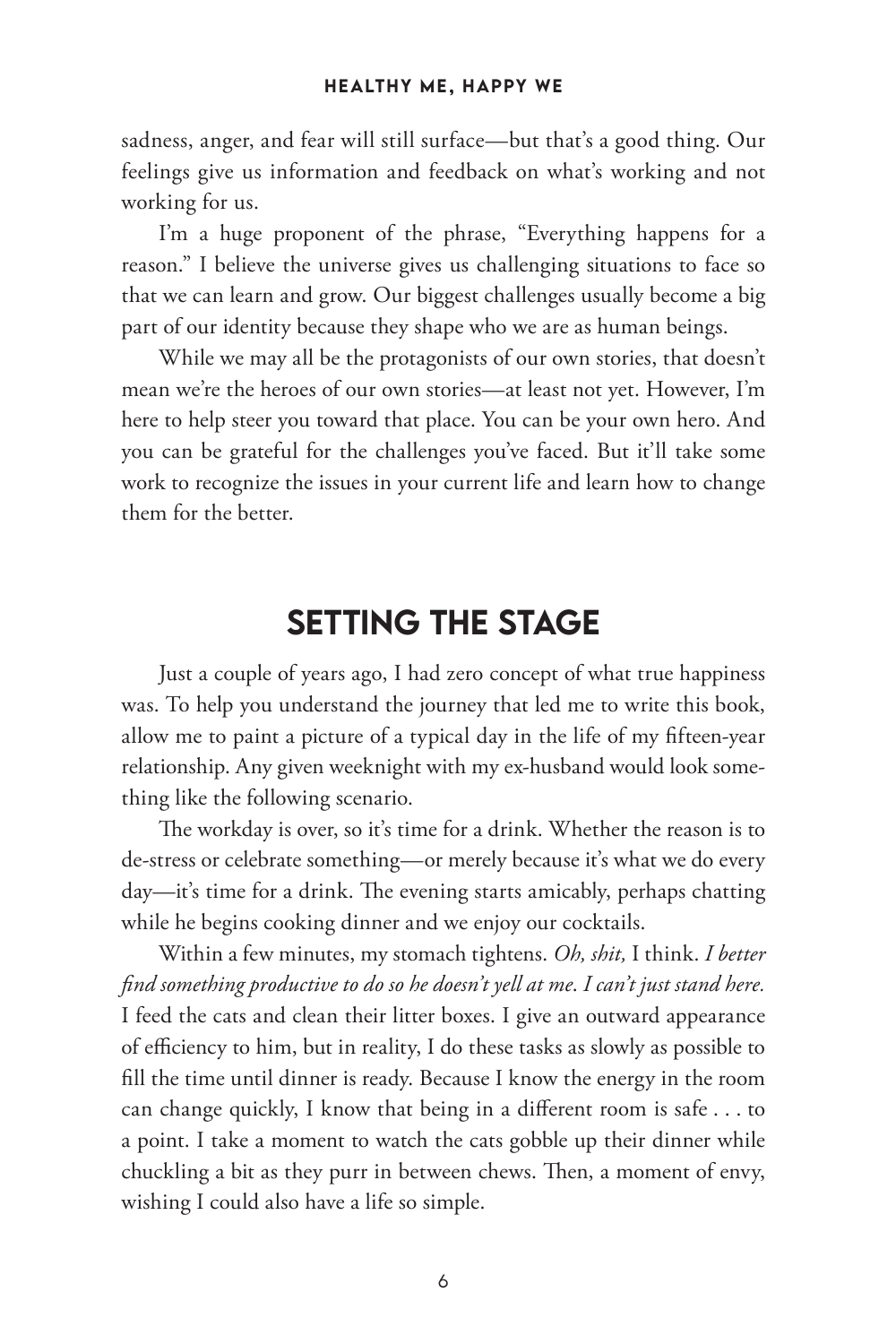#### Introduction

My heart stops. *Now I probably need to do something in the kitchen so he doesn't think I'm avoiding him. But it's gotta be something where I won't be in his way. I need to remember to grab the wine out of the freezer when dinner's almost ready because he'll get mad if I forget—but we're not at that point yet, I don't think.* 

The tension in my stomach releases momentarily as I think of something. *I know, I'll fix us a shot.*

We down the bourbon, and I feel it warm my throat and stomach. Things are going well. We're getting along. Soon, my smile fades. This time, it's my chest that tightens. *Okay, gotta keep moving. I'll get the TV ready for dinner.* This takes all of about ten seconds, and then I'm once again at a loss of how to fill the time. *Come on, Ted—you've gotta be able to think of something.*

I watch him rush around the kitchen with urgency from one task to the next. Cooking is important business—and something I don't understand. Garlic, onion, and various herbs and spices fill the air with anticipatory flavor. "It smells so good!" I say, knowing that the compliment is necessary. If I don't say it now, I'll hear about it later.

He ignores me and keeps shuffling, but that doesn't bother me too much. *Not a problem*, I think—*at least we're still getting alo—*

"Don't worry, I'll get it," he grumbles as he yanks open the freezer door, pulls out a bottle of white wine, and hurriedly sets it on the counter. *Dammit*, I think. *How was I supposed to know dinner was almost ready? He didn't say anything*. And if I asked, he would perceive it as impatient, ungrateful, or more obvious that I know nothing about cooking. *I had to keep quiet for my own good then, but I'm paying for it now.*

"Can you at least grab the wine glasses?" he barks. Our time of getting along is over. *Well, that didn't last long. Here we go again.* I rush to fetch the wine glasses as quickly as possible to show him I acknowledge the importance of it. Meanwhile, he opens the bottle, slams the corkscrew on the counter, and returns to finishing up the food. The gesture doesn't include words, but I know exactly what he's thinking—I don't know how to use the type of corkscrew he's using, and he's showing me just how easy it is. *I'm so stupid.*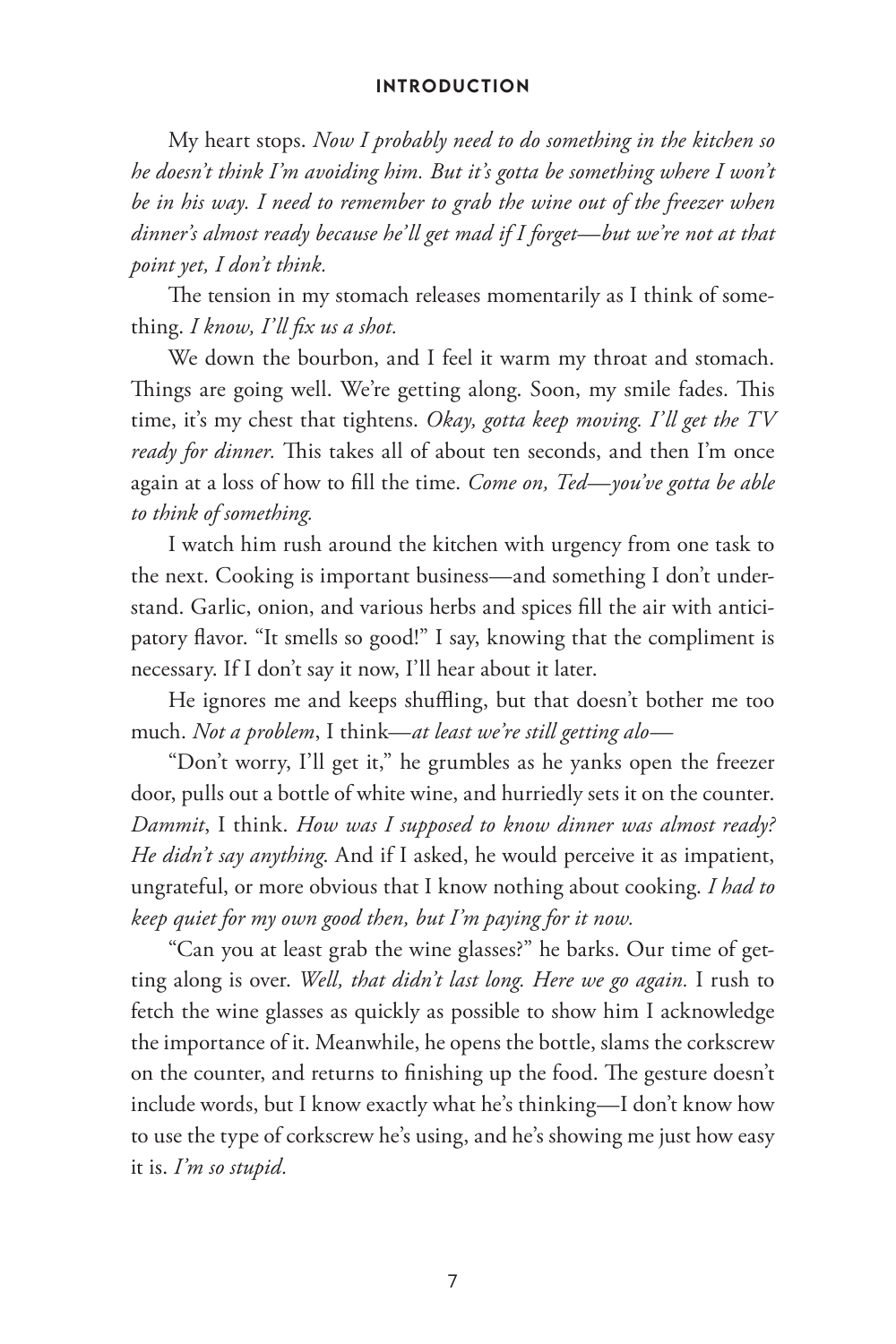He trips over one of the cats and screams in frustration. I wince. "I need another shot," he says in defeat. I hurry to pour it. *Better make one for myself, too, or he'll be even more pissed.*

I bring the shot glasses over while he plates our food. I stand by him, waiting patiently. "Don't just stand there. I hate it when you do that," he snarls. I turn around and take a few steps to give him some space. My heart is in my stomach. I don't know what to do to make him happy.

Finally, he's ready for the shot. I raise my glass and say a simple, "I love you," with a pleading tone to it. He quickly returns, "Love you, too," rolling his eyes without meeting mine and then downs the shot.

We sit down for dinner. He heaves a sigh. "I'm sorry," he says calmly. "That was just really frustrating. I asked you to get the wine ready—it's the one thing I asked you to do."

"I know. I'm sorry," I reply. *Please let this just be it*.

"I just wanna have fun with you tonight. Can we start over?" he asks.

The tightness in my stomach, neck, and back subsides. I stifle my own sigh of relief. "Yes, let's do that."

*Thank God. I got off easy this time.*

## Okay, the Stage Is Set— **NOW WHAT?**

I had no idea how toxic and abusive this relationship was. This was just another night in the life. It was all I knew. I did the best I could with what I had in front of me.

But there were so many ways that situation could have been handled better—by both of us. We weren't even drunk yet, though that was well on its way, and that would only make things worse.

Within the story, you likely perceived an obvious external abuse component, but my internal thought process was also unhealthy. Notice how some of the only things I say out loud are "I love you" (in a pleading, almost desperate manner) and "I'm sorry" (when there's not really anything for me to apologize for). Everything else is an internal dialogue of abusing myself, doubting myself, feeling frustration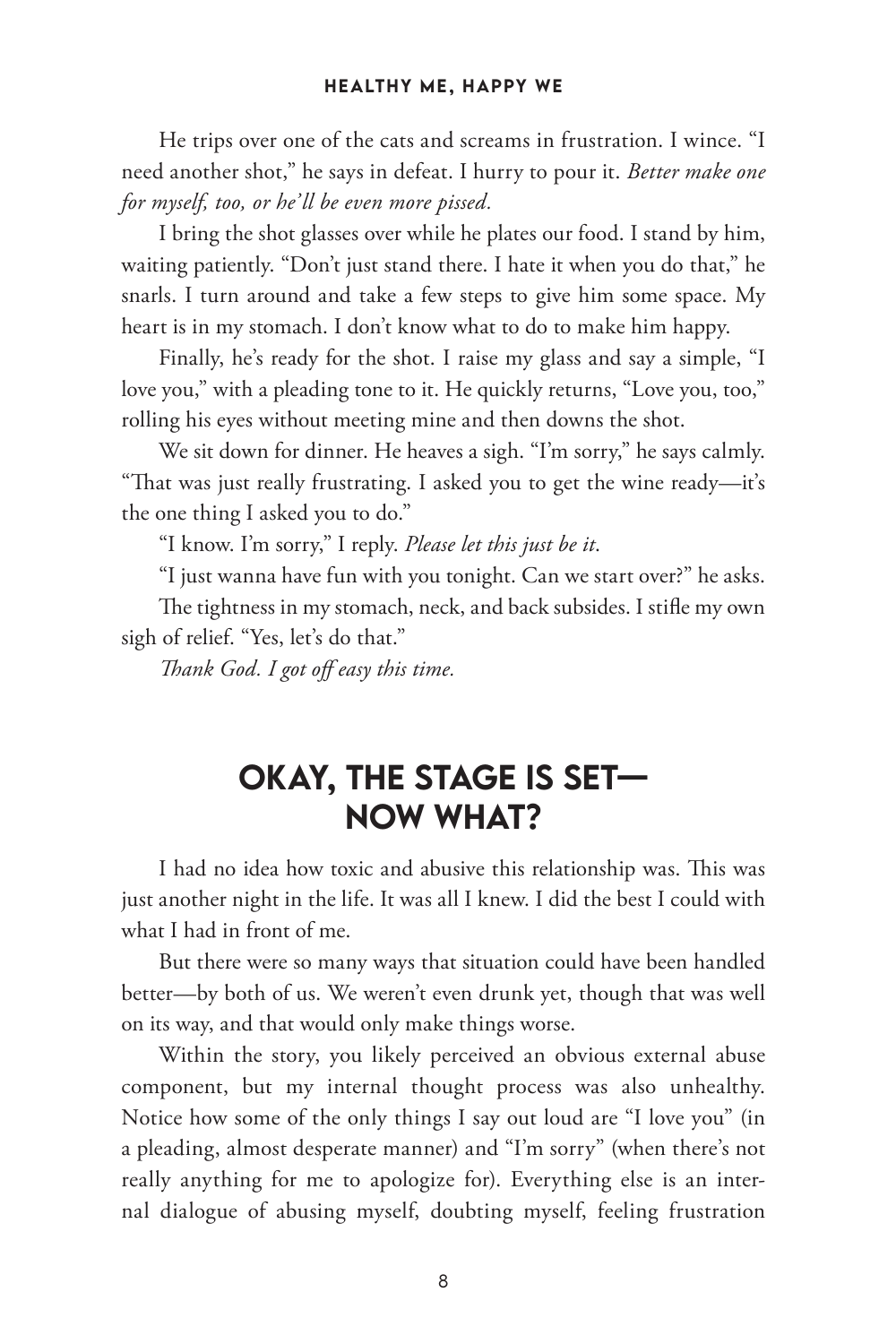#### Introduction

toward him, anticipating what's coming next, or pleading to escape the present moment.

The cycle of abuse would continue through the night after the snippet I shared here, with escalated abuse both externally and internally as the drinks continued to go down the hatch. On top of that, my ex's alcohol addiction had severe short-term and long-term health impacts that did a number on both of us and added another complex layer to the emotional abuse and codependency.

My life was a constant state of hyperawareness, anticipation, dread, and fear—and that created a complete inability to be present, as well as complex trauma from which I'm still recovering. I'm here to share that story, as well as answer the question I'm guessing you're asking of why the hell I stayed in that relationship for fifteen years.

After a decade and a half of challenges, I'm now on a journey of healing. I have a much better idea of what a healthy relationship looks like, both externally and internally. And if you can relate to any aspects of the story I shared above or the experiences I'm about to share, I'm also here to help you understand what I've learned about healthy relationships so that you can begin to experience them yourself.

## Wait—Is This Book FOR ME OR NOT?

Maybe you've never experienced abuse or addiction in your relationships. Should you read on?

I recommend that you do. A few thoughts here:

- 1. Maybe you think you've never experienced these issues in your relationships when they are (or were), in fact, present. I can help you identify them. And I expect there will be points throughout the first half of the book where you can relate to my experiences to some degree.
- 2. Abuse can be more subtle than you may realize.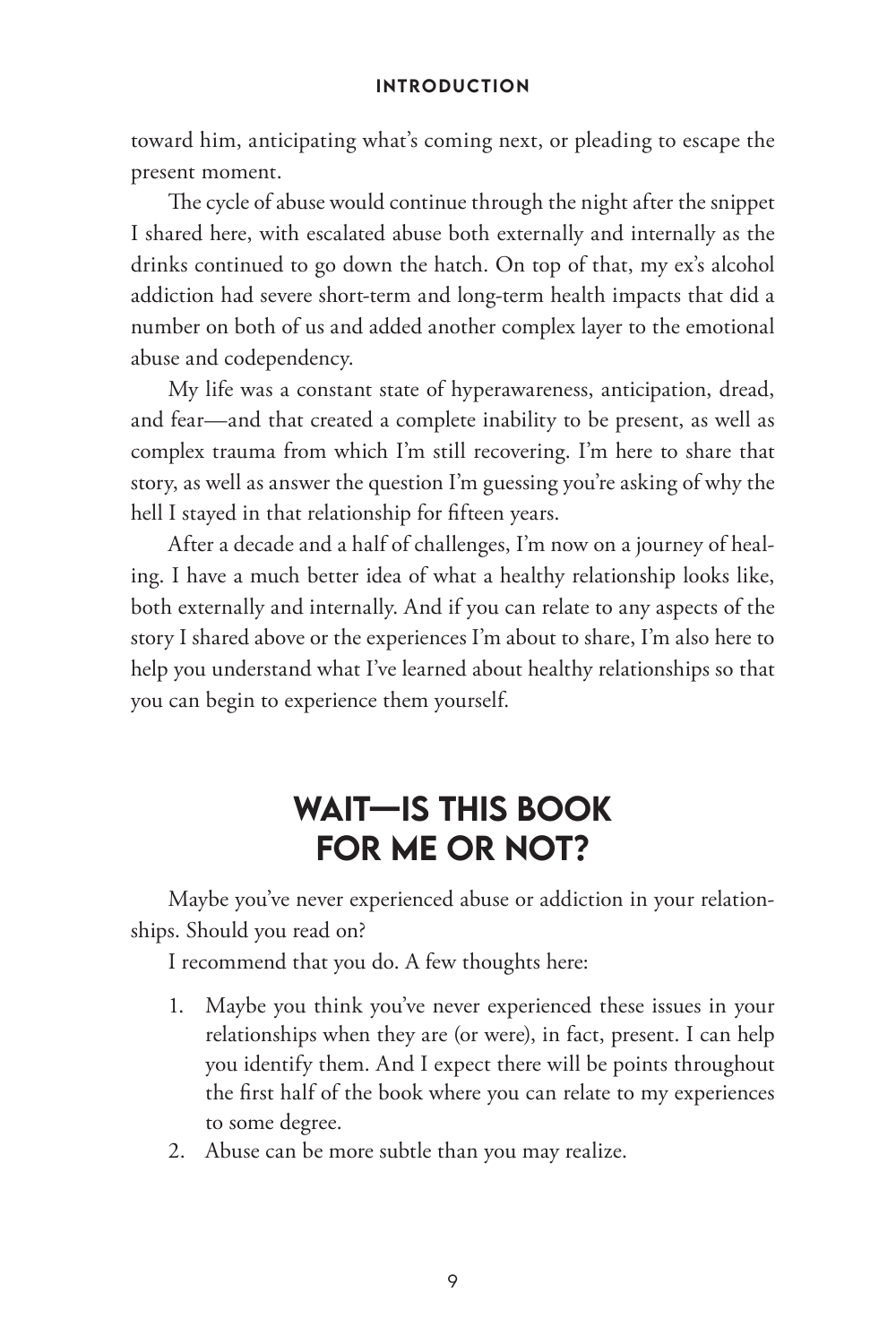- 3. Addiction does not have to just include chemical addictions like drugs and alcohol. We can also (or instead) be addicted to behaviors—and even to other people.
- 4. There's a good chance that someone close to you has experienced or is currently experiencing a relationship that involves abuse or addiction. If you worry about how these loved ones are doing and wonder what might be going on behind closed doors, this book may provide some insights that can help you help them.

There may also be points in the next couple of chapters where you think, "Wait, I thought this book was supposed to be about happiness?

"The best way out is always through." —Robert FrostThis is some heavy shit." Fair warning—the road to finding happiness can be a rough one, and this book follows that path. You've gotta go through some stuff first. But trust me—it's all worth the journey.

The second half of this book can serve anyone. Even if your life up until this point has not had a ton of pain and trauma, we all have stuff from which we need to heal in order to have healthy relationships with ourselves and with others. As you're about to learn, *a healthy me allows for a happy we.*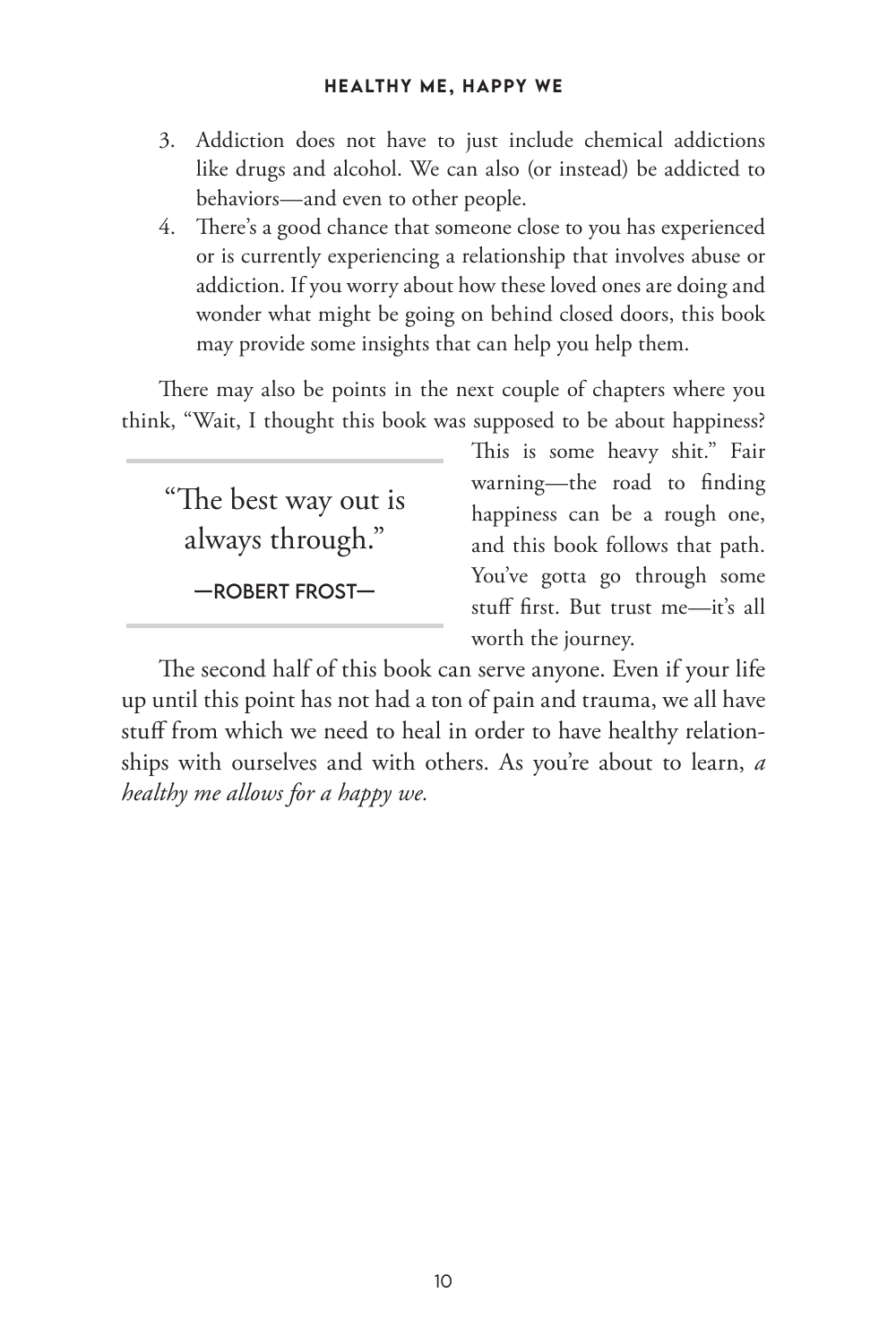# ABUSE  $\overline{\mathcal{L}}$

*Disclaimer: As a reminder, the following two chapters may contain experiences that are triggering or otherwise uncomfortable for you. Make sure to give yourself a safe, loving space as you read further.*

Usually, we are our own worst critics. But when it comes to abuse, that is not necessarily the case.

My previous relationship of fifteen years involved emotional, mental, sexual, financial, and physical abuse. But when I was actively in the relationship, I didn't realize this. I knew I was unhappy, and I knew I didn't like how he treated me—but I didn't know that what was happening was considered abuse.

The same might be true for you. I'm here to help you recognize those signs and symptoms of an abusive relationship. Awareness of your current situation is the first key step to transforming your life.

In this chapter, we'll discuss what I've learned about the various forms of abuse, including things that surprised me, things I did not initially understand. We'll talk about why abused people seem to have blinders on that prevent them from noticing red flags and getting out of a relationship that is unsafe and all kinds of problematic. Finally, we'll talk about what to ultimately do about these relationships.

Before we get started, I have a question for you: When you think of abuse, what comes to mind? I suggest pausing here for a moment to give that some thought (*before* "cheating" by reading ahead!).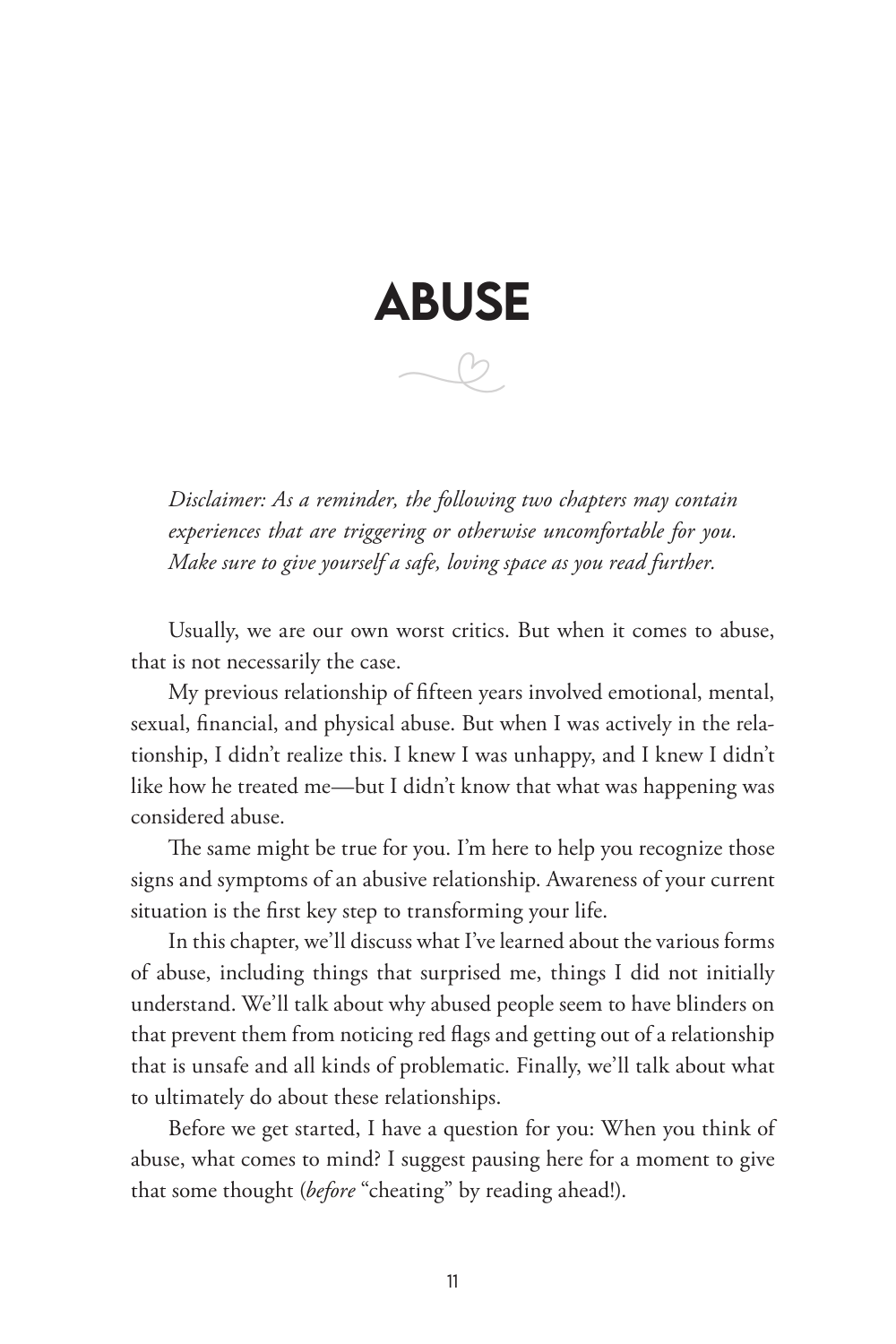#### Healthy Me, Happy We

Your answers to the question might include things like putting someone down, name-calling, threatening, physical assault, rape, and invoking fear. You may have also answered from the target's standpoint and thought of crying, shaking, cowering, and shutting down. All of these answers are correct—but there are many additional layers to abuse.

My ex is a narcissist—something else I didn't fully understand until the last few months of our relationship. I always thought a narcissist was just someone who is extremely self-absorbed—which is true—but there's so much more to it than that. Narcissism is characterized by an excessive need for admiration, disregard for others' feelings, an inability to handle any criticism, and a sense of entitlement.<sup>1</sup>

There is a spectrum of narcissism, sociopathy, and psychopathy that I could explain—but at the end of the day, the psychological terminology doesn't matter. What matters is how you feel and how this behavior can impact you. I've included a list of resources at the back of this book that go in-depth on the characteristics of each abusive personality type and what people experience in relationships with these individuals. This information was critical in my own journey to validate my experience.

To say a relationship with a narcissist, sociopath, or psychopath is draining would be one hell of an understatement. These abusers can remove your entire sense of self and beat everything out of you until all that remains is a shell of a human being. Not every day involves a blowup argument, but every day does include abuse, whether it be subtle or overt.

Not all abusers have to be narcissists, sociopaths, or psychopaths; these are just the most extreme examples. Some people are just assholes! (Interestingly, not all narcissists are abusive, either—but those individuals are rare.) Rudeness, disrespect, condescension, manipulation, sarcasm, teasing, hurtfulness, spitefulness, and general meanness do not constitute abuse if they occur in rare, isolated incidents—but when they occur repeatedly and in combination with each other, the patterns become abusive.

<sup>1.</sup> "Narcissistic Personality Disorder," Mayo Clinic, accessed February 1, 2021, https:// www.mayoclinic.org/diseases-conditions/narcissistic-personality-disorder/symptoms -causes/syc-20366662.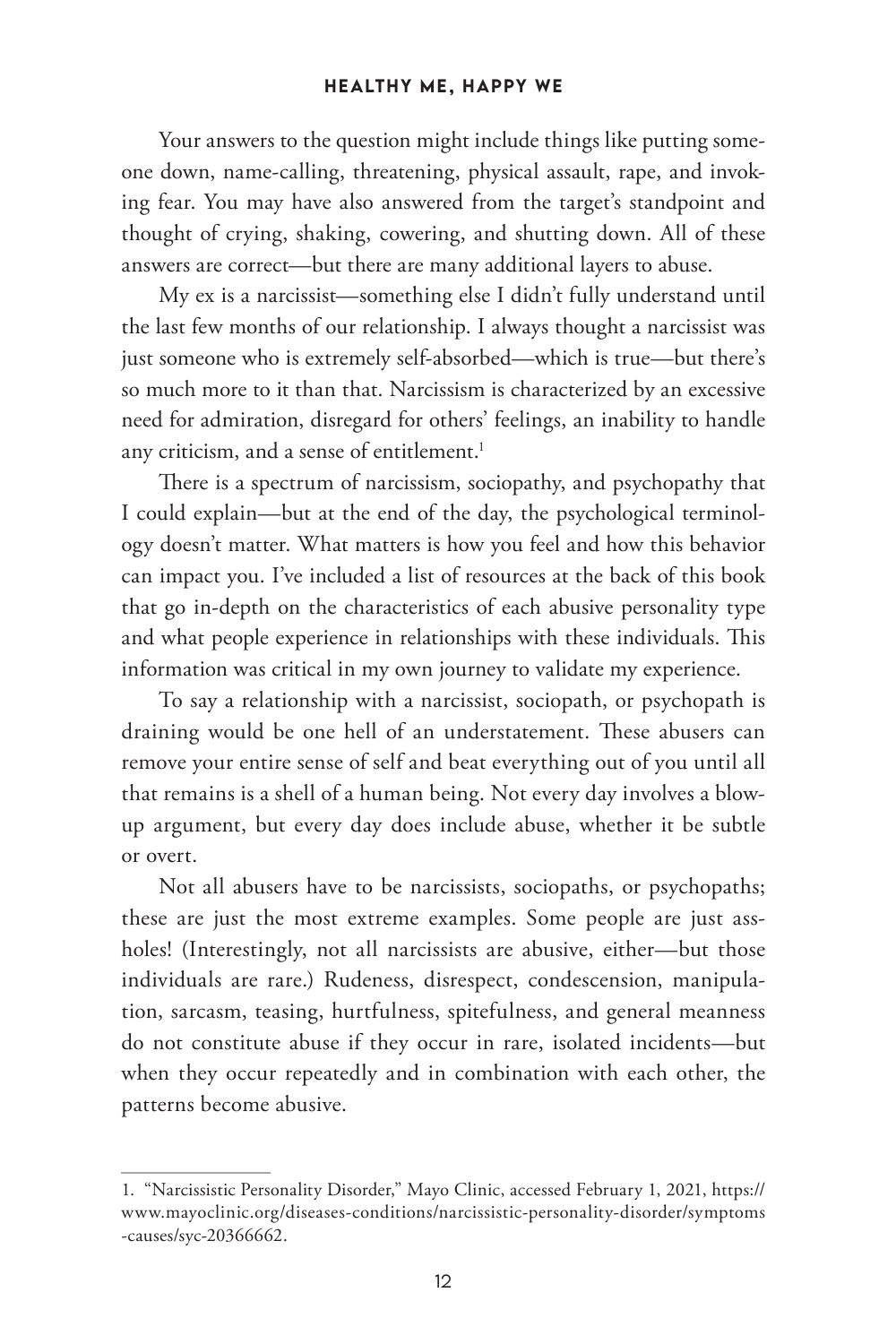#### ABUSE

It's important to point out that every relationship is slightly different. I'm not saying that all abusive relationships will mirror my exact experience. Many abused people, myself included, read about narcissists and other abusers—or see extreme versions of them in television and movies—and think, "Well, this isn't *exactly* like what I'm experiencing—so my partner must not actually be abusive. They must not be a narcissist/sociopath/psychopath like I thought. It's probably all in my head. I've got it easier than other people do, and I should be grateful for what I have."

#### *Trust your gut. If you feel like something is off, you're probably right.*

And keep an open mind as you read through the next couple of chapters. My version of things may seem extreme, but there is a spectrum to how unhealthy a relationship can be. Thus, if you can relate to certain aspects of my experience, take note, and then continue learning more about relationships with these types of individuals.

Remember, abuse doesn't only happen in romantic partnerships. It's just as common with family, with friends, and in professional relationships. And perhaps you think it would be easy to identify abuse on your own, but you might be surprised.

For example, do you find yourself putting more emotional energy into relationships with certain people than what seems reasonable? Abused people often find that 90 percent of our energy goes into the most toxic people in our lives (as if it's a full-time job), leaving only 10 percent for everyone else. We are obsessed with trying to make that "90 percent relationship" work by constantly either doing things to make the person happy or working to resolve one or more of many ongoing conflicts.

If that "90 percent relationship" is with your partner, it may seem normal to exert that much energy into the person with whom you spend most of your time. It's not. In healthy relationships, we can give our full attention to the task or people at hand when we're not with our partners (e.g., at work, with friends, or even just with ourselves). But in abusive relationships, our partners largely consume our thoughts, feelings, and energy, regardless of whether we're with them.

If you are frequently upset by things your partner says or does or about your relationship in general, there is probably some important work to do on yourself and your relationship. (You may think it's all on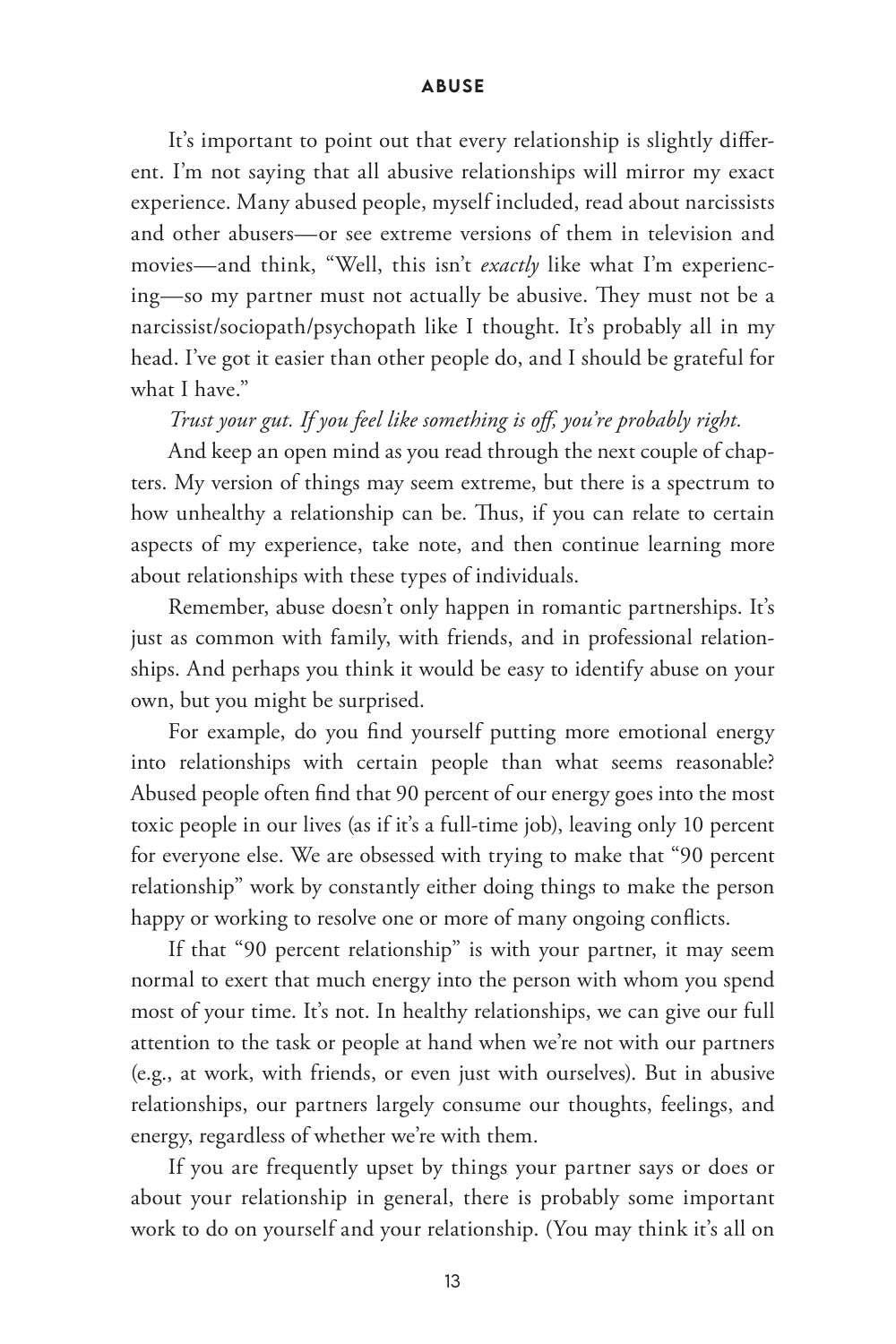#### Healthy Me, Happy We

your partner to change their behavior, but that's out of your control.) If you feel alone in your relationship or that your relationship is impacting and distracting you from other aspects of your life like work or getting daily activities done, it's time we do something about it. The first step is being able to recognize when things feel off or aren't going well and identify the reasons.

## What Does Abuse Look Like?

I think we all have some understanding of what emotional, mental, sexual, and physical abuse entail. However, there were several aspects of abuse that I did not comprehend until the last few months of my relationship when I began to see a therapist.

First, emotional abuse does not mean constant ridicule and fighting. Instead, there is a cycle of abuse:



While tension and stress build, the abuser may begin to feel wronged, neglected, or ignored and respond by accusing, yelling, or demanding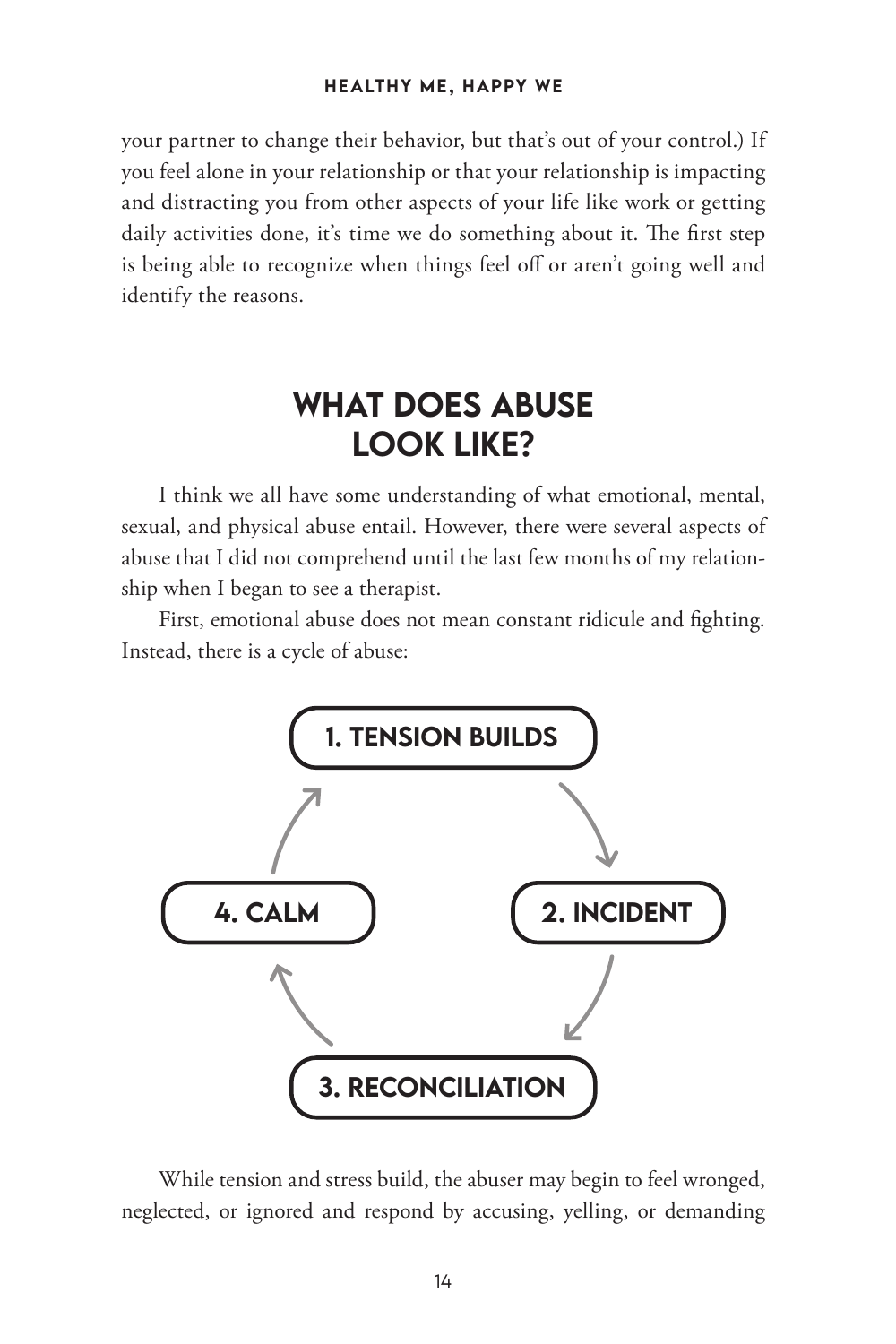#### ABUSE

unrealistic expectations of the abused. Meanwhile, the abused—having been through the cycle many times by this point—is anxiously, fearfully walking on eggshells to avoid upsetting the abuser.

The "incident" occurs with the peak of verbal, physical, or sexual abuse. This is usually prompted by something the abused says or does, which often seems insignificant and undeserving of such a reaction.

Next, the two reconcile. The abuser often does some combination of promising the abuse will never happen again, showering the abused with gifts, and giving a back-handed apology—for example, "I didn't want to hurt you, but I just get so frustrated by how you don't listen to me" (or "don't understand me" or "don't do \_\_\_\_\_\_\_\_ the way it has to be done"). The abused, meanwhile, feels relief that the peak of the abuse has passed while simultaneously feeling pain, sadness, humiliation, disrespect, and fear.

When I was learning about abuse, the most surprising yet most important stage was the calm, also known as the "love-bombing" stage, in which the abuser showers the abused with affection and love and is a pleasure to be around. *Including this stage in the cycle is imperative to keeping the target engaged in the relationship.* The abused believes the good times will continue, and in times of strife, they latch onto the memories of previous love bombs and look forward to future love bombs. And in many cases (mine included), this stage prevents the target from realizing that what is happening is considered abuse.

In addition to the above cycle, there were several other aspects of abuse I did not initially understand:

- 1. **Emotional abuse can be subtle and not always involve words.** In fact, it can be just the opposite—in the form of silent treatment or a facial expression that appears threatening, angry, or otherwise ominous.
- 2. **Financial abuse is a thing.** I didn't even know this concept existed. Financial abuse involves controlling a target's ability to acquire, use, and maintain financial resources. This is more common than you may realize; a study by the Centers for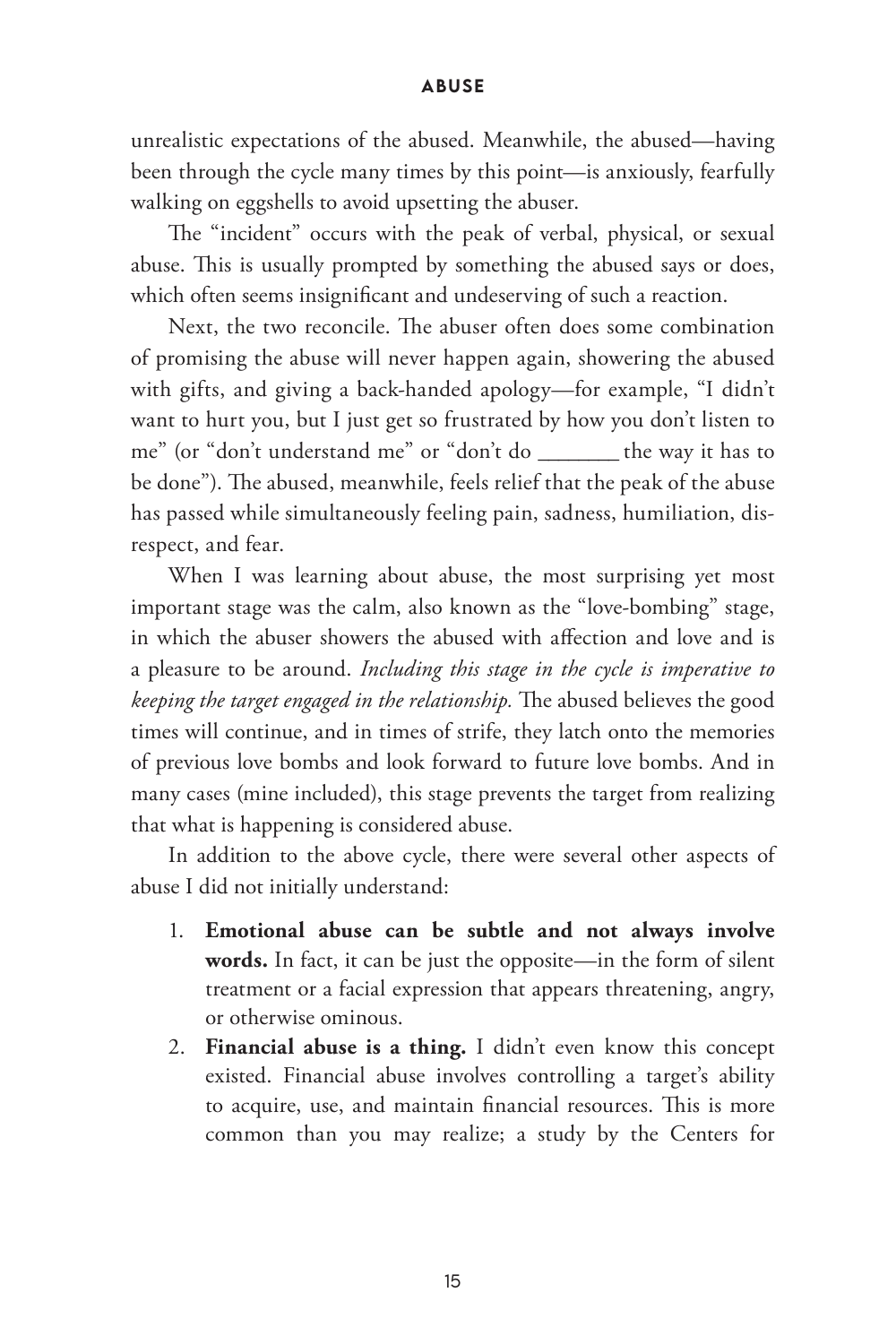Financial Security found that 99 percent of domestic violence cases also involved financial abuse.2

- 3. **Sexual abuse does not only include assault and rape.** Among other things, it can also include engaging in or being forced to engage in sexual behavior that does not make you feel comfortable. In addition, sexual abuse can also include emotionally abusive acts in the context of sex.
- 4. **Physical abuse does not only include violence.** It can include acts of intimidation, such as seemingly playful things like tickling or wrestling. Abusers can use tactics like this to subtly let the abused know that the abuser can overpower them.
- 5. **As implied above, playfulness and abuse are not mutually exclusive.** In fact, abusers often purposely mask what they're doing by being playful so that when the abused reacts, the abuser can make them feel crazy or oversensitive for attacking something that was "just a joke" or "just playing around."
- 6. **Domestic abusers often don't hit.** In fact, the likely reason many of them never hit their partners is they know it won't be tolerated. For some reason, hitting is the one form of abuse that many people can immediately recognize as abuse. Other forms of abuse may be tolerated for a long time—sometimes, unfortunately, for a lifetime. And I believe this tolerance often has to do with not recognizing what's happening as abuse.
- 7. **Emotional abuse tends to be the overarching type of abuse across all these categories.** For example, there is emotional abuse involved in sexually abusive acts. And one category often overlays with others as well, like how emotional abuse impacts one's thinking (i.e., mental abuse).

For me personally, these were eye-openers. Not recognizing these signs played a big role in keeping me in the dark—not recognizing that what was happening was abuse.

<sup>2.</sup> Sherri Gordon, "How to Identify Financial Abuse in a Relationship," Very Well Mind, last modified May 2, 2020, https://www.verywellmind.com/financial-abuse-4155224.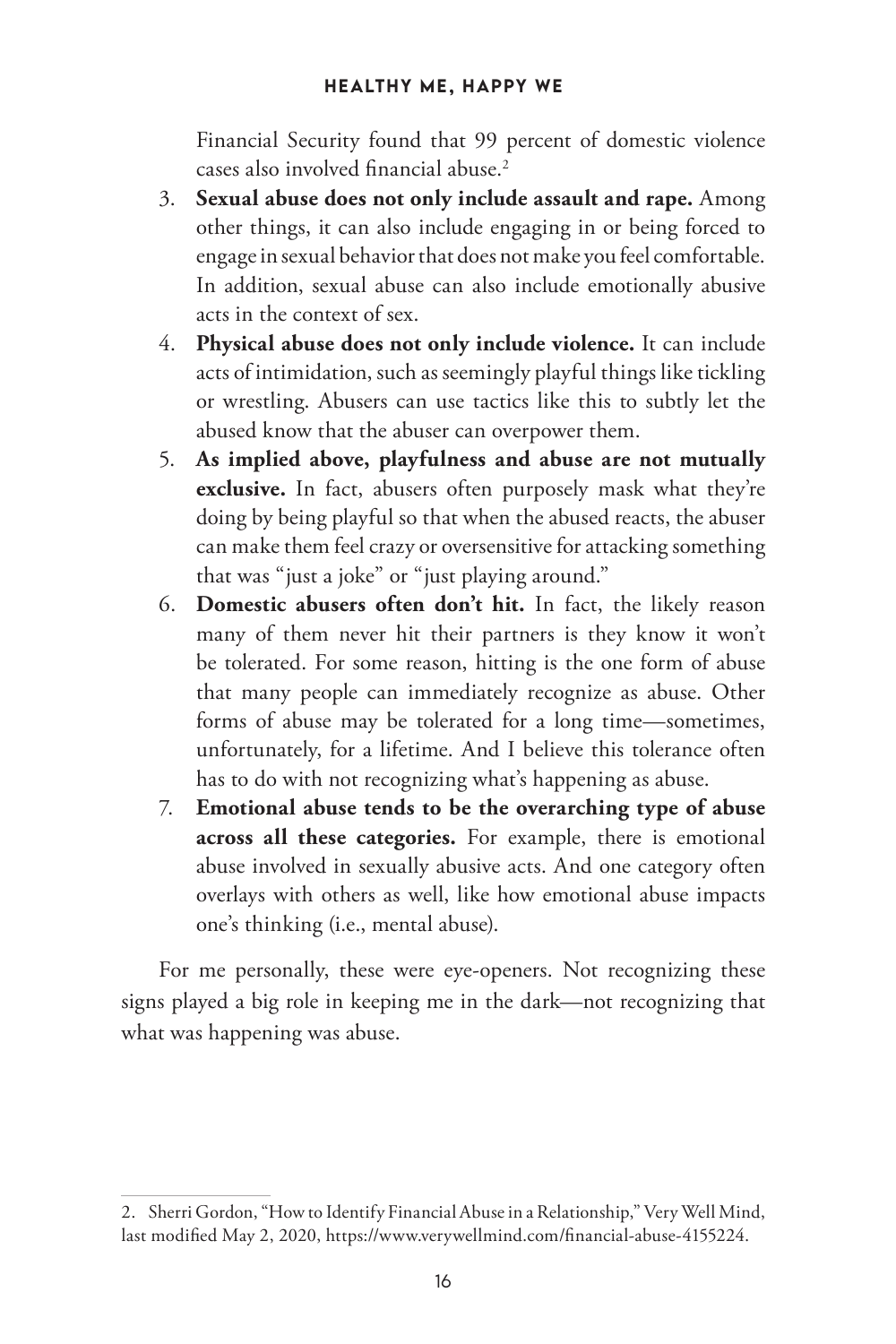#### ABUSE

## Common Traits of Abusers

In order to help you identify abuse, let's talk about some characteristics abusers often exemplify. As we do, allow me to put you in the shoes of the abused in these examples.

**Self-hatred.** One core problem with certain types of narcissists, sociopaths, and psychopaths is that they loathe themselves. This may surprise you because these individuals often act as if they love themselves to a toxic degree—but you are likely confusing love with obsession. All they can think about is themselves, and because they hate themselves, they are filled with hate.

The absence of love for themselves makes it impossible for them to love anyone else. Their abusive actions are often projecting their own lack of self-worth and the things they hate about themselves onto those around them. Abusers crave intimacy and fear being alone, but their words

"If you can't love yourself, how the hell are you gonna love somebody else?"

—RuPaul—

and actions sabotage themselves by repelling those around them.

After leaving my ex, I recognized that because he was unable to love himself, he was unable to love me. I was hurt and saddened by this and felt like our entire relationship was a lie.

However, I realized soon after that I also was never really in love with him; instead, *I was in love with his potential*. I believed (and still believe) he could do incredible things with his life in terms of career, creative hobbies, and even being a good partner in our relationship if he would just get the help he needed and applied himself. *But attaching ourselves to a version of someone else that doesn't exist is not healthy, nor is it in tune with reality.*

In order to truly love someone, we have to love who they are in the present. At the same time, true love of others also requires loving ourselves. I was definitely lacking in this area—nowhere near the level of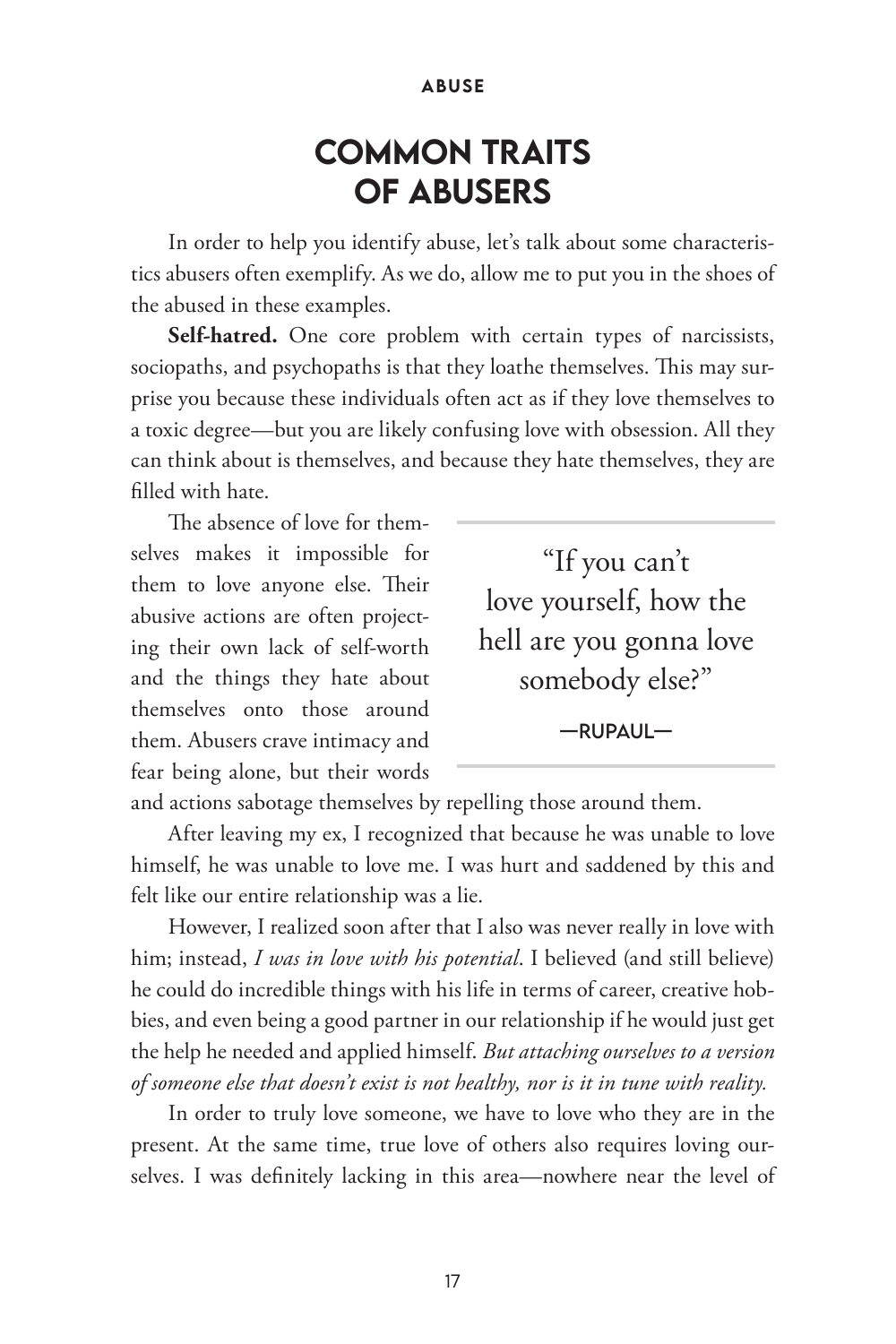self-hatred that my ex felt toward himself, but I definitely had some work to do on loving myself.

**Masterful perceptiveness.** Abusers are incredibly perceptive almost frighteningly so. They pick up on the areas about which you feel most self-conscious and use that to their advantage. For me, I was hypersensitive to being called stupid, so my ex would do this on multiple occasions, no matter how many times I asked him to stop. I was also self-conscious about my appearance, and he would criticize me about my posture and belly—sometimes in front of other people. Of course, these were two areas where he was also self-conscious about himself, so this was probably projection on his part as well.

**Ignoring boundaries.** Abusers push, ignore, and completely annihilate boundaries—the points at which we no longer accept others' behavior. In the example above, when I asked my ex to refrain from calling me stupid, his continuation of the behavior was a form of blatant disrespect in more ways than one. An important red flag for you to watch out for is if you repeatedly ask someone to change their hurtful behavior and they continue.

**Dismissiveness.** My ex regularly ignored or interrupted me when I had things to share. At home, he dismissed what I had to say. At gatherings, when I would tell a story, he would display impatience—either overtly (saying out loud that the story was taking too long) or covertly (with a look that only I could see). Over time, I developed a belief that no one cares what I have to say, which did a number on my self-confidence. When others would interrupt me, I thought they felt the same way he did—that what I had to say wasn't valuable or worth hearing—whether that was their intention or not. Often, I would shut down by either not talking nearly as much or by not talking at all. I still struggle with getting past this issue.

**Obsession with self-image.** To the outside world, the abuser creates a façade of perfection so no one can see the truth. The abuser may show affection toward you or compliment you (directly or indirectly) in front of other people to give off the impression that they love and appreciate you. It can feel completely foreign because they don't show you that level of affection or talk to you like that when it's just the two of you. The abuser will usually be on their best behavior around other people so that others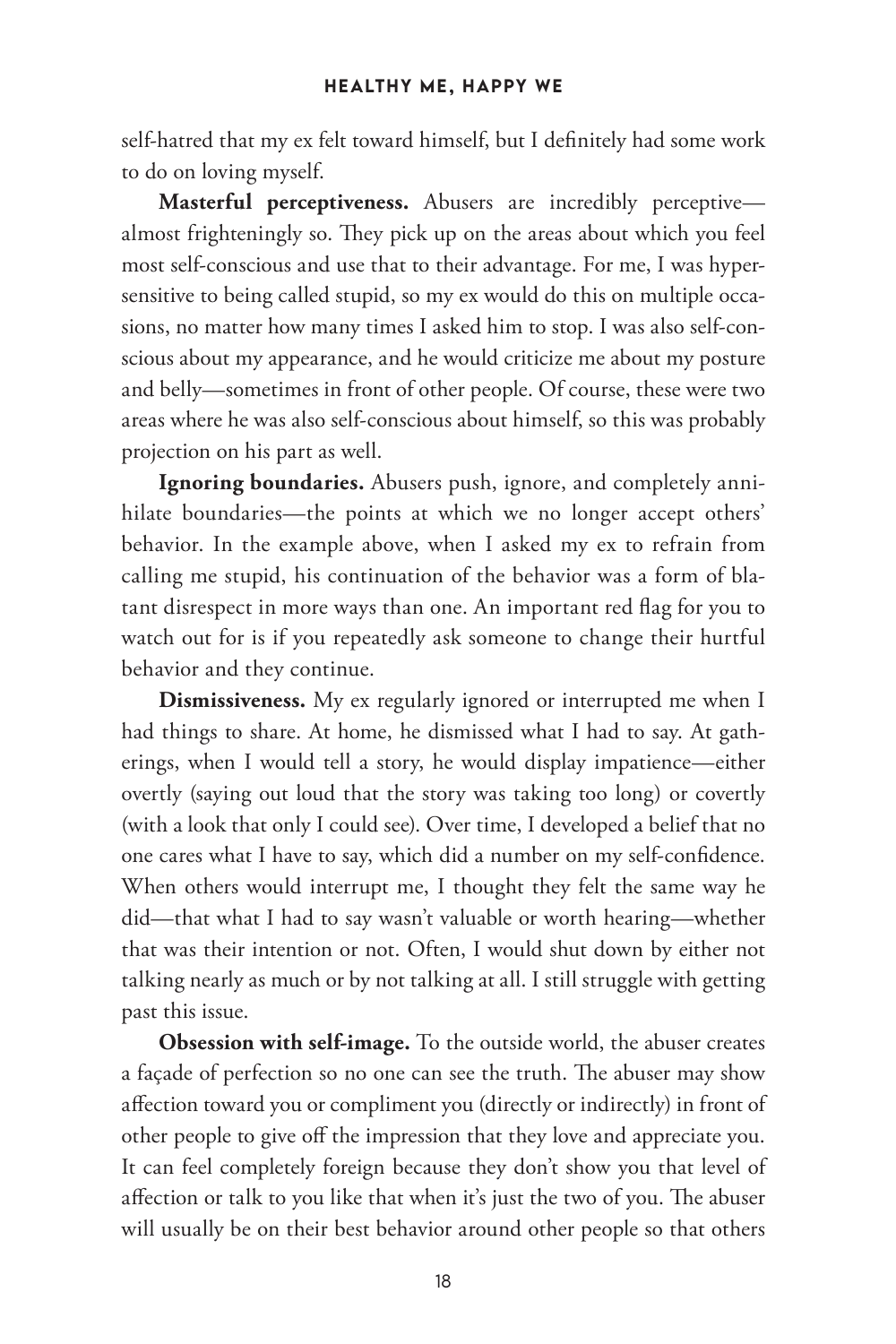#### ABUSE

don't get a clue as to what's happening behind closed doors. Slowly, however, the abuser may introduce abuse for others to observe but ensures that everyone understands this is "normal" and "just how this relationship is."

**Possessiveness and isolation from others.** This is a big one. Often, the abuser will insist that all relationship problems be discussed between you and them with no outside help from anyone (even professionals). *This is not normal or healthy.* We all need outside opinions and help sometimes. (However, to be clear, the other extreme of someone blasting all their relationship problems to the world around them is also toxic. As with anything, there needs to be balance.)

I believe therapy is a good idea for anyone—not just those with significant mental health issues or other challenges. Someone who doesn't want you discussing your relationship issues outside of the relationship, even in a professional setting, is undoubtedly trying to manipulate and control you.

When it comes to discussing challenges with trusted family and friends, you may feel unable to do this without repercussions from the abuser, or you may be uncomfortable doing this out of embarrassment or fear of having to talk about what's really going on. You may also fear being told something you don't want to hear—i.e., to get out of the relationship. This discomfort with discussing the relationship is a telltale sign that you are not comfortable with the relationship.

We must remember that our trusted family and friends are not our enemies. Even if they tell us something we don't want to hear, we need to remember that they have our best interests at heart. Ultimately, it's up to us to make our own decisions, but sometimes our decision-making abilities are flawed—especially in an abusive relationship.

Maybe you think I'm wrong. From your perspective, it may feel like your relationship with these family and friends (whom you thought you could trust) changed because they don't like your partner, think you could do better, or have concerns about how the relationship has changed you in ways that don't feel right to them. But think about it: If these people were a constant source of love and support in your life until your partner came along, what really changed here—their love for you or your perception of them?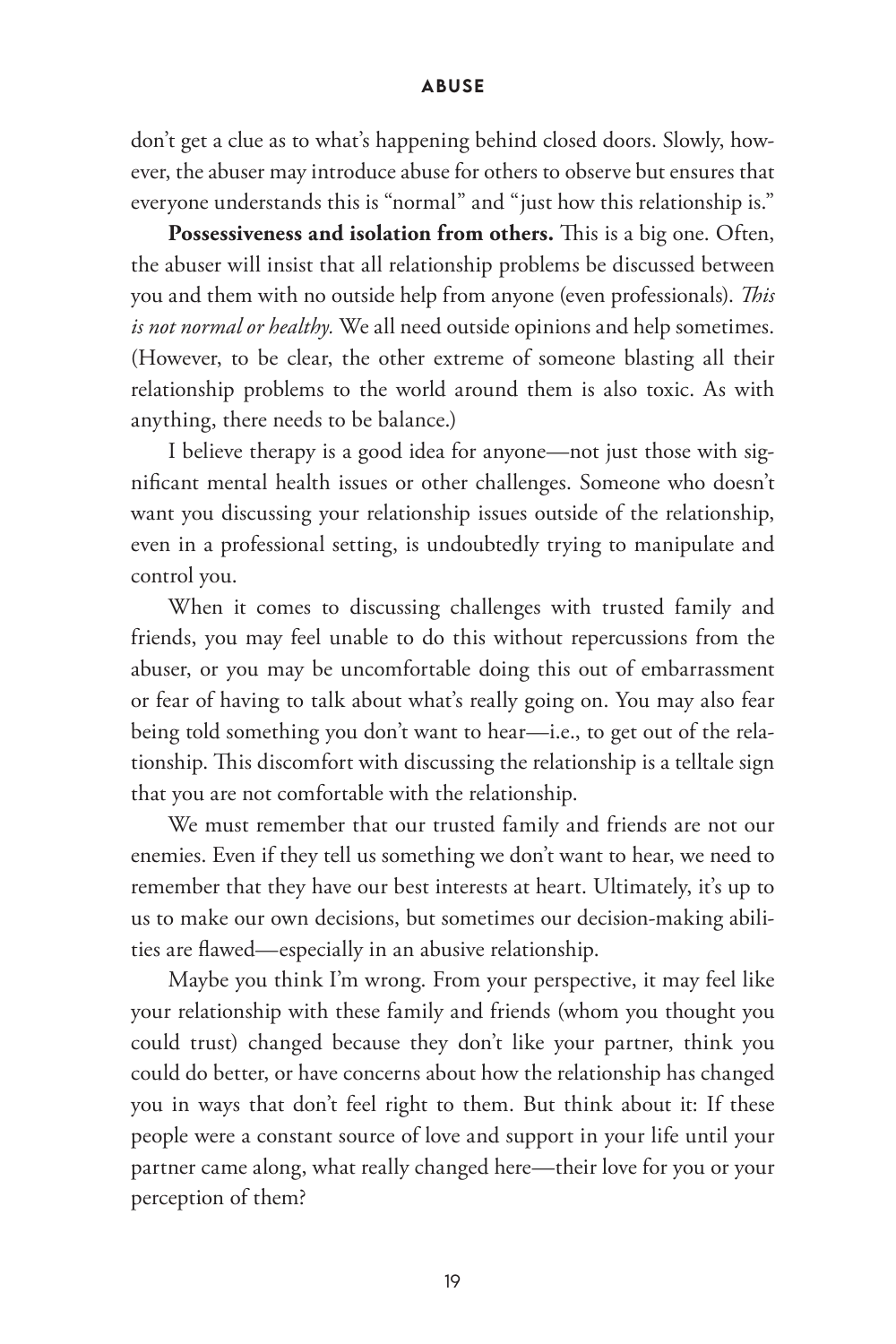#### Healthy Me, Happy We

In extreme cases, abusers convince you to distance yourself from your loved ones so they can have you all to themselves. This allows them to manipulate you more easily. You may end up completely cut off from all or most of your family and friends.

**Unrealistic demands.** Abusive partners also tend to demand an unrealistic, unattainable level of perfection from their partners. Nothing is ever enough to satisfy them. Just when you think you've finally met or exceeded their expectations, there is a demand for more. This can come in relation to various aspects of life—household chores, gifts, sex, praise, attention, and spontaneity to name a few.

**Unpredictability.** The abusive partner creates an environment for the relationship that is completely unpredictable. Things constantly change at a moment's notice. One minute you're laughing and having a good time; the next minute you're crying because they instigate yet another fight because you "looked at them the wrong way" or said a slightly wrong word. You are walking on eggshells every minute of every day. You are constantly waiting for that other shoe to drop—or, if you're in the midst of yet another argument, you internally beg for it to just be over.

The truth is that while things may seem different from moment to moment, it's really just more of the same but in different forms. *Things are ever-changing yet also never-changing.*

But wait, there's more! Those are a few traits of abusers that I can describe relatively succinctly. Let's dive into some additional aspects of abuse in more detail.

### Abusive Arguments

If an abused person brings up a concern they have with their partner or with the relationship, the discussion will most often lead to an argument or fight. Healthy relationships can (and should) include disagreements as well—but the distinction is in how these differences are handled. In a healthy relationship, there is a back-and-forth discussion of feelings, including active listening, with ultimately resolution or compromise.

In an abusive relationship, on the other hand, the abuser tends to use some combination of the following tactics.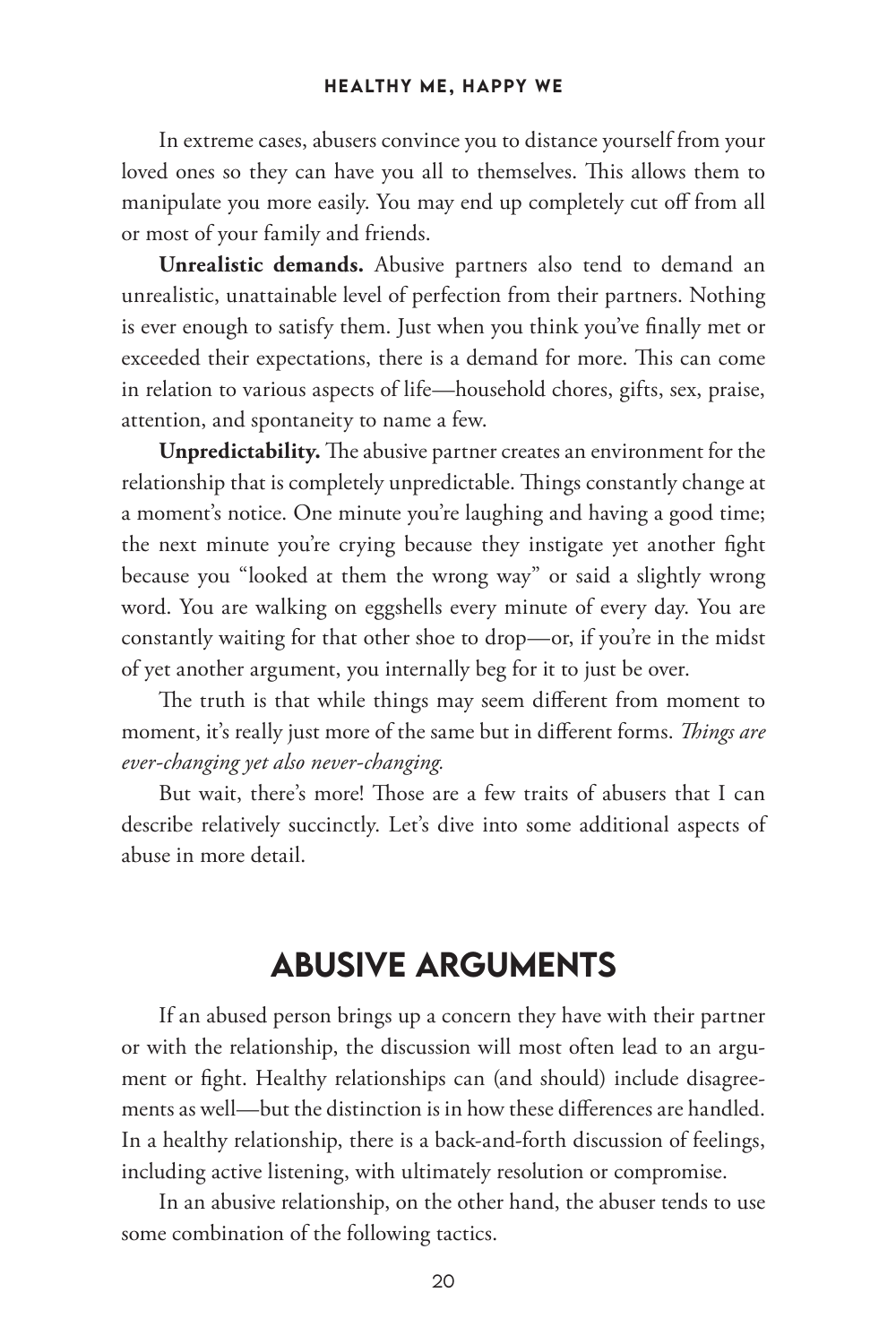- 1. **Dismissing you.** The abuser will dismiss your feelings by claiming you are being oversensitive or exaggerating the problem. They may shut down the discussion immediately, possibly by leaving the room or saying something like, "Oh, I'm not dealing with this all over again" or "Oh my God, get over it."
- 2. **Gaslighting.** The abuser will "gaslight," convincing you that what they said or did never happened—or did not happen the way you perceived it. Abusers are especially good at gaslighting within the midst of the argument by claiming they never said that thing you claimed they said five minutes ago. This tactic leaves you feeling confused, frustrated, and like you might be crazy.
- 3. **Pushing you to your breaking point.** The abuser will continue to push your buttons within the argument in the hopes of getting an explosive reaction. Returning an abuser's anger with a voice just as loud gives them exactly what they want. That

way, your reaction merits an apology. I can't tell you how many times I brought something up as an issue with my ex and ended up being the one to apologize because I got upset during the argument. For me, one of my biggest pet peeves is being interrupted. My ex, knowing this

"Your abusive partner doesn't have a problem with his anger; he has a problem with your anger." —Lundy Bancroft—

about me, would constantly interrupt me in arguments until I exploded, thus giving him the reaction he wanted so he could turn the blame onto me. *Abusers insist on blaming while remaining blameless.*

4. **Dragging it out.** The abuser will purposely drag the argument out to the point that you are exasperated and exhausted. Our fights would sometimes go on for hours. And I lost track of the number of times I escaped to the bathroom to catch myself in the mirror with tear-stained cheeks and red, squinted eyes, begging for it all to just end. (And by that, I don't just mean wanting the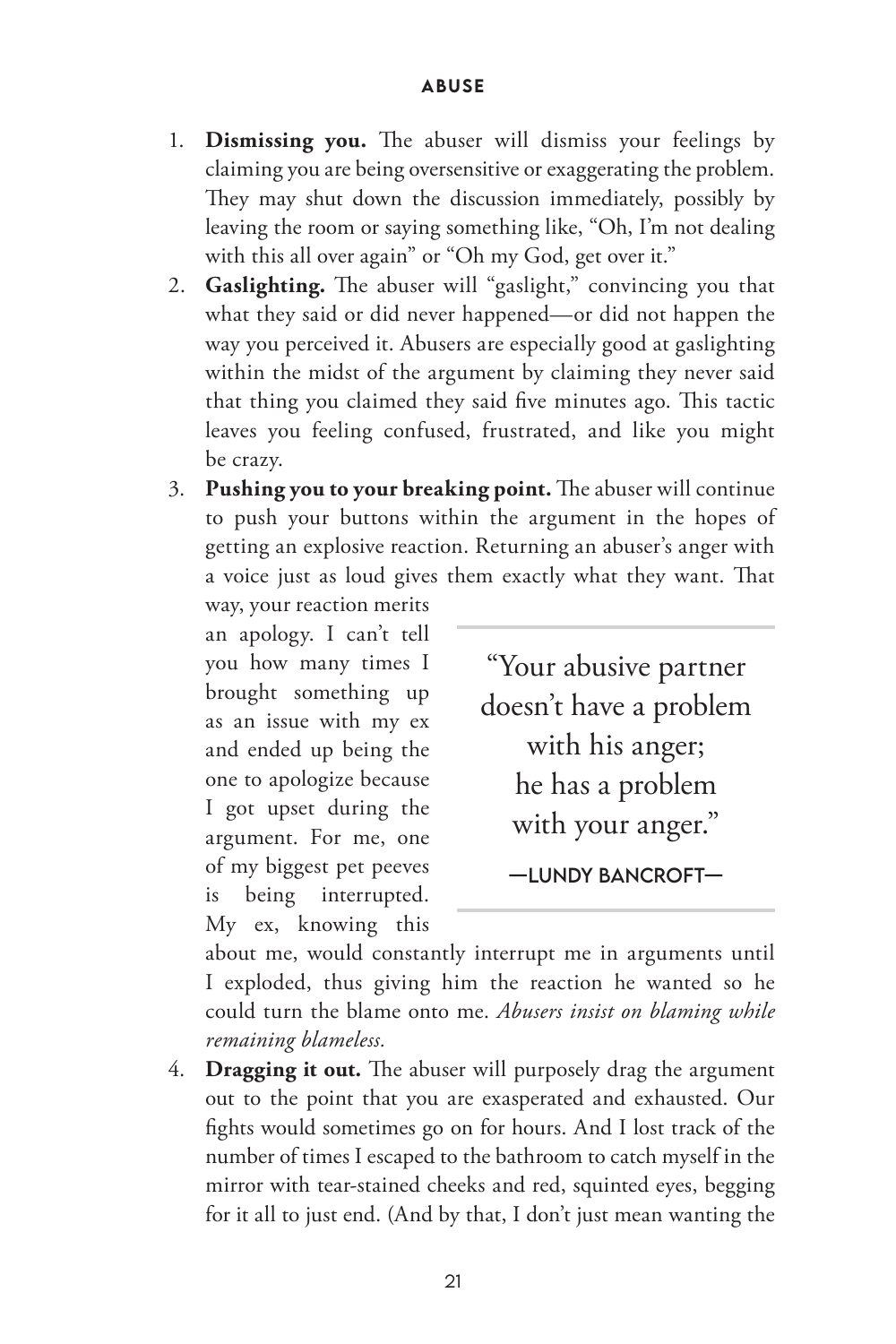end of the argument—I would often say to my own reflection through the tears, "I just want to die." The arguments were that excruciating, especially after they went on for so long and had happened like that so many times.)

5. **Combining tactics to increase their impact.** All of these tactics, when used successfully and in combination with each other, allow the abuser to avoid having to apologize and own their behavior because the onus falls on you for getting upset in the first place and getting even more upset in the argument. Switching back and forth from the various tactics increases their effectiveness in wearing you down. Ultimately, you will more than likely be the first (and only) one to apologize simply as a mechanism to escape the cycle of the circular argument that goes nowhere. If the abuser apologizes, they don't mean it.

If you find yourself feeling the urge to secretly record your arguments so you can go back and listen to them later to see what went wrong or prove you're not crazy, this is a clear indication that you're being emotionally abused. I recorded several of our fights to try and make sense of them later since I would always be so exasperated by the end of them that I was unclear as to what just happened. "How did it get to this point yet again?" I would think.

Many of the arguments I had with my ex included criticism of my supposed inability to properly communicate. I tended to bottle my emotions and erupt with anger, frustration, and tears at various points throughout the relationship. The problem was that once I vowed to change that behavior and bring up issues as they occurred, doing so would always backfire. When I would bring up my feelings and concerns in a healthy, calm manner, I would be met with the tactics described above, which would make me regret voicing my feelings in the first place and revert back to my old ways of not communicating my feelings at all. My choice to hold back from communicating my feelings (although it didn't feel like I had the choice) caused me to retain blame in our relationship.

Let me pause here and point out that the abusive tactics described above can occur in all sorts of situations, some in isolated incidents that aren't necessarily a continually abusive relationship. Some people occasionally manipulate or gaslight in order to "win" an argument and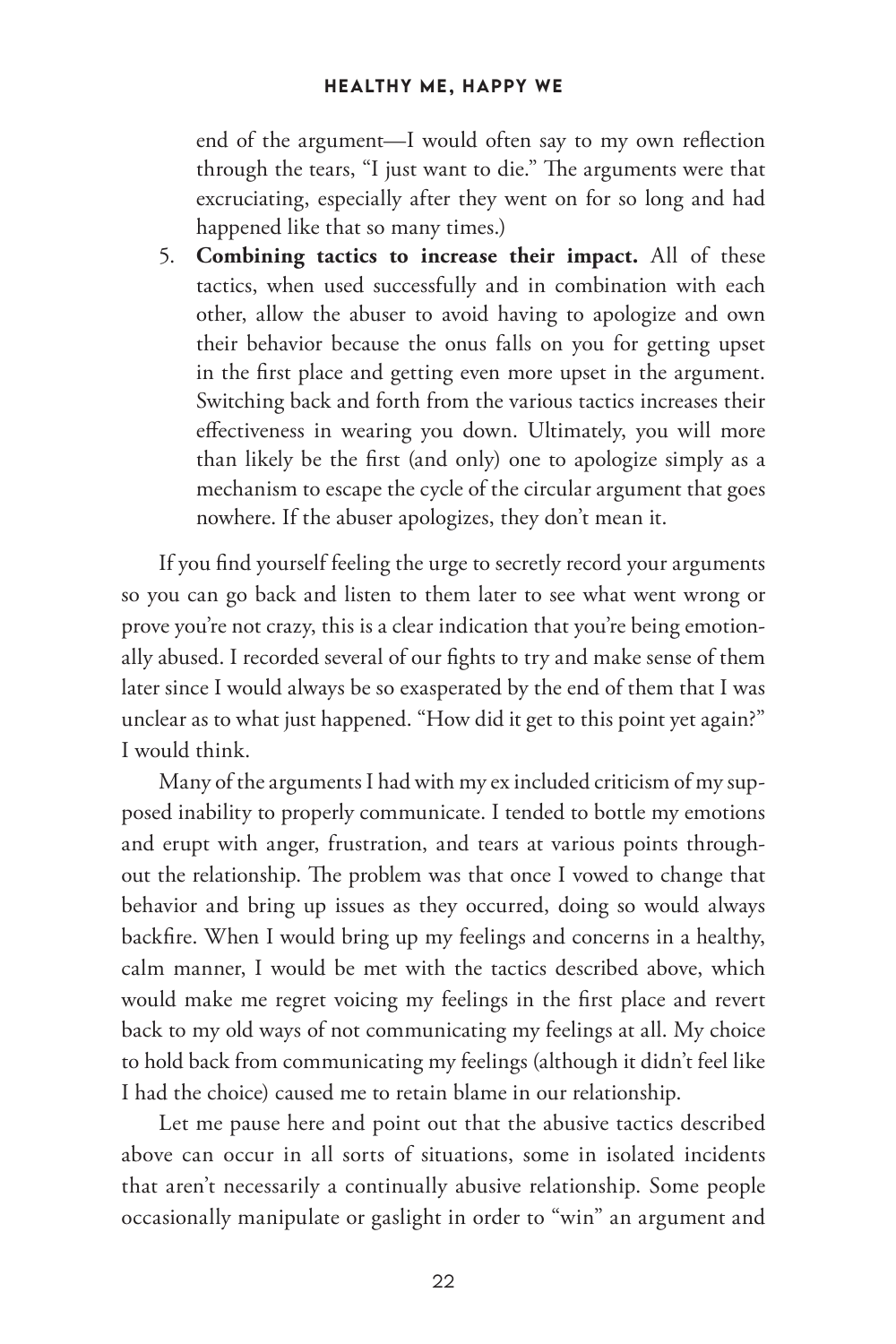#### ABUSE

keep the upper hand. These isolated moments do not necessarily constitute abuse—until they become a pattern. But that doesn't make them right, either.

Generally speaking, the length of arguments with anyone (abusive or not) is often based on how stubborn each person is with respect to being right versus allowing room to see the other person's perspective. However, insisting on being right is often not the healthiest approach though this can certainly depend on how it's communicated. And in the end, what purpose does it serve to be right? *If you end up "winning" an argument, are you really "winning" if the other person is feeling defeated, hurt, and resentful?*

In my unhealthy relationship, the length of our arguments usually depended on how long it took for *me*—not one of us, just me—to concede, admit he was right (whether I felt that way or not), and apologize (whether I meant it or not).

For the first several years of our relationship, we didn't argue much because I didn't stand up to him. I would just accept his abuse and believe it was all my fault. I remember apologizing to him profusely for being such a "pain in the ass"—when, in reality, I wasn't in the wrong (at least most of the time). I hadn't recognized how baffling and unfair it was for me to be the one apologizing and cowering to his unrealistic and nonsensical demands.

At some point, I decided to try to stand up for myself, but every time I did, his reaction was so negative that I would always regret doing so. Ultimately, it took my giving up for the arguments to end. If you decide to stand up for yourself in discussions with your partner, take note of how your partner reacts to this—especially when you express your feelings calmly and respectfully.

The intensity of the arguments increased under the influence of alcohol, pain, or illness. Alcohol (in either or both of us) only made things worse when it came to trying to have a productive conversation about our relationship. And whenever he was in pain or ill, he would capitalize on these ailments by introducing sympathy and guilt into the mix of manipulative tactics.

For example, he had his wisdom teeth removed and was in pain during recovery. I would wait on him hand and foot, providing comfort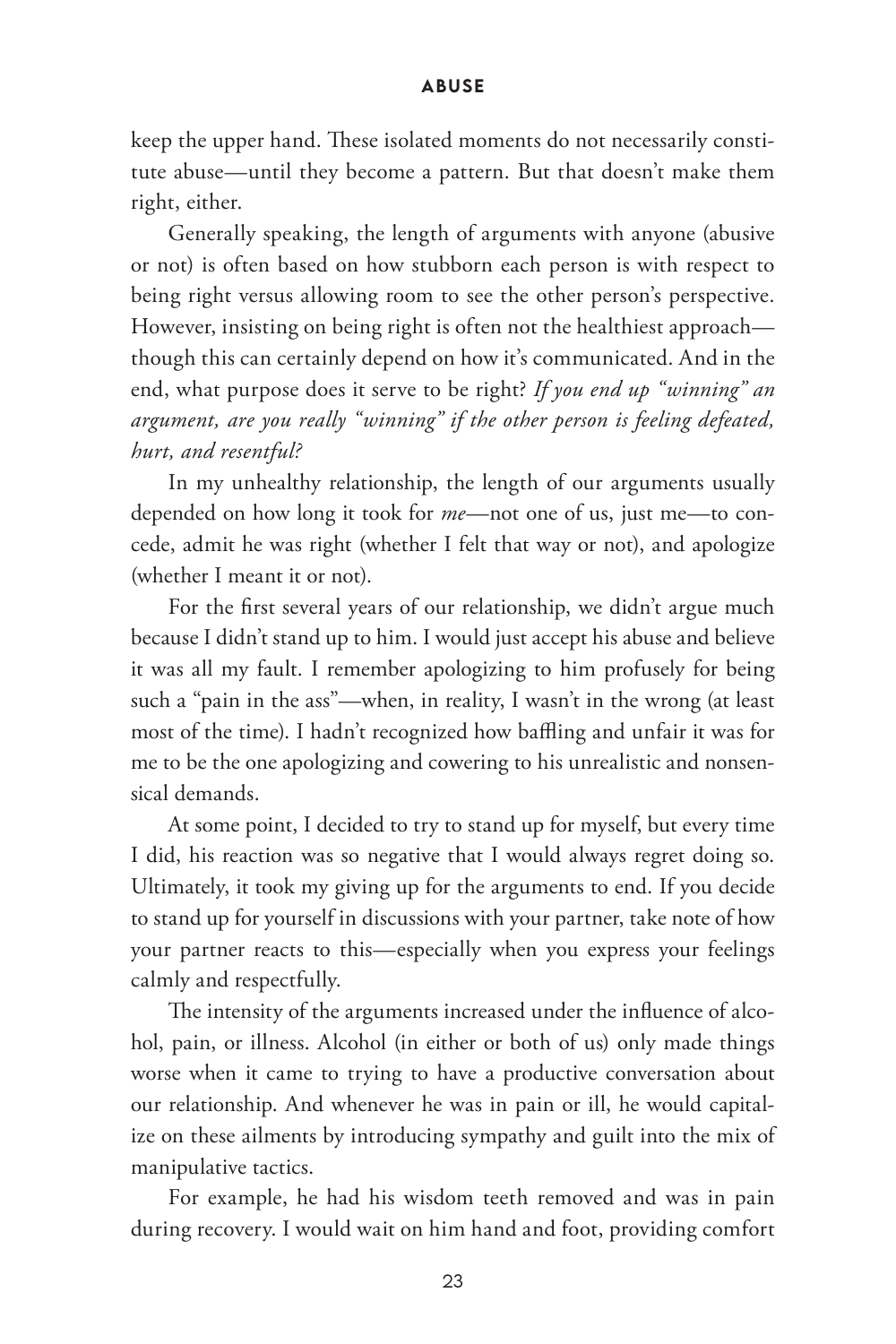#### Healthy Me, Happy We

as best I could, yet he still called me a "shitty caretaker." And it hurt him to talk, but that didn't stop him from berating me—somehow the pain he experienced from talking was my fault because he had no other option but to tell me what I was doing or saying wrong. Nothing I did was good enough, and rarely would I receive any level of gratitude for taking care of him.

In addition, pain or illness can give an abuser apparent justification for their harmful behavior—it makes sense to both the abuser and abused why they are acting this way. These ailments make them even more irritable and less reasonable.

The repeating pattern of these arguments will lead the target to believe that some things simply can't be done together without leading to a fight. My ex and I couldn't make a damn bed together without fighting. We also couldn't shop together. We would be that couple in the store who everyone's staring at because they're snapping at each other in the middle of aisle 10. My attempts to tone down his volume or intensity in public only made things worse.

I've seen articles and blog posts about how to argue with narcissists, sociopaths, and psychopaths. My best advice can be summarized in one word: *don't.* Just don't. It will not get you anywhere. There is no use wasting your energy.

However, sometimes it's impossible to avoid these arguments—especially when living with the abuser. From my perspective, there are only two ways to get out of an argument:

- 1. Be the one to apologize.
- 2. Acknowledge that the abuser is superior to you.

Even if these approaches don't feel right or warranted, it is often the only way to get the abuser off your back. Standing your ground, refusing to apologize, and insisting your way is right (even if this is crystal clear to you) will not get through to the abuser; in fact, it will only drag things out longer.

Narcissists, sociopaths, and psychopaths refuse to (because they are unable to) accept personal responsibility for their words and actions. They cannot and will not admit that they've said or done anything wrong. They may apologize to some degree, but a true apology means changed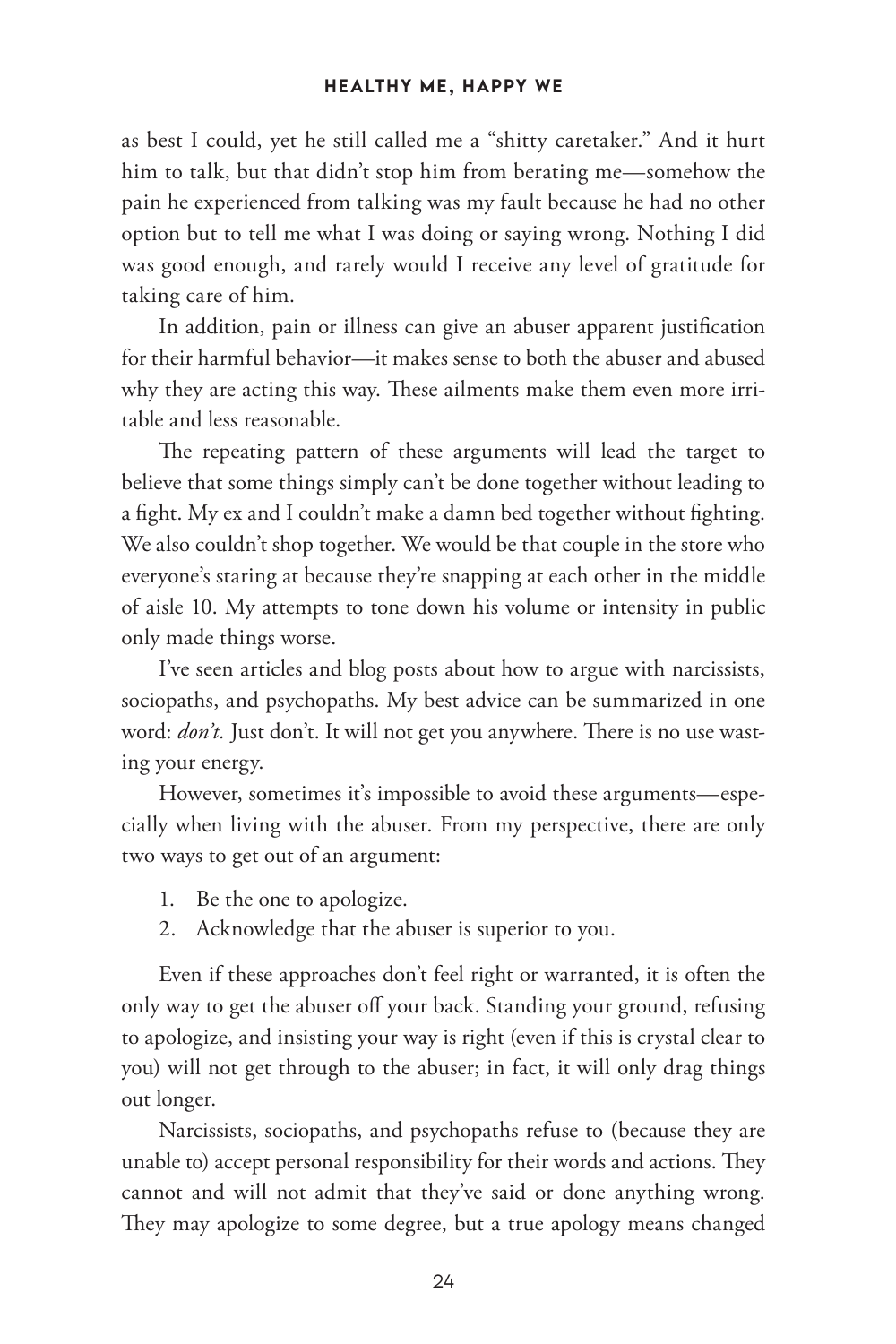#### ABUSE

behavior over the long term, and you will never see this from these types of abusers. (You may see changes in the short term as yet another form of manipulation—the true test is whether the change is more permanent.)

These types of abusers constantly seek power, validation, and superiority over others as their form of self-worth. Feeding their egos and making them believe we feel they are superior will give them exactly what they need. Obviously, this is unhealthy and unfair, but sometimes we have to do what is necessary to survive.

For individuals who choose to remain in these abusive relationships—or more often, feel they have no choice—some have found success using the "grey rock method," in which the abused purposely exhibits no emotion or feeling when the abuser tries to provoke. This strategy aligns with my recommendation to avoid arguments altogether. The lack of reaction leaves the abuser feeling bored, and they will eventually give up. In my (very) limited experience attempting this, I would say it is quite challenging to not react to someone who is verbally attacking and provoking you. But fellow abused individuals have indicated that with practice, it can be effective.

## Financial Abuse— YES, IT'S A THING

It's 7 a.m. and still dark outside this frigid February morning. A truck engine rumbles, and then I hear the *beep, beep, beep* of it backing up. My heart sinks to my stomach; without even looking, I know exactly what's happening.

I reluctantly approach the window to look outside, and sure as shit, a tow truck is lining itself up with one of our vehicles to haul it away. Three months behind on payments, I immediately know my lending company has had enough. Powerless, I watch my car disappear. Then begins the process of tracking it down, making calls, and driving to pick it up with my tail between my legs.

This was not the first time I had this experience—only the first time, I was lucky enough that the car was parked in a garage that the tow truck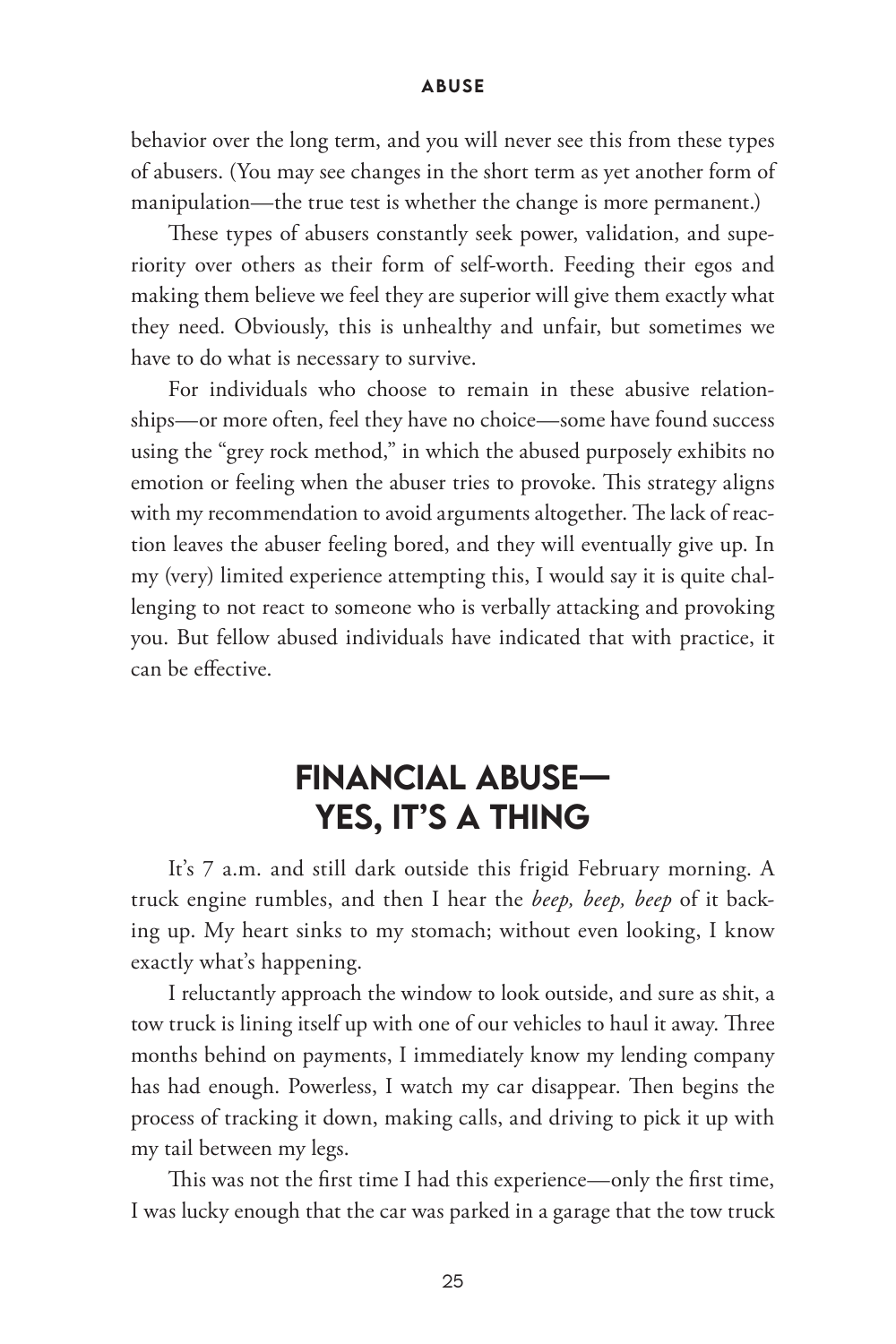driver could not access, and I was able to quickly make a payment online to catch up.

The first time, it was a surprise that the lender took such action. The second time, it was less of a surprise. (See the parallels to emotional abuse?)

Although I always earned a higher-than-average income for my age, I struggled to make ends meet because of poor financial planning and you guessed it—financial abuse.

Financial abuse is often committed by the primary breadwinner of the relationship—refusing any level of shared income, preventing the abused from working, providing an "allowance" to the abused with strict stipulations about how the money is spent, or withholding money from the abused for even basic expenses like food. This type of abuse traps targets into remaining in the relationship because they cannot provide for themselves or their children on their own. In this sense, financial abuse is arguably one of the most powerful forms of abuse; the target may fully realize the extent of other forms of abuse and know it's in their best interest to end the relationship, but they feel forced to continue in the relationship because of finances.

In my case, on the other hand, I was always the primary breadwinner of our relationship—by a long shot for the majority of those fifteen years. Instead, my ex mismanaged and overspent our money and left me with little say—a form of financial abuse that is different from the norm.

For the first few years of our relationship, I let him have full control of our money since he had a financial background and I trusted him to manage everything responsibly. When we started living together a year and a half into our relationship, he insisted we merge finances with a joint checking account (and no separate accounts) right away. Especially given the fact that I was only nineteen years old at the time, this insistence on his part was a red flag that I didn't recognize because I didn't know any better.

Three years later, I discovered he had stolen over \$13,000 from a nonprofit organization over the course of nine months. At this point, I realized (the hard way) that I had to start paying more attention to our financial situation. Luckily for him, the board of directors agreed to let him repay the funds instead of pressing charges. However, since I made most of our income, guess who ended up paying most of that money back?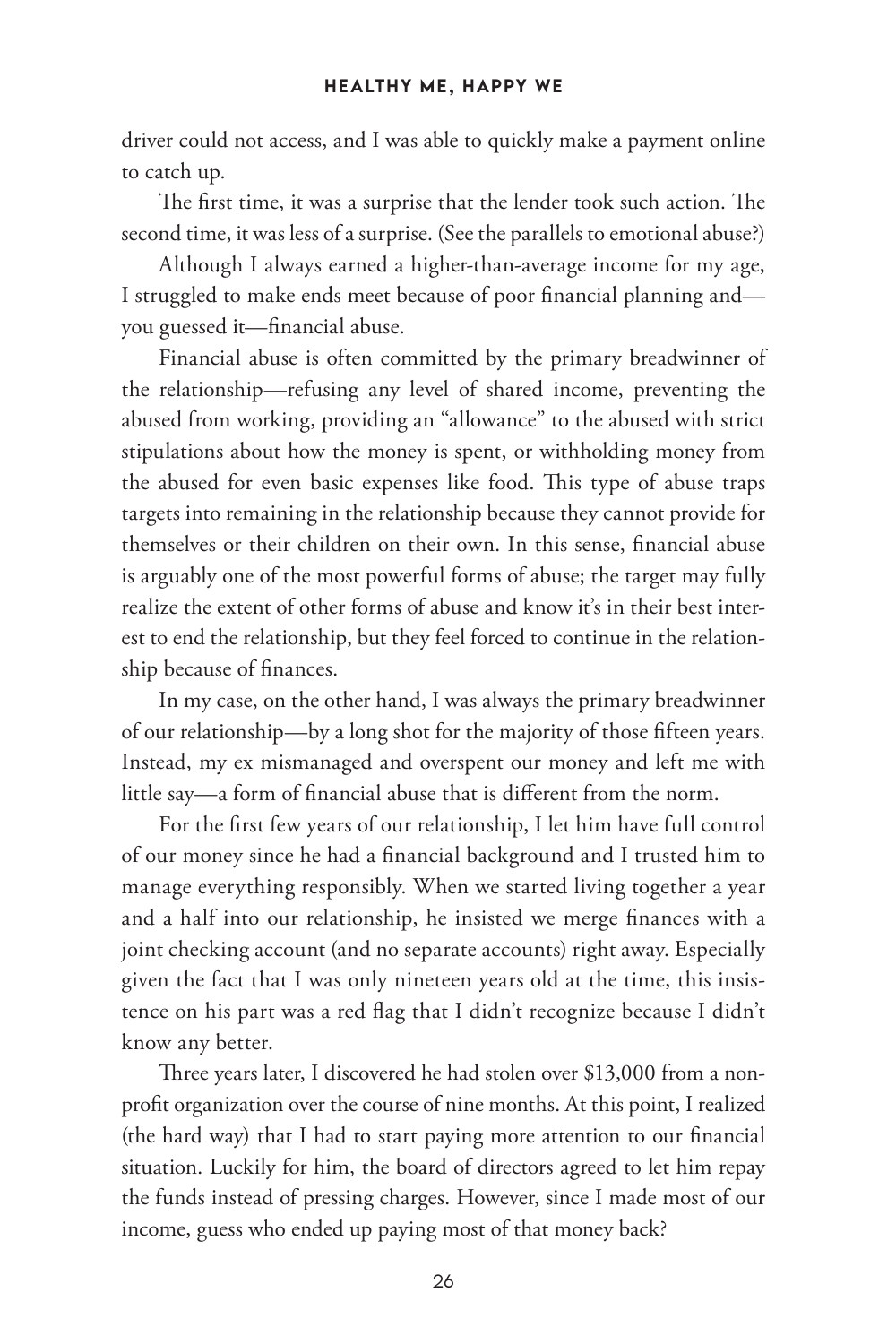Repayment of that money required me to lie to family to borrow the necessary funds because I couldn't admit what had actually happened. The financial strain caused considerable stress on top of the damage to the relationships involved (ours included) because of what he had done. (At this point, you may be thinking, "Wait, you stayed with him after that?" Yup.)

The financial abuse continued for the remainder of our relationship. Every time I proposed putting together a budget, he scoffed at the idea because he claimed we didn't need one. I'm not sure what the underlying reason for that was—perhaps he saw it as a form of weakness or struggle. Or perhaps he knew a budget would prove his financial irresponsibility, and he certainly didn't want to jeopardize his overspending habits. Whatever the reason, he certainly did not view developing a budget as a fundamental exercise in financial responsibility, which I always thought someone with a background in finance would understand and support.

My company credit card was cancelled three different times due to failure to repay the bills; when I would receive reimbursement for travel expenses charged to that card, the funds would be used for things other than paying off that card. I felt a mix of increased angst and relief with each occurrence because I was honestly surprised my employment status wasn't affected by these infractions (especially the second and third times).

On at least five separate occasions, we had to borrow significant sums of money from family and friends to pay off debt we had accrued but couldn't afford. Requesting these loans was always uncomfortable, and because of continued financial irresponsibility, we often didn't follow the repayment terms of those loans, either. Somehow, the responsibility always fell on me for not only the initial request for funds but also the ongoing requests for reprieves when we failed to repay as agreed.

While I own my part in letting things get that bad and continue that way, I often felt trapped between a rock and a hard place because of the emotional abuse. Asserting the need for financial responsibility was not welcome or even safe; instead, it was easier (at least in the moment) not to speak up against his frivolous purchases of interior décor, clothes, and booze. My denial and avoidance of the issues—much like my approach to other aspects of our relationship—did not serve either one of us. In fact, in the long run, it only made things worse.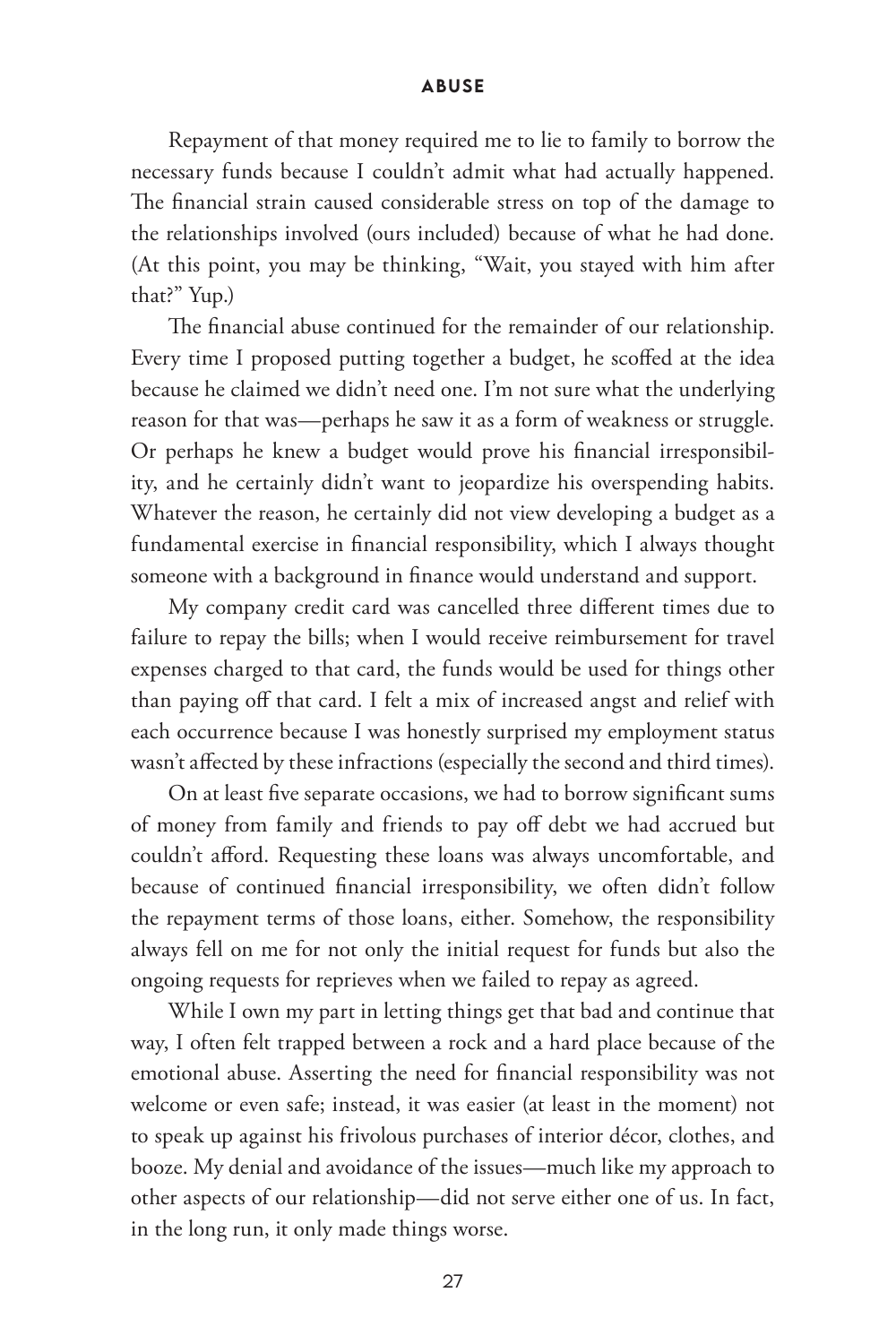## Healthy Me, Happy We

Regardless of whether the abuser is the primary breadwinner in the relationship, financial abuse contributes significantly to a target's powerlessness. It is yet another form of control and manipulation. Money may not buy happiness, but it does provide security for basic needs—and when this security is in jeopardy, the target can paradoxically become even more emotionally dependent on the abuser. They rely on the abuser for safety, even though the abuser is primarily responsible for disrupting that safety in the first place.

# Abuse in the Bedroom (gulp)

Then there was the sexual abuse. Like I said, this does not have to mean rape or sexual assault—there are many other layers and different ways to experience it. I'll give you a few examples, which admittedly, are not easy for me to share. But I feel it's important that I do.

One of the earliest red flags in our relationship came when I asked him to get tested for STDs and he refused. I knew he had had unprotected sex with multiple guys before we met, and I also knew it was the safe and responsible thing to do for him to get checked out. He dismissed my concerns, which made me feel stupid and small for bringing them up in the first place. And he never did get tested.

I participated in sexual kinks because I felt they were required to keep him happy and avoid more abuse. I didn't enjoy or feel comfortable taking part in these acts, but I had to be extremely careful about how and when I chose to say no. Often I didn't feel like I had a choice because I knew the level of emotional abuse that was waiting for me on the other side if I tried to say no. So I often obliged.

To this day, well over a year after leaving him, I am still incredibly uncomfortable with the idea of anal sex. The abuse I suffered from him immediately following failed attempts at this was derisive and divisive, which would then get in my head the next time we tried, and it became a vicious cycle. I'll never forget the screaming match we got into about this *on our honeymoon* while drunk and naked in the bedroom. Outside, the beautiful Punta Cana resort had music hopping; guests were talking, laughing, and dancing; a comfortable, warm ocean breeze was beckoning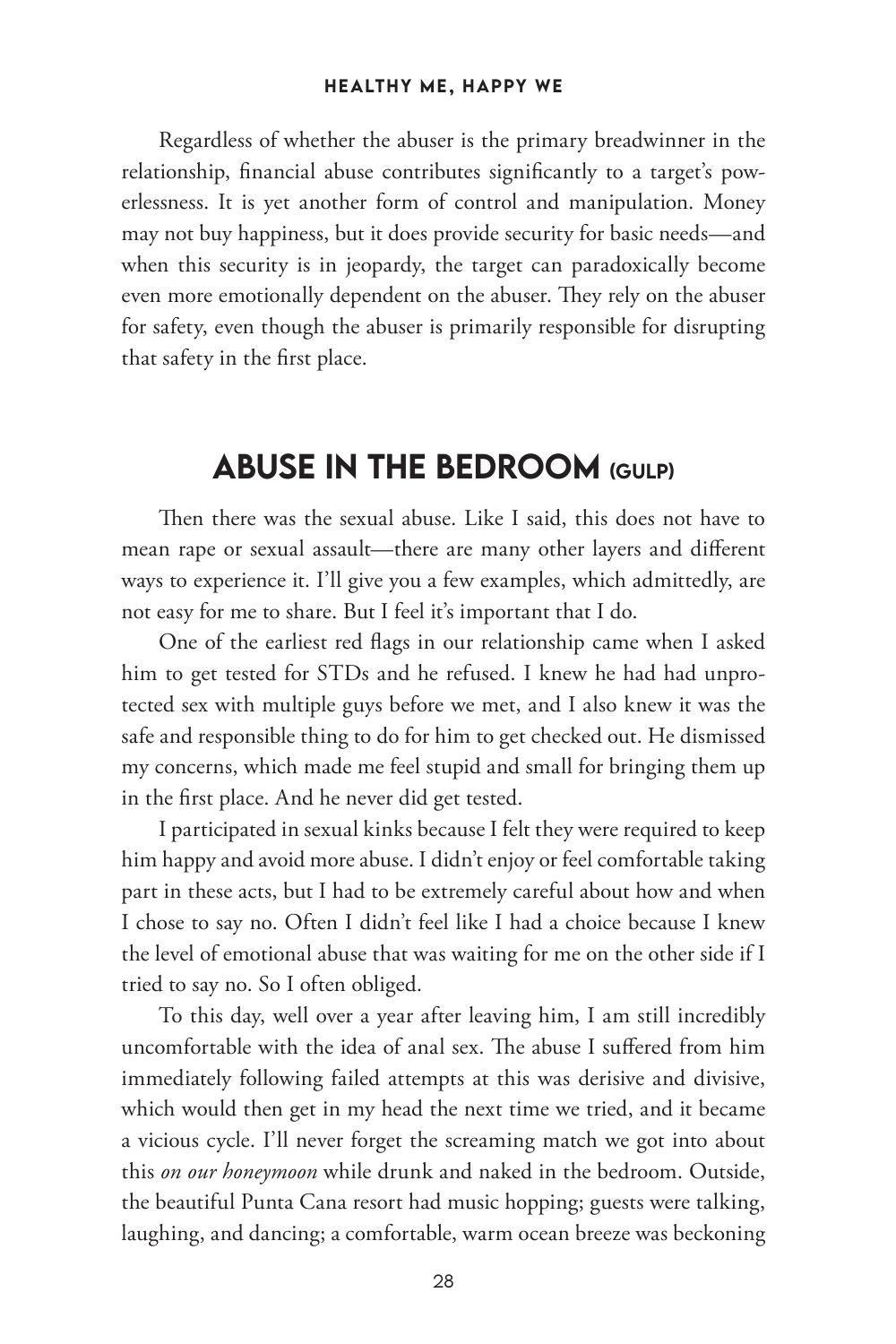us to come out and experience it—yet we were stuck inside, hashing out yet another blowup. As newlyweds. I can't make this shit up.

My concerns, hesitations, and discomfort with respect to anal sex resulted in his questioning my sexuality. In his mind, anal sex was a requirement in any gay relationship. "And you call yourself a gay man," he would say. The idea that some gay men do not enjoy anal sex was unacceptable and inconceivable to him. And he did not understand that showing compassion and understanding toward my struggles may have been the very thing I needed to feel comfortable and willing to explore this with him. Instead, he shamed me for my feelings, which only furthered the divide between us.

And he did rape me once. For "only" about ten to fifteen seconds, I told him to stop and he kept going. This didn't affect me too much, though, in either the moment or over the long term—and I've realized it's because this type of behavior was so common in the context of our relationship that I don't think of it as some isolated, traumatic event. Just another day in the life.

I'd like to reiterate that your experience may be vastly different. However, just because you haven't been through something as traumatic as rape or assault doesn't mean you haven't experienced sexual abuse. If you've experienced any level of similar discomfort, feelings of uneasiness, unwanted demands, or even trauma when it comes to sex—you may have experienced sexual abuse as well.

# **CHEATING**

Have you ever known a couple where one person cheated and the other person forgave the other—or at least didn't leave? And you wondered why they would take a cheater back? It's possible that abuse may be involved.

And this can go either way—the abuser may cheat, or the abused may cheat. Not all cheaters are abusers (and vice versa). My experience, however, was that my ex cheated on me—twice.

Because abusers are so good at manipulation, when they cheat, they can often convince their partners that it won't happen again. I stayed with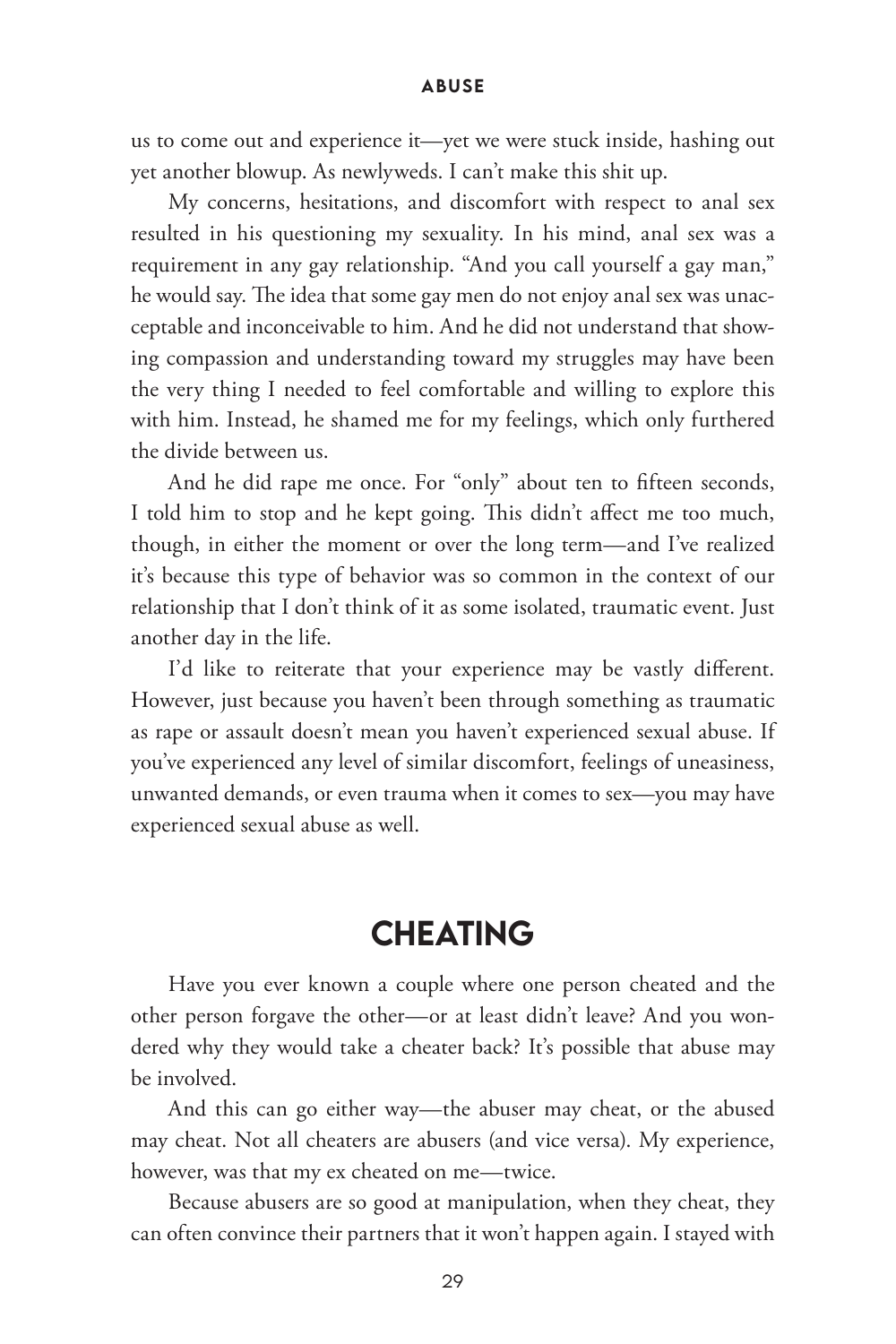my ex long after he cheated on two completely separate occasions, seven years apart. The manipulative explanation and apologies that followed were so hypnotizing that I don't even remember what he said to convince me to stay, yet I did—and this wasn't even the main reason I left him years later. I did, however, wish he would cheat on me again so I would have an "easy out"—a solid reason to end the relationship.

I learned later that he never meant those apologies. Toward the end of the relationship, I expressed that I had never gotten over his cheating (probably because, intuitively, I knew his apology wasn't genuine). In response, he expressed blatantly that he did not regret doing it. And he punctuated it by bringing in another layer of abuse regarding my sexual performance. Talking about the guy he cheated on me with, he said, "At least he knew what he was doing."

Manipulation is all about the abuser having control over the abused. After my ex cheated on me, we rented a home from the guy whom my ex cheated on me with. Yep. Again, I can't make this shit up. For two full years, I felt uncomfortable in the house where I lived—which, I realize now, essentially mirrors my experience in the entire relationship: uncomfortable in my own home.

By the way, I'm not saying cheating has to be a deal-breaker for all couples, though I do believe it would be in most situations if the noncheater loves and respects themselves. I also believe that a cheater cheats because of an underlying unhappiness, either with the relationship or with themselves—or both. (This often explains why an abused person cheats.) I'm also not saying that cheating happens in every abusive relationship again, just an extreme example. But one way or another, cheating is a sign that there's something in the relationship that needs to be addressed.

# Holy Complex Trauma, Batman

Things weren't good, but they weren't always terrible. I had many moments of crying, begging for peace and happiness, and even hoping for my own demise. (An occasional suicidal thought would enter my mind, but more often it was just wishing to be taken out of this life without my actively doing so—asking God to let me die in my sleep.)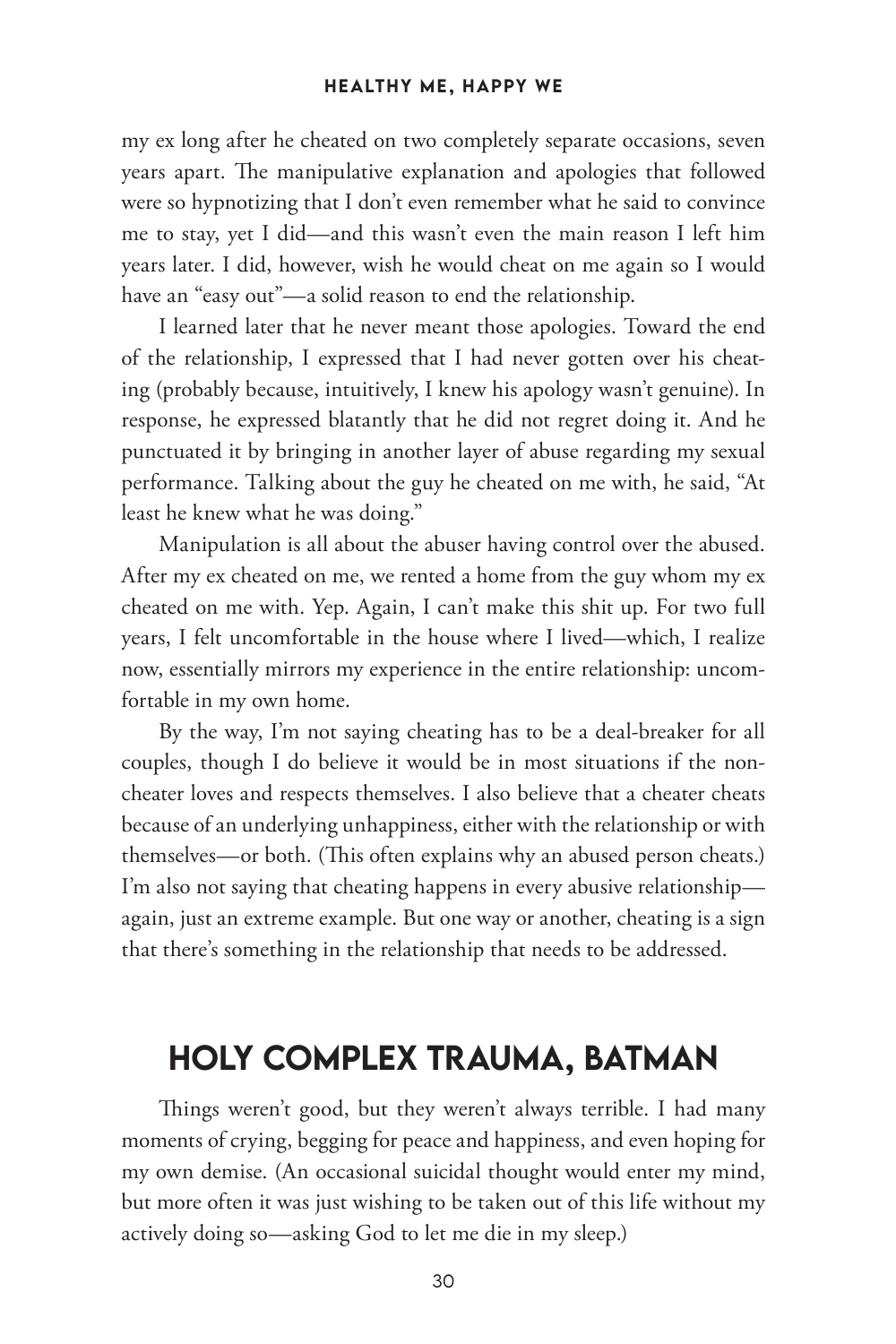These were not an everyday occurrence, but what I did experience every day was dreading being in the same room with him—or getting a call or text from him when we were apart—because I never knew what to expect. I can still remember the sinking feeling in my stomach when a text message from him would come through on my phone. Which version of him was I going to get in that moment? The unpredictability was unnerving and terrifying.

Abusive relationships can create significant long-term damage. I've learned that I am now in the process of healing from complex posttraumatic stress disorder (C-PTSD), likely largely due to the unpredictable nature of my day-to-day life. I often still get that same sinking feeling in my stomach when I turn the corner around my house to come home because I half-expect him to be waiting for me in the driveway.

In recent months, I've had several nightmares where the two of us are back together—even though my mind knows within the dream that I had gotten out and now need to get back out of the situation. The nightmares often include him chasing me, trapping me, or letting me know I'll be punished for leaving him. After waking from these dreams, because they feel so real, it takes a solid minute or two to realize it was just a dream. But they essentially re-traumatize me for a few moments.

The physical manifestations of trauma recovery vary from person to person. Additional examples include panic attacks, nervous ticks like clenching hands or gritting teeth, crying spells, difficulty breathing, heart palpitations, tremors, high blood pressure, and insomnia.

Meanwhile, from an emotional and mental standpoint, trauma recovery can also cause detachment from loved ones, irritability, anger, and memory loss. In addition to the nightmares (like I described above), we can also experience flashbacks in our waking life. A seemingly random reminder can send us back to a specific event or series of events where we relive the emotional and physical sensations of the trauma.

I'll explain more about the healing journey in a later chapter, but for now, I'll just say that longer and more significant exposure to abuse only creates a more challenging experience in becoming whole again—so it is best to end the abuse as soon as possible.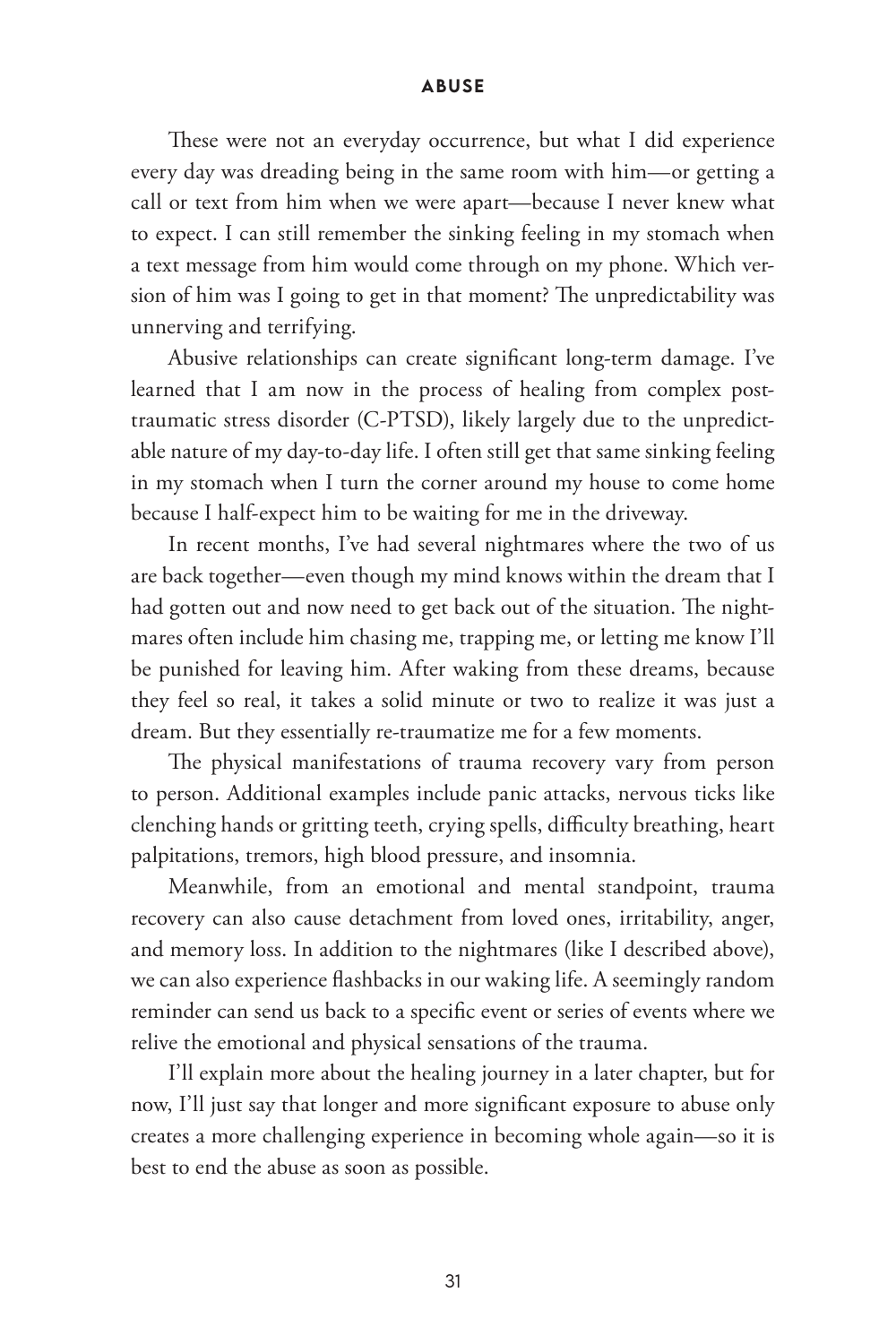# Ignoring Red Flags and Gut Feelings—It's What We Do

Abusive relationships come with all sorts of red flags. Here are some examples from early on in my relationship:

| <b>RED FLAG</b>                        | <b>WHY IT'S A RED FLAG</b>             |
|----------------------------------------|----------------------------------------|
| He repeatedly cheated on an            | A history of cheating increases the    |
| ex-girlfriend with her (male) best     | likelihood that someone will cheat in  |
| friend, and in telling me (and         | a current relationship. His disrespect |
| others) about it, he laughed about     | toward her (both in cheating as well   |
| how "stupid" she was for not           | as in describing her ignorance of the  |
| realizing what was going on.           | matter) reflected how he treats and    |
|                                        | regards people in general.             |
| He told stories about his "crazy" and  | His participation in those             |
| abusive ex-boyfriend, including fights | arguments meant he could very          |
| that sometimes occurred in public      | well behave the same way in our        |
| and often dragged on for hours.        | relationship. In addition, abusers     |
|                                        | often say they have "crazy" exes in    |
|                                        | order to diminish their value and      |
|                                        | gain sympathy. However, if all their   |
|                                        | exes are crazy, who's the common       |
|                                        | denominator here?                      |
| He had significant credit card debt    | This shows not only a lack of          |
| that he blamed on his exes.            | financial responsibility in racking    |
|                                        | up debt but also a lack of accepting   |
|                                        | personal responsibility for his own    |
|                                        | actions.                               |
| We expressed lifelong commitment       | Abusers tend to rush into              |
| to each other from the beginning of    | commitment at the beginning of         |
| the relationship (he was twenty-two    | relationships. Plus, it takes time     |
| and I was seventeen).                  | to really decide whether another       |
|                                        | person is a good fit at any age, but   |
|                                        | we were definitely too young to        |
|                                        | know whether we would be lifelong      |
|                                        | partners from the get-go.              |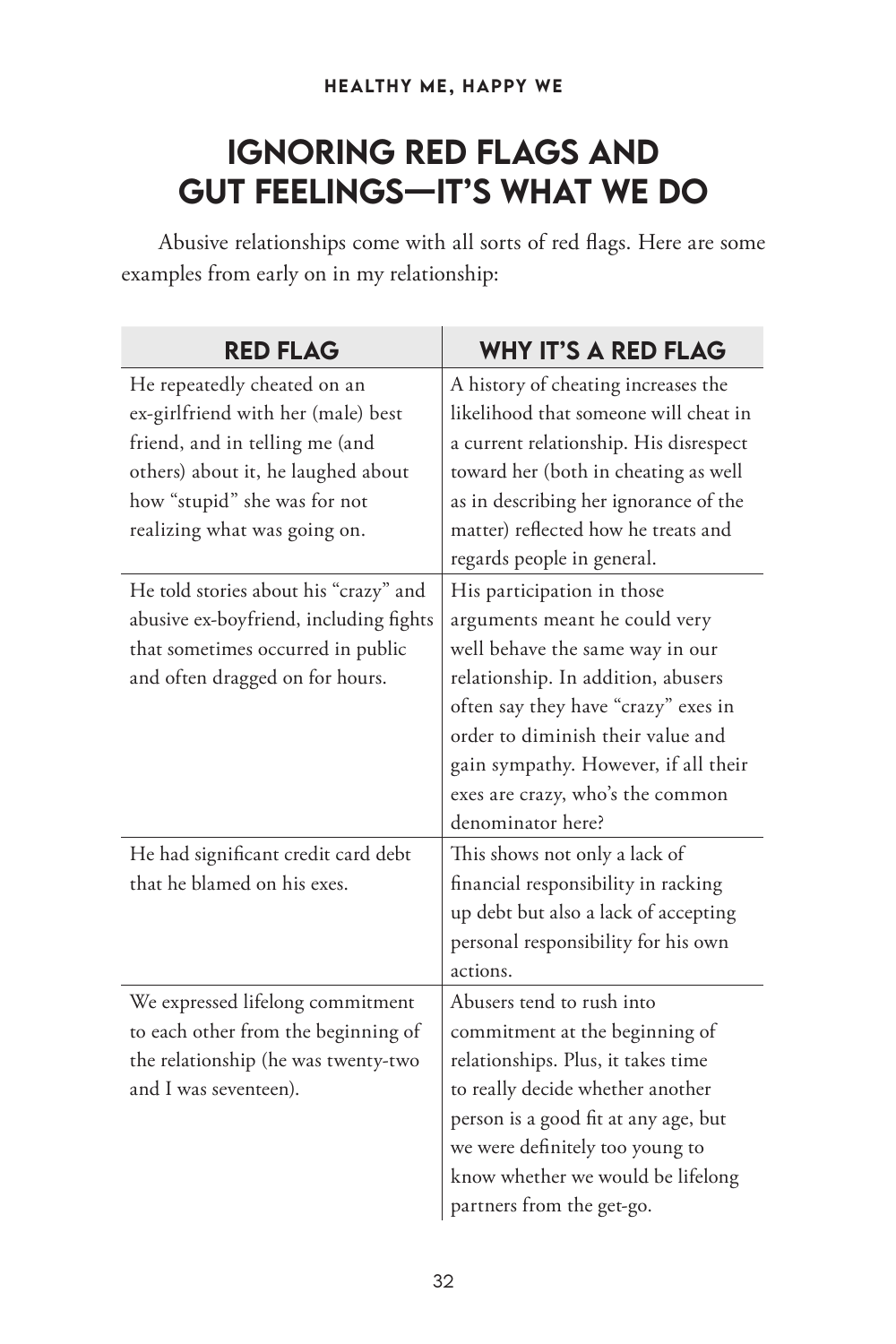All the red flags described above occurred in the first six months of our relationship. At age seventeen, however, I didn't have enough experience to be able to recognize them as warning signs. After the first year of the relationship, I became so accustomed to his behaviors and my uneasy feelings that it all felt normal—even though I can look back now and see all these red flags and the many others that showed up over the years.

On top of the red flags that went unacknowledged, I had gut feelings throughout the relationship that I either didn't know how to rec-

ognize or that, intuitively, I did recognize but ignored. (My gut feelings manifest as a literal pang to my stomach, but they can be different for other people. It's something to explore and determine for yourself. You're more intuitive than you may realize.)

"The moment you begin to wonder if you deserve better, you do."

—Pritesh Lad—

Early in our relationship, I experienced my first gut feeling during a moment of sexual intimacy. Something didn't feel right about us being together. When I analyzed it later, I concluded that my feelings had to do with societal influence since, at the time, gay relationships were not as socially accepted as they are today (and we lived in small towns where being gay was even less accepted).

When he proposed marriage to me, my gut told me to say no. However, he had arranged a surprise proposal in front of a room of fifteen or twenty friends, which pressured me to say yes—and might even have been an intentional move on his part to prevent me from saying no. Still, I'm not sure I would have been brave enough to say no even if it were a private moment. I was convinced we were destined to be together forever, despite my constant angst and unhappiness.

Similar sensations occurred on my wedding day. To me, it's telling that the three gut-wrenching moments I remember most vividly all occurred during times of happiness and enjoyment. In those moments, I was averse to do what was needed because I didn't want to "ruin" the occasion. And like I mistakenly thought during every other positive experience, I hoped and pleaded that the good feelings would continue.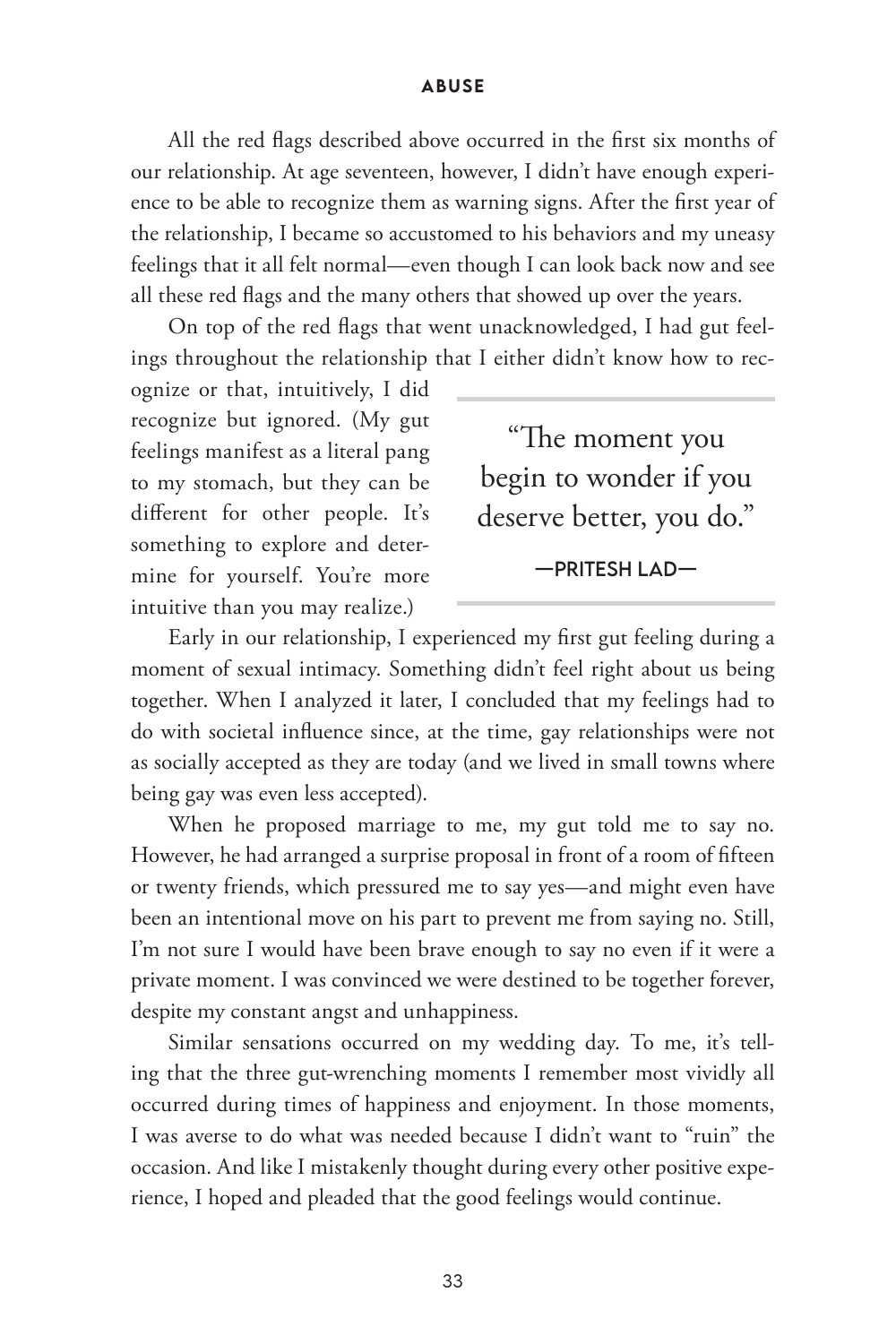Deep down, I knew better. Things wouldn't remain like that forever (or for very long at all). I felt in my gut what was in my best interest to do. But I hadn't yet built up the courage to act on it.

# Protecting the Abuser (Say Whaaaat?)

One day, a good friend called me in tears and said she needed to scale back on interactions with my ex (which was a nice way of saying cut him out of her life, at least temporarily) after years of abuse toward her. I pleaded with her not to do that and gave excuses for him by saying that he was depressed and going through a tough time. She ultimately agreed not to cut him out because she wanted to maintain a friendship with me—even though maintaining an abusive friendship with him was not in her best interest. I recognize now how unhealthy this approach was. I was only keeping the door open for further abuse toward her, rather than respecting her boundaries and allowing him to experience the consequences of his abusive behavior.

You may have heard the phrase, "Hurt people hurt people." But while a person's own internal issues can *explain* their shitty behavior, they don't *justify* the shitty behavior. News flash: regardless of how many inner demons someone is facing, abusing others is neither appropriate nor acceptable.

Throughout the course of an abusive relationship, we abused people often make excuses for our abusive partners—and defend them not only to other people but also to ourselves. In our minds, we believe that their behavior is understandable or even warranted due to how difficult things are in their lives.

Perhaps even as you read this book, you may be in denial about whether your relationship involves abuse. You don't want to admit your partner is abusive because that is something bad about them, and you would never want to think something bad about them. You may be keeping a blind eye to multiple red flags, all for the simple reason that you need to protect your partner's reputation—even in your own mind.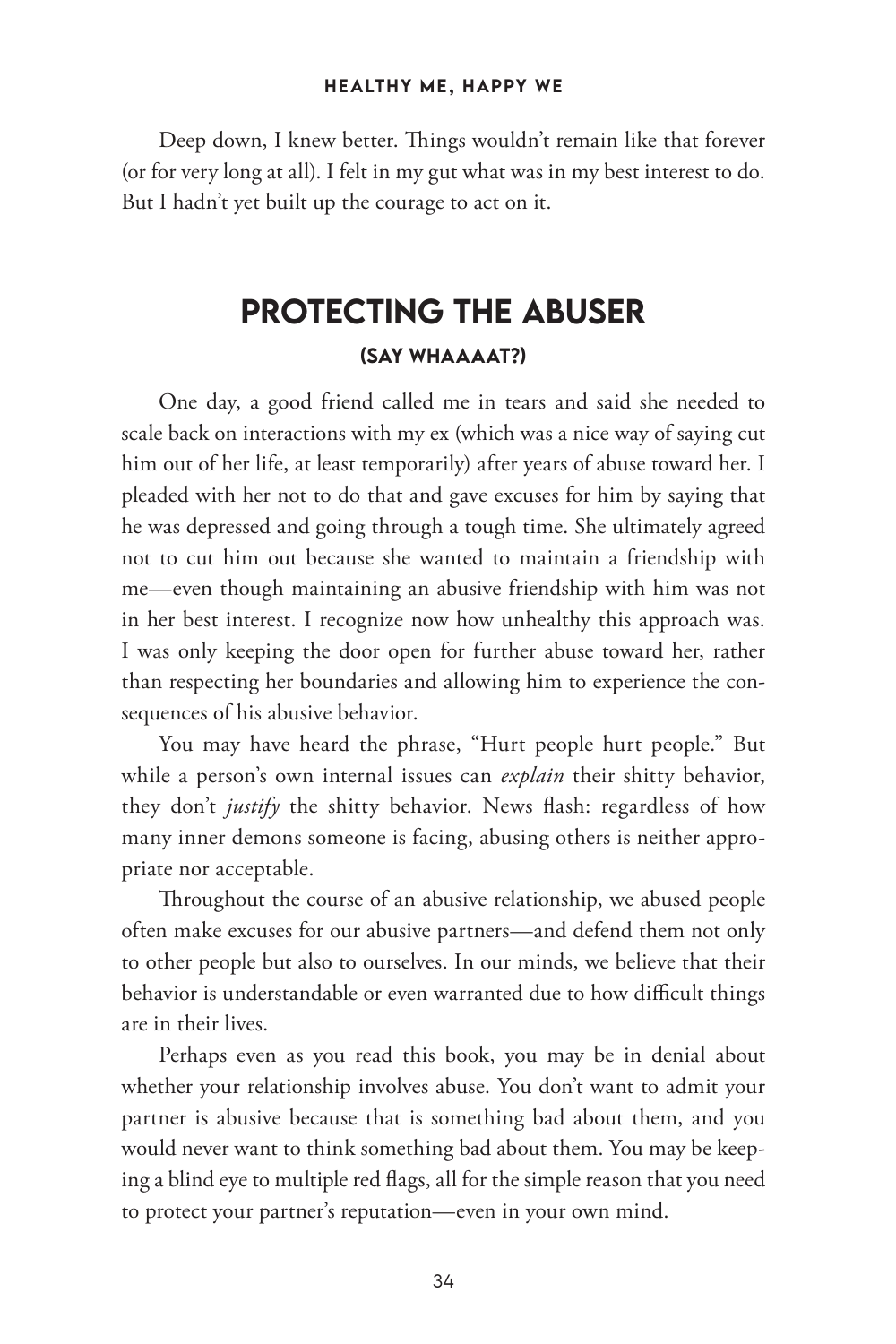I often served as an ambassador between my ex and our mutual friends. They would ask me if he was upset with them because he was giving them the silent treatment or treating them especially poorly on the occasion. I would make excuses for him so that they would understand and not hold it against him (or me). Then I would have to placate him in an attempt to keep the peace.

There is a difference between allegiance to your partner versus blind loyalty and overprotection. *We should allow others' behavior to speak for itself and not try to justify or explain it, especially when it harms others.* I also strongly recommend allowing others to hash out their differences without getting involved as the go-between. Their relationship is their business.

# How Both Partners Contribute to an Abusive Relationship

While it's easy to lay all the blame on the abuser, they aren't responsible for everything that goes wrong in an abusive relationship. Both individuals contribute to the dysfunction.

Toxic relationships often involve fighting, screaming, and swearing at each other. However, this is not always the case. Not all people who scream and swear are abusive; some people are just passionate about their beliefs. This intensity can be challenging, though. On the other hand, a toxic relationship may not include fighting at all; instead, there may be passive-aggressive behavior, silent treatment, or suppression of all negative feelings—none of which are healthy.

Meanwhile, there are other unhealthy aspects of abusive relationships that both individuals may take part in—like manipulation, lying, and keeping secrets. For the abused, these are often a measure to protect themselves because being honest and forthright may result in more abuse. In addition, both partners experience mutual resentment toward and obsession about one another.

We all fall somewhere on the spectrum of narcissism, and no one is perfect. I remember occasionally choosing words on purpose that I knew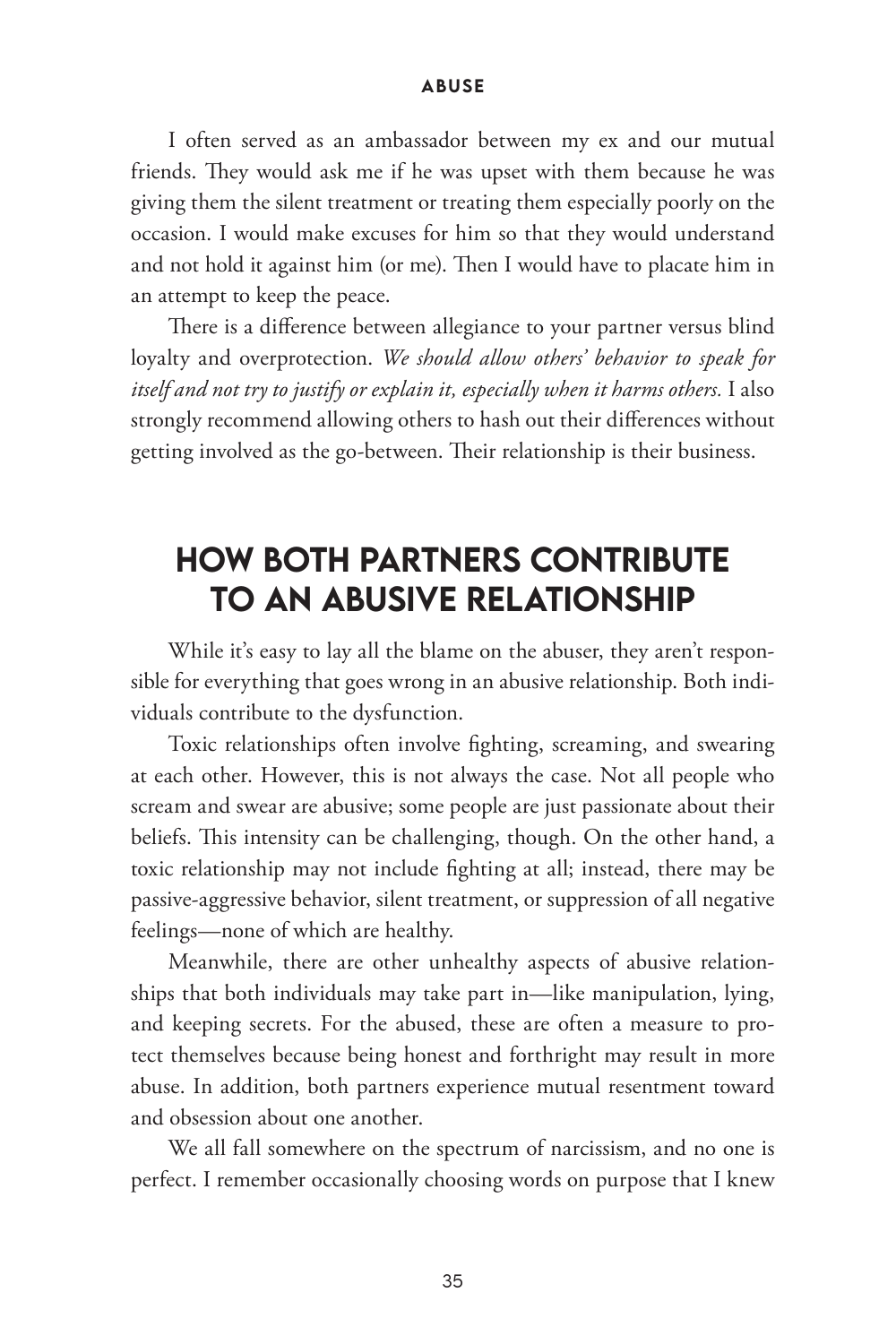would hurt him the most. This was a defense mechanism when I was provoked, but that doesn't excuse the behavior.

And both of us took part in those screaming matches. There were times in arguments where I experienced a rage so strong that it felt like an out-of-body experience—where I floated up out of my body, looking down at some creature that I didn't recognize. Those moments were scary, and I hope to never experience unhealthy, seemingly uncontrollable anger like that again.

Both individuals in a toxic relationship are also likely out of touch with reality. They deny what is really going on because they can't face the truth; the abuser would never admit to being abusive, and the abused doesn't want to admit that they are being abused because of the potential (unwarranted) shame associated with being a victim. The lack of a grasp on reality may also lead the abused to be enamored with the abuser's potential, rather than with their reality (like I was).

There's a good chance codependency is involved, too, but we'll go into that in the next chapter.

# WHY STAY?

Why can't someone in an abusive relationship realize how bad their situation is? And why would someone stay in a relationship like this for so long? As I've recounted my own story, you may be asking yourself, "What took this guy so long to come to his senses? Fifteen years? Holy shit." The reasons are plentiful. Some may make more sense to an outsider than others.

1. **There are good times.** Things are not always bad. I believe that if things in a relationship are never good, most people will know to get out (or work on the relationship if we're talking about one that isn't toxic). In these toxic relationships, however, there are good times, especially in the beginning of the relationship. Perhaps the sex is really good, too—sexual chemistry can often be electric in toxic relationships. As the abused, you latch onto those good times, believe you can go back to them, believe they will continue, or pray that things will get better. (Spoiler alert: they won't.)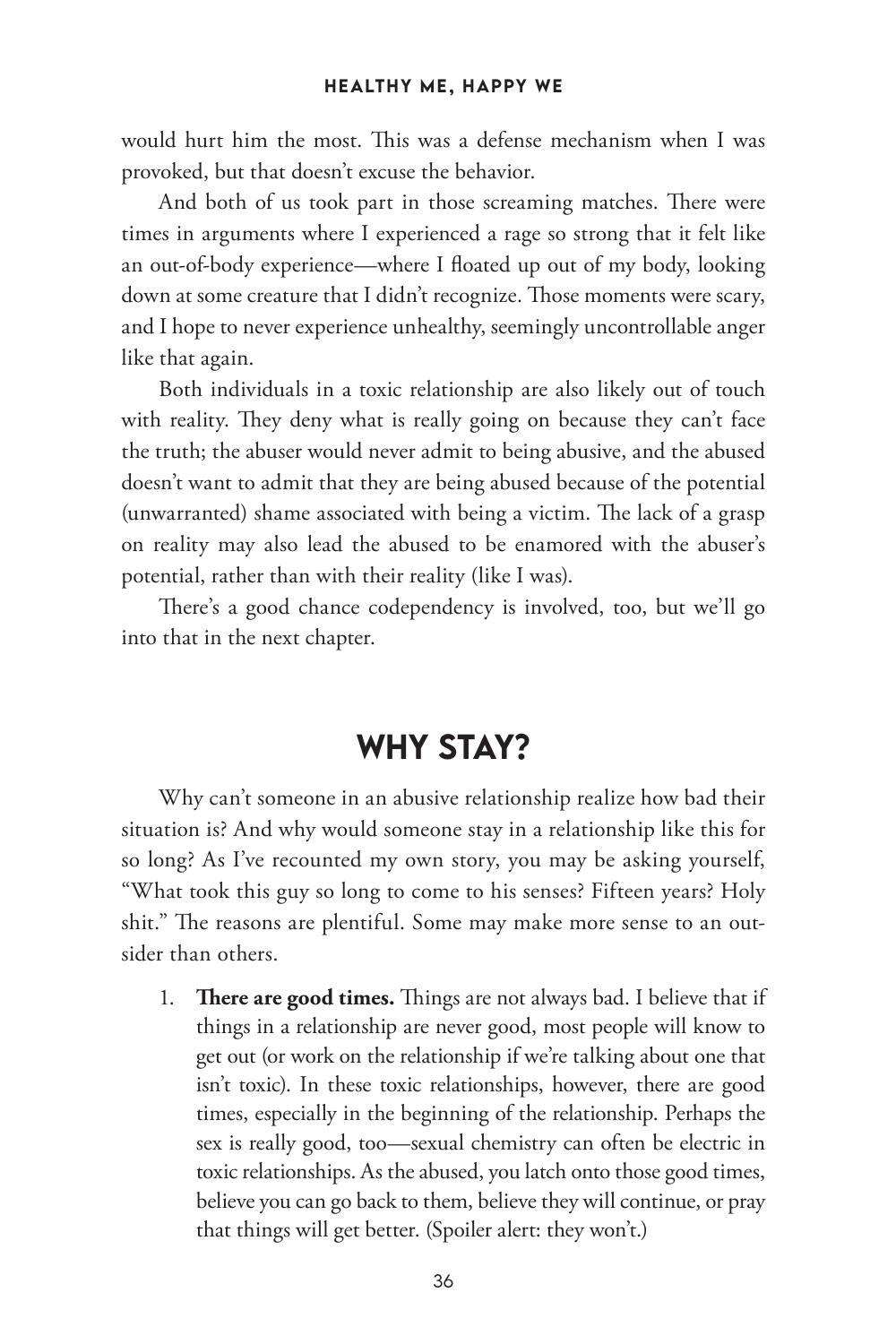2. **The abuse appears gradually over time.** There is a well-known fable describing a frog in boiling water. If a frog is put suddenly into boiling water, it will jump out immediately. On the other hand, if a frog is put in room-temperature water that is slowly

brought to a boil, the frog will not realize the danger it's in and will be cooked to death. The same is true for abusive relationships; you may not ever realize the danger you're in because of how gradually the abuse evolves—until it feels normal or it's seemingly too late to get out.

"When someone shows you who they are, believe them the first time."

—Maya Angelou—

That's why it's so important to pay attention to how you feel throughout the relationship, including moments that make you uncomfortable—even if they seem insignificant at the time.

- 3. **The manipulation game is strong**—and can cross a wide gamut:
	- If you've been on the receiving end of the tactics abusers use in arguments, you may feel that you own an equal part in why the relationship is failing. You come to believe that there is so much for you to work on, and if you just make all of those changes, then maybe your partner will finally treat you better and love you the way you want to be loved.
	- Your partner will also have you convinced that things will get better. They will be nicer, more respectful, more considerate, and more patient. The relationship is littered with false promises.
	- Your partner will convince you that they are the only one who will "put up with" you and that life without them will be a life alone and miserable.
	- On the flipside, your partner may also go to great lengths to convince you that they can't (or won't) live without you. Pleading, desperate moments can include such phrases as "I don't know what I'd do without you" and "You're the only good thing going on in my life." Your partner may go so far as to threaten suicide if you leave.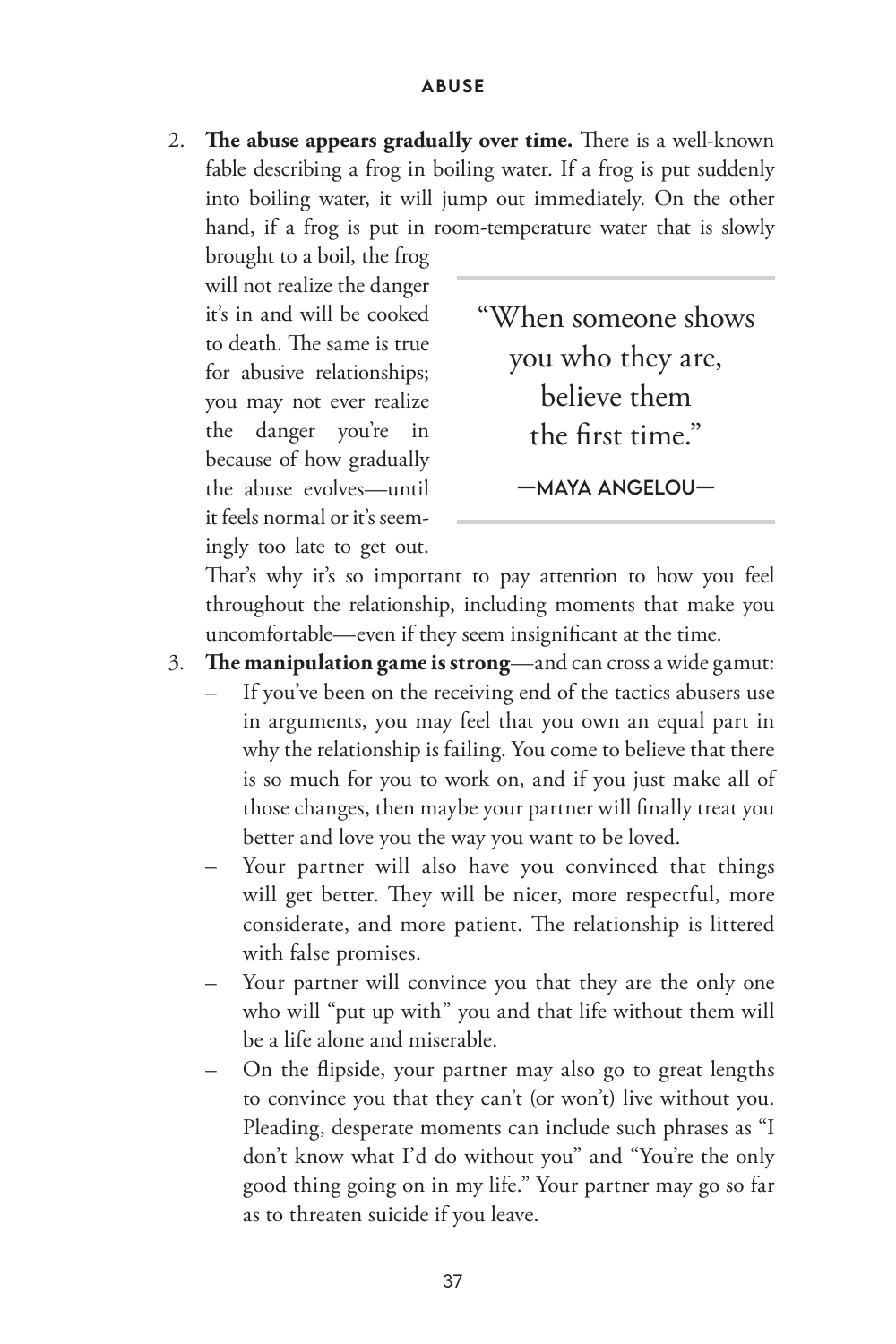- 4. **You believe you can fix them.** As we'll discuss in the upcoming chapter on codependency, you may feel obligated to stay with your partner because you believe you can fix them (by healing their emotional wounds and making them a better person) or that it's your responsibility to cure their physical, emotional, or mental illness. And along those lines, if you are able to see the darkness of your partner's self-hatred, you may feel you can cure this by loving them harder and longer than desired. What you don't yet realize is that your love for your abusive partner will never be stronger than their need for abuse and control.
- 5. **You believe it's normal.** If you are inexperienced with relationships, you may believe that what is happening is normal and to be expected. My relationship with my ex was the only adult relationship I had ever experienced. And I had always heard that "relationships are hard work," so I thought I had to just suck it up and deal with it. Relationships do take work and effort to maintain, but the work doesn't need to be painful—definitely not to the level that many abused people experience.
- 6. **Abuse is all you know.** Regardless of whether you have been in other relationships, it's possible to be conditioned to believe that abuse is a normal part of a romantic relationship because it's all you know. Many individuals in this situation may have had parents who abused each other or their children. *Growing up in a toxic environment can cause you to believe this is normal—and even if you recognize that it's not normal, a lack of healing from these traumatic experiences can attract the same types of relationships in adulthood.* And again, the relationship likely doesn't start out as abusive—if the abuse appears slowly over time, it may not be evident until it's seemingly past the point of no return.
- 7. **You are financially dependent.** As described in the earlier section on financial abuse, targets can be (or become) financially dependent on their partners, which makes them feel unable to live on their own. This can be a big one; in fact, it may be the *only* reason some people stay in an abusive relationship.
- 8. **You don't want to break up the family.** You may have kids together and not want to disrupt the current state. While, thankfully, this never applied to me, I would assert here an important lesson: when we do the most loving thing for ourselves,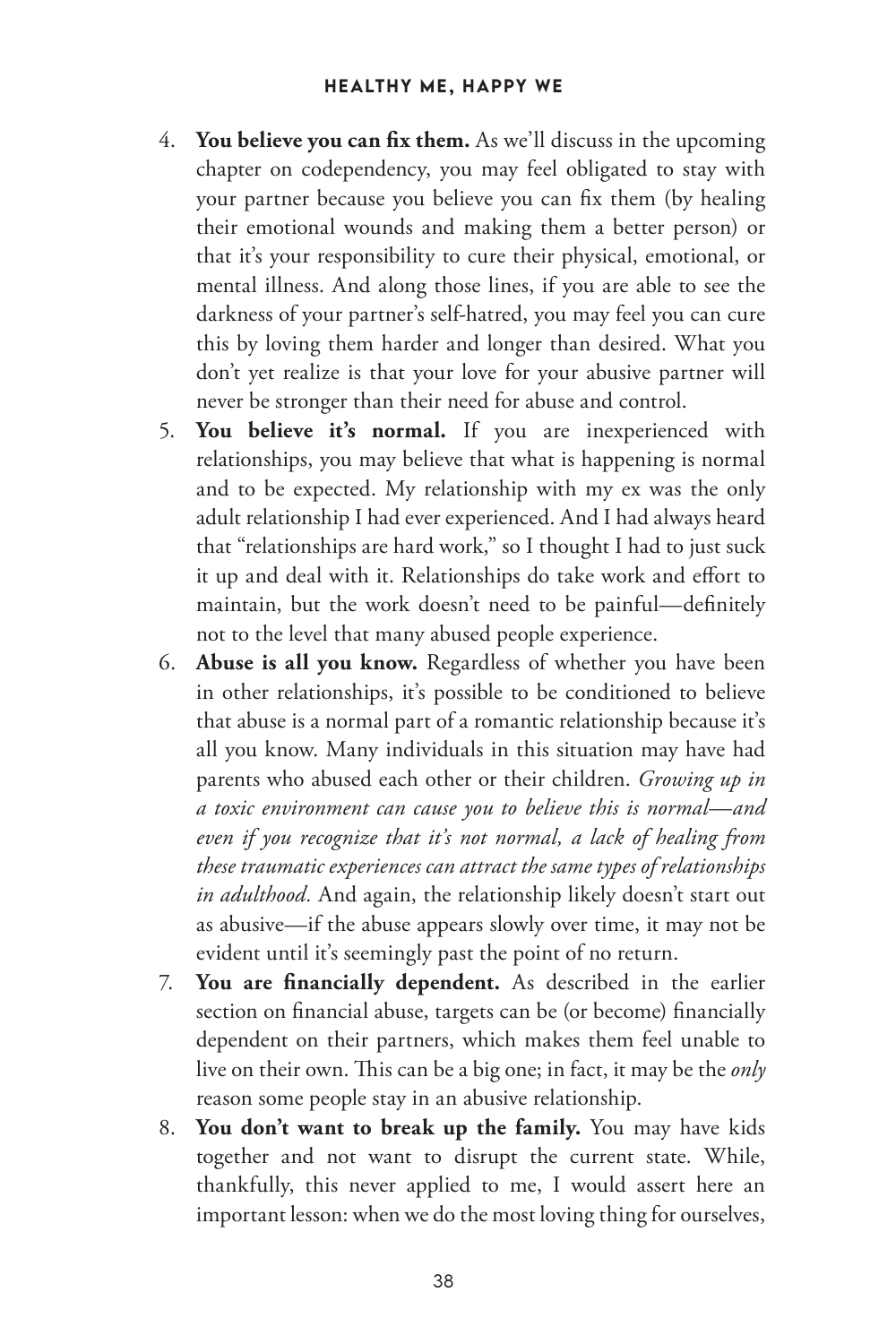we're doing the most loving thing for those around us as well. I've included more on this in the next chapter, but for now, think about the example this sets for the kids to see their parents stay together out of obligation when they are clearly unhappy. This may become ingrained in their minds as a model for relationships, which could lead to the same behaviors and attract the same relationship dynamics in their adulthood. Is that what you want?

- 9. **You made a commitment.** Another factor is having made a commitment, especially after having signed that marriage license. Because divorce still has somewhat of a stigma associated with it, you may feel resistance to the idea, often because it has a connotation of failure. But people change—the person we meet is often not the same person five, ten, or thirty years later—so it's a question of whether that new, current version of your partner is still a good fit for you. Before giving up, I think it's important to honor a commitment and work on the relationship, either with each other or through professional guidance. However, for continuing the relationship to make sense, both partners simultaneously have to (1) be willing to put in the effort; (2) value the relationship enough; and (3) feel safe, comfortable, and loved even during times of challenge and growth. Otherwise, personal happiness should take precedence over commitment to a relationship that is no longer working or that no longer feels right.
- 10. **You've been together for so long.** As in any failing relationship, there can be the "sunk cost fallacy,"3 a term from behavioral

economics that refers to a human's continuation of a behavior or endeavor as a result of previously invested time, money, or effort. In other words, a couple may stay together simply because they have been together for so long.

"Don't cling to a mistake just because you spent a lot of time making it."

—Unknown—

<sup>3.</sup> "Sunk Cost Fallacy," BehavioralEconomics.com, accessed February 28, 2021, https:// www.behavioraleconomics.com/resources/mini-encyclopedia-of-be/sunk-cost-fallacy.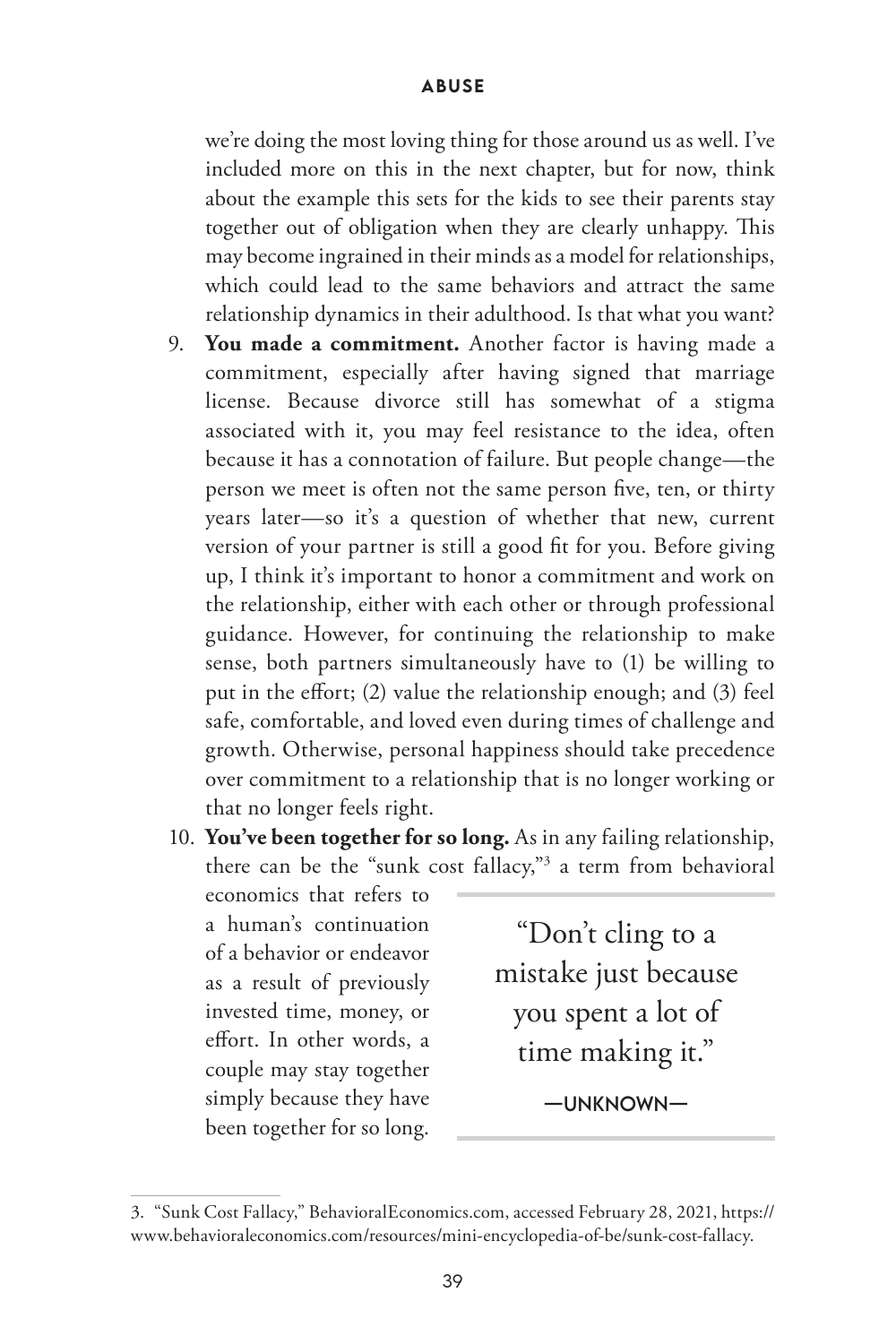It's like forcing yourself to finish the food or drink in front of you (when you're already miserable) just to "get your money's worth" or because you know it won't be good the next day. You may not want to "throw away" all those years of memories, even if things in the present are a complete train wreck. This is understandable. This is human. However, this is also bullshit. It's called a *fallacy* for a reason—it lacks sound logic. The underlying reasons are usually fear of the unknown and a lack of individual identity outside of the relationship.

11. **The abuser denies you from getting help.** Therapy ultimately put me on the path to realize this relationship was no longer working—but because of the abuse layer in the relationship, I felt like I could not seek outside help until I had finally reached my rock bottom. Until then, he told me that all of our relationship issues needed to remain between the two of us with no discussion of them outside the relationship—and I obeyed. When he found out I had one isolated therapy session with a counselor a few years prior to the end of our relationship, he was extremely upset. He told me he felt betrayed that I didn't tell him because keeping secrets from him was not acceptable. While I agree secrets are not healthy, I believe the *real* reason he was upset was that I was seeking help for my own betterment and potentially speaking poorly about him to someone else. (*Psst*, that's totally what I did.)

Perhaps this is obvious, but since it wasn't obvious to me, I'll say it again—there are about five dozen red flags associated with a partner who discourages you from seeking therapy. Any healthy relationship involves two people who only want the best for each other, and I believe therapy can benefit everyone—even those who are doing really well. So there is no reason to discourage therapy unless there are ulterior motives, none of which I would imagine are well-intentioned. (Note: an argument of "we can't afford it" is likely covering up other motives. If it's important to you, you can find a way to make it work financially—and your partner should be supportive of this.)

Of course, looking back, I see now that there were all sorts of reasons to leave that relationship—but at the time, many of the counteractive reasons I listed above ultimately prevented me from getting out permanently.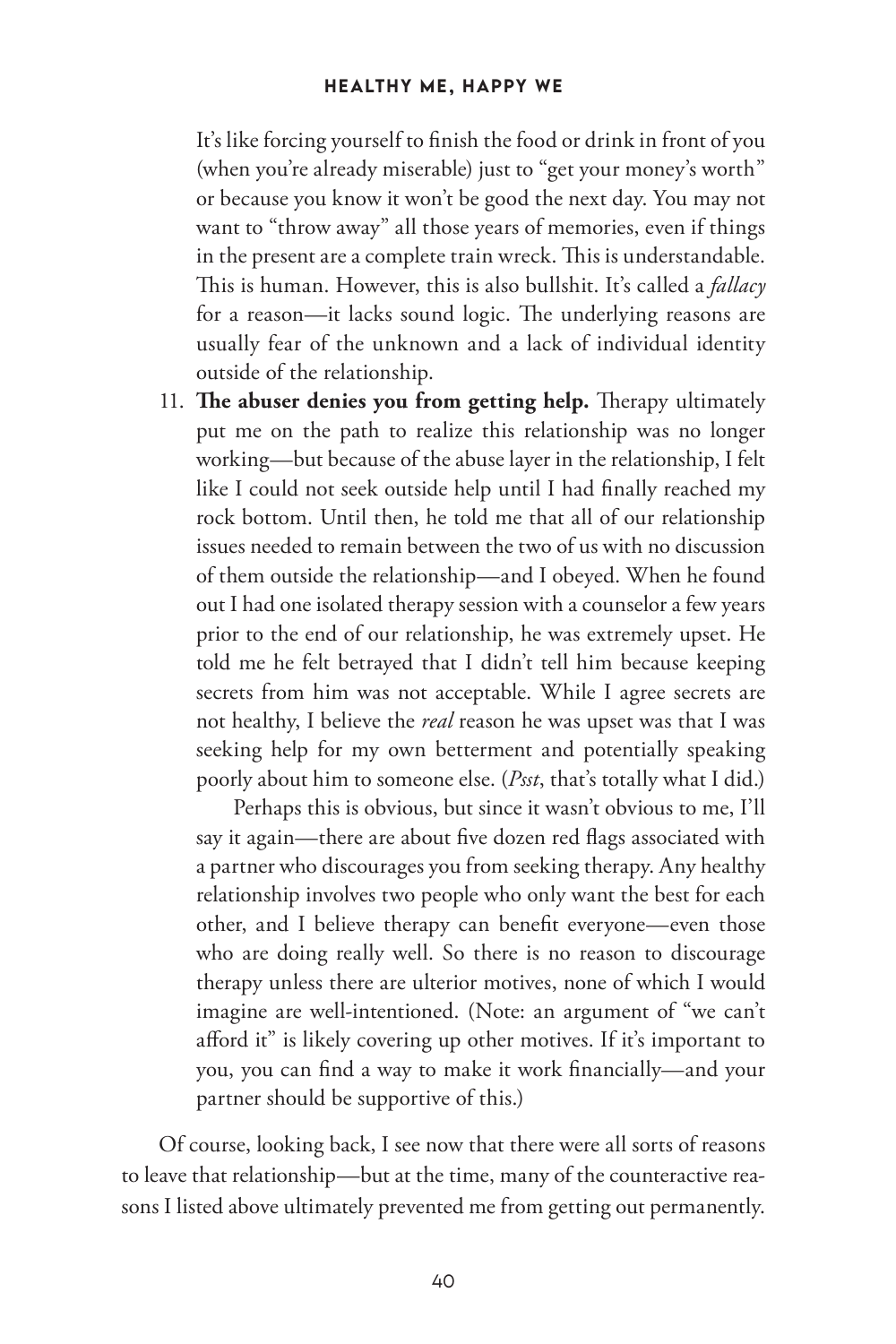We "broke up" temporarily a couple of times (yet still lived together!) and tried an open relationship at one point, during which times I thrived and was the happiest and freest I had ever felt. Then when we got back together and things returned to "normal," I would be unhappy again. Yet I stayed with him for another decade. Oh, the things I could scream at that younger version of myself! But at the time, I just didn't see what is obvious to me now.

*Love is not blind, but love through emotional abuse is blinding.* Healthy relationships help make us more certain about ourselves and our choices. On the contrary, emotional abuse kills our ability to make decisions and trust our own instincts. We question everything our minds and hearts tell us, even when it's obvious that we are unhappy.

# They Won't Change, so Get the Hell Out

"Is there hope my partner will change?" For abused people (including myself), this is the million-dollar question.

For abusers who do not fall into the category of a narcissist, sociopath, or psychopath, there may be hope—but it will require significant work and willingness from the abuser to change.

As to whether a narcissist, sociopath, or psychopath can change, the realistic answer is no. While, theoretically, anyone can change their behavior and way of thinking with the help of professionals, the first step in any life change is admitting there is a problem—which will never happen for these individuals because, by nature, they do not and will never believe anything is wrong with them.

You might be thinking, "What about couples counseling?" Also no. Individual counseling for yourself, absolutely—make that appointment now. But again, there will not be any change in the behavior of a narcissist, sociopath, or psychopath. And because these individuals are masters of manipulation, they can actually convince therapists to be on their side (unless the therapist has experience working with these individuals and can recognize them for who they truly are). The therapist might fall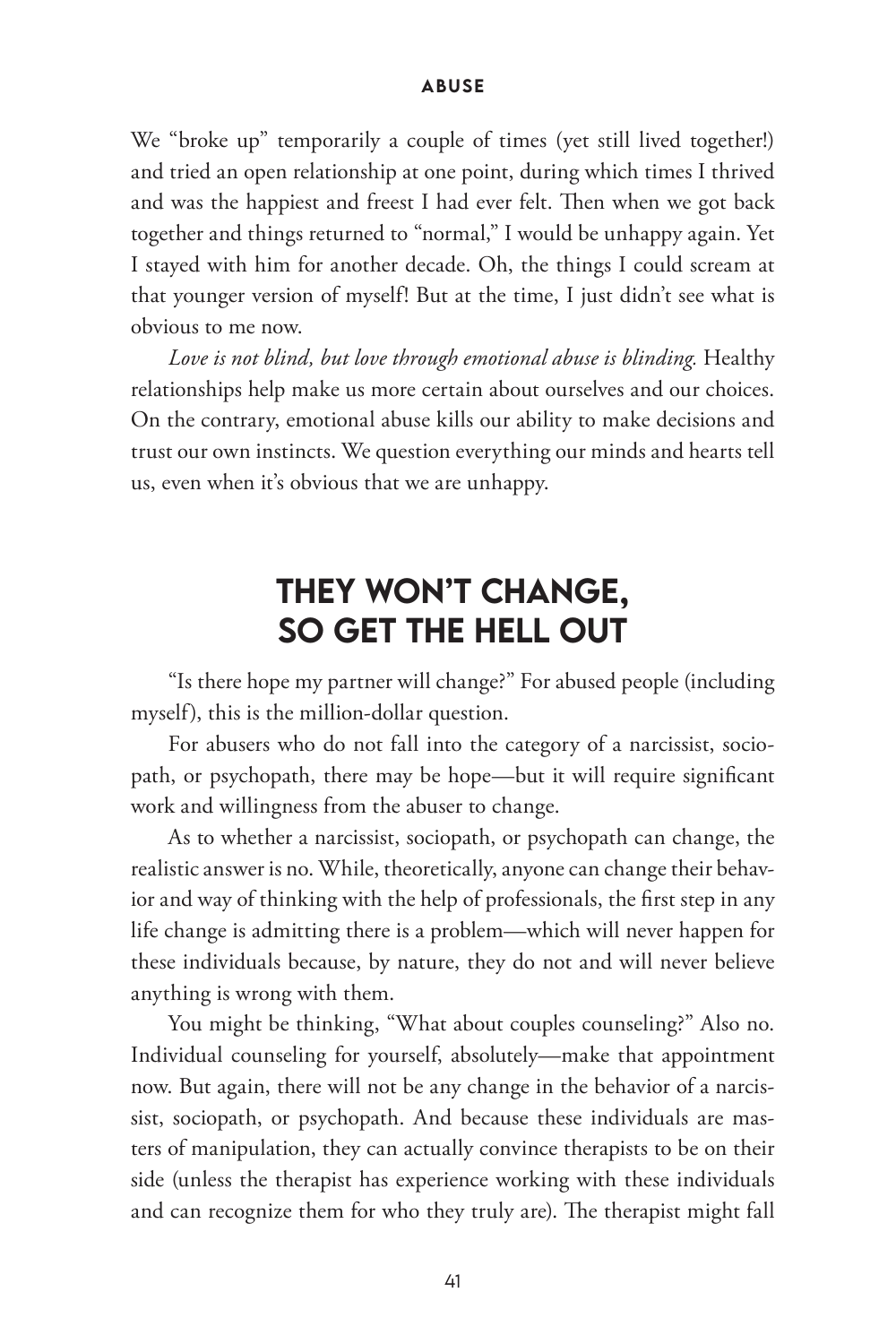victim to their spell, whether the things the abuser shares or promises during those sessions are truthful or not.

You can navigate these types of relationships with the help of individual therapy, reading, and online support groups. But ultimately, *the only way for your life to dramatically improve is to leave and cut off all contact with your abuser.* Without cutting off contact, you run the risk of being looped back into yet another cycle of empty promises that they will change and begin treating you better. But sooner or later, the patterns will continue—only this time, it may be even worse, a punishment for leaving.

For some, cutting off contact is not an option due to shared custody of children or the need for financial support. My heart goes out to these individuals. While I was not in that situation, I do have some suggestions:

- 1. Do your best to get out and limit contact with them as much as possible.
- 2. Equally important: get your ass into therapy!
- 3. The Facebook group "Living with Narcissist Emotional Abuse" provides support for targets and survivors of these relationships and may be able to provide additional guidance. I believe there are other groups like this as well, but I don't have personal experience with them to be able to provide a recommendation.
- 4. The other resources at the back of this book may also be helpful.

Without the constraints of kids or finances, the best solution for you is to run and never look back. Ending my toxic relationship was one of the best decisions I've ever made, and I'll go into more detail on that in the next chapter.

Throughout the remainder of this book, I'll describe some aspects of my own healing journey. But as far as the topic of abuse and what can be done if you're in an abusive relationship, the first steps are to get out and get help—not necessarily in that order.

# In Closing

For the vast majority of my relationship, I knew I was unhappy but didn't fully understand why. I knew there were problems that needed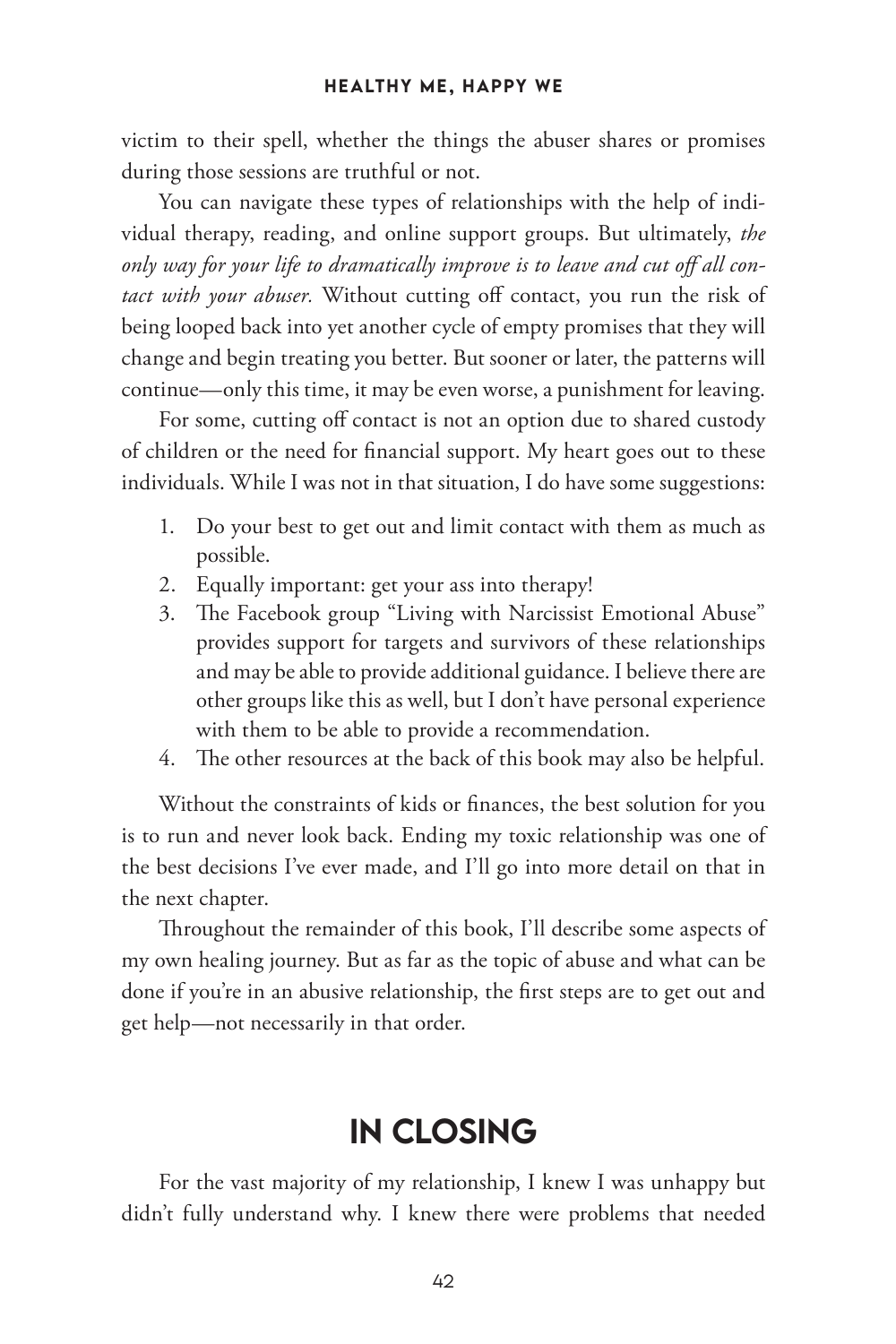fixing, but I didn't know how to fix them. When I would engage in discussions with my ex about our relationship and how we could and should make it better, it would always lead to a fight. Or more often, it was the reverse—a fight would lead to me trying to discuss these opportunities for improvement, which would only lead to more fighting. And, my word, were those fights emotionally exhausting.

Healthy relationships don't involve fighting. Disagreements? Absolutely. Hurt feelings? Maybe. But the "knock-down, drag-out" fights of screaming at each other, calling each other names, sobbing because of how one partner treats the other, or getting physical with each other are all characteristics of an unhealthy relationship. If tensions run so high that disagreements escalate to this level of drama, it's time to seek help for yourself individually, for you as a couple, or both (unless your partner is a narcissist, sociopath, or psychopath—in which case, only individual therapy will be beneficial).

Trust me—speaking from experience, I can say with confidence that *a life full of constant build up and release of toxic tension is not sustainable.*  We stick around because we believe things will get better. How many notso-merry-go-rounds of that cycle of abuse will it take before you finally decide it's not for you and jump the hell off?

On the other hand, in the early parts of these relationships, we may not have been through enough of those cycles to recognize our unhappiness yet. That's why I'm here: to help you recognize the warning signs as early on as possible. If any aspects of my abuse remind you of your current relationship(s), it's important to take the first step of being aware of this and observing how things develop. Remember that our level of denial can be significant because we don't want to admit that we're "one of those people" trapped in the types of situations I've described here. There's no shame in it—it happens to the best of us (like yours truly).

In fact, that is precisely where it usually happens. Because abusers are full of hate and lack loving energy, they latch on to the most caring, loving, empathic people because they have the highest amount of loving energy for the abusers to try and absorb. Abusers like the challenge of a "project" like us because it takes time and meticulous strategy to get what they want, which feels like a great accomplishment to them when they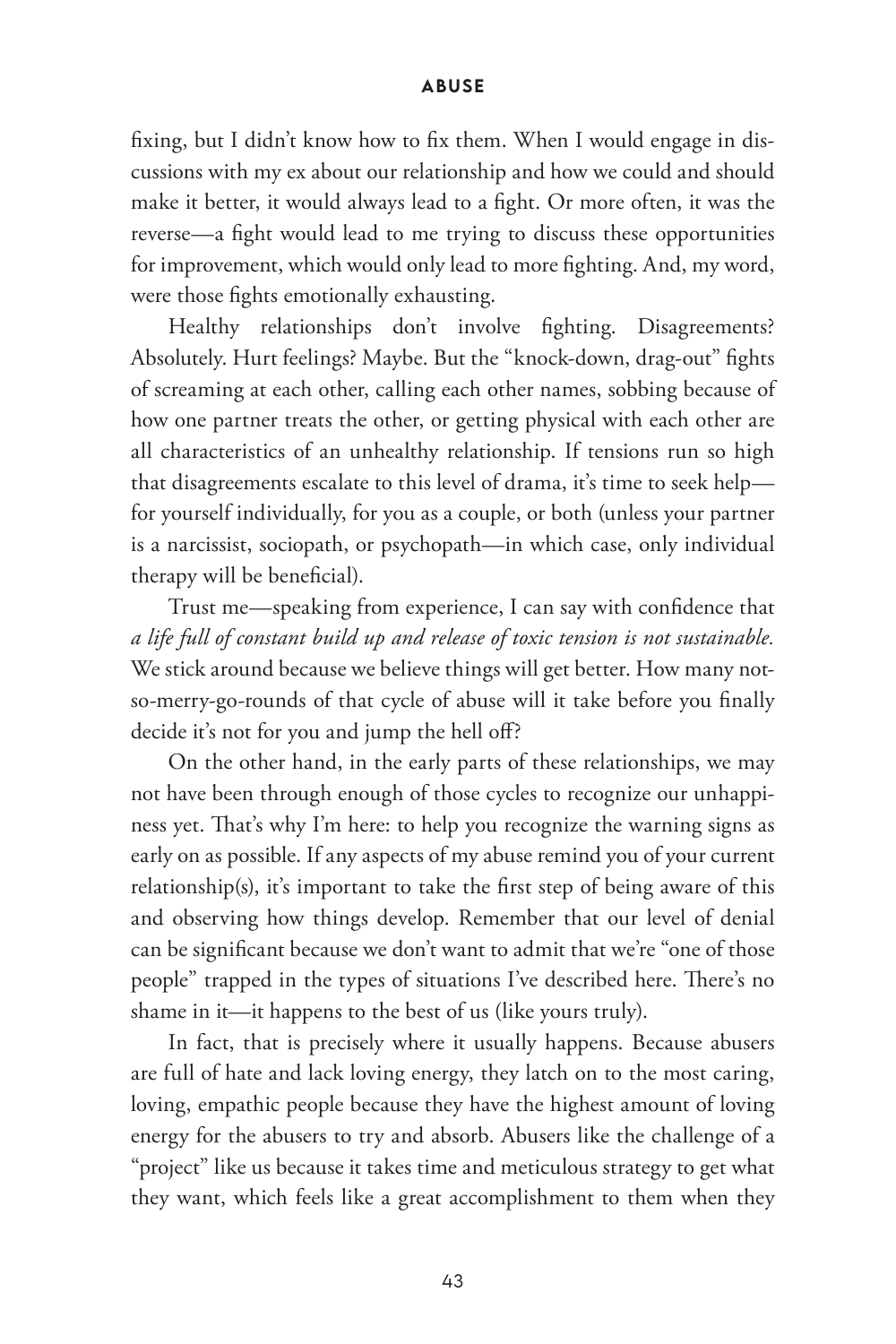do achieve it. And if they do it correctly, they can manage to feed on a "supply" that will last for years, if not a lifetime.

I believe that self-worth (the value we give ourselves) is the key to overcoming abuse. We allow other people to treat us however we feel we deserve. We won't tolerate anything beyond that threshold. Once I began taking care of myself and recognizing my worth, my threshold of what I would tolerate became lower, which allowed me to quickly conclude that I could not tolerate my ex's treatment of me any longer.

By that point, I understood that ending the relationship was not "giving up"—I had done all I could to save the relationship. Instead, leaving him was the most loving thing I could do for both of us.

I recognize now what abuse taught me about happiness. When I share these experiences with people, they often say, "Oh, I'm so sorry you went through that." While I understand where that sentiment comes from, I usually respond by expressing my gratitude for the experience. The relationship provided contrast to show me what I did *not* want to feel or experience. It allowed me to learn what I *did* want to experience once I was able to move on. Then I could know what the real deal is when it would come along.

# —REFLECTION—

What relationships in your life are abusive? What aspects of them are abusive? What can you do to change the dynamic of these relationships?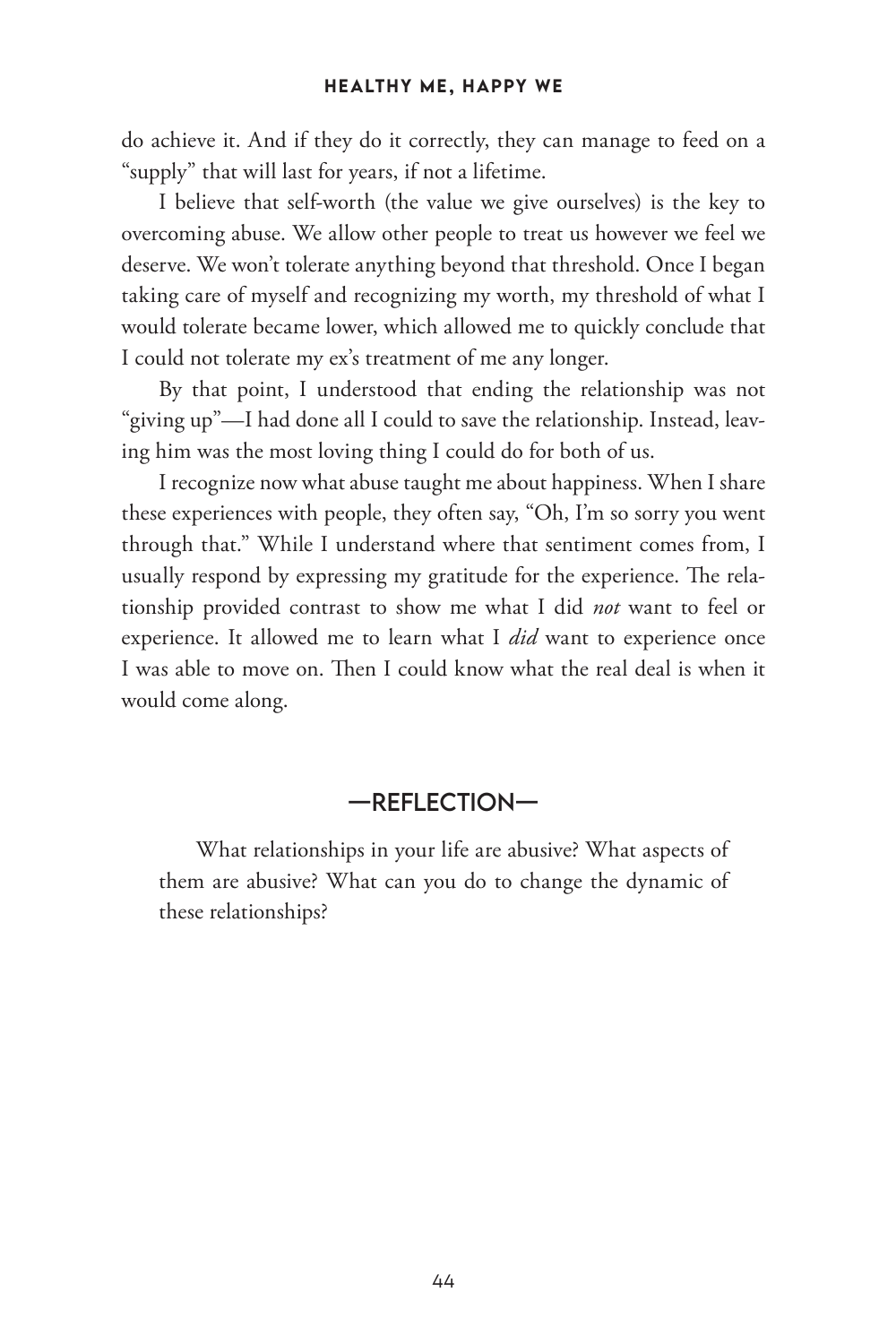# ADDICTION & **CODEPENDENCY**  $\overline{\mathcal{L}}$

Everyone wants to be happy, but some people seek happiness from the wrong places. If we aren't happy with ourselves or with our other relationships, we may look to fill that gap in unhealthy ways.

There are many different kinds of addiction—both chemical (drugs and alcohol) and behavioral (e.g., relationships, sex, shopping, workaholism). People with addictive personalities tend to develop more than one addiction, although there is usually one that gets the ball rolling (for example, alcoholism leading to sex addiction).

Codependency, also known as "relationship addiction," describes relationships that are one-sided, emotionally destructive, or abusive. They prevent either individual from having a healthy, mutually satisfying experience with the other. Codependency often develops in relationships that involve chemical addiction, abuse, and physical or mental illness. In fact, codependency was originally a term that was specifically reserved for people in relationships with addicts.<sup>4</sup>

Because of this relationship between codependency and chemical addiction—and because chemical addiction feeds codependency and vice versa—the lines are often blurred as to where one ends and another begins. You'll notice this as I go into detail about my experience with both in my relationship.

<sup>4.</sup> "Co-Dependency," Mental Health America, accessed February 22, 2021, https:// www.mhanational.org/issues/co-dependency.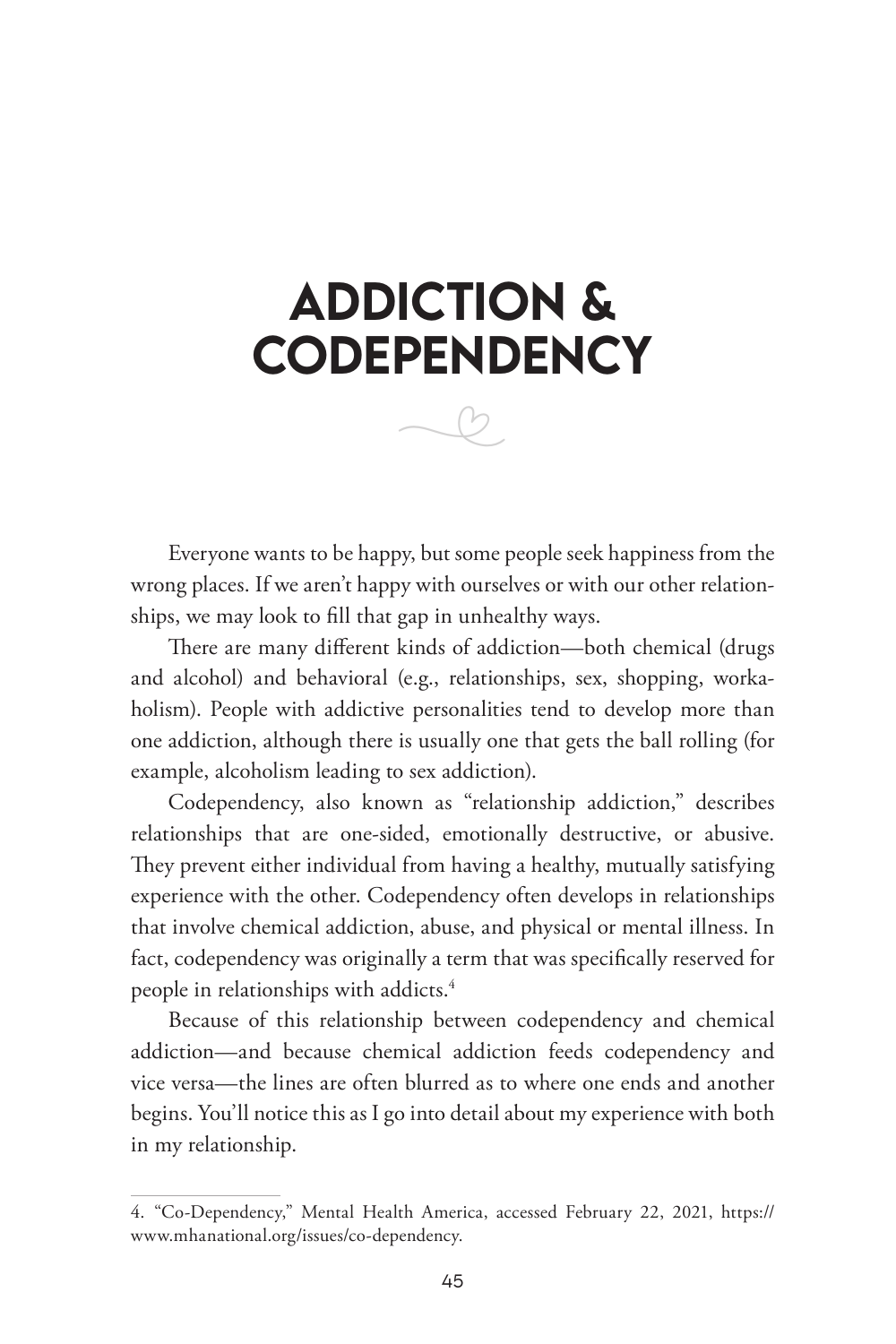## Healthy Me, Happy We

We'll also discuss the impact that addiction has on the ultimate fate of relationships. While it is possible for a relationship to survive addiction, it will require having a good handle on that addiction for both people to feel safe with one another. We'll talk a bit regarding how to go about this.

Whether the relationship continues or ends, however, addiction presents many challenges for both individuals. Ultimately, deciding the next steps requires a hard look at both the relationship and ourselves.

# Chemical Addiction

My experience with chemical addiction was exposure to the effects of ongoing overuse of alcohol, but what I'm about to share relates to the use of other chemical substances as well. And there are more layers to my story than "just" alcohol.

My ex and I both drank too much. We met when I was seventeen and he was twenty-two, and I left him fifteen years later. Alcohol was a key part of our lives for that entire time.

For many years, I don't believe I went a day without having at least one alcoholic beverage. This was primarily an unhealthy coping mechanism for dealing with a stressful job and relationship. In addition, given the abusive nature of our relationship, I also felt peer pressure to drink. Not drinking would be met with derision, ridicule, and a guilt trip; thus, for my own safety, well-being, and sanity, I drank.

But I still made those unhealthy choices for myself, and I own that. However, it wasn't just the alcohol—I made poor choices while drinking, too. I can't tell you how many times I drove under the influence—on a few occasions, heavily under the influence. I am damn lucky I didn't hurt myself—or anyone else.

Fortunately, I came to my senses. I began to realize all the longterm effects this excessive drinking was having on my mind and body poor sleep, escalated emotions and reactions, worsened depression, and memory loss. That last one was what really made me wake up. One area of success for me was in my career, and I was forgetting details of projects and conversations that I would normally be on top of with no problem. I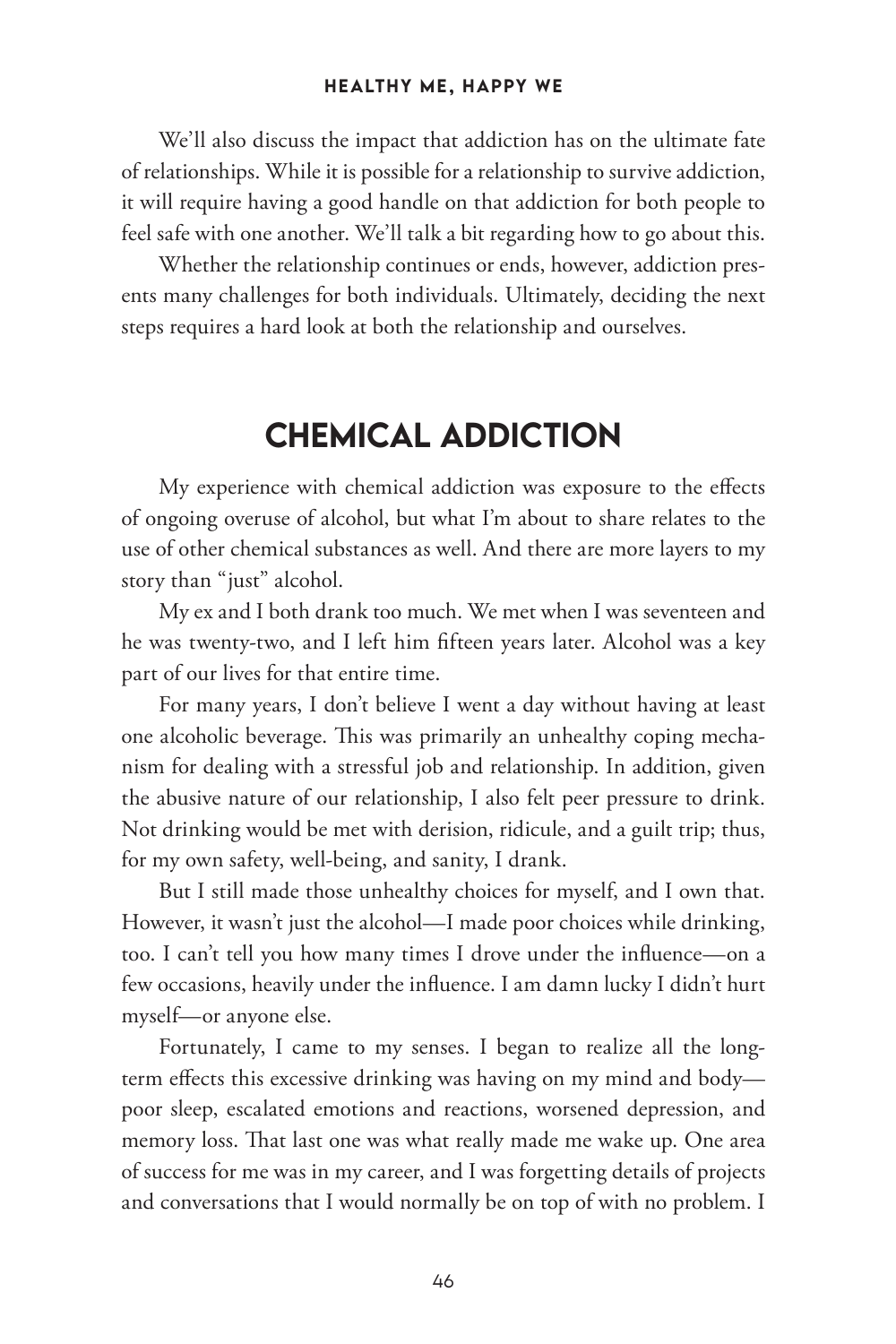couldn't let that continue—I couldn't let my performance falter in one of the only places in my life where things were actually going well.

For those reasons, I knew I had to cut back significantly, and I did. I continued to drink every day, but it was down to one or two low-alcohol beverages most days. At this point, my top two reasons for drinking flipped their order—the primary one became peer pressure from my ex, followed by an unhealthy coping mechanism for stress.

Medically speaking, I don't believe I was ever considered an alcoholic, but I definitely abused alcohol. My unhealthy dependence and addiction were to something besides booze. (Ooh, foreshadowing!)

My ex, on the other hand, had a severe addiction to alcohol—one that nearly killed him. He had unexplained health issues related to seizures and cognition for more than a decade, and these issues all came to a head in events that I recognize now as my rock bottom.

For years, his health was unsteady (to say the least), and I viewed myself as his full-time caretaker. I arranged all of his doctor appointments, handled everything related to his health insurance, took copious notes throughout the process, and soul-searched with various family and friends to brainstorm ideas in the hope of finding answers.

The most draining aspect of caretaking, however, had to do with essentially acting as a nurse during his various episodes of any combination of dizziness, weakness, unsteadiness, nausea, confusion, disorientation, memory loss, severe headaches, body aches, muscle pain, chest pain, seeing visions, impaired breathing, and mini-seizures. Imagine watching your partner suffer through these ailments on a regular basis without having any clue as to what to do, why it was happening, or how to make things better.

It eventually became a nightly occurrence where I would have to help him to bed at an early hour and then make sure he got to sleep, which could take anywhere from a few minutes to a few hours. I felt like a parent with a newborn or sick child, not a spouse.

In our wedding vows, we agreed to take each other in sickness and in health, and I was willing to do that. My resentments and frustrations here had to do with the emotional abuse that layered on top of the health issues. The things he shouted and spewed at me while I tried to do what was best for him did not make this a task that I enjoyed or even tolerated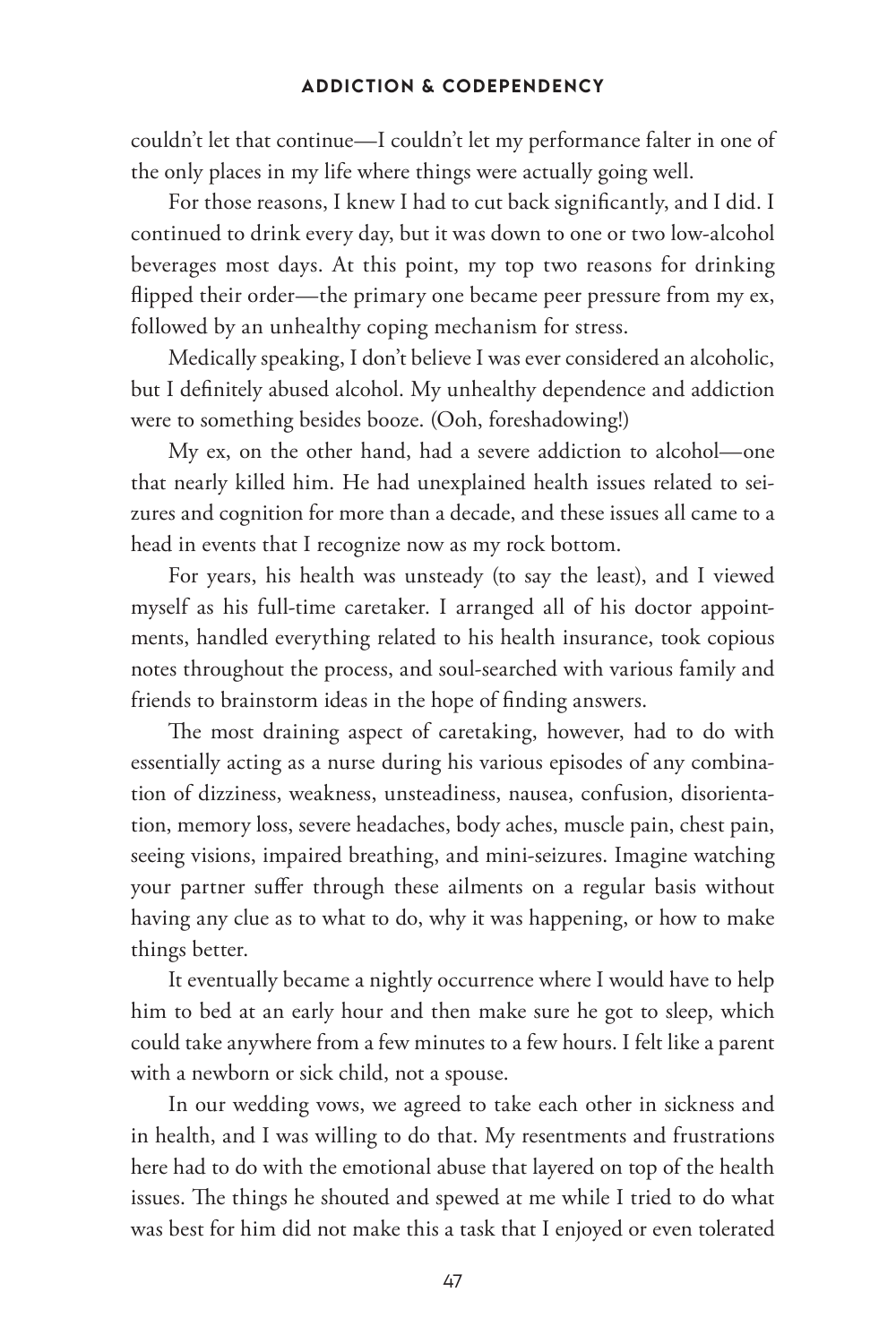doing at times. Telling me I was a terrible caretaker, for example, was not good motivation to continue caretaking.

It didn't take long to recognize that the more he drank, the worse his symptoms became. Thus, I became frustrated when I would bring this to his attention and he would continue to drink just as much. He would either dismiss my concerns as being too dramatic or manipulate me by promising to cut back on drinking, only to be back to the same or even a larger amount of alcohol the next day.

He usually had no memory of his episodes, but I sure did. And this took a toll on me emotionally, mentally, and physically. I resented him for not taking measures to improve his health—if not for his own benefit, then for the sake of my sanity.

Given those frustrations and the fact that he was essentially out of his mind during these episodes, I would inevitably leave him many nights to fall asleep on his own. Why witness something so heartbreaking and terrifying—and feel so helpless and borderline insane—if I didn't have to? But I would sit downstairs and try to escape reality, all the while hearing his moans of pain, which layered on a level of guilt that I wasn't doing more to help.

To add insult to injury, after years of his convincing me that all our problems had to remain between us, I didn't feel like I could confide in anyone with much of any detail, and I didn't want to embarrass or speak poorly of him. Thus, I felt completely alone in having to face these challenges.

I also resented him for how many plans with friends and family we had to cancel because he "wasn't feeling well," when again I felt like he could improve things if he would just cut back on the booze.

I wanted to figure out the source of his health problems so that our lives could return to "normal." (Not exactly sure what "normal" would have looked like, either—but that's beside the point.) However, no medical tests showed conclusive results. Of course, he was low-balling his alcohol intake at each of these visits. This was critical information the doctors would have needed to apply an appropriate and clear diagnosis. Alcohol use impacts the effectiveness of seizure medication; increases the likelihood of seizure activity; and endangers one's life when combined with drugs like Xanax, which he was also taking.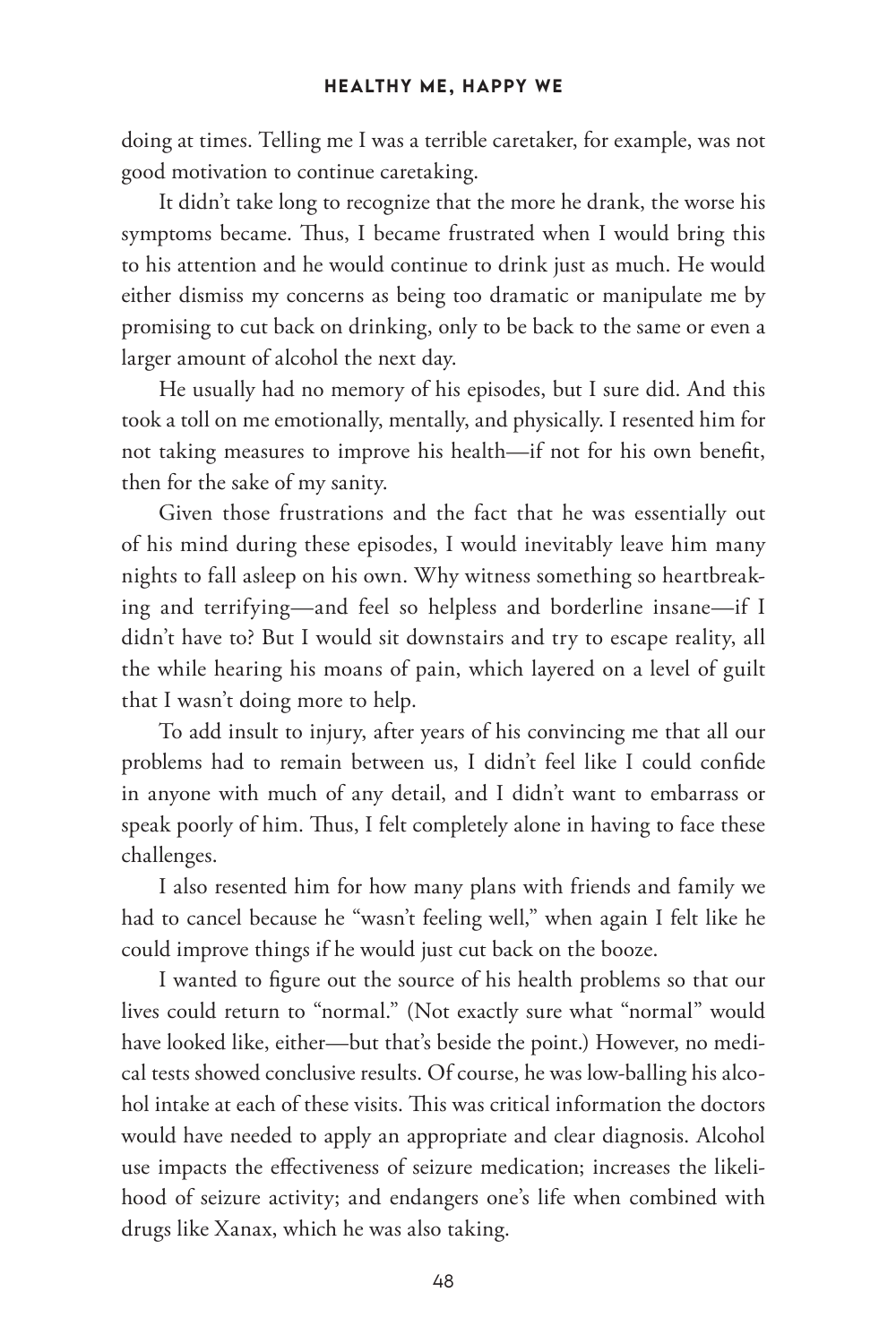I felt confused, hopeless, desperate, tired, empty, and alone. My life was a mess, and I so badly wanted and needed a break. Sometimes I cried; sometimes I just sat emotionless and stone-faced. I was tired. Drained.

Little did I know that, after fourteen challenging years together most of which included these health issues—things were about to get significantly worse. (Buckle up.)

Eventually, these health issues resulted in the loss of his job, and the ten months that followed brought significant challenges that ultimately played a major role in our relationship ending. His condition worsened significantly—not only the substance abuse but also his depression and anxiety. He became more and more of a zombie. Even though he was home all day, his productivity around the house was practically nonexistent—it would be a good day if he emptied the dishwasher.

I urged him to seek therapy, which he did for a few months and asked me to join him in the sessions. But there was no change. He refused to try any of the homework assignments his therapist gave him. He also low-balled his alcohol intake with her, so she did not have the full picture of what was going on. She diagnosed him with severe clinical depression and recommended that he obtain an anti-depressant from his physician.

This next step only made everything worse. His physician not only prescribed an anti-depressant but also myriad other new drugs and an increase to existing prescriptions. At age thirty-six, my ex was on nine daily prescriptions—oh, and still drinking, by the way.

His body had a severe reaction to get these various poisons out of his system. For a week or two, the man couldn't walk on his own. I had to help him to and from the bathroom. I still remember his screams of pain and complete confusion as to what was going on. I also remember wondering how the hell we had gotten to that point. It didn't seem like things could get any worse. I kept thinking:

*I can't do this. I can't live like this. I just want out.*

I insisted on a few different occasions that we go to the hospital, but he refused. And I allowed his refusal to dictate what we would do (or rather, not do)—even though it felt to me like his life was in danger.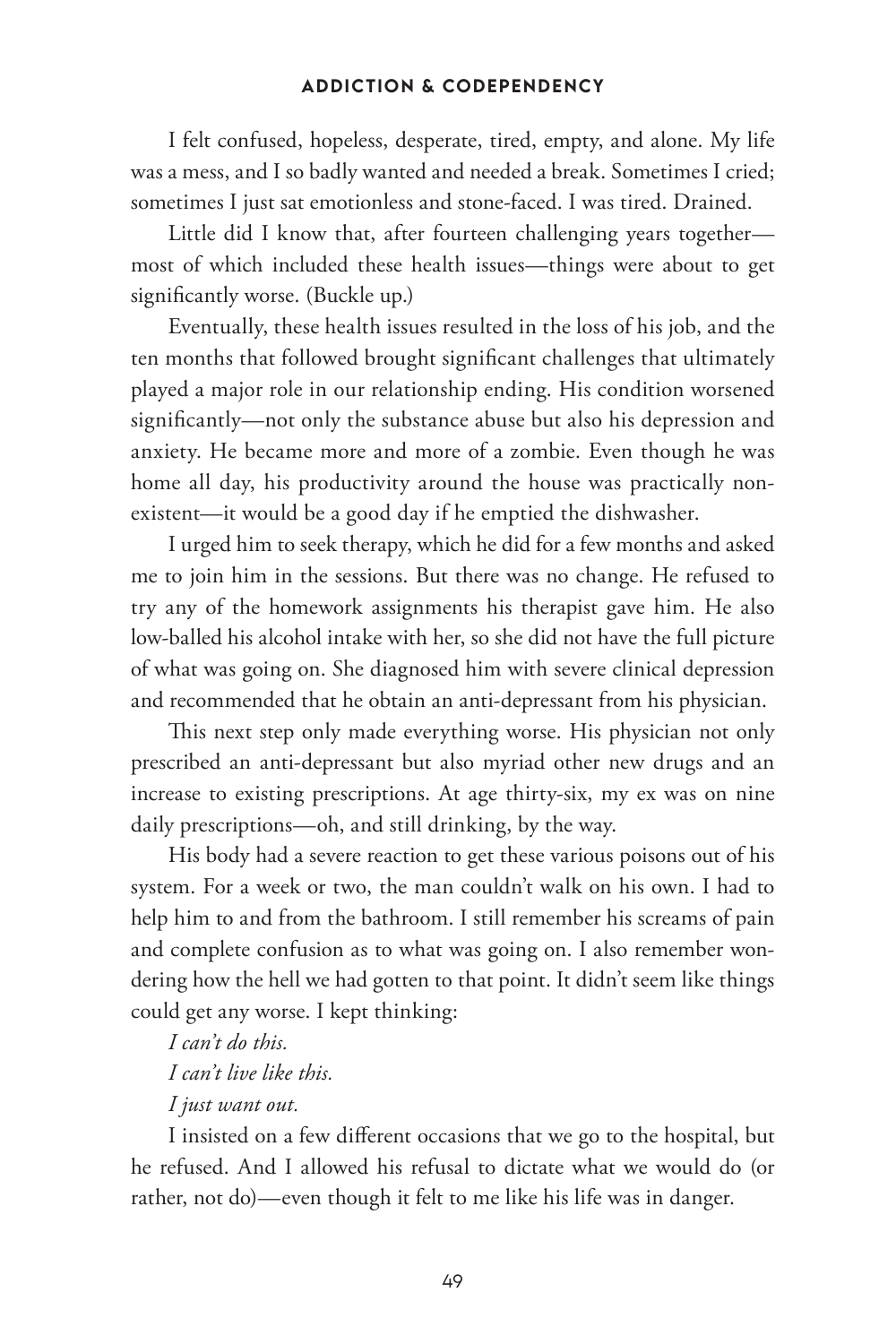Nonetheless, I knew something had to change. Now completely distrustful of our physician, I took the liberty on my own of weaning him off all the new medications so that we could start from square one.

He returned to a seemingly normal state, though I didn't realize just how much damage had been done to his body and mind by this point. He continued to drink every night, and I learned later that he started to drink hard alcohol in the mornings as well, which he hid from me. And over the course of the next few months, he attended a couple of major multi-day out-of-town events, neither of which he later could remember happening at all.

Meanwhile, the severity of his alcohol addiction also began to rope other addictive behaviors into his life (our lives), namely shopping and sex. These were never diagnosed per se, but the obsession with these (sex in particular) became just as all-consuming as his focus on alcohol. Expanding into other addictive behaviors is common among addicts.

The continued substance abuse finally led to a night of three grand mal seizures (the most violent type of seizures with limbs thrashing and mouth foaming). I called 911, and paramedics came to the house to take him to the emergency room. He was admitted to the ICU for a full week.

His diagnosis was unclear for the first two days—again because he was not forthright about his alcohol intake.

However, once he began having hallucinations, the doctors immediately attributed his symptoms to alcohol withdrawal and began the detoxification process from both alcohol and Xanax—a combination, I was later told, is one of the most lethal chemical combinations to detox from. The medical team had to follow a precise detox protocol of dosage and frequency, or he easily could have died.

The clinicians also told me that had I not called 911 that night, there was a real possibility he could have died. His body was so dependent on alcohol that it couldn't go *eight hours* without it and not go into shock. On the spectrum of alcoholism severity, my ex was just one step short of death. The seizures were his body's way of crying out for help.

That night of witnessing the three grand mal seizures and the following week of alcohol withdrawal in the ICU were an experience I would not wish on my worst enemy. Throughout most of that week, my heart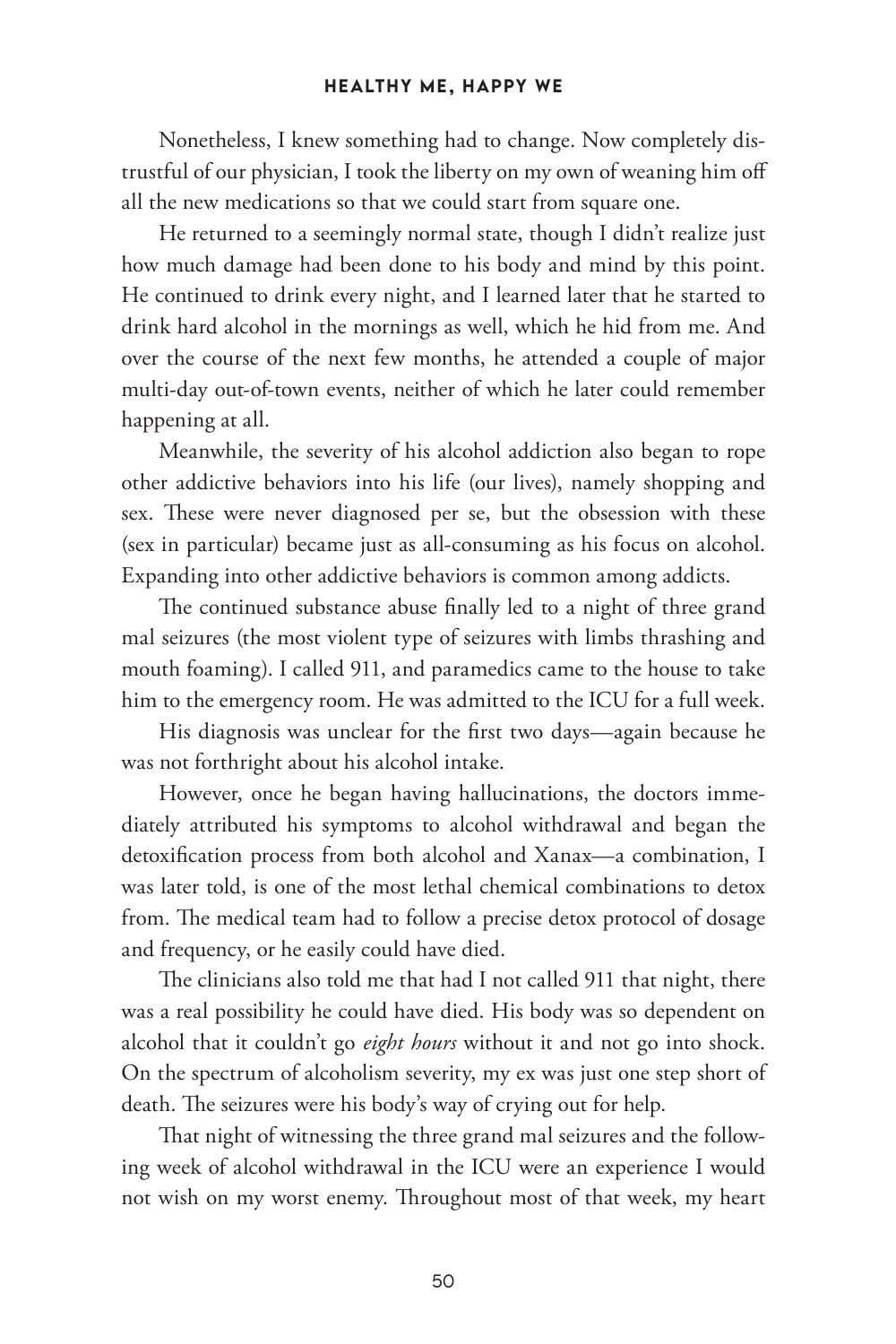was in my throat; otherwise, my entire body was mostly numb. I was in shock.

Alcohol withdrawal involves hallucinations, paranoia, irritability beyond belief, and a total loss of self. There were moments I was convinced that a demon was trapped inside him. His anger escalated to levels I had never seen before (which is really saying something, trust me). One day, he ripped out the IV needles from his arms out of frustration toward me. The next day, in the heat of another argument, I was convinced by his shakiness and the wideness of his eyes that he was about to hit me. That was the moment I realized I had to let go and leave his side. His well-being was out of my hands, and my presence was only making things worse for both of us.

At the end of that horrific week, when it was obvious that he did not recognize the severity of his condition, I arranged an intervention with his family in which I was clear that I did not plan to stick around if he did not agree to get professional help. He reluctantly, begrudgingly agreed to check himself into inpatient alcohol rehabilitation. His decision gave me hope that we were headed in the right direction.

That week, between the seizures and the experience in the ICU, was a total nightmare and brought my rock bottom. As I witnessed my husband's body, mind, and spirit deteriorate right in front of me, I felt complete loss of control—no knowledge of what to do next. I had seen the deterioration increasing over the years leading up to that week, but they had all finally reached their peak.

This may surprise you, but I am grateful for everything that led up to this moment, including the experience of my rock bottom. From that point on, things continued to get better for me. I gained clarity and perspective about myself, him, and our relationship that I had been blind to seeing for so long. I finally began to seek help.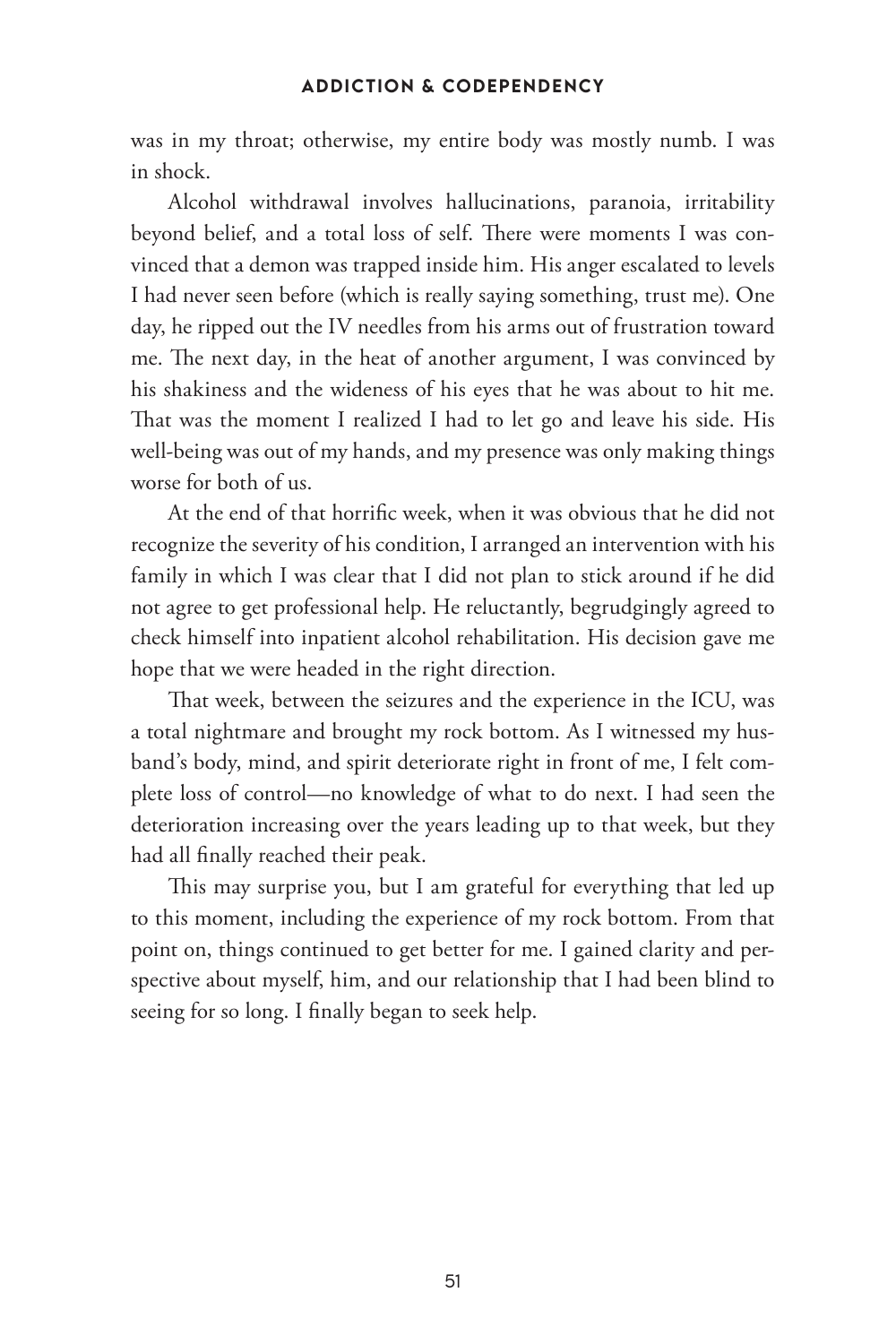# Codependency: The Relationship Addiction

Less than a week later, I had my first therapy session. One of the most memorable moments from that meeting was when my therapist pointed out that, just like my ex was addicted to alcohol, I was addicted to him. I wasn't clear what that meant at the time, but I soon learned and agreed with the truth of it. And for those of you still wondering why the hell I stayed in that relationship for so long, there's your answer—well, one of the reasons, at least.

Through both therapy and Al-Anon meetings, I began to learn about codependency. (Al-Anon is similar to Alcoholics Anonymous but exists for the benefit of the loved ones of alcoholics.)

Let's take a brief pause from the story of the last few months of my relationship so I can share what I learned about relationship addiction and how those lessons ultimately factored into my decision to end my marriage.

Although it was (and still is) difficult to admit, my codependency meant that my behavior was making the situation worse for both of us. I enabled his addiction and his abusive treatment of me. Lack of boundaries meant lack of clarity as to where he stopped and where I began—enmeshment with each other's identity, behavior, emotions, and well-being.

What do I mean by boundaries? These are guidelines or limits that a person creates to identify and communicate reasonable, safe, and permissible ways for other people to behave toward them—and how they will respond when someone pushes those limits. Boundaries also distinguish one person's responsibility from another person's responsibility to act, think, and feel for themselves.

It's important to note that not all codependent relationships are as abusive or volatile as what I described in the previous chapter. They are certainly not healthy for either individual, but the impact can be more subtle. Both chemical addicts and codependents can be pleasant and agreeable. (After all, I'm a recovering codependent, and I've always had a winning personality!)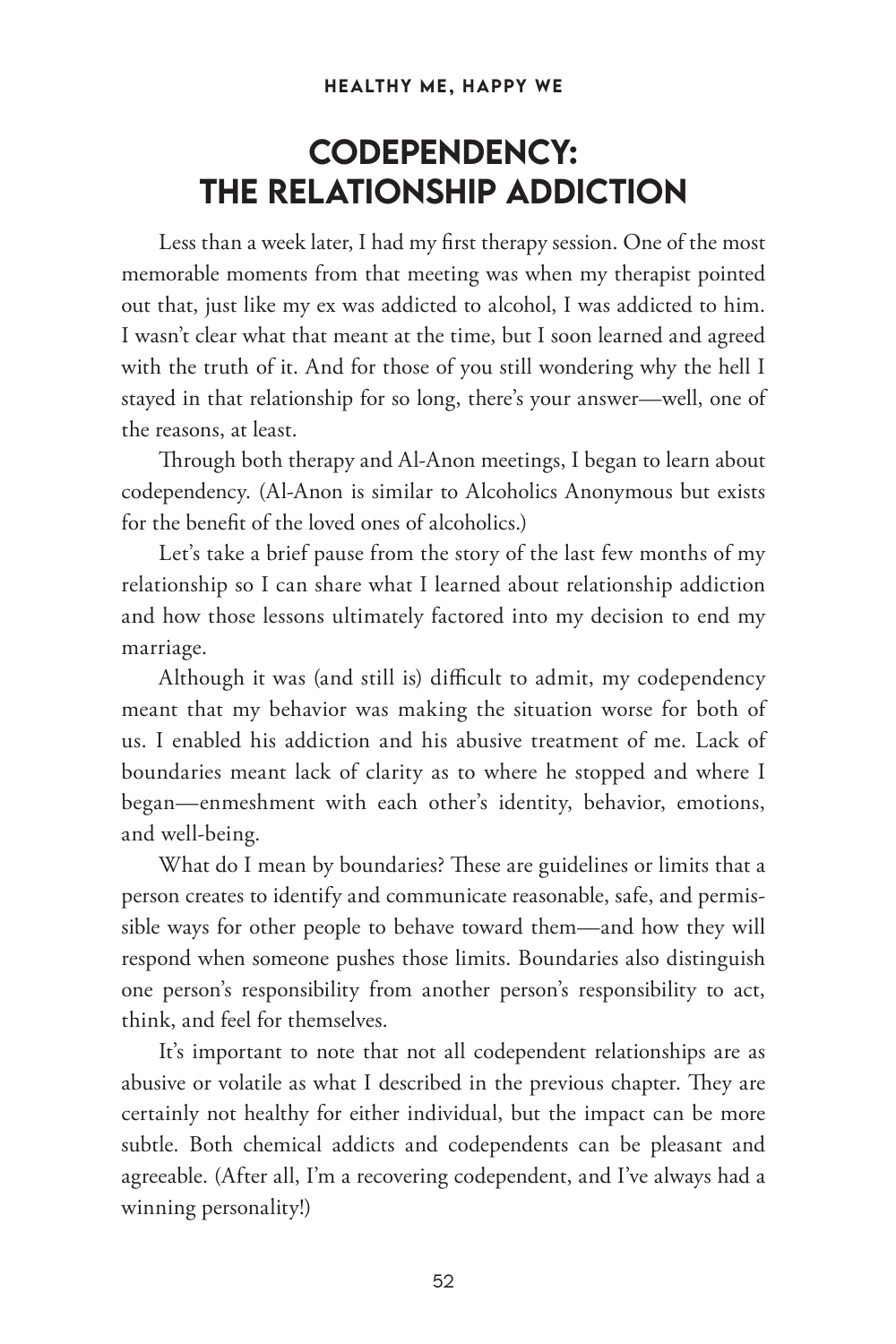It was and continues to be difficult to own my part in how unhealthy this relationship was. It has always been easier to lay all the blame on him for being the one who was emotionally abusive and drank too much and don't get me wrong, those behaviors created all sorts of challenges for us and traumatized me. However, I definitely played a role in contributing toward our dysfunction.

The key roles of a codependent relationship can be illustrated with the diagram below, known as the Drama Triangle:



It's called the Drama Triangle for a reason—interactions in codependent relationships can be intensely dramatic. However, drama does not equate to love, no matter how much love either individual feels for the other. And drama like this most definitely is not healthy.

Each individual in a codependent relationship often exhibits all three of these personas at various times, and my relationship was no exception to this rule. I was primarily a rescuer but assumed the other roles at times as well.

My coming to his rescue didn't serve either of us. Because I perceived him as a victim who needed to be saved, I would often fight his battles for him—whether it was defending his inappropriate behavior with our friends and family, managing his health, enabling his drinking, or even calling in sick to work on his behalf. Granted, he often asked me to do these things (or demanded that I do them), but the fact that I complied only opened the door for the behavior to continue in the future.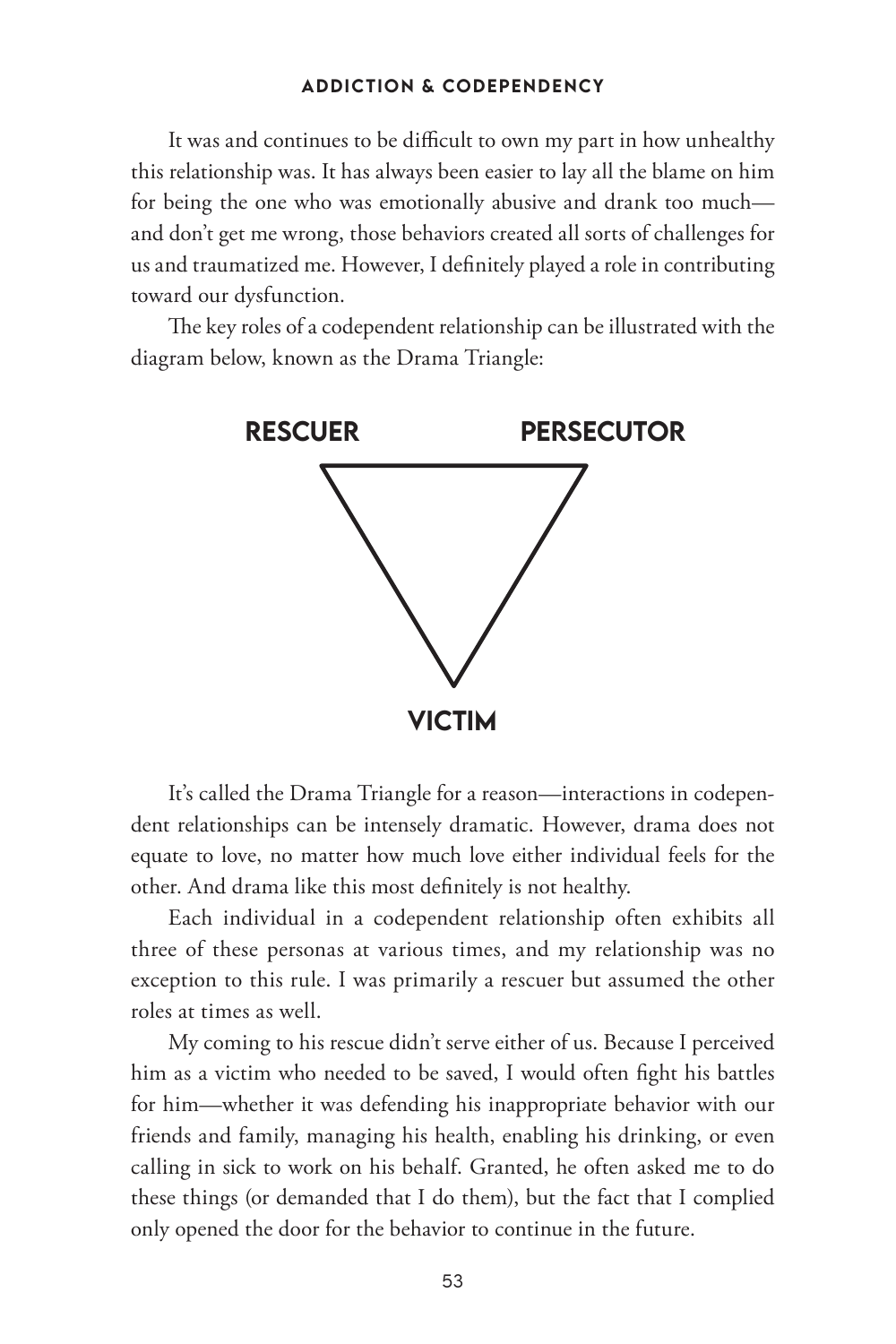## Healthy Me, Happy We

His lack of gratitude for everything I did for him frustrated me, which shifted me into the role of a persecutor. I would think things like, "How dare he not acknowledge the time and effort I'm putting into making his life better?" and "Will he ever get his shit together and pull his own weight?" Rarely did I voice these feelings, though, because enabling took precedence as part of my primary role as a rescuer.

And because the relationship involved abuse, I often found myself in the victim role with him as the persecutor. I would then rely on him to rescue me from those feelings of victimhood—instead of doing what I needed to do to take care of myself—so that I could shift back to my role as the rescuer. The pattern would then continue in no particular order.

Rescuers like myself—or "people pleasers"—need to be needed. I would often take on too much for my own good—saying yes when I wanted or needed to say no. Again, boundaries were blurry. My rescuing and people-pleasing tended to just apply to the relationship with my ex and not others, though there were some exceptions. Many rescuers struggle with more than one relationship.

When I look back at old emails between us, I can see some glimmers that I realized how unhealthy my rescuing was. Over the years, I sent him lists of neurologists and counselors for him to make an appointment—and then six to twelve months later, I'd send another list because he hadn't done anything and the problems had continued or gotten worse. I was attempting to put the ball in his court—to encourage him to take care of his own health because I knew that should be his job, not mine. But because these attempts failed, I would resort to taking care of things myself.

I felt I was responsible for his livelihood and even his thoughts, feelings, and behavior—and conversely, I allowed him to determine how I should feel, act, behave, and think. I blamed him for my behavior (whether or not I voiced this to him) and blamed myself for his behavior.

A power shift occurred approximately five years into our relationship. Until that point, I felt I could not live without him. Then two major betrayals occurred—he stole that \$13,000 from the nonprofit and later cheated on me for the second time. I decided to stay with him after both incidents because I began to feel instead that *he* could not live without *me*, which led me to feel obligated to stay with him regardless of how unhappy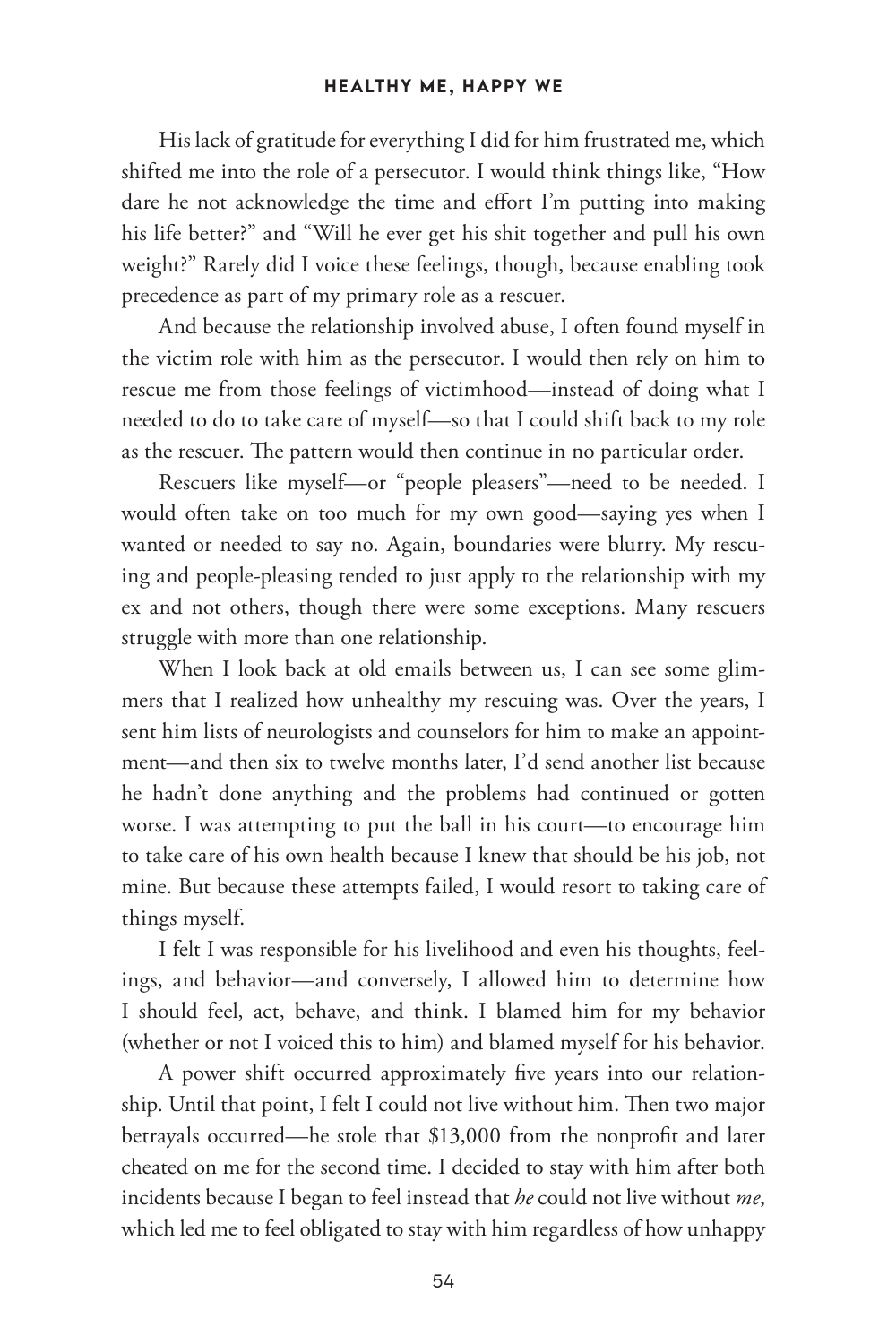I was. It's possible it was always the case that he could not live without me, even since the beginning, and I just didn't see it. Either way, neither of these scenarios is healthy. *The two partners in a relationship should be equals; there shouldn't be a hierarchy.*

My happiness was contingent on his being happy. There's that enmeshment again. I thought if I could help him along and arrange things in his life to make him happy, then I could be happy, too. I had no thought of trying to make myself happy first—he was always priority number one. This prioritization may surprise you, given what I just said about the hierarchy, but having the upper hand is exactly where my role as a rescuer originated.

Speaking of which, self-care was also nonexistent in my life. The concept of it seemed selfish to me as I had always learned to put others' needs before mine. Another major lesson I had to learn as part of my therapy was the important difference between *selfish* and *self-loving*. Again, when we do the most loving thing for ourselves, we, in turn, give everyone around us exactly what they need, too. (I'll go more into the idea of selflove later.)

Just as I always put his needs before mine, I was always more concerned about protecting him than I was about protecting myself and more worried about his feelings than my own. I knew that any negative feelings or unhappiness he felt would ultimately impact me—in other words, my feelings were dependent on his.

That's also why I often didn't express opinions unless I agreed with him. I didn't feel like I was allowed to have an opinion that differed from his. He hated how often I said, "I don't care" or "Whatever you want," but I didn't feel I had a choice. Doing whatever he wanted was the path of least resistance. The only way I could be happy was if he was happy.

I also had a strong need to control things whenever I possibly could probably because I had lost my ability to control most of my unpredictable everyday life. I would sit and ruminate about all possible future scenarios so that I could plan how I would react to and handle them. More often than not, even when one of my predictions would come true (which was uncommon), I wouldn't be able to control my own reaction, and things would not go according to my plan. I was plagued by fear and anxiety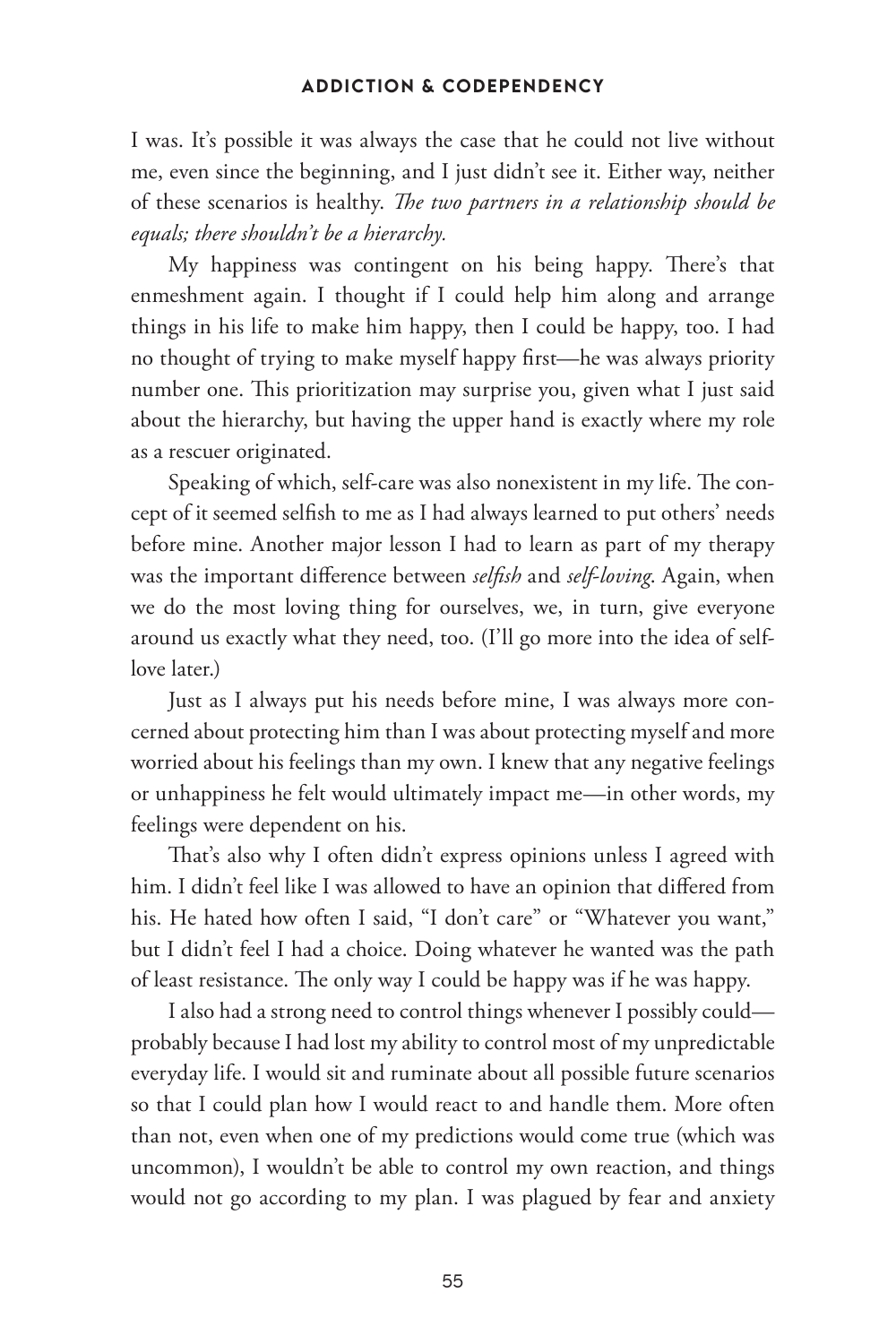over my inability to control situations or have any sort of power over my own life. And I wasted so much time worrying about the future.

Codependency has a number of negative impacts, including (but not limited to) resentment, stress, exhaustion, loss of identity, emotional repression and numbness, physical illness, weight loss or weight gain, guilt, fear, sexual dissociation, chemical addiction, lack of fulfillment, and loss of control. I experienced all of these.

While my ex and I each had different individual experiences in our relationship, there were several common aspects to our experience, which I've listed below. In these instances, we weren't so different after all.

(Note: I've included here my perception of what my ex experienced. As a narcissist, he would often lie to me and manipulate me as to how he felt, so I can't say with 100 percent certainty that these were his experiences. But this is what I either perceived at the time or came to understand and believe—either through my own experiences or through learning things in therapy, Al-Anon, research, and education.)

- 1. Obviously, we were both there for all of our fights. The amount of anger, interruption, and screaming was not healthy by any standards. And alcohol only made things worse. Emotions would trigger the perceived need to drink, followed by heightened emotions, followed by more drinking, and so on.
- 2. Both of us suffered from anxiety. The tension and unpredictability of any given situation left me constantly feeling on edge. The slightest bit of stress could set either of us off and provoke any variety of reactions.
- 3. Both of us experienced depression and felt alone. For him, I believe it came from a complete lack of self-worth and selflove. I believe my depression was situational instead of clinical (which I'll explain in the next chapter). My energy, identity, and sense of life had all been drained out of me. And alcohol further exacerbated both of our experiences with depression.
- 4. Both of us were obsessed with alcohol but in different ways—he obsessed about drinking it; I obsessed about his drinking it. And prior to my realizing he was an alcoholic, we both always needed to make sure that outings could include alcohol so that he would enjoy himself.
- 5. Both of us felt trapped with no way out of our unhappiness.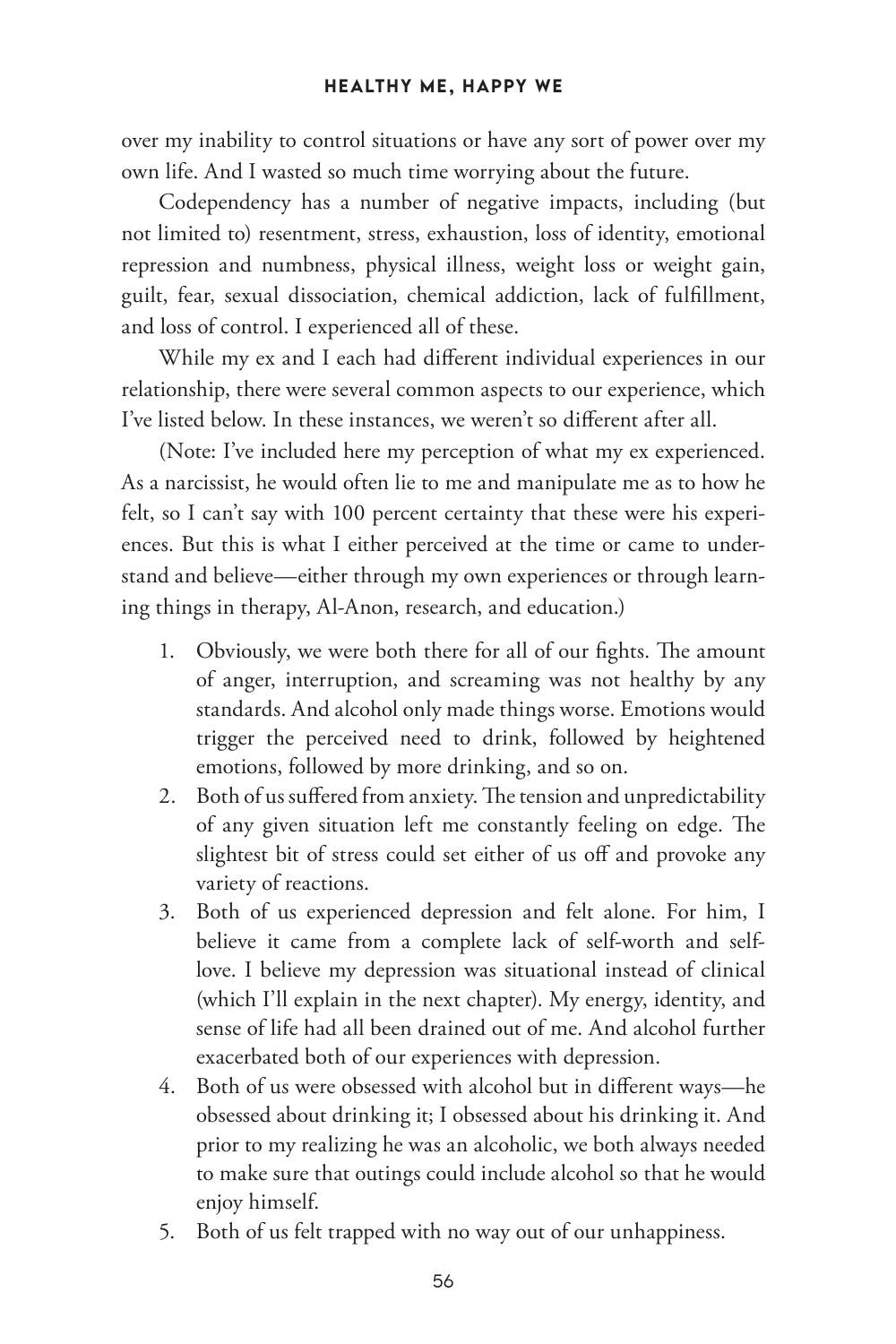- 6. Both of us were so unhappy that we expressed wanting to die. It's not clear to me whether he ever meant it when he said he was considering suicide, but it certainly came up. And I fantasized somewhat regularly about dying. I thought things would be so much easier if I weren't here.
- 7. Our issues, both individual and in the relationship, were debilitating and all-consuming. There was such a confusing mix of hatred and love (or at least what I thought was love) toward ourselves and each other all the time.

Without these commonalities, it may seem like the abuser/addict and the target/codependent are two totally different roles in the relationship. But while there are key differences, there are also some important similarities that contribute to the dysfunction.

My addiction has been a difficult one from which to recover. Months after leaving him, I found myself still wanting to "take a hit" of the drama to which I had grown so accustomed. My life had become somewhat boring without it! Gradually, though, I've learned how much more satisfying peacefulness is. But I'm still a work in progress.

# Ending My Relationship

So, back to my story. Where were we? My ex had checked into inpatient alcoholic rehabilitation just one day before my first therapy session. Following my rock bottom and introduction to codependency, approximately three months passed before I left my ex. Let's discuss the events from that three-month period.

He spent too short a time in rehab (just one week) and came home a "dry drunk." This refers to someone whose refraining from alcohol is so new that they still grapple with the emotional and psychological triggers that may have fueled the addiction to begin with. Thus, alcohol continues to have a strong hold on the mind. The addict's mind perceives the substance to be the cure for its problems. The chemical need for alcohol (even in a situation like this, where he had gone through a full detoxification process) causes the individual to lash out at their loved ones.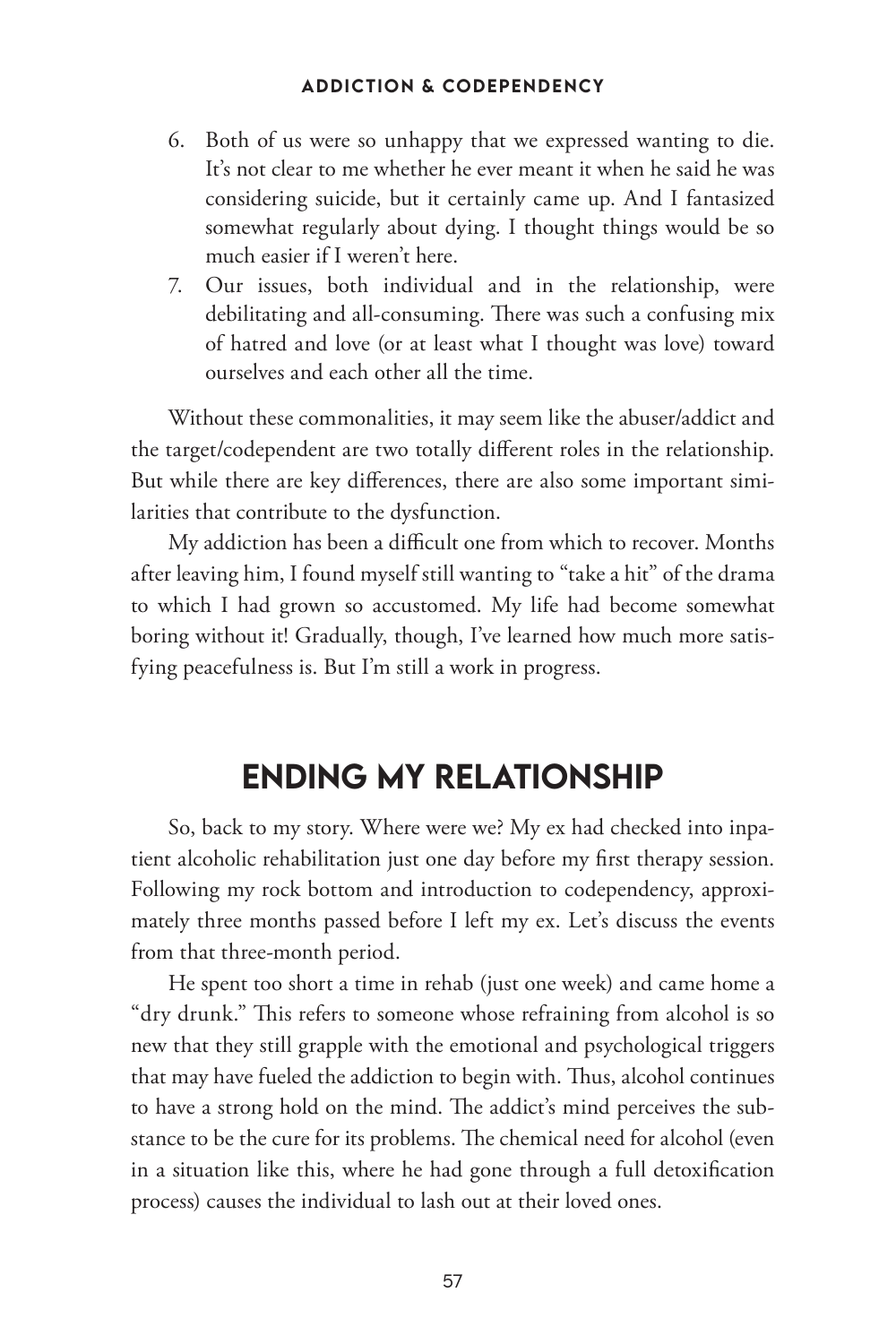## Healthy Me, Happy We

In an already abusive relationship, you can imagine what kind of experience this was. His resentment toward me was palpable. He viewed me as the barrier that kept him from what he needed and made sure to let me know this through how he treated me.

I set boundaries with him for possibly the first time and told him that I expected him to continue getting treatment and professional help and to not drink. When the boundaries were received with anger and complete disregard, I could see his level of disrespect for me (and himself), as well as where his priorities lay.

I promised myself and everyone close to us that I would stick with him through one relapse—and beyond that, he would need to get help, or I would leave. I had learned that most addicts experience at least one relapse before deciding for themselves that they need to get help, so I thought maybe that would be the case for him—all the while remaining quite concerned about what relapse would look like since the first round almost killed him.

Lo and behold, without ongoing professional help, he relapsed within a few weeks. He started out "slow" with low-alcohol-content beverages, but it wasn't long before he was back to drinking on a daily basis again, which I had told him was unacceptable. But just because I was learning to set boundaries didn't mean he took them seriously or respectfully.

And then there was the constant lying. There's a well-known joke that asks, "How do you know an addict is lying?" The answer: "His lips are moving." It's funny because it's true. Sometimes the lies were obvious—other times not. But either way, it was truly mind-boggling because it often seemed even *he* believed his own lies.

The unpredictability of the things he would say and do during that time was utterly baffling. I'll give you an example. Because he had found more energy and motivation, he had begun searching for jobs again. I'll never forget our conversation when he suggested to me, with complete sincerity and conviction, how great of an idea it would be for him to pursue a career in bartending. Again, I can't make this shit up.

The drinking quickly escalated to a point that I packed a bag and let him know I would be staying elsewhere for a while to think things through. In that conversation, he threatened suicide if I were to leave. I believed his emotional pleas, feared what might happen if I sought the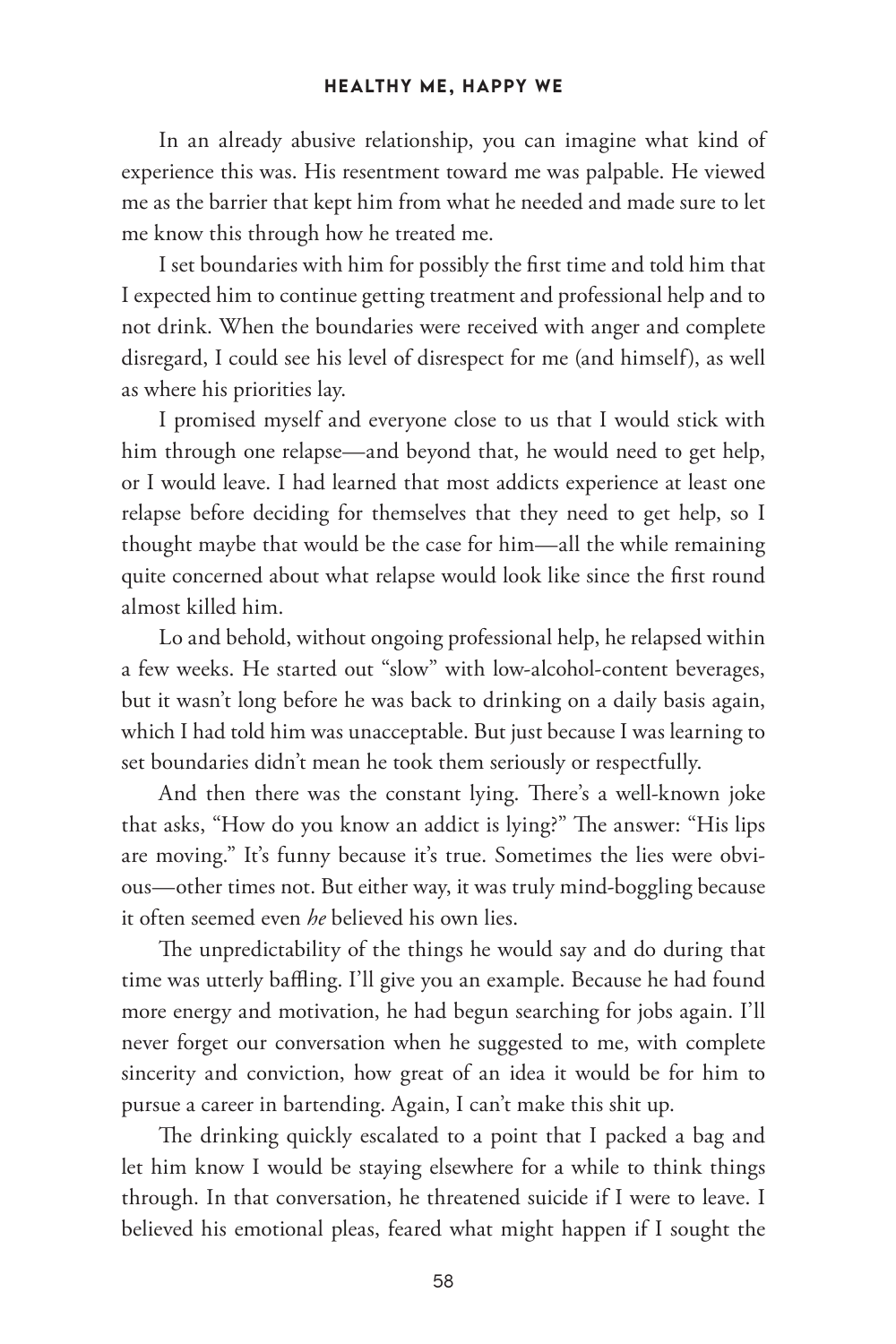needed time alone to think, and agreed to stay—with the stipulation that he seek help.

He agreed to seek counseling in the form of traditional talk therapy. I later learned that this would likely not have done him any good unless it had led him to complete his rehabilitation program. Talk therapy by itself will only be beneficial to someone whose system has recovered from chemical dependency. Even so, I thought his agreement to this was a step in the right direction.

I realized later that both the suicide threat and his agreement to get help were yet additional forms of manipulation. Both convinced me to stay, and he didn't care how extreme the measures were. Whatever it took.

Therapy was another instance when he said one thing but meant another. One day he would express wanting therapy for himself; the next day, he would resent my attendance of individual therapy and Al-Anon meetings (what he referred to as my "cult"). Fortunately, by this point, I had prioritized seeking help for my own benefit over whatever he felt about it. He knew his only way of keeping me around was for me not to grow, learn, and expand. He knew that with objective and supportive input, I would soon realize how toxic our relationship was and that I deserved better than he treated me. He could see the writing on the wall.

Meanwhile, I became aware for the first time what a narcissist was and what others experienced in toxic, emotionally abusive relationships. Until that point, I thought my experience was unique and that no one else would understand. I quickly found and joined that Facebook support group (Living with Narcissist Emotional Abuse), for whom I am eternally grateful.

If I hadn't hit rock bottom, I may have never discovered all of this helpful information. I might still be stuck in year seventeen of that relationship as I type this. That experience in the ICU was a blessing in disguise that allowed my mind to reset and gain new perspective about my life and our relationship.

I learned through that process that narcissists have zero ability to change who they are because that would require admitting fault or that something is wrong with them. By connecting the dots, I realized that even if he were to eventually get sober (which was unlikely), the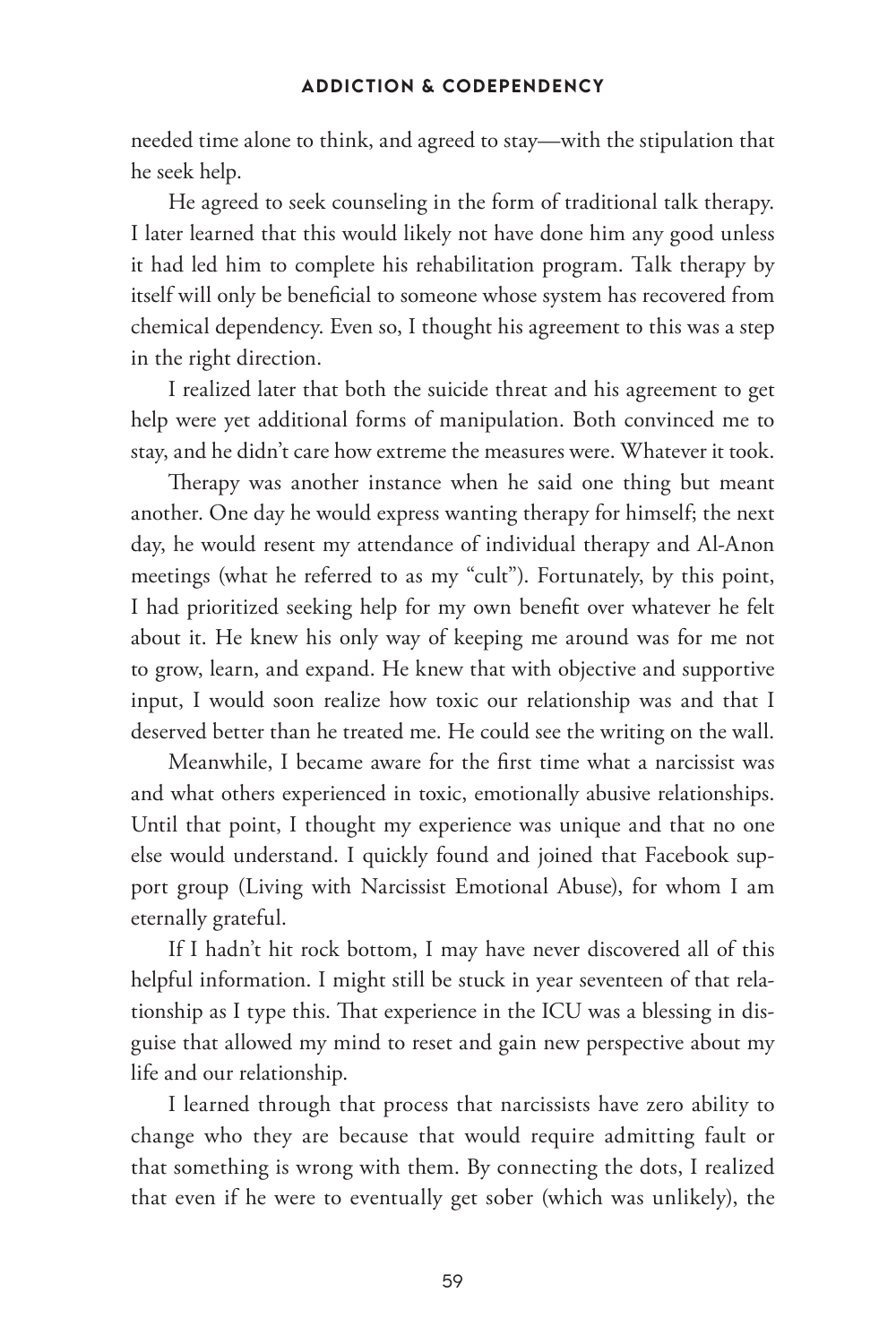emotional abuse would continue—and I wasn't about to stick around for more of that.

In the midst of finding a divorce attorney and even beginning the process of filling out paperwork, I was still only about 95 percent sure that I would leave him. But because I knew how unlikely it was for a miracle to happen, I arranged numerous logistics so that things would be ready to go whenever I decided to pull the trigger. I opened my own bank account, made a list of items to take with me, and notified just one personal friend about my plan. Then, in a matter of a couple of weeks, I made my decision.

The defining moment was less than climactic and really just more of the same. During yet another hour-long debate about whether he should be drinking or not, I thought to myself, "Why am I fighting him on this? I'm done. I'm just done." And that was that. I didn't let on as to my decision, but I told him in that moment to do whatever he wanted as far as booze. And for the next two weeks that we were together, he drank every day. Left to his own devices, he made it clear what his priority was. Meanwhile, I looked for my opportunity to get the hell out, which was challenging because he was always home with me.

Because of the unpredictable nature of his behavior, and the previous suicide threat, I concluded with the help of the online support group and my therapist that my only choice was to leave him with absolutely no contact between us to follow. Since that day, we have had no direct contact. This was the only way to ensure my own safety and the ability to move on in a healthy manner. And while it was an incredibly difficult, stressful, and painful decision, it is one of the best decisions I've ever made.

The day I left him was an emotional rollercoaster, to say the least. He finally left the house, and I knew he would be gone for at least a couple of hours. This was my opportunity. As I scrambled to pack, I remember pausing to think, "Is this really happening right now? Is this really my life?" I had made a thorough, lengthy list of items to pack in preparation for that day, but it was still a blur and a bit of a panic to actually make it happen. I was simultaneously anxiety-ridden (shaking and short of breath) while also feeling numb.

Fortunately, I was able to leave my house and head immediately toward a previously scheduled appointment with my therapist—talk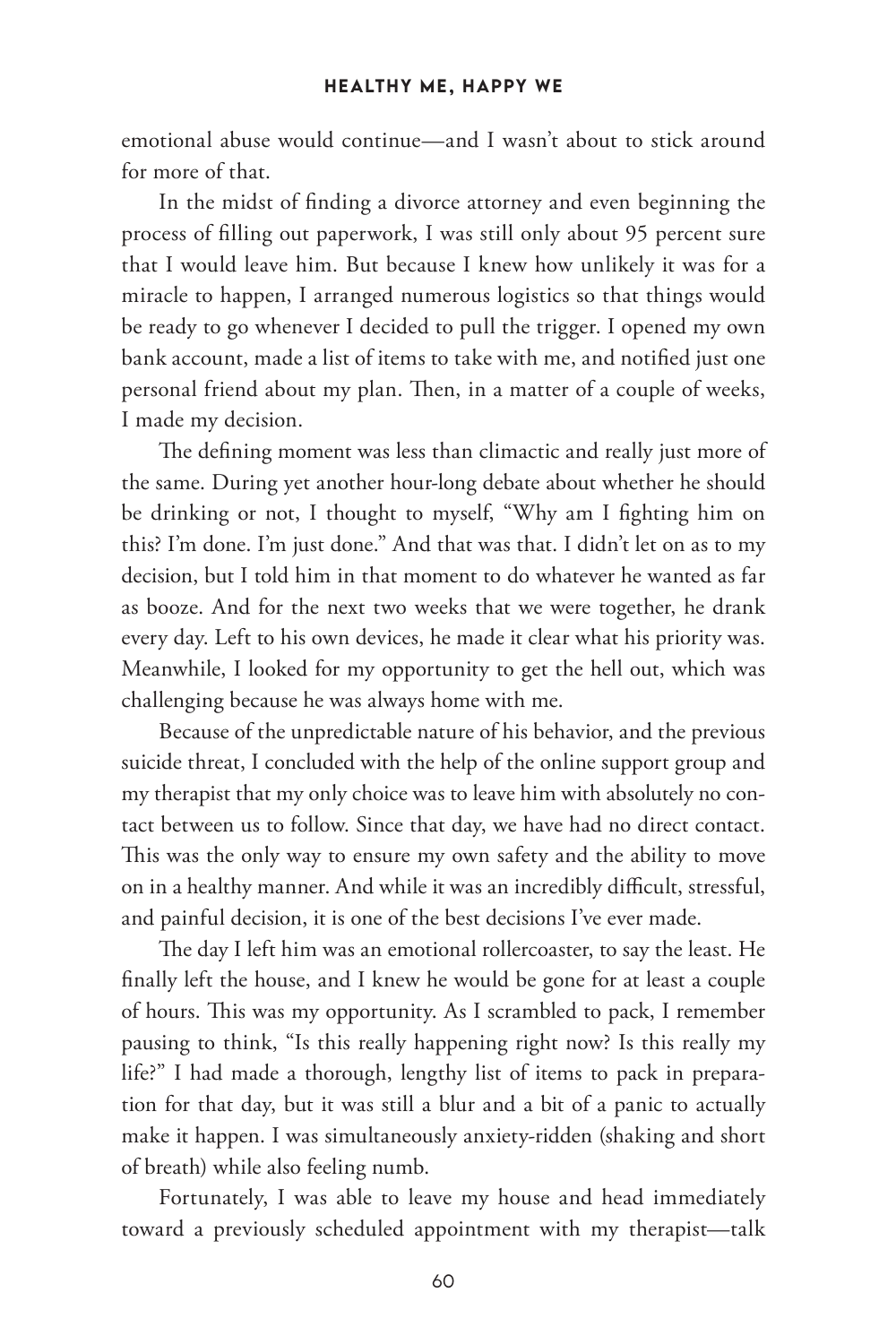about good timing. There, I broke down crying because I was finally able to sit down and relax, away from the chaos. Given his previous threats, I was consumed with worry that he would physically harm himself, or worse—and if he did, it would be my fault because I left. My therapist reminded me that he was already killing himself through the

self-destructive behavior he had chosen to continue—he was "just taking the slow route."

She also reminded me that leaving him was, in fact, the most loving thing I could do for him because it was the only way he would ever get better. Continuing in that relationship would have only further enabled his inappropriate behavior toward me and his own self-destruction.

"I didn't leave because I stopped loving you. I left because the longer I stayed, the less I loved myself."

—Rupi Kaur—

*The "no contact rule" is an important one to stick to for maximum efficiency when it comes to healing from an abusive relationship.* And it's important to note that "no contact" includes more than just direct contact. I would also recommend blocking them on social media as well as asking mutual friends or other contacts to refrain from sharing things about them or messages from them.

If you disregard the no-contact rule in even a seemingly innocent way, you run the risk of getting sucked back into the manipulation. In the online support group, I saw so many stories of this from abused people who believed their abusers' manipulative tactics to get them back—only to find the same abusive behavior not long after they returned.

To combat that possibility, it was recommended to me—and I pass along the recommendation to you—to create a list of transgressions that your abuser committed during the course of the relationship that you can refer to if you ever think about going back to them. This prevents "euphoric recall," which is remembering only the good times and forgetting all the bad times. After a while away from the abuser, an abused person can become lonely and miss that person—conveniently (or inconveniently)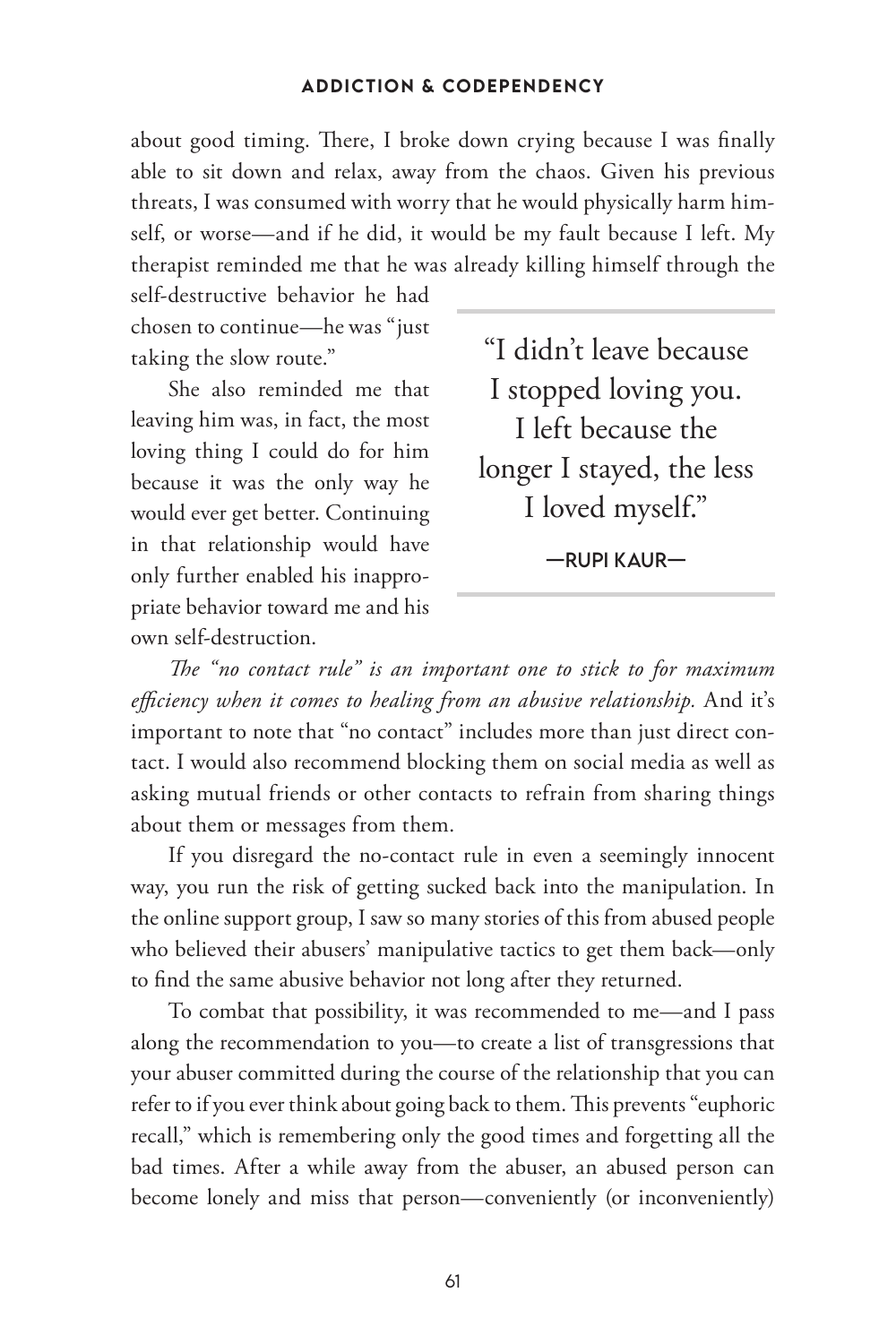forgetting everything that led them to leave in the first place. This list can be a helpful and preventive reminder.

Still, my relationship addiction continued even without contact though to a lesser extent. I worried about him constantly and still felt like my happiness was contingent on his being happy. I felt like if I knew he moved on and was happy, then I would be free to be happy as well. It took time to process these feelings and let them go.

But I had taken one major step in the right direction toward taking care of myself, which was learning how to set boundaries. And cutting off all contact was one hell of a boundary!

In the months following my ex's admission to the ICU, I had set boundaries and threatened divorce multiple times, both to him and to his family. But when I finally made good on my threats, none of them could believe that I had actually gone through with it. "This just doesn't sound like Ted," they kept saying (from what I heard, anyway). They expected me to stay—to continue as I had always done—because that was all they knew, and I had never shown much of any evolution throughout the life of our relationship. So they were right—it didn't sound like me, because I had been reborn into a new version of myself.

Meanwhile, within a couple of months after I left my ex, I learned he was hospitalized three more times due to more seizure-related episodes. Because I wasn't there, I can't say with certainty what the underlying reasons for those hospitalizations were—although I have my reasonable suspicions since his history showed that alcohol use caused his seizure problems. Things hadn't changed; it was just more of the same.

Along those same lines, the divorce process was—as you might expect—a nightmare. I was annoyed by the demands from his side for an equal share in everything even though he hadn't contributed equally during the marriage (not to mention the abuse). The delays and lack of communication were frustrating to no end.

But again, the frustrations of the process were just more of the same of what I'd experienced throughout the relationship. It did make me regret ignoring my gut instinct to sign a prenuptial agreement prior to getting married—but then again, I didn't listen to my gut about marrying him in the first place, so why would I listen to my gut regarding any other aspect of the process?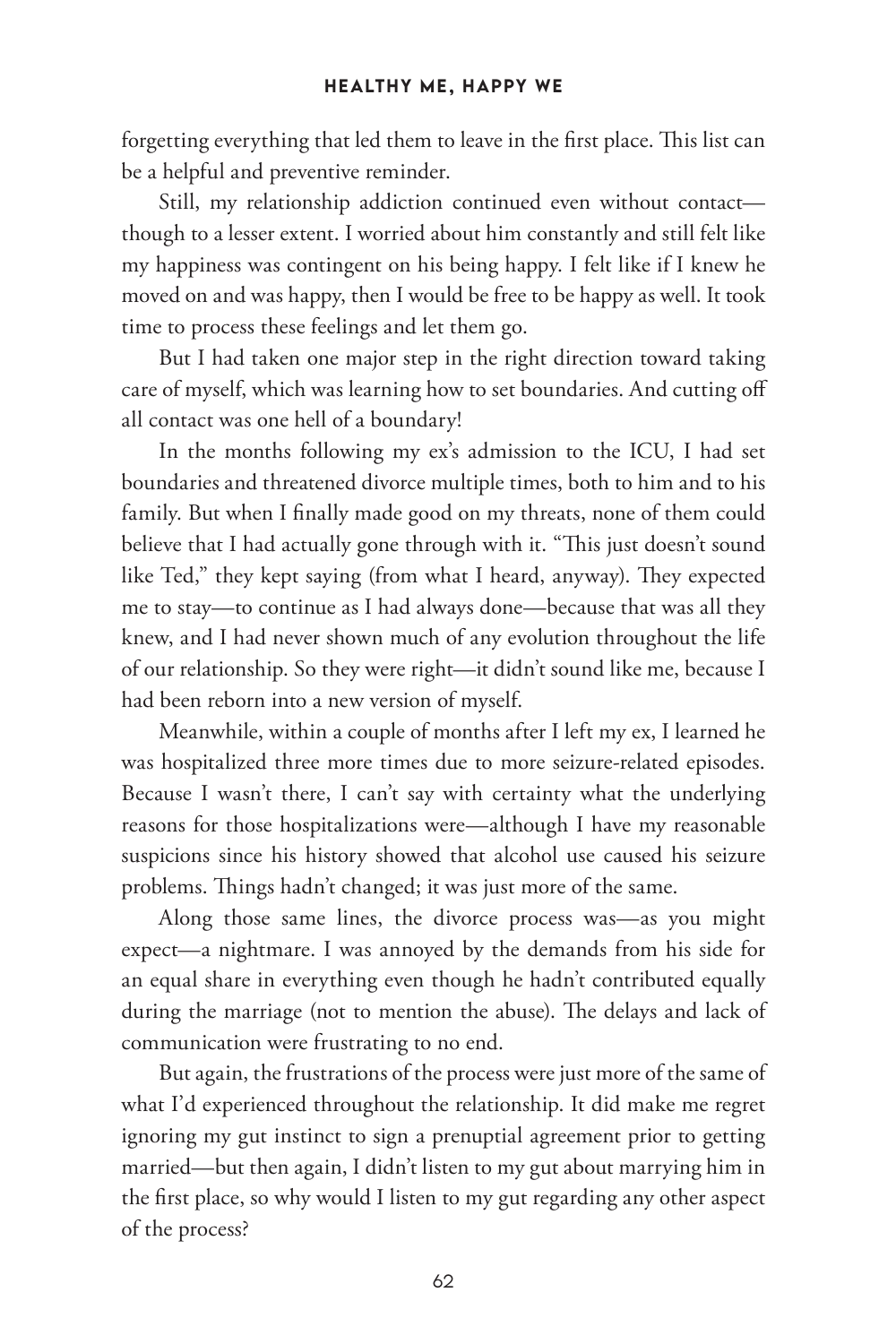#### ADDICTION & CODEPENDENCY

I could put up with these frustrations, though. It was a breath of fresh air to *only* have to deal with a divorce! In contrast to the constant abusive thoughts and emotions of my relationship, the challenges of the divorce were finite. My new life had begun.

# HOW DID I NOT SEE IT?

I've already mentioned why it took me so long to recognize my relationship as abusive, and why it took me so long to realize I needed to leave. But for most of our relationship, I also wasn't aware that he needed to seek help for his alcohol addiction. Blinders again, yes. But allow me to explain.

This may sound crazy, but I did not realize he was an alcoholic until he received that diagnosis in the ICU. I knew he drank too much, and I could see the negative impacts it had on his life and our relationship—but it never clicked for me that he was an addict. Sometimes we miss (or deny) things that later seem so obvious.

A big part of me did not want to admit the severity of his drinking problem. There's an important distinction between "drinking too much" and "being an alcoholic"—and it's difficult to take the leap from the first to the second, whether it's related to identifying yourself or someone close to you. We have a difficult time admitting that these things could happen to us. As both Alcoholics Anonymous (AA) and Al-Anon teach us, the first step of recovery is admitting we have a problem—and sometimes that can be the most difficult step.

My denial was partly due to ignorance about alcoholism. I did not realize that literally all of his health issues could be tied back to his overuse of alcohol and Xanax. (And, to be fair, the tie between alcoholism and seizures is rare.) I knew that the more he drank, the worse his seizurerelated symptoms would get—but I still thought there was something else going on that the medical professionals hadn't figured out yet.

In addition, at the time, I understood an alcoholic to be someone who often exhibited typical drunk behavior like stumbling and slurring. My ex rarely acted like this—yet another reason why the term "alcoholic" never crossed my mind. *What I failed to realize was that someone with*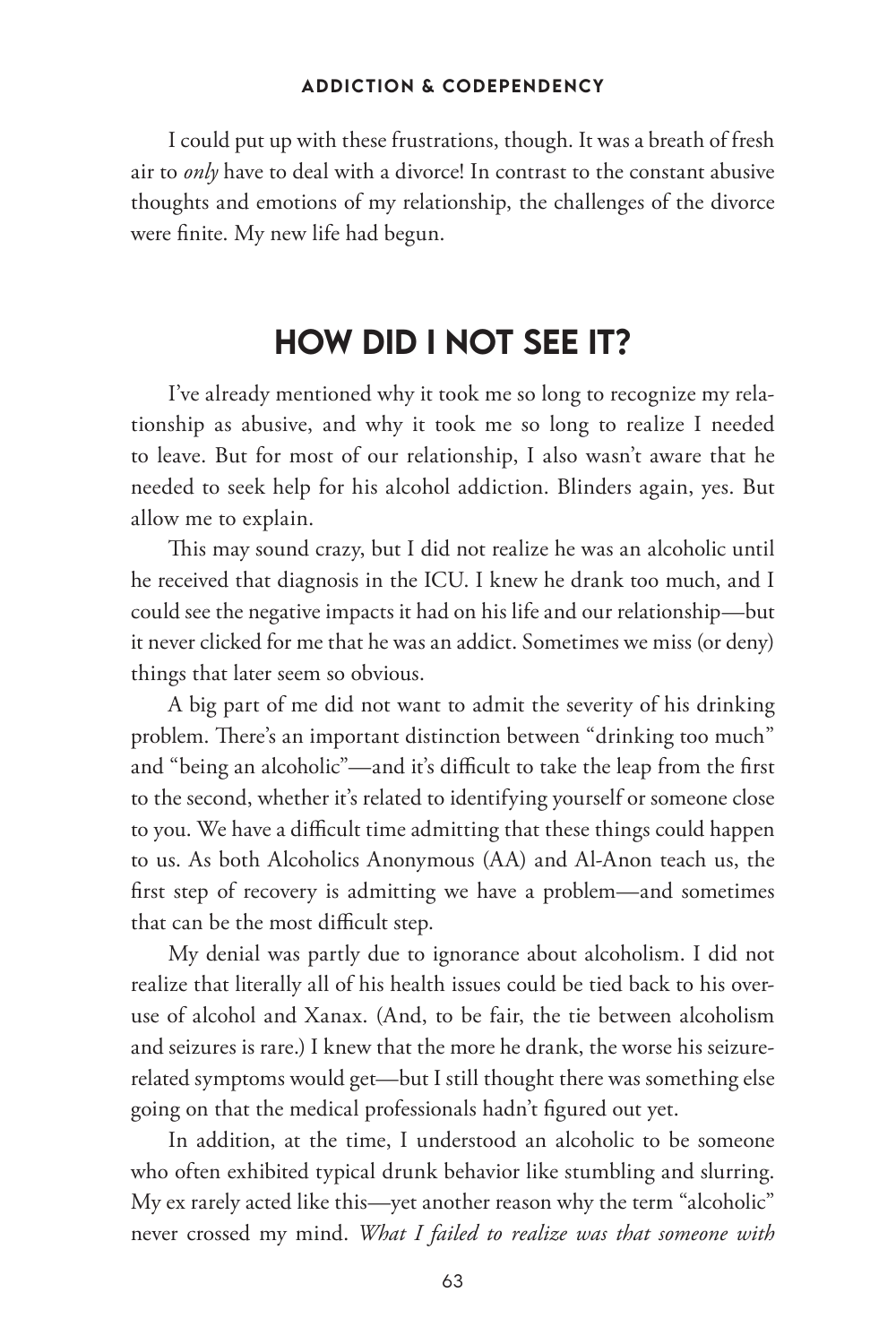#### Healthy Me, Happy We

*a high tolerance of alcohol can drink several times more than the average person and still not come across as drunk in the "usual" sense.* Instead, his consumption of alcohol resulted in different effects—those mental and physical symptoms I described before as "episodes" (e.g., dizziness, weakness, memory loss, head and body pain, mini-seizures).

Another factor in my denial and ignorance is that alcohol overuse is still such a normalized behavior in our society. Drinking a lot and often is something people can wear with a badge of honor and make so many jokes about—and few people bat an eye. I now have a hard time finding humor in all the memes floating around the internet about drinking alcohol being a "fun hobby" or necessity to get through the day. Alcohol is more dangerous than many people realize—significantly more harmful than most illegal drugs, in fact. Mental health and substance abuse are major issues that require increased attention and care in terms of how we approach them. And to me, they are not a joking matter.

Of course, these things are all clear to me now that I've emerged from the experience, but I'm sure many people feel trapped in a situation much like my own. I have a hard time bringing myself back to how I felt and what I thought during that time because so many things seem clear and obvious to me now. I have to remind myself how easy it is to fall into the trap of ignorance and delusion. It can take years to wake up, and some people never do.

However, just because it took me this long to come to my senses doesn't mean the same has to be true for you. I may be grateful for my experience, but I wouldn't wish that pain, trauma, sadness, anger, and debilitation on anyone. I want you to gain an awareness of your own situation and get the necessary help long before getting anywhere near what I experienced at rock bottom.

# Can a Relationship Survive Addiction?

The short answer: maybe.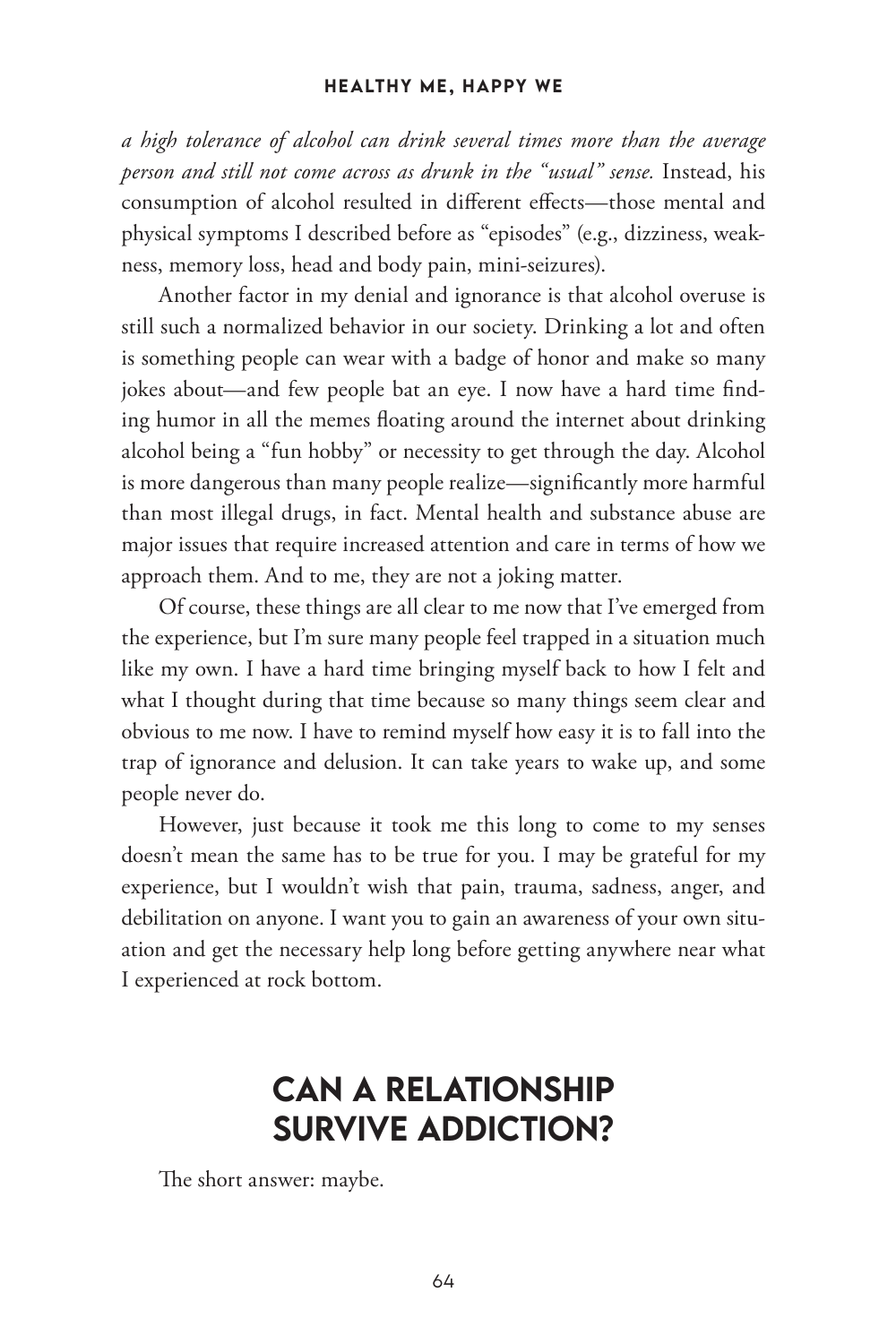#### ADDICTION & CODEPENDENCY

Certainly, you can do like I did and "stick it out" with the addict with no changes to the status quo—but this isn't healthy for you or your loved one. Things need to change, one way or another.

If you were thinking, "Oh, good! He's saying I don't have to end my relationship. I was getting really uneasy thinking that I'd have to have some uncomfortable conversations"—sorry to burst your bubble. If you want to be truly happy, you're ultimately going to have to confront these concerns within yourself and with the other person.

To reiterate my point from the previous chapter, if the addict is also a narcissist, sociopath, or psychopath, then my advice is to get the hell out and never look back.

On the other hand, if abuse is nonexistent or significantly less extreme, it's possible to make the relationship work—but with critical guidelines:

- 1. **Boundaries, boundaries, boundaries!** What do you need to feel safe? Most people need the addict to be completely clean in order to feel comfortable in the relationship. You'll also want to express how the other person can appropriately communicate with you, which brings us to . . .
- 2. **Communication.** Don't play guessing games with each other. Express how you feel, what your challenges are, and what you need from the other person. If you don't ask for what you need, the answer will always be no.
- 3. **Self-work—for both individuals.** In most cases, I would say this means that the addict attends regular AA meetings and the other attends Al-Anon meetings—or the equivalent for the addiction at hand. Therapy is also important for both individuals, as well as continued growth work on each person's own time. (If the addict refuses to participate in these activities, you'll have to decide for yourself whether this is acceptable—and if not, communicate a boundary. See how this all ties together?)

There is somebody for everybody. Not everyone is willing or able to go as deep on the healing journey as others, and that's okay. For some relationships, it may be acceptable for an addict to continue partaking in their addiction; for others, this may be a deal-breaker.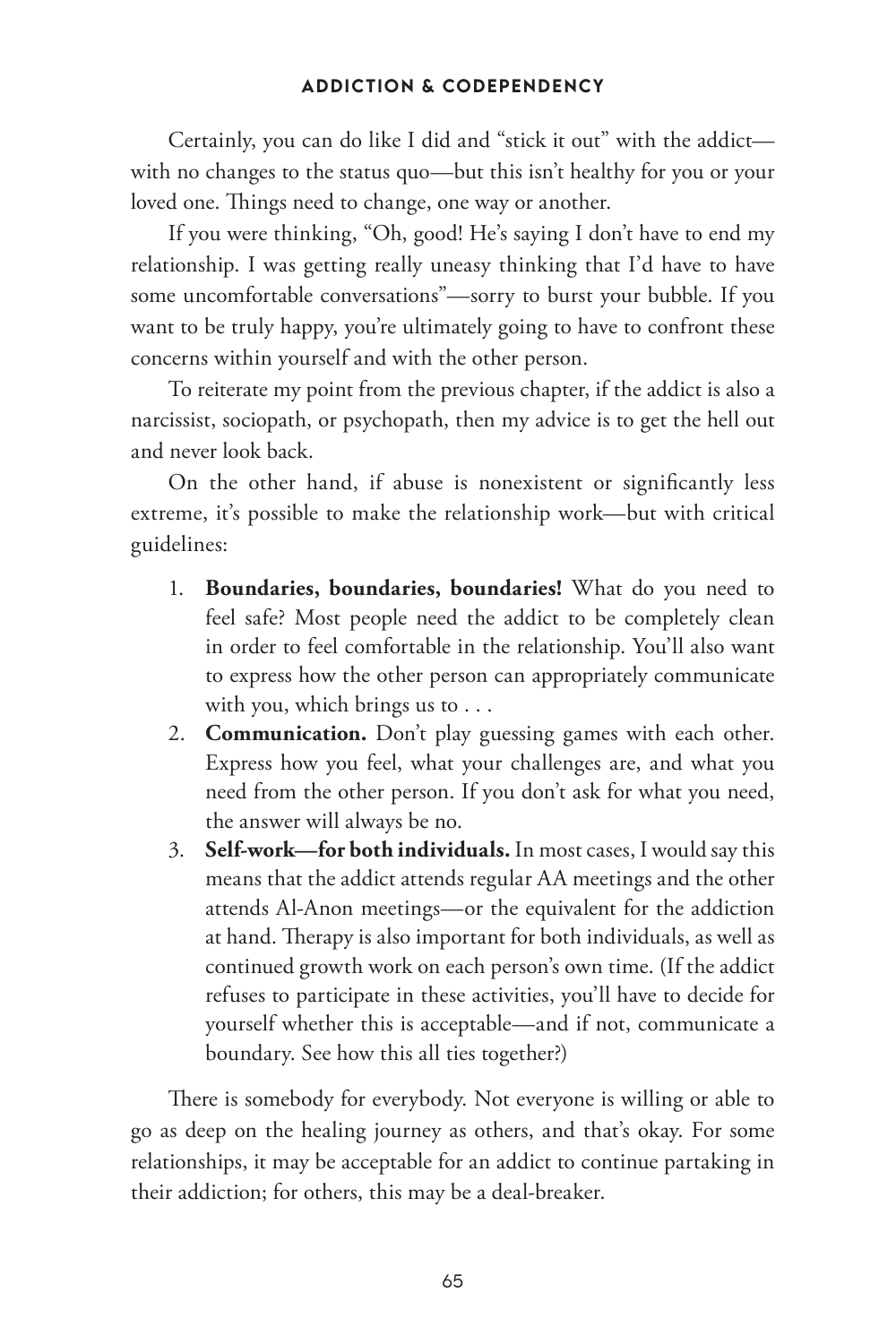#### Healthy Me, Happy We

A word of warning: many addicts who are clean and sober from one substance will turn to other seemingly less harmful substances (like marijuana or food) or behavioral addictions (like shopping or exercising to an extreme) because they haven't done the work to address the underlying causes that led to the addictions in the first place.

When the addict continues to partake in their original addiction or finds a new addiction to replace it, the addict is incapable of being fully present or authentically themselves. Therefore, that individual is inherently incapable of having a truly healthy relationship (as defined later in this book) with anyone—including themselves. It is up to that person's partner and other people in their lives to decide whether to continue a relationship with someone who is physically and emotionally unable to be who they truly are.

Addiction also stunts emotional development. Beginning to use substances heavily (particularly in adolescence) causes problems with an individual's ability to experience normal adulthood—i.e., an advanced sense of wisdom, heightened understanding of consequences, and overall emotional maturity.5 In other words, if someone starts drinking or using drugs as a teenager, their emotional maturity will remain at that level (or significantly stunted from advancement) until they become sober. (When I learned this, pretty much everything about my relationship with my ex made sense—I had been dealing with a teenager for fifteen years. It explained the focus on himself and disregard for or inability to perceive consequences of his actions.)

"There's more to quitting drinking than quitting drinking."

—Dr. Paul O.—

Recovery takes years and has to become a way of life. It takes full commitment from the addict, as well as support from loved ones, to achieve and maintain. As someone recovers, they can unwind the root causes as to why the addiction began in the first

<sup>5.</sup> Nikki Seay, "Can Early Drug Abuse Stunt Emotional Maturity?" American Addiction Centers, last modified November 4, 2019, https://www.rehabs.com/blog/does -adolescent-addiction-really-stunt-emotional-maturity/.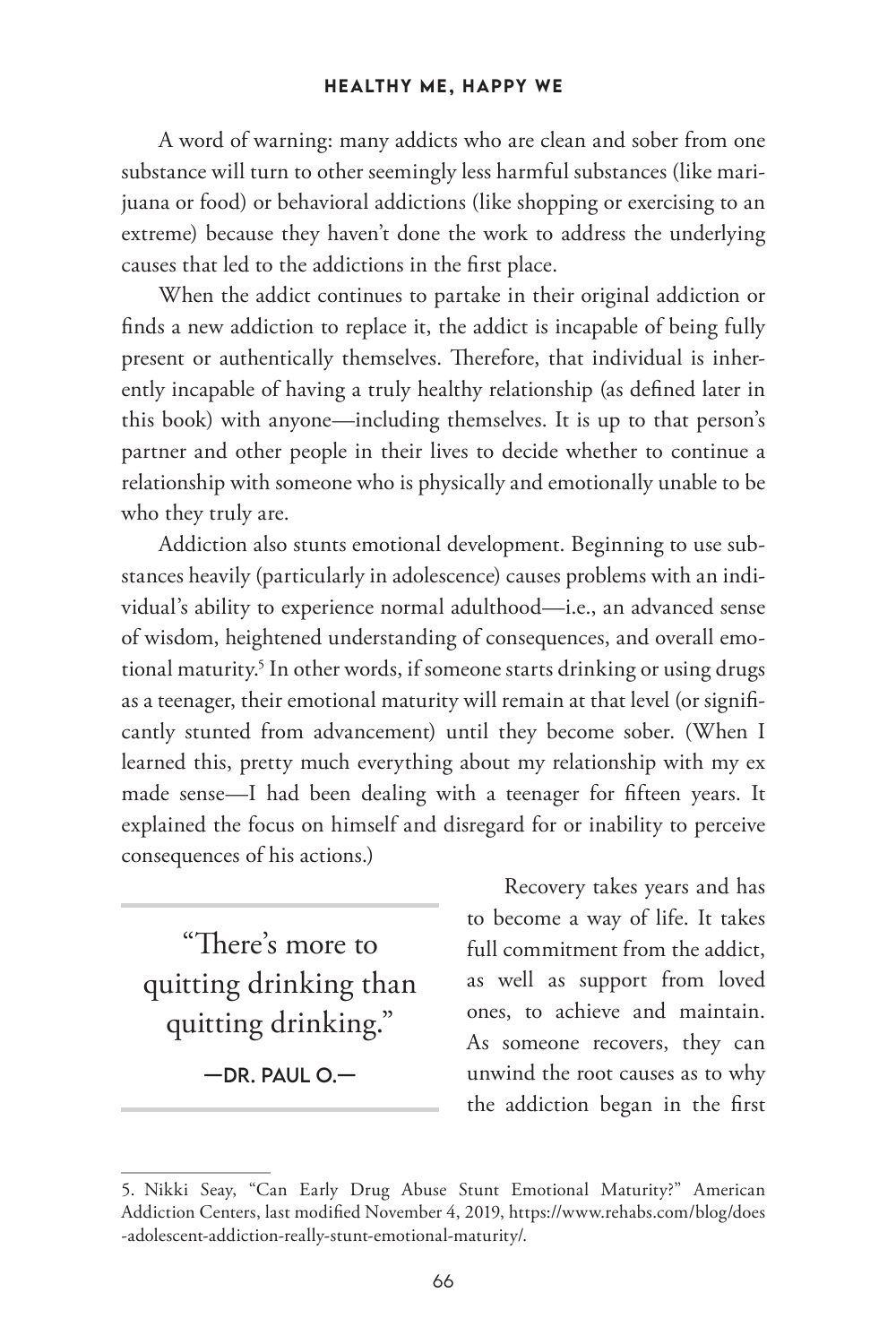#### ADDICTION & CODEPENDENCY

place—and from there, healthy relationships with themselves and other people can blossom.

# Going Beyond the Bullshit Excuses

Some people attempt the critical action items described in the previous section (boundaries, communication, and self-work)—and even get the other person in the relationship to join them—yet it doesn't work for one reason or another. Either only one person sticks with the game plan, or both people give up. One or both individuals return to the "comfort zone" of how things used to be, which they both know wasn't working in the first place.

Yet both people continue to stick around. Why is that? Fear.

For example, as I discussed briefly in the previous chapter, people sometimes stay in unhappy, abusive, codependent relationships "for the kids" as an "unselfish" way of providing stability to their children. Although I've witnessed the journeys of many people with kids (including parents in abusive marriages), I don't have kids myself, so many people would likely argue that I'm not allowed to have an opinion—but I'm going to give it to you anyway.

Some parents think that if they avoid arguing in front of the kids, then the kids won't be emotionally impacted or realize what's going on. These parents fail to realize how perceptive kids are—they can pick up on the subtlest of cues, like muttering under the breath or even a quick facial expression. Even at a young age, they are intuitive enough to

"Strength is removing your kids from a toxic environment. Not 'learning to live with it for the sake of the kids.'"

—Unknown—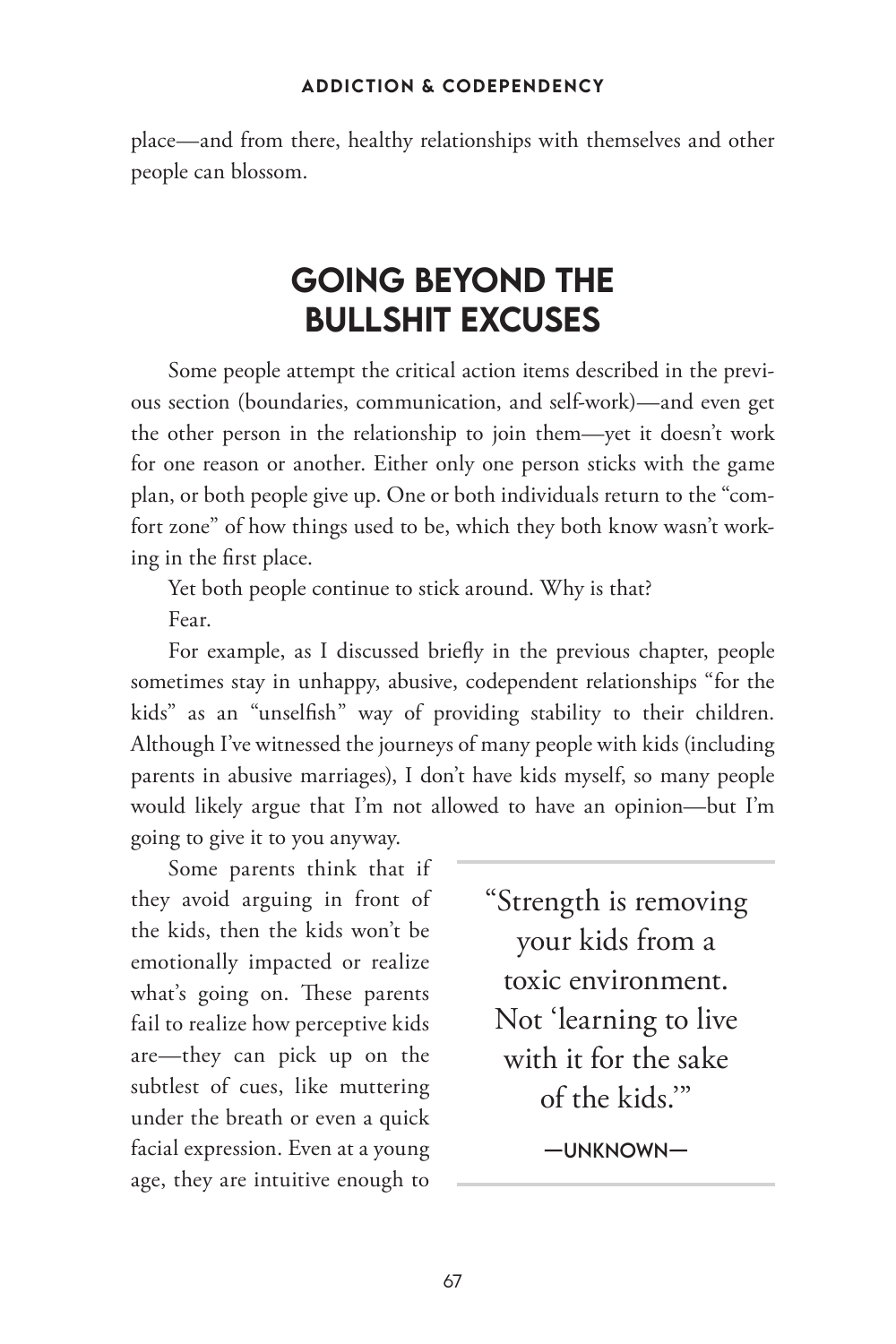sense the energy of those around them without any words being said or actions being taken.

In unhealthy situations that involve abuse or addiction, it is actually *more* selfish to allow the same family situation to continue. At the root of it, one or both parents' fear is what keeps them from making a change. Of course, this can happen regardless of whether kids are in the picture.

Fear often keeps people in relationships that are no longer healthy or mutually beneficial. They fear change; they fear ending up alone; they fear their inability to make things work on their own; and/or they fear not being able to find someone better.

- 1. **Fearing change** is a natural human phenomenon. We fear the unknown. Our current situation is our "comfort zone," even when it's full of unhappiness, which might make no sense—but it happens to a lot of us. We would rather remain in an unhappy situation because at least it's "the devil we know"—we know what to expect. What if this unknown future situation is worse?
- 2. **Fearing being alone** is another natural human feeling because we are designed to be in relationships with other people (whether romantic or otherwise). Now that I've gotten out of that toxic relationship, I would always opt for being alone over being unhappy in a relationship. I can create happiness on my own significantly more easily than I can in a relationship with a partner who doesn't want the same thing for himself or us. But some people would rather stay in an abusive relationship than end up alone because on some level, they're saying, "At least I have somebody to sleep next to."
- 3. **Fearing our inability to be independent** likely comes from never having proven to ourselves that we can do it. I get it—I had never lived alone prior to leaving my ex. My only advice here is to give yourself more credit. You'll figure things out, just like I did. And while trying new things in an abusive relationship usually ends in getting mocked, ridiculed, or even punished, the only person you have to answer to when you're on your own is yourself.
- 4. **Fearing our inability to find someone better for us** stems from a lack of self-worth. We believe the asshole we're with today is the best we can do. Who else would love us at this age, at this weight,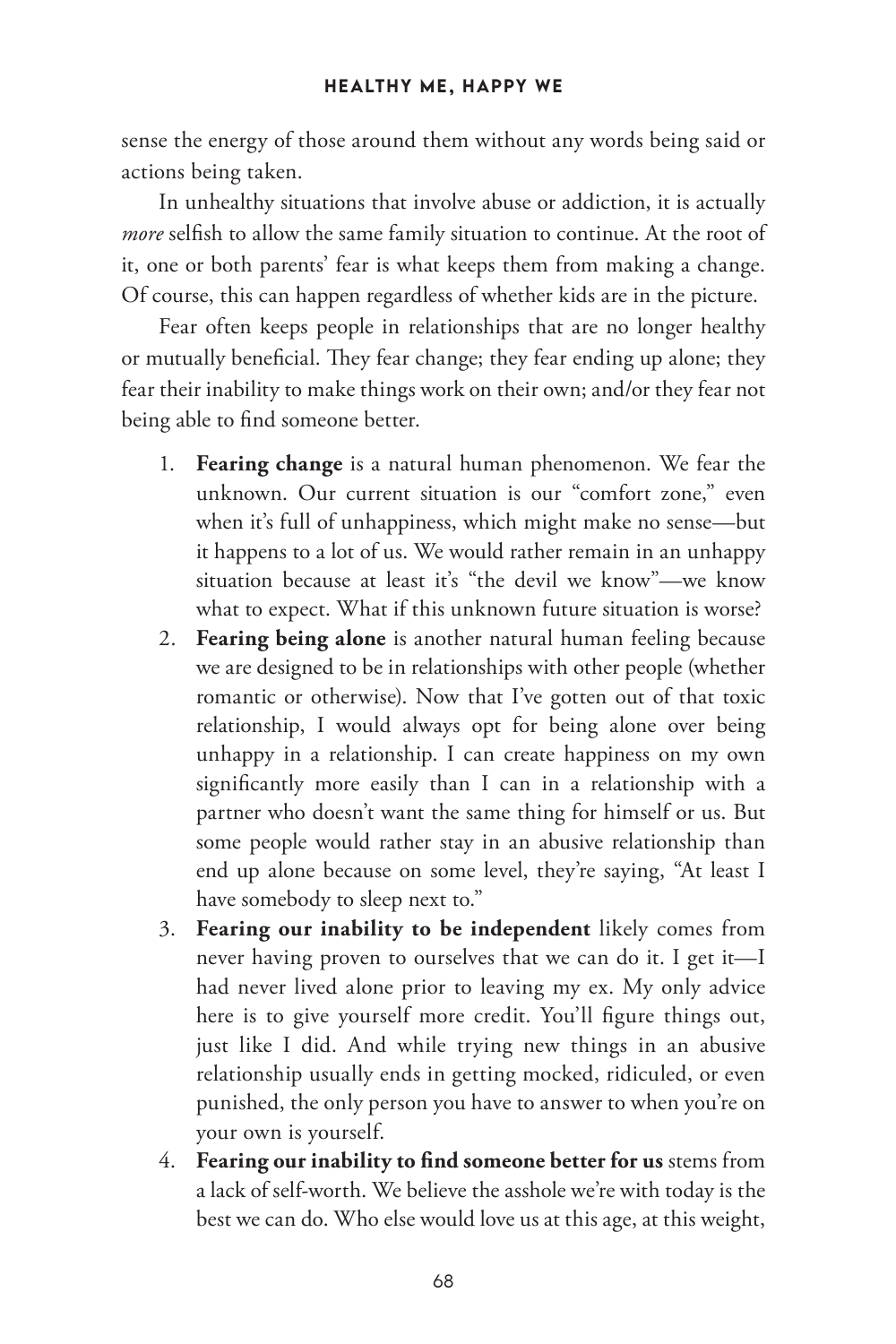#### ADDICTION & CODEPENDENCY

with this many kids, with all these quirks? "My partner may be a dick, but at least he stays with me. I won't be able to find anyone better, and even if I do, they probably won't stay with someone like me." Perhaps you're not thinking these exact words, but by believing you're unable to find someone better, you're essentially believing these statements. Come on! Would you talk to any of your close friends like this? No. Be kinder and more loving to yourself. You're more of a catch than you may realize.

Any combination of these fears may come into play. For me, I feared change and an inability to be independent. I did not fear being alone or an inability to find someone better. I knew I would rather be alone than continue to suffer in the relationship with him, and I had little doubt that I'd be able to find someone better.

In less intense situations of unhappiness, perhaps the family can stay together without long-term damage to each individual—for example, in situations where the parents are better friends than lovers and, therefore, get along quite well. But I believe that long-term toxic situations only teach children that it's okay for them to continue being miserable and not stand up for themselves or their happiness. In those cases, is staying together really sending the right message to them? Would you want them to be as miserable in their future as you may be now?

## In Closing

My experiences may seem like some extreme version of a story that could never happen to you. I've shared this all with you, though, to help you recognize potential warning signs in the early stages of abuse, addiction, or both. If you or your partner (or other loved one) struggle with these unhealthy behaviors to any degree, I urge you to increase your awareness of your current situation, communicate with each other, and potentially seek help if needed. (And remember—if those communications between the two of you lead to arguments full of accusations and defensiveness, that red flag is a-wavin'.)

You may also be wondering why I'm sharing all these details about my life. In my experience, the loved ones of addicts have much in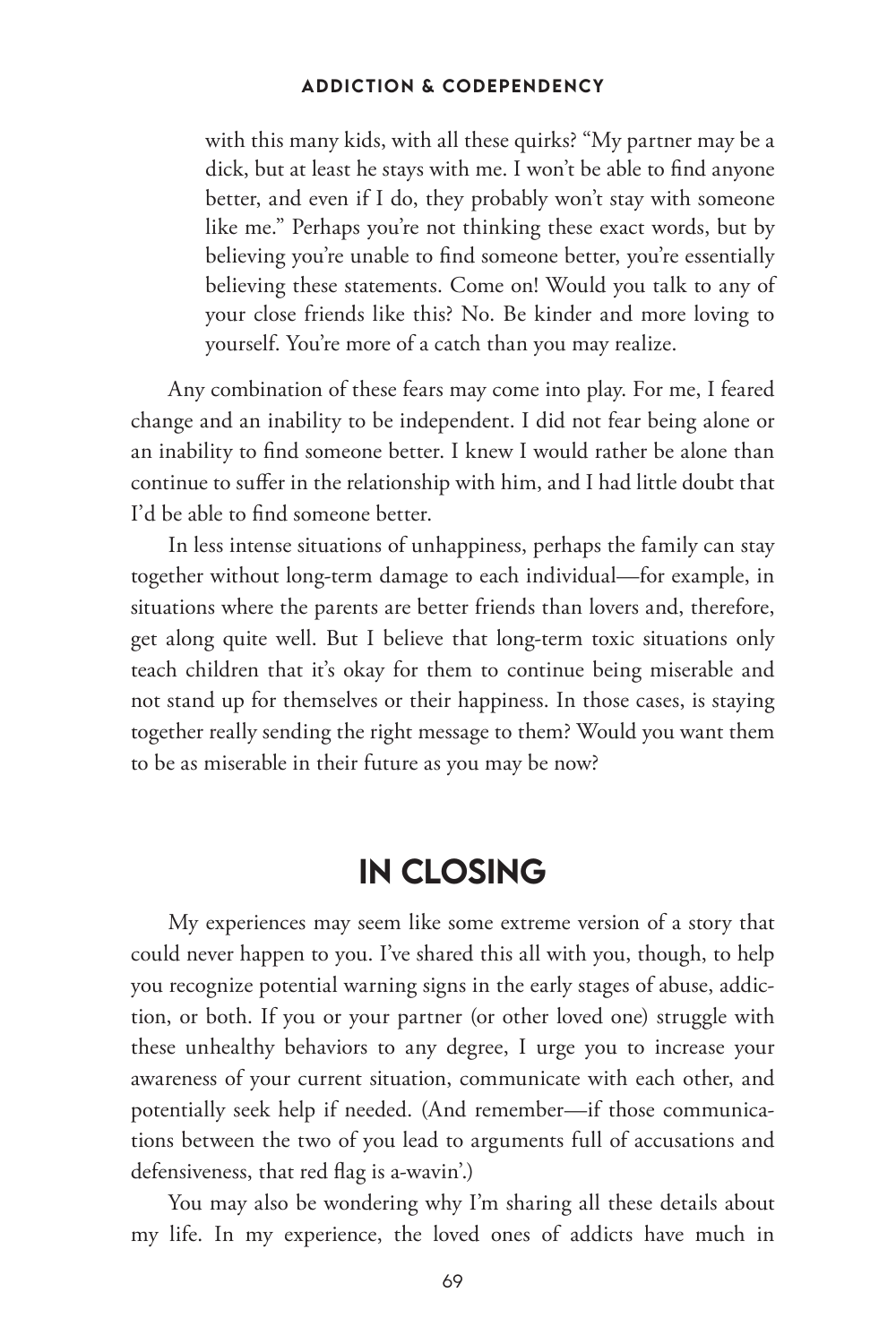common—so my guess is that if you fall into that category (whether you realize it yet or not), you can relate to some or most of my story. I want to ensure you are aware of the warning signs of addiction and codependency so that you can do something about your situation before it worsens.

Regardless of the type of addiction involved (e.g., alcohol, drugs, food, pornography) and regardless of the type of relationship, codependent thoughts, behaviors, and experiences include the following:

- 1. Dealing with denial, lies, and manipulation
- 2. Obsessing over how much addictive behavior the addict engages in (e.g., counting and measuring bottles)
- 3. Suspecting addictive behaviors happening behind our backs and accusing the addict of such
- 4. Resorting to unhealthy and even addictive coping mechanisms ourselves
- 5. Attempting (but often failing) to process and understand their baffling words and behavior
- 6. Controlling or attempting to control the addict and our circumstances as much as possible
- 7. Being unable to establish and maintain clear, firm boundaries
- 8. Bearing the burden and frustration of watching someone we love self-destruct
- 9. Being the object of resentment
- 10. Feeling no gratitude or satisfaction (only resentment) for taking care of them and looking out for their best interests
- 11. Facing increasing difficulty with intimacy and connection (emotional, mental, and sexual)
- 12. Fearing for their lives as we lose our own sanity
- 13. Consuming our entire lives with the thoughts and actions described here with no time to take care of ourselves or simply take a break

If these characteristics resonate with you, I urge you to seek therapy or start attending Al-Anon meetings.

It is possible for a relationship to survive addiction, but healthy boundaries are critical. Ultimately, you will have to evaluate what is right for you—whether you feel safe, supported, respected, and loved.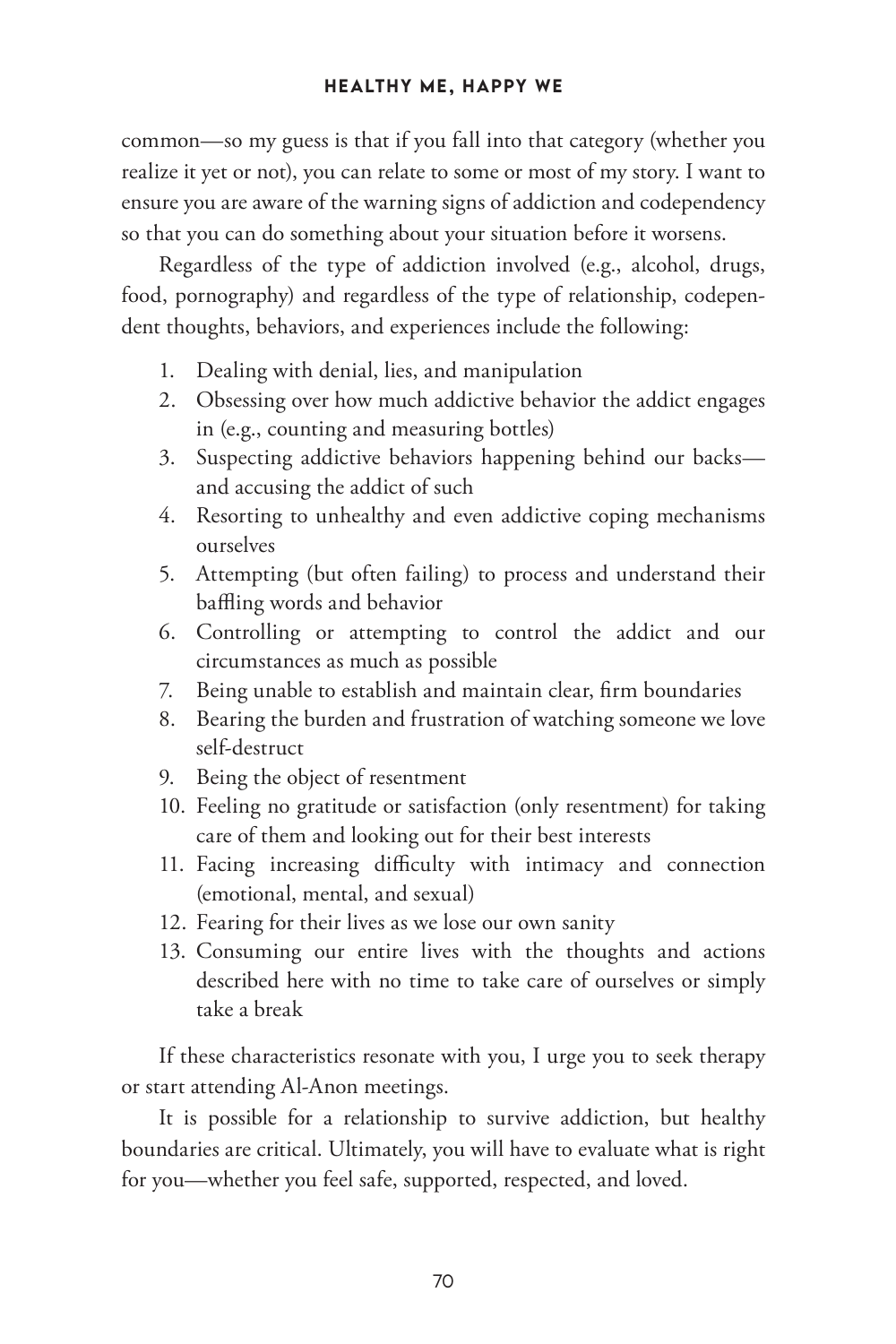Relationships should be an enhancement to our lives—not hold us back, or worse, make things unbearable. If we're unhappy in a relationship and stay in it out of fear, we're missing the point.

People mistakenly think that they have to be in a relationship in order to be happy. No, it's the

"It's crazy when the thing we love the most is the detriment let that sink in."

—Halsey, "Graveyard"—

other way around—we have to be able to find happiness by ourselves *in order to* be truly happy in a healthy relationship. Now, we can move on to discuss how to do that.

## —REFLECTION—

How does addiction—your own or someone else's—impact you? What codependent behaviors do you exhibit in your relationships?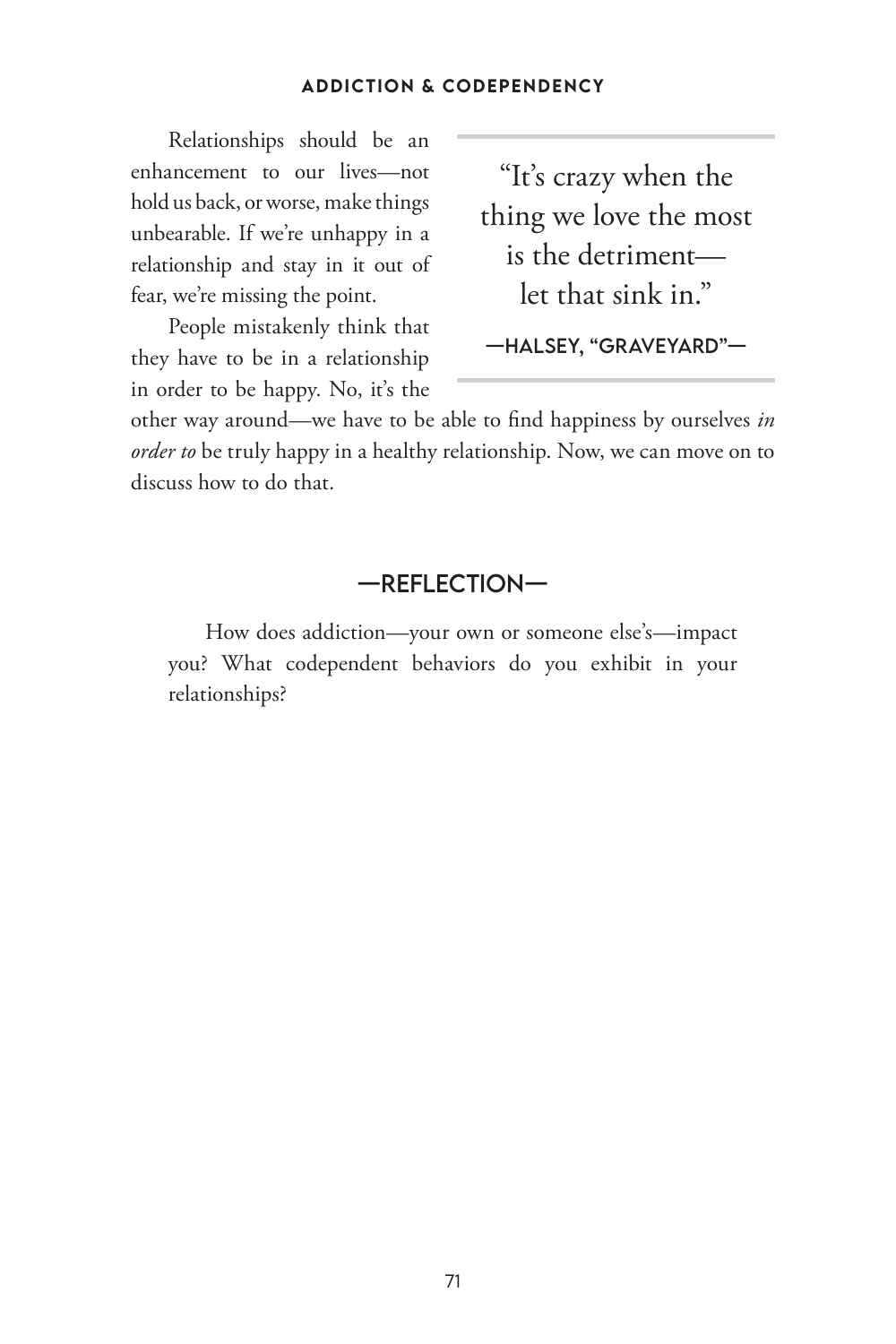# HEALING **OURSELVES**  $\overline{\mathcal{L}}$

What prevents us from being happy?

We tend to blame other people for our problems, but our problems really begin with us. This concept is difficult to look at and admit, which is why I ordered the book this way—focusing first on abuse- or addictionrelated problems that arise within relationships before addressing internal problems. Those external challenges can be so significant that they make it impossible to even think about how we feel about ourselves.

Now, we can shift gears to focus on problems that reside within us, regardless of whether we're in a relationship with someone else. But as it turns out, our relationships with other people mirror our relationships with ourselves—so it's all interconnected. For example, if you don't value yourself, you will surround yourself with people who also don't value you, perhaps without even realizing it. You get what you give—or, in other words, you get from others what you give to yourself.

That's why we're now shifting to an inward focus. *By beginning to look within ourselves, we can start to heal old wounds.* 

You may not feel like there is much to heal, but you might be surprised. Perhaps you've already ended a relationship with an abuser or addict, so you think your work is done and problems are behind you. However, the relationship still haunts you, or you keep attracting more of the same kinds of people. Why is that, and how do you fix that?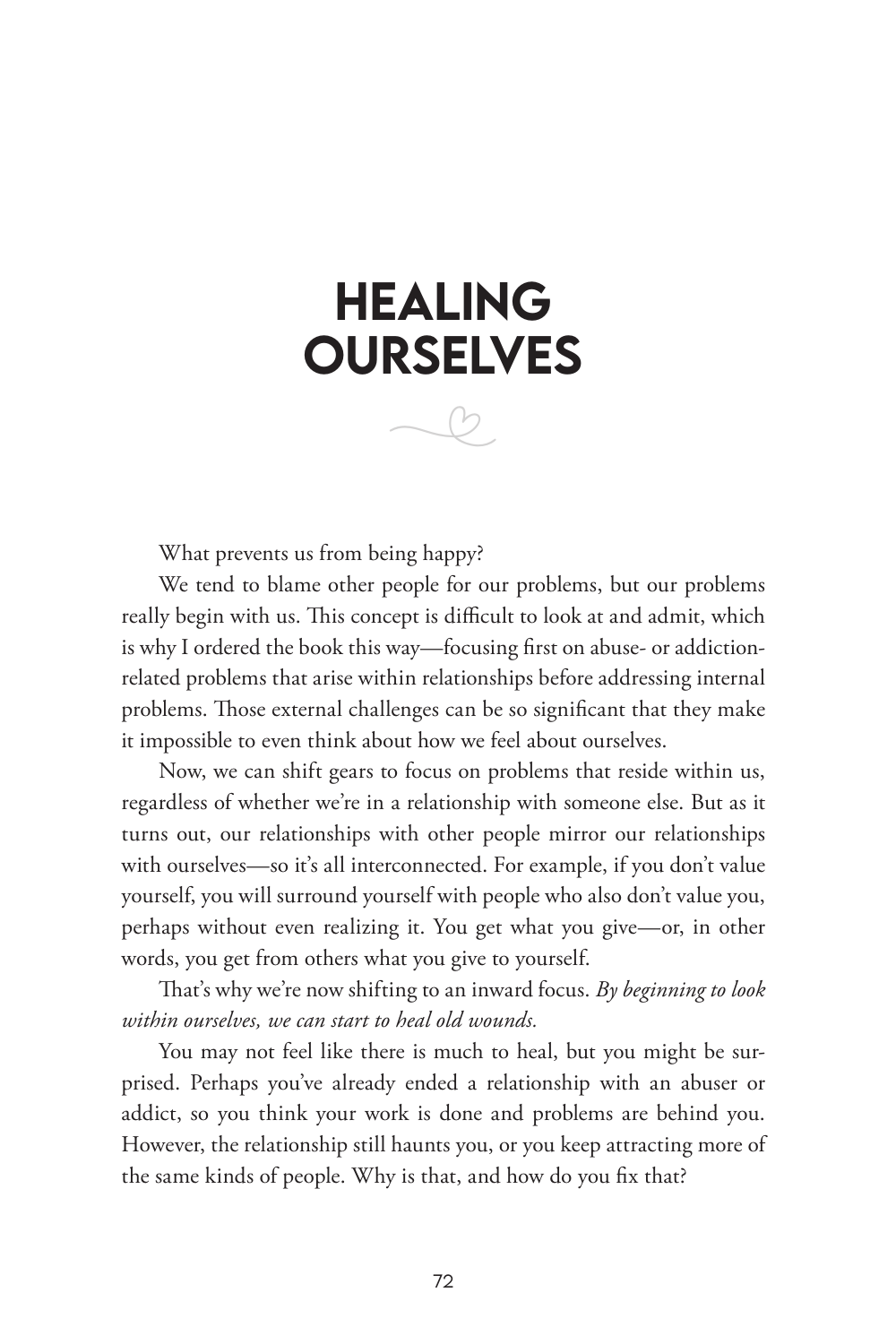Or maybe you've never experienced a relationship that involved abuse or addiction, and you're wondering whether "this stuff" still applies to you. It does. We all have stuff from which to heal.

In this chapter, we'll cover what this kind of introspection and healing looks like. Fair warning: this process requires that we relive some painful, uncomfortable experiences to deal with our own shit, face our past, and feel our feelings—and yes, we'll get into what it means to "feel our feelings."

But not all of these healing experiences are unpleasant. Dealing with this emotional baggage helps us make room for joy and happiness in our lives. We will connect with others who help us along the way, and the connections we make with them will be strong and powerful. A whole new world opens up for us when we decide to own responsibility for our healing journey.

# Dealing with Our Own Shit

The first step in healing ourselves is to recognize that our current situation isn't working for us. As noted above, sometimes that means addressing our relationships with other people first. We've already discussed that ad nauseum—I think you've gotten the point by now.

However, at the root of these issues is what's going on inside us. Dealing with the truth of our inner struggles—and why we are the way we are—is critical to achieving that ultimate goal of finding happiness.

"Nobody else is responsible for your life but you. Many people may be at fault for your pain and unhappiness. But no one else is responsible for your digging you out of that pain or unhappiness."

—Mark Manson—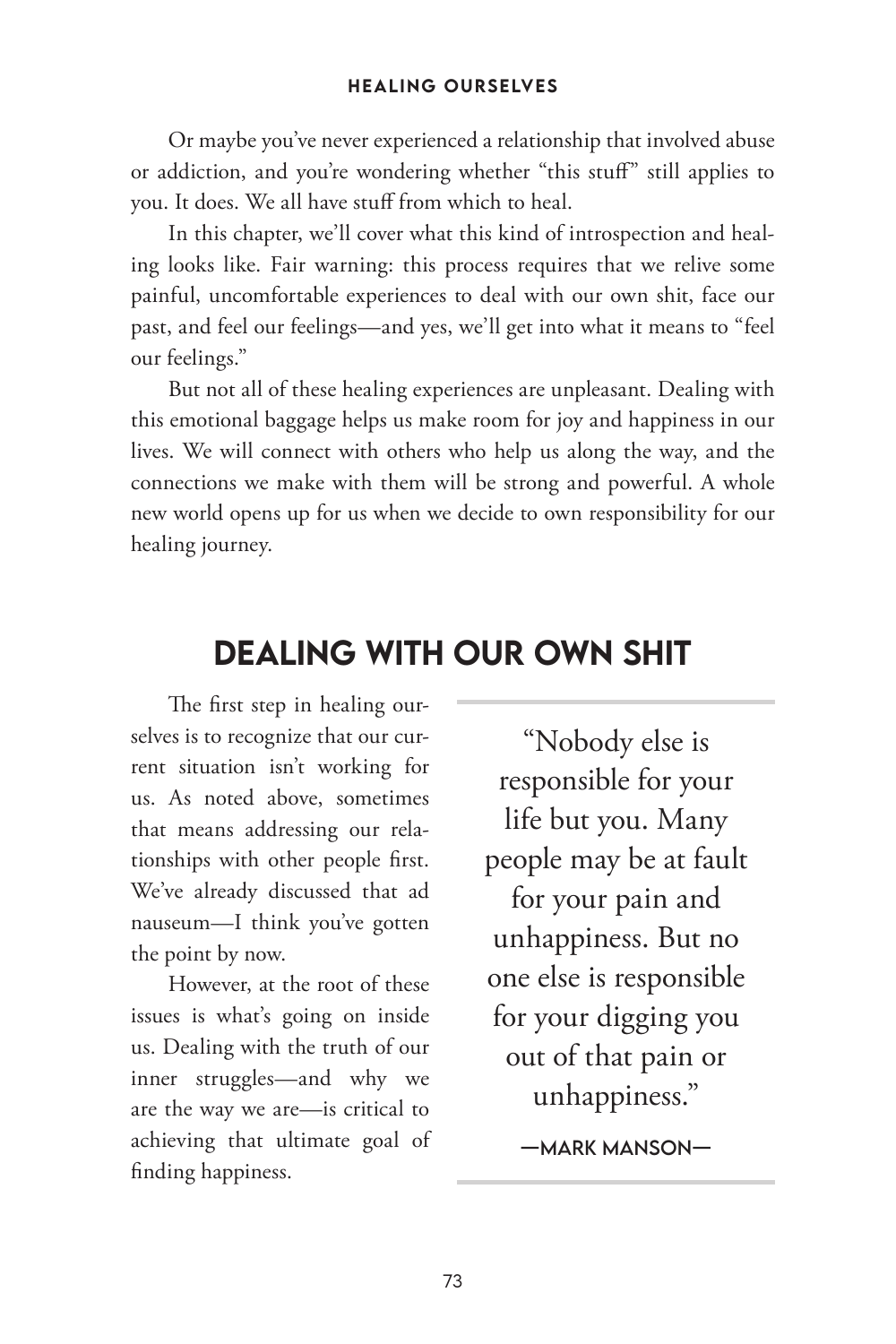#### Healthy Me, Happy We

To start us off, I'll discuss anxiety, depression, and sexuality—three of my journeys. To be clear, when I say our problems begin with us, I am not saying we are to *blame* for these experiences (nor is sexuality in and of itself a "problem"). However, I do believe it is our responsibility—and only our responsibility—to be aware of these things and work to get help on making things better for ourselves.

## **ANXIETY**

I still experience quite a bit of anxiety, even as I write this book. In fact, I had written the first several paragraphs of this section when my laptop unexpectedly crashed and I lost my progress. I feel like that is no coincidence as I write to you about my experience with anxiety.

For me, anxiety manifests as some combination of chest tightness, shortness of breath or labored breathing, a pounding heart, shaky hands, or an inability to think clearly. These moments can appear seemingly out of nowhere—whether the current situation is stressful or calm. For other people, anxiety may manifest in different ways, including sweating, headaches, muscle aches and pains, loss of libido, increased blood pressure, or an upset stomach.

I learned recently that anxiety in and of itself can be an addiction. Our bodies and minds become so used to being on high alert all the time that it's difficult to break free of these patterns. Our brains get used to the combination of chemicals that are involved in our patterns of thinking and feeling.

For me, I believe a large part of my anxiety comes from perfectionism and being a high achiever. As a kid, achievement came so easily to me that I rarely celebrated those moments. On the flip side, I ruminated over anything that was less than perfection. Anything less than an A in school (sometimes even less than A+) was not acceptable. I remember having an A- on a midterm report card in fourth grade and being so nervous to show my parents—not because I expected punishment or disappointment from them but because I held myself to such high standards. As a nine-year-old.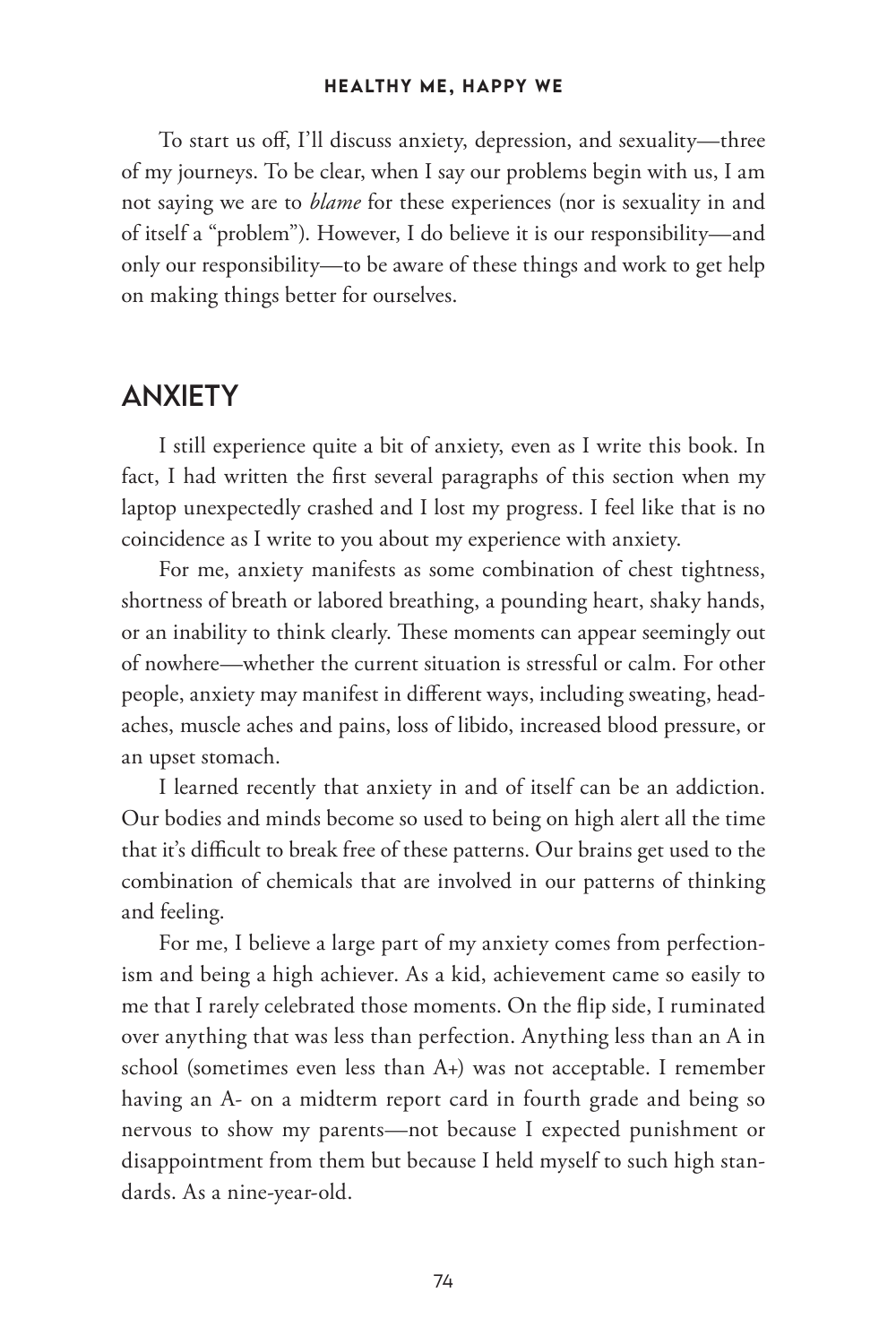I believe that's why I'm so list-oriented as an adult and constantly thinking of everything I "need" to do. I view those things as accomplishments and beat myself up when I feel behind on my list. (And I ended up attracting a partner who abused me over things he felt I wasn't doing right or well enough to his liking—see the parallel there? I still have more work to do on myself.)

Some days, though, anxiety presents itself as an intense feeling of having so much to do. But when I take a moment to really think about it, I realize my "list" is not actually that long and is totally doable. While the anxiety can sometimes be motivating, oftentimes it is counterproductive instead.

Anxiety can also be passed down from generation to generation. According to Healthline.com, "[A] 2017 review of studies concluded that generalized anxiety disorder (GAD) can be inherited, with GAD and associated conditions being linked to a number of different genes. Most researchers conclude that anxiety is genetic but can also be influenced by environmental factors."6 Among other things, we inherit anxiety—often undiagnosed and untreated—from our parents, as well as from ancestors who go further back in our family lineage. As kids, we absorb ways of behaving and thinking from our home environment.

Some of my anxiety also comes from the C-PTSD from my past relationship. It shows up in my current relationships as triggers that often have little or nothing to do with what the person says or does, but the situation mirrors something from my past and I expect the familiar bad things from the past to repeat themselves.

The C-PTSD also shows up with various reminders of the relationship and its memories throughout any given day—for example, seeing photos from memories we shared (whether he's in the photo or not) or remembering the origin of various items throughout my house. It's weird how often I'm unfazed by these reminders—yet at other times, it will randomly manifest as tightness in my chest—a sensation I regularly experience and will explore further later in this chapter. In those moments, it can be difficult to break from the pain and trauma of those memories,

<sup>6.</sup> "Is Anxiety Genetic?" Healthline, accessed February 22, 2021, https://www.healthline .com/health/mental-health/is-anxiety-genetic.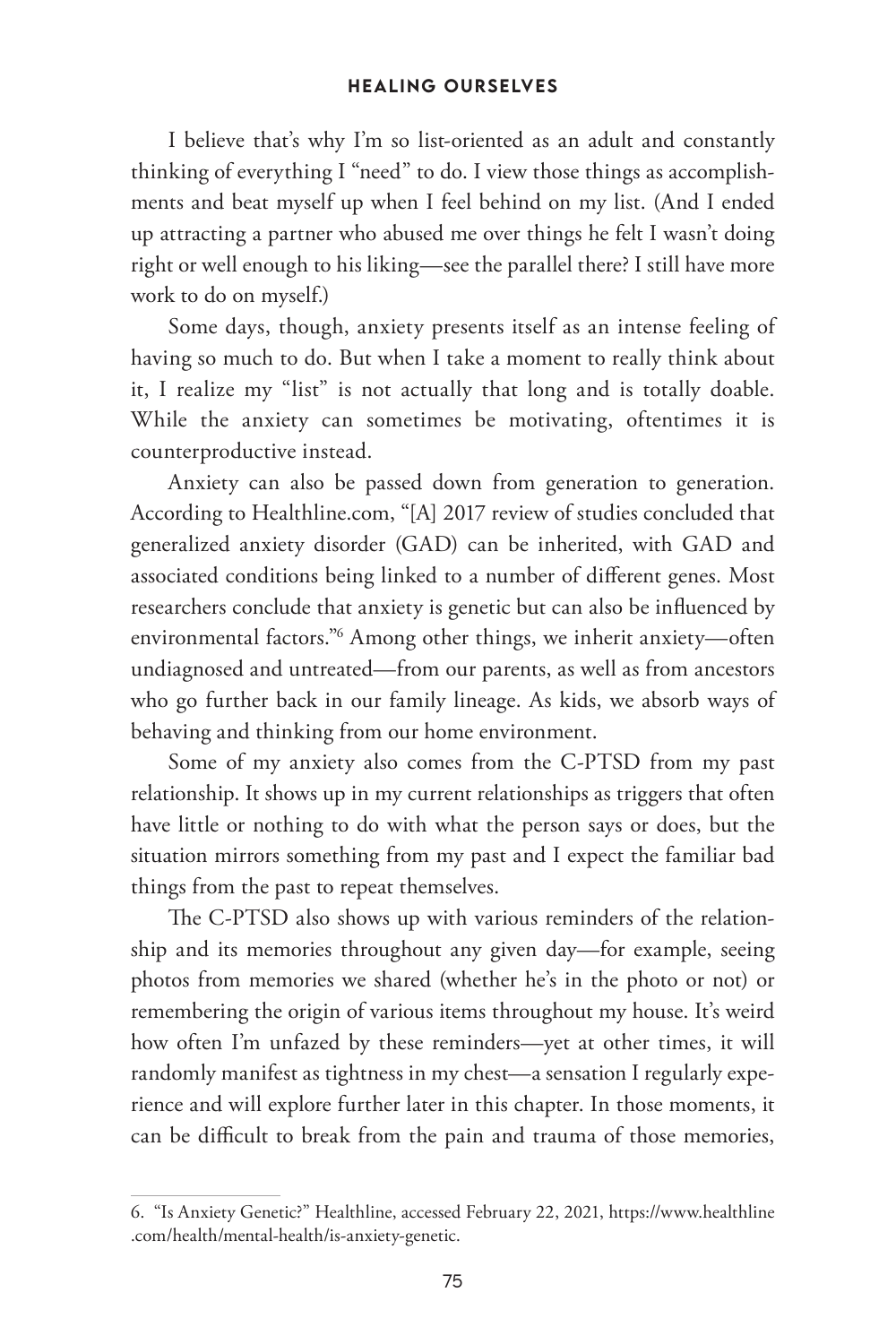#### Healthy Me, Happy We

which can be so strong that it's like reliving the experience all over again. This ties into the addiction to the relationship and its drama that I mentioned earlier.

My anxiety shows up the strongest when I am faced with confronting the experiences of that relationship in a deep, thoughtful way—in therapy, as an example. In those moments, my body and mind try to keep me safe from reliving the emotions and experiences associated with those memories.

What's important to remember is that anxiety always covers up some other emotion that is uncomfortable or even scary to feel—whether it's sadness, anger, or fear, for example.

The interesting yet confusing paradox of my anxiety is that it usually shows up in moments of relative calm and not necessarily in moments of crisis. While writing this book, one day I experienced a plumbing mess in my home where an upstairs bathroom leak caused water to fall through the floor and through my kitchen ceiling. I quickly addressed the problem and cleaned up the mess, but I remained calm throughout the process—a very different demeanor from the uncomfortable, jittery anxiety I experience when nothing immediately needs my attention.

This phenomenon comes from an inner protective measure that developed when I was a kid—a measure that, as an adult, came to my aid by keeping me as calm as possible during the fifteen years that I lived through total unpredictability. Because I was constantly on guard for so long, my body has not yet adapted to peacefulness. I am still on the path to curing my addiction to chaos.

Finally, anxiety also comes from an inability to be present, which is still an ongoing struggle for me. It is next to impossible for any of us to be present at all times; however, it is important to focus on the present as much as possible—and a complete inability to do this may signify other issues.

Are you able to pause in any given moment and just appreciate the present without any fears about the future or angst about the past? If you are never able to do this, you might suffer from anxiety as well. (And to be clear, you still may have anxiety even if you *are* able to do this from time to time.) Both the past and future are out of our control, so dwelling on either is futile and detracts from our ability to be in the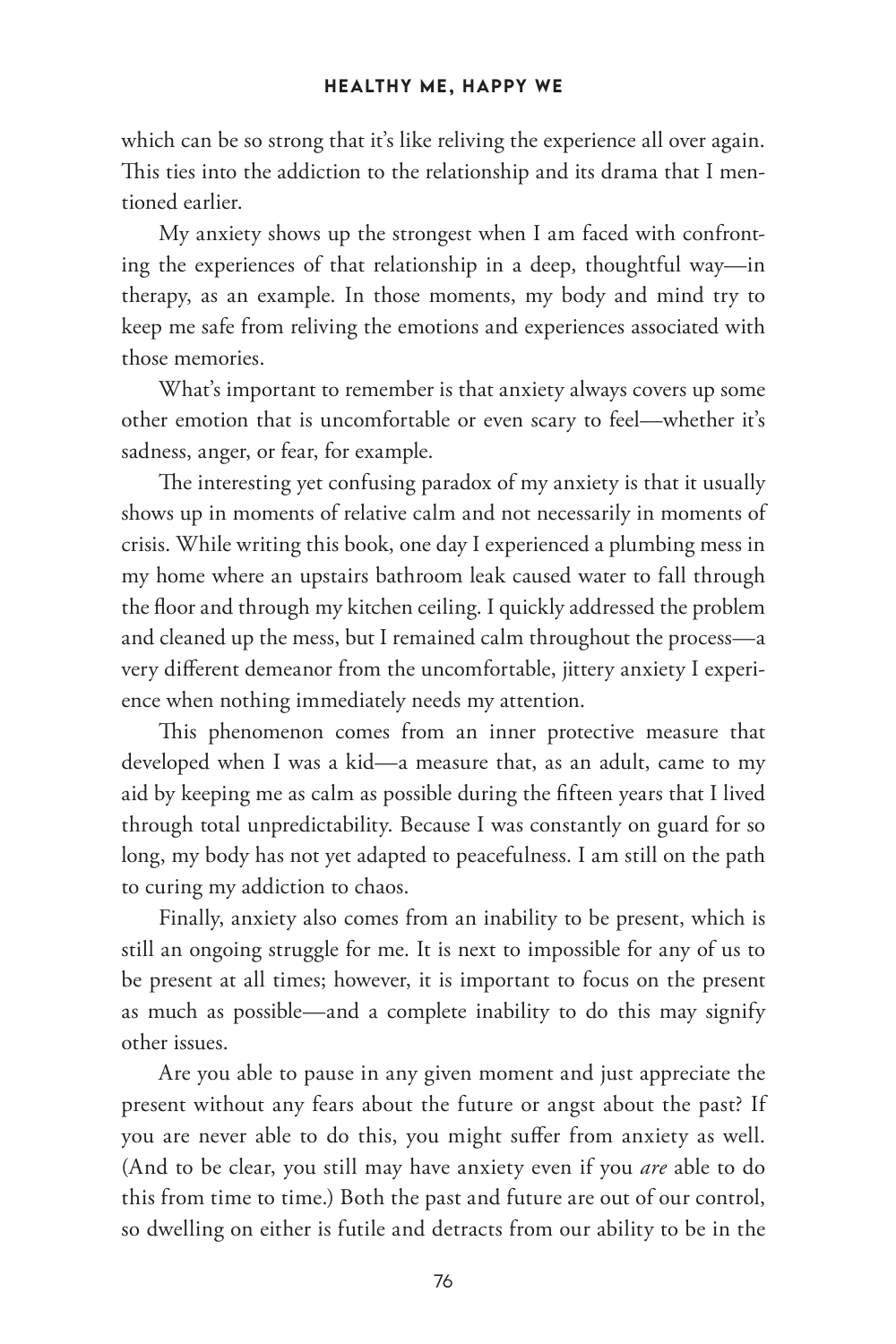moment. The present is the only time over which we have any control, and we can significantly reduce our level of anxiety if we focus only on what's in front of us.

Developing a regular meditation practice has been instrumental in reducing my anxiety. This was difficult at first—and is often still difficult—because of my tendency to overthink. However, meditation not only aids in our ability to be present but also allows us the opportunity to practice kindness to ourselves. *It is okay for our minds to wander while we meditate. Just notice it and bring your focus back to the present.* I recommend trying a guided five-minute meditation to get started, and from there you can expand to longer sessions or unguided meditations. (I provided a list of options in the back of the book.) I also recommend trying different settings—indoors versus outdoors, as an example. Different approaches work for different people, but I believe meditation is a good practice for everyone.

Medication is also an option to treat symptoms of anxiety. I'll preface all of this by saying that I am not a medical expert, and you should consult your physician on this topic. Prescription drugs or herbal remedies (or a combination) can help. You have to find what works for you. However, my (non-medical) understanding is that these prescription and herbal remedies tend to treat the symptoms of anxiety rather than get at the root of what's causing the symptoms in the first place. So if you choose to utilize these options, my recommendation is to still do the work to address the underlying cause so that your anxiety can be *cured*, not simply treated.

You may be surprised by what you discover on this journey of reducing overthinking and focusing on the present moment. For example, one day I went for a run on my usual route through nearby neighborhoods. On one street, all the driveways were perpendicular to the street, but that day I noticed for the first time that one driveway met the street at an angle. I had run past this spot dozens of times before but never noticed this bit of uniqueness.

This was a reminder to me that when we're able to be truly present and observe our surroundings—rather than being caught in mind chatter about the past or the future—we're able to notice more about the world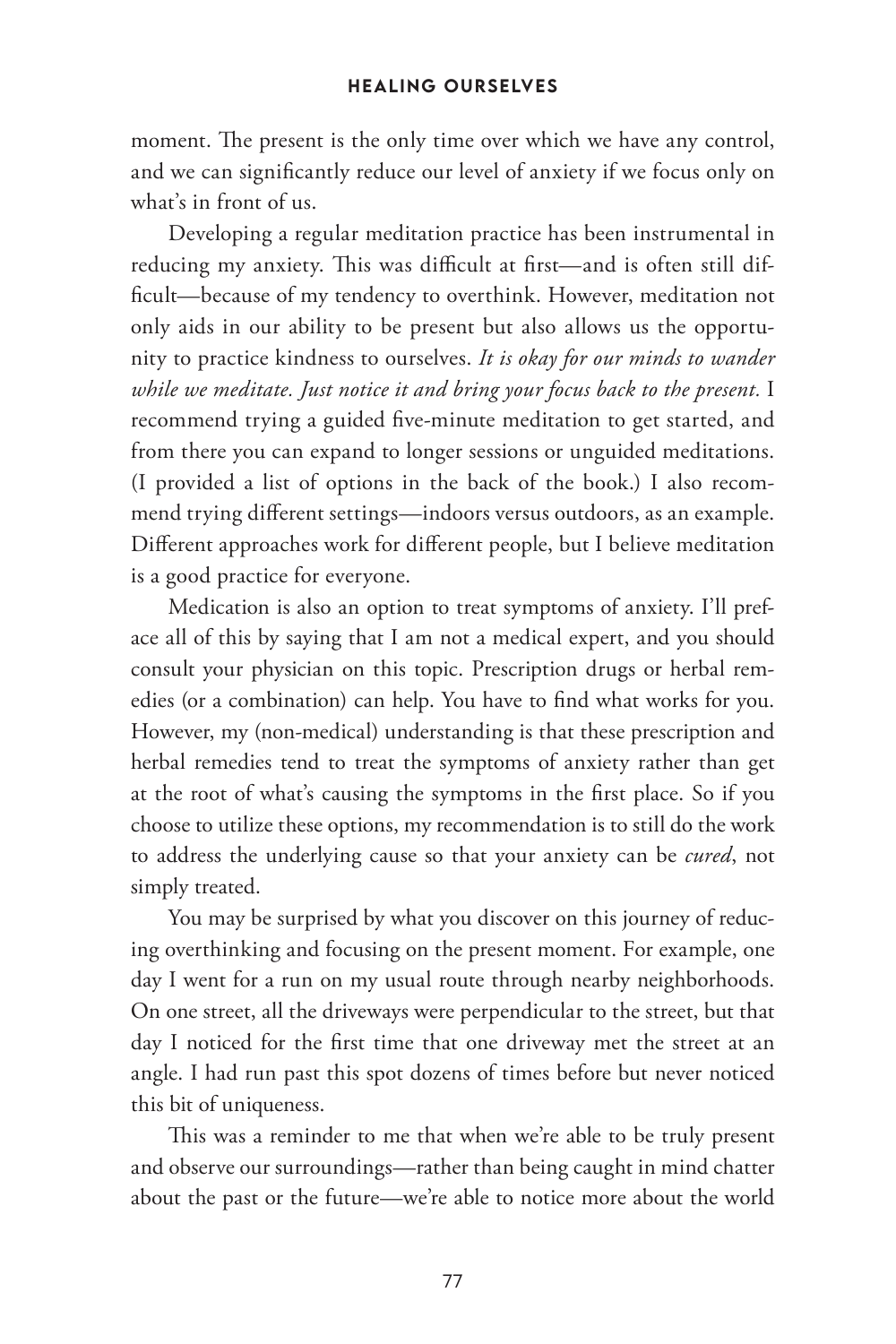around us. We see things we didn't see before. We develop insights that we didn't know were in us. And we can be more at peace.

## **DEPRESSION**

Although undiagnosed at the time I was going through it, I experienced situational depression, which occurs when a person develops certain emotional symptoms that are more exaggerated than normal in response to a stressful life situation.

This differs from clinical depression, which is more severe and can interfere with daily function. Clinical depression can be caused by disturbances with neurotransmitters, genetic factors, major life events, or alcohol and drug dependence.7

I wanted to call out these differences before sharing my experience with depression. However, although these differences exist, often the manifestations are similar—and both types of depression are important to address.

As those years of my relationship went by, I began to feel like a shell of a human being. I was emotionless, all my energy drained. Things lost color and just had a grayness to them. I lost my identity. I lost hope. I had very little motivation to do any household chores beyond the bare minimum needed to get through the day, which I accomplished simply by going through the motions. (And there's a cycle here related to lack of motivation: depression leads to a lack of activity, which can lead to worsened depression because nothing is getting done, and then the body continues to remain inactive.) I did not have any direction or goals. It was so hard to get out of bed, and I just wanted to sleep all day every day. Some days I cried all alone while other days I just sat and stared. Everything just sucked.

Life had very little meaning. I found myself thinking things like: *Is this all there is? How did I get here?*

<sup>7.</sup> Valencia Higuera, "Situational Depression or Clinical Depression?" *Medical News Today*, September 28, 2018, https://www.medicalnewstoday.com/articles/314698.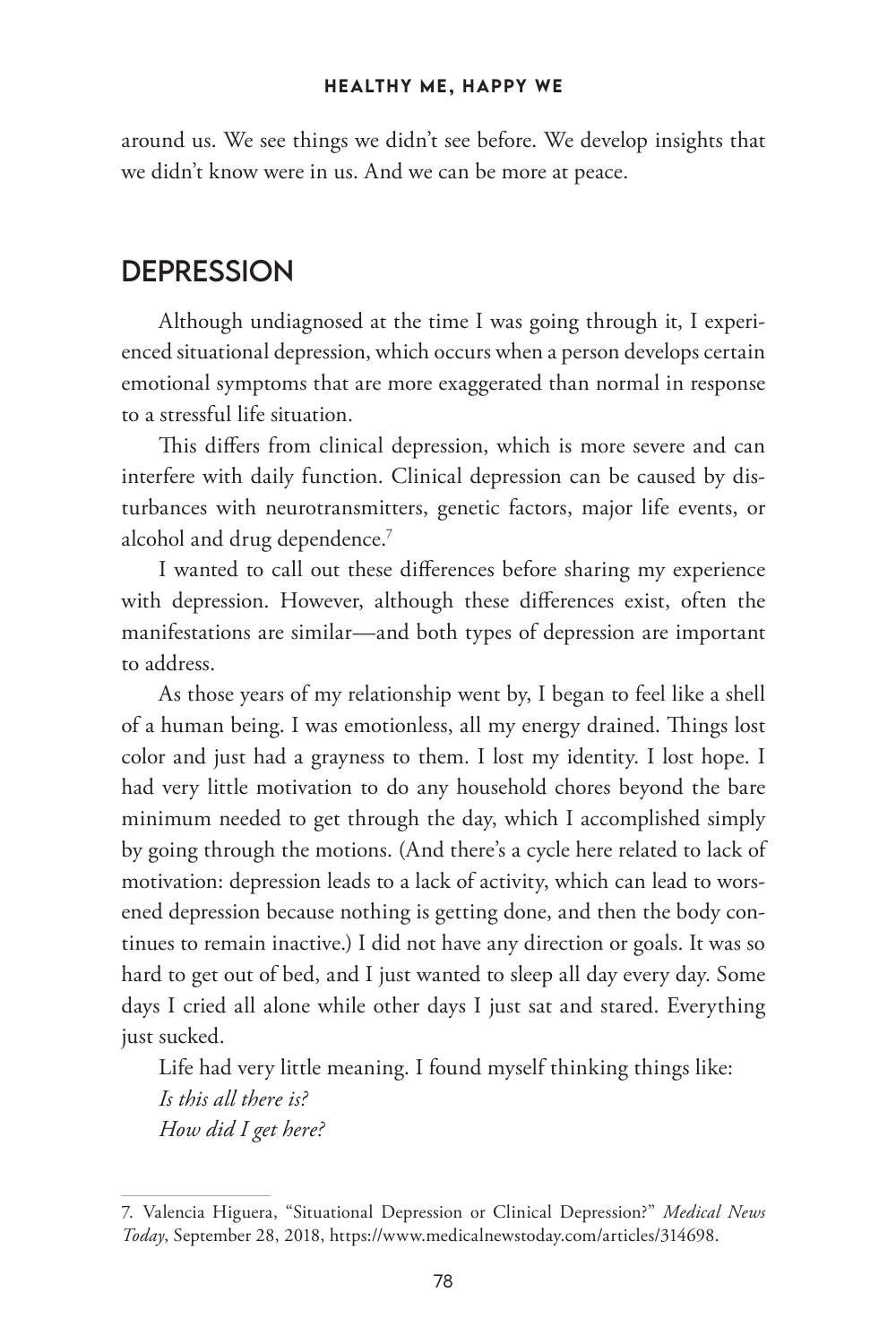#### *What's the point of even trying?*

I felt worthless, unfulfilled, and futureless.

I also felt alone and that no one would understand. I didn't realize how many other people were suffering silently just as I was—someone just next door could have been in the same boat. Depression is more common than we sometimes realize. We feel disconnected because feelings of isolation are one of the symptoms of depression. This leads to a downward spiral—depression disconnects us from others, which only leads to worsened depression.

Because my depression was not as severe as what so many others experience, I was functional in most senses of the word. I doubt anyone in my life knew what was going on inside. My work ethic generally didn't slip; in fact, work was something easy to focus on. And I kept my relationships going as best I could, partly so I could keep up the façade that everything was okay. This was overwhelming and quite draining since I already had such little energy.

Why would someone settle for a life like this? This may surprise you as someone on the outside looking in, but if you've experienced or are experiencing these feelings, you'll get it: *it can feel like things will never get better.* With all or most hope lost, it can feel like this is all there is going to be for the rest of your life. It feels like a trap from which there is no escape.

So how do we cure this disease?

I can tell you a few things that sure as hell *don't* work—the first being alcohol. As you know by now, I drank way too much, which only made my depression worse. As shocking as this may sound, *depressants don't alleviate depression*.

There are plenty of other things we call "Band-Aids," which only temporarily cover up the issue but don't actually heal or fix the problem. This includes various addictive behaviors such as drugs, smoking, overeating, excessive screen time, or gambling.

We will talk about approaches that do work, but first, a caveat: this book is not meant to be a tool for therapy—only to guide you in the right direction. If you are experiencing symptoms like I've described in this section, I highly recommend you seek professional help. I've been relieved to see how the stigma toward mental health issues has been reduced in recent years, but I recognize there may still be some hesitation on your part to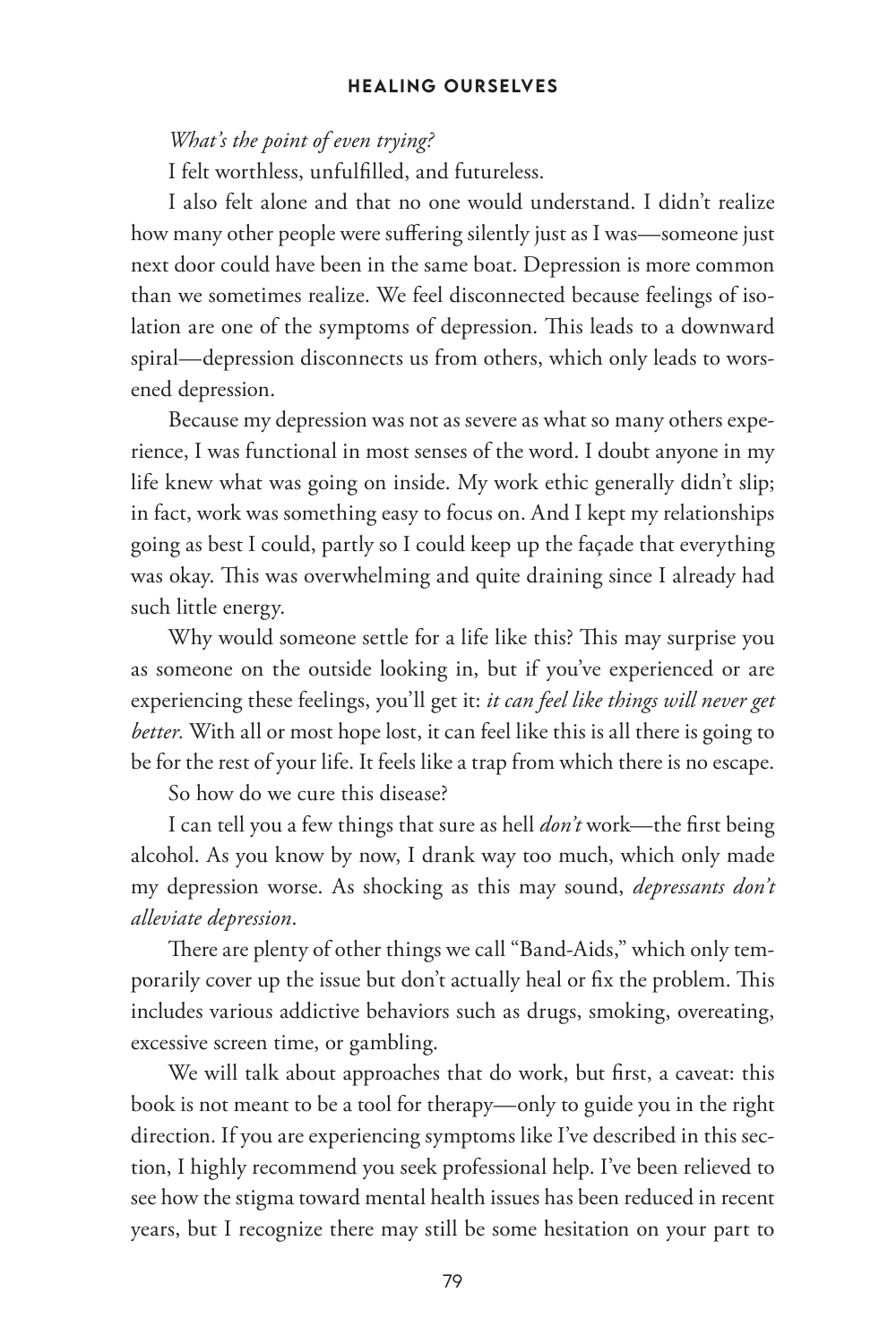talk to someone. Trust me, there is nothing to be ashamed of—more people than you perhaps realize have experienced the same or similar feelings you have. You are not alone.

If you're going through depression, therapy is the best place to be, though I actually feel that therapy could benefit everyone—even those who are doing well in their lives. It's a safe place to talk through problems and get answers (sometimes just by saying things out loud and reaching your own conclusions, even without advice from the counselor).

One bit of advice relative to therapy: if your counselor gives you homework assignments, do them. The voice of your inner critic inside your head will tell you they're stupid or they won't work, but trust the process. What's the worst that can happen? Don't try to tell me they're a waste of time when we both know you waste your time in plenty of other ways!

If you're concerned about the cost of therapy due to the lack of good (or any) insurance, I still recommend exploring. Many therapists have a graduated pay scale to work with low-income individuals. If therapy is ultimately too cost-prohibitive, there are free support groups for all sorts of different topics. Refer to the back of this book for a few examples.

But if you can make it work, therapy will be the best money you've ever spent. You should be your own biggest investment anyway! You'll be surprised how other aspects of your life start coming together once you focus on bettering yourself.

Another piece of advice: *It's very important that you feel a good connection with your therapist. Not everyone is for everyone. If you aren't clicking or don't get a good vibe from one therapist, find a new one.* This is an important investment in yourself, and it's critical that you find a good fit. Don't let one negative experience with a therapist dictate your viewpoint on therapy in general.

In my case, I happened to heal from my depression without going to therapy and only started working with my therapist after the fact. But I wish I had had her at that time—that's for sure.

Like with anxiety, medication can also help treat symptoms of depression, and again, find what works for you. Your therapist can help you navigate this, too, even if they don't prescribe medication. And as I said before, I do believe that medication should go hand in hand with therapy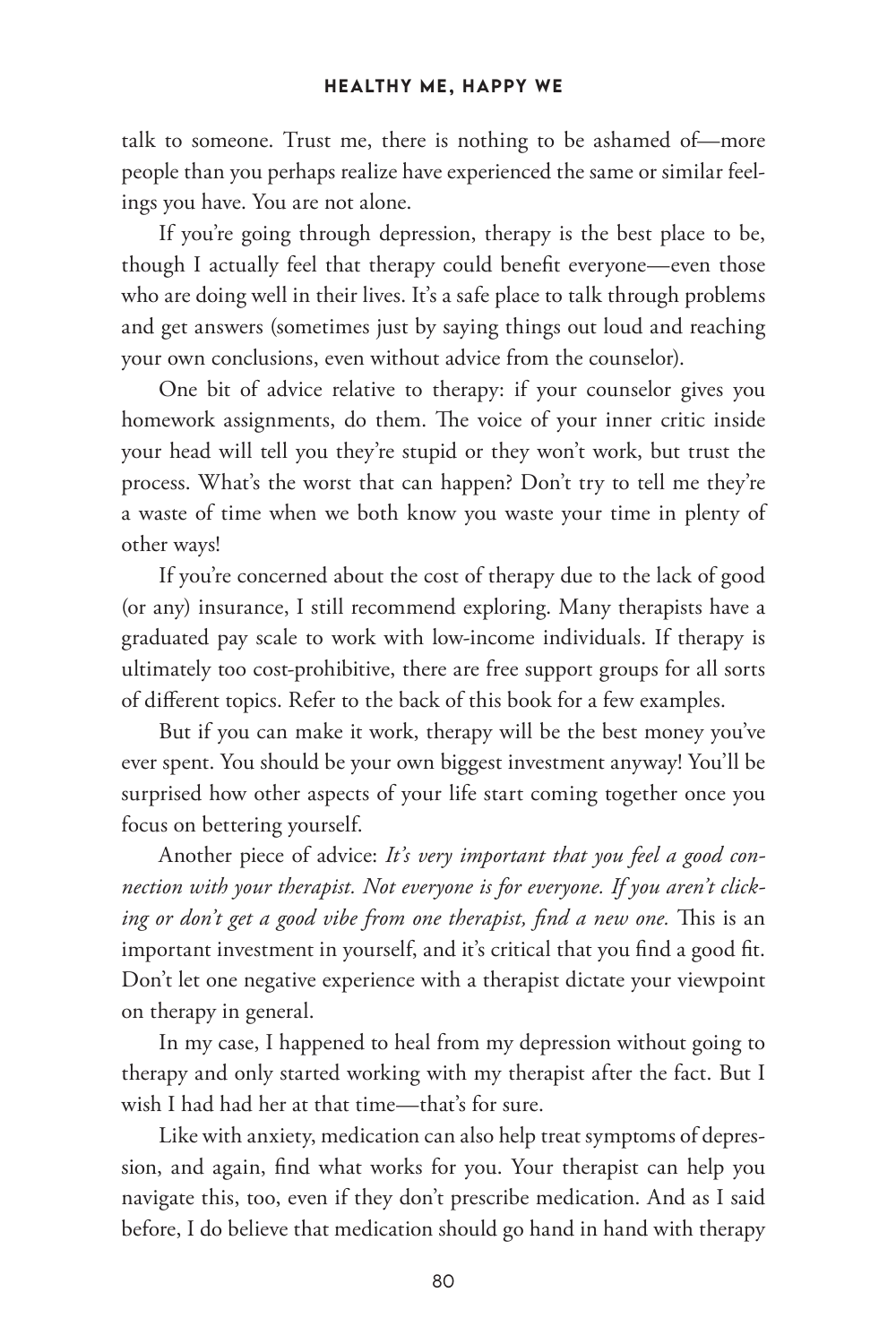to ensure you're getting to the underlying reasons for the condition rather than just treating symptoms.

For me, my most significant step in the right direction toward getting better was to cut back significantly on my alcohol intake. If you feel like you might be depressed and are also a regular drinker, I recommend that you reevaluate your drinking habits.

Other healthy activities that help reduce symptoms and effects of depression include physical activity (I personally love to run!), reading, laughing, and celebrating small wins.

I'd also encourage you to open up and share what you're going through with a trusted family member or friend—while keeping in mind that these individuals are not professionals and shouldn't be relied upon as such. If depression worsens with lack of connection, then connecting with loved ones is a great way to combat those symptoms.

I've also had the benefit of working with life coaches. There are some great advantages to concurrently working with both a therapist and a life coach. A therapist will help you get at the root of your problems while a life coach will give you that extra push to motivate yourself and achieve your goals. Because of this important distinction, if you're experiencing symptoms of depression or other mental health conditions, I highly recommend working with a therapist over a life coach. You can certainly do both, but therapy is where you need to head to work through those specific issues.

## **SEXUALITY**

In my case, being gay has a lot to do with how my thoughts and feelings developed over the years into adulthood. And I think many LGBTQ+ individuals can relate to aspects of this story.

I grew up in a small town in southern Illinois. My family was loving and supportive, but I was also very sheltered as a kid—to the extent that I didn't even know gayness was "a thing." For several years, I just knew I was different from all the other kids, but I couldn't pinpoint why.

In the end, it was other kids who clued me in to my own identity by teasing me for being gay. I'm guessing that started when I was nine or ten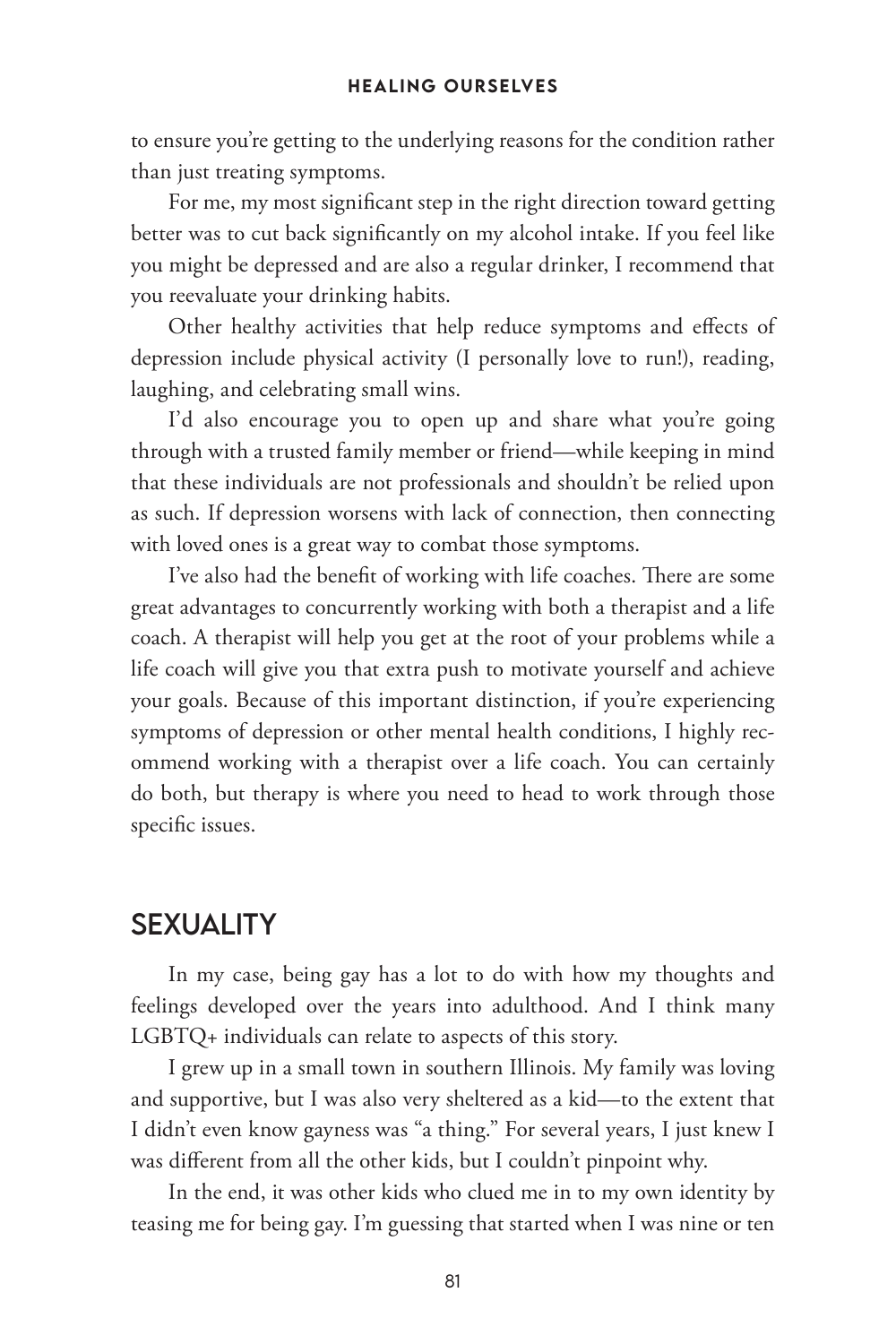#### Healthy Me, Happy We

years old. I hit puberty early—I remember shaving stubble off my face in fourth grade—so of course I got teased for that, too. I felt different from other kids even before hitting puberty, but that's when my attraction to the same sex started to develop.

However, even though I got my first clues from childhood bullies, I still was relatively clueless about what it meant to be gay. I grew up in the Catholic Church, which has official stances on homosexuality, but these are rarely discussed at weekend services or even in the curriculum taught in Catholic middle schools like the one I attended.

At age thirteen, I developed a strong friendship with a girl in the class ahead of mine, and we ended up dating for almost four years. I had loving feelings and even physical attraction toward her, which further confused me because I thought I might be gay before I met her. I continued in the relationship, and the feelings toward her progressed, but the gayness didn't go anywhere, either.

After approximately one year into our relationship, I decided to tell my girlfriend that I thought I might be gay. I hadn't shared this with anyone else at this point. In my mind, she was the closest person to me, and I was looking for support and understanding. I'm not sure how I thought this expectation could be realistic; understandably, when the guy she'd been dating for almost a year told her he might be gay, she did not react well. In fact, I had my first experience with how someone can feel homosexuality is sinful and disgusting.

It was not my first experience with rejection because I had certainly experienced plenty of moments of exclusion and feeling unwanted by my peers. However, it was my first experience with rejection from someone I trusted and loved.

Because I loved her and wanted to continue a relationship with her, I agreed to try to "fix" myself and turn straight. And because she loved me and wanted to continue a relationship with me, she tried to "help." As you can imagine, this was no easy task—impossible tasks usually aren't all that easy. It was one thing to hide myself and pretend I was something I was not for kids in my class so that I could avoid being teased and ostracized. It was a whole new ballgame to have to hide who I was from someone whom I truly loved. I wasn't able to change a part of myself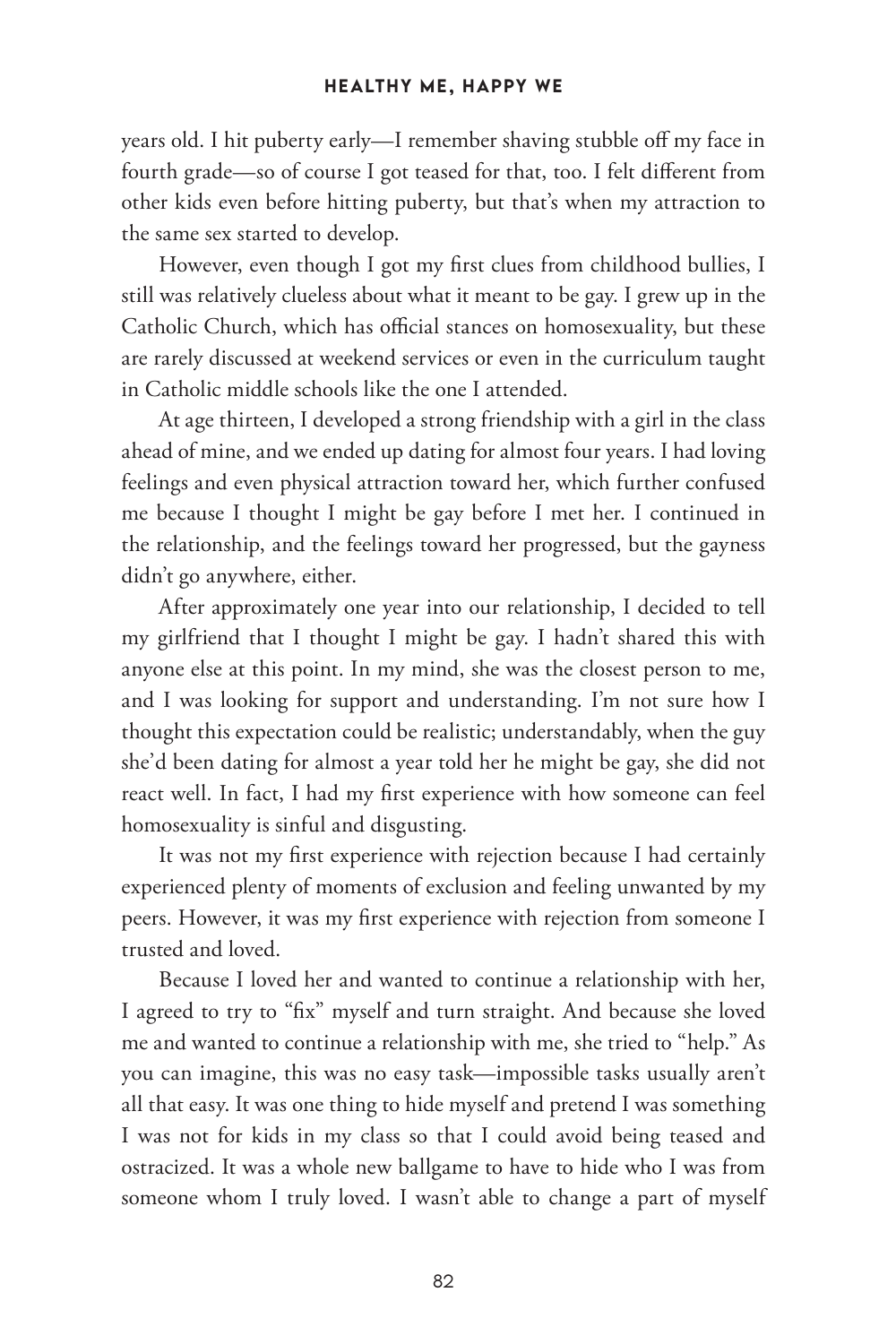that I thought was wrong, which brought on some really dark feelings of shame, self-loathing, and self-rejection.

Those feelings toward the self are common within the LGBTQ+ community. Within the gay community specifically, there is so much internalized and externalized homophobia because of the shame we feel about who we are. We often project that shame outward onto other people within our own community—saying someone is "too gay," "too feminine" (in the case of a man), or "too masculine" (in the case of a woman).

These feelings of shame and our often-challenging experiences with coming out are likely a significant source of the prevalent anxiety and depression that exist within the LGBTQ+ community.

My girlfriend and I did a lot of talking and processing together and experienced successes and failures together. We ultimately spent a total of nearly four years together in a relationship, by the end of which I had drawn the conclusion that I was bisexual. I had little to no physical attraction to other females, but she was the exception. We both felt good about this conclusion because it meant we could still be together while still allowing myself to be attracted to other guys.

We ended our relationship on the friendliest of terms—not over my sexuality, but just as a peaceful sunset on that chapter of our lives. And sixteen years later, we are closer than ever. I am eternally grateful for our friendship and the journey we went through together.

Shortly after the end of that relationship, I realized that I was not bisexual; I was—I am—gay (with maybe a sprinkle of bisexuality). This was an easier transition to come to terms with once I was out of the relationship with that girlfriend because the change wouldn't affect her. (Hey there, codependency—good to see you again.)

My journey with sexuality had a significant impact on shaping me (and her, too). Her reaction when I came out to her made me fear future rejection from other close relationships in my life; I didn't know how I could tell my family or other friends, no matter how safe I felt with any of them.

While I had begun to accept my sexuality, my process of figuring it out had a lasting impact on me. During that time, I had developed a strong rejection and hatred for myself. I didn't want to be gay; I didn't want to be different. Essentially, I didn't want to be myself.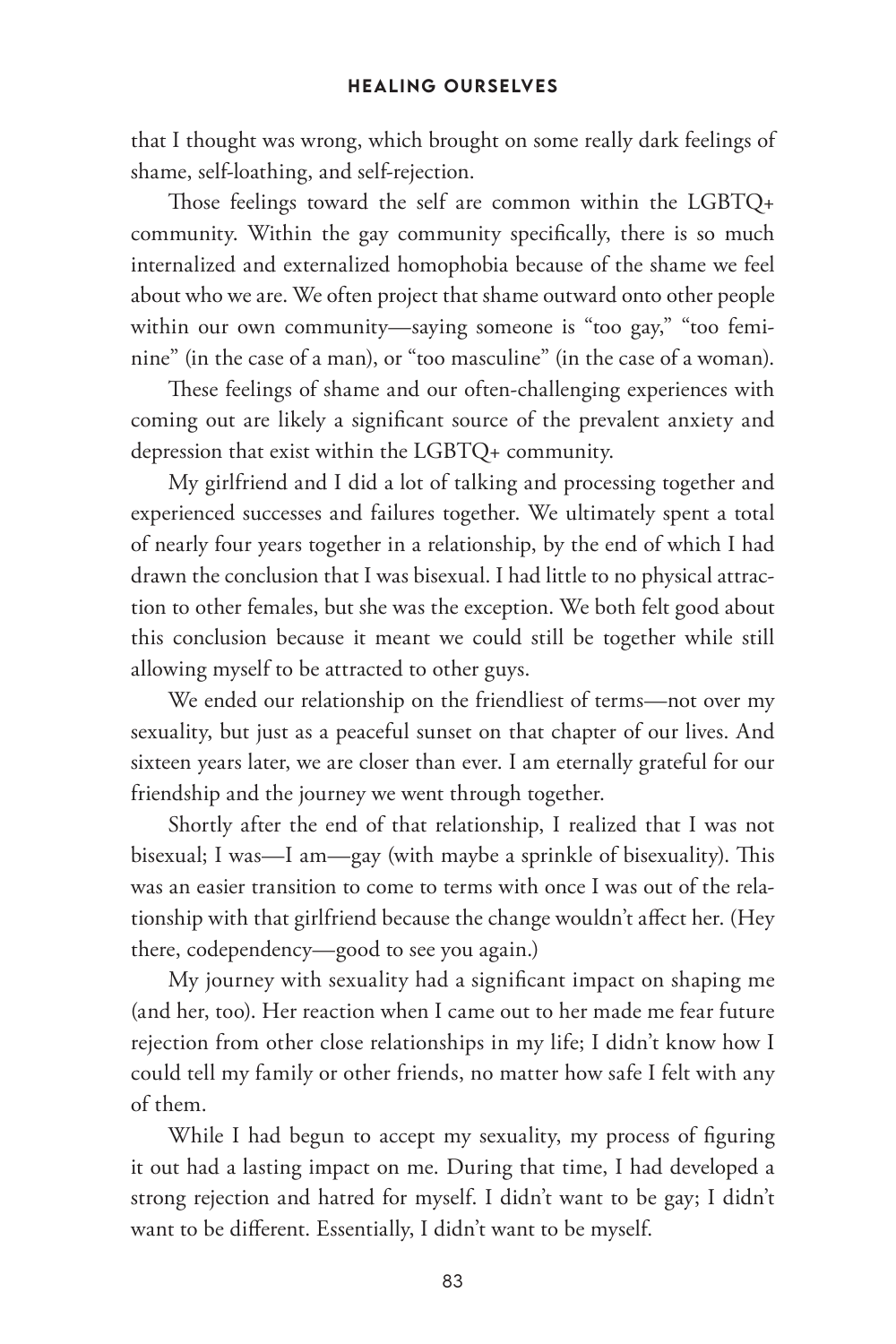Meanwhile, I also continued to criticize myself regularly because of high standards. And I lacked self-worth. I may not have consciously told myself I wasn't worthy, but those feelings were there at least subconsciously.

"You teach people how to treat you." —Maya Angelou—

These feelings and fears led to an unhealthy relationship with myself, which ultimately—only three months after ending the relationship with that girlfriend led me into a fifteen-year relationship with someone who treated me just like I treated myself.

A couple of months into that relationship, I was blessed to have one of the easiest coming out experiences with my family that I've ever heard of within the LGBTQ+ community. I still was not 100 percent comfortable with myself and needed external validation that it was okay from those I was closest to (both family and friends). Not everyone accepted me unconditionally, but generally speaking, I had it relatively easy. The challenges and heartache that many individuals experience with coming out were not part of my story. Different challenges were on their way.

To anyone struggling with their own or others' acceptance of their sexual orientation or gender identity, I'd encourage you to reach out to your local LGBTQ+ community. The Trevor Project and the It Gets Better Project are great resources for LGBTQ+ youth, and PFLAG is wonderful for parents of LGBTQ+ individuals. These organizations can help you find safe, healthy ways of connecting with other LGBTQ+ individuals in your area.

## **GETTING HELP (SO WE CAN DEAL WITH OUR SHIT)**

Those are a few examples of the issues I had to face in myself. I dealt with the depression and became comfortable with my sexuality well before I began therapy. My anxiety has been an ongoing challenge that I continue to work on personally and with the support of my therapist and coaches.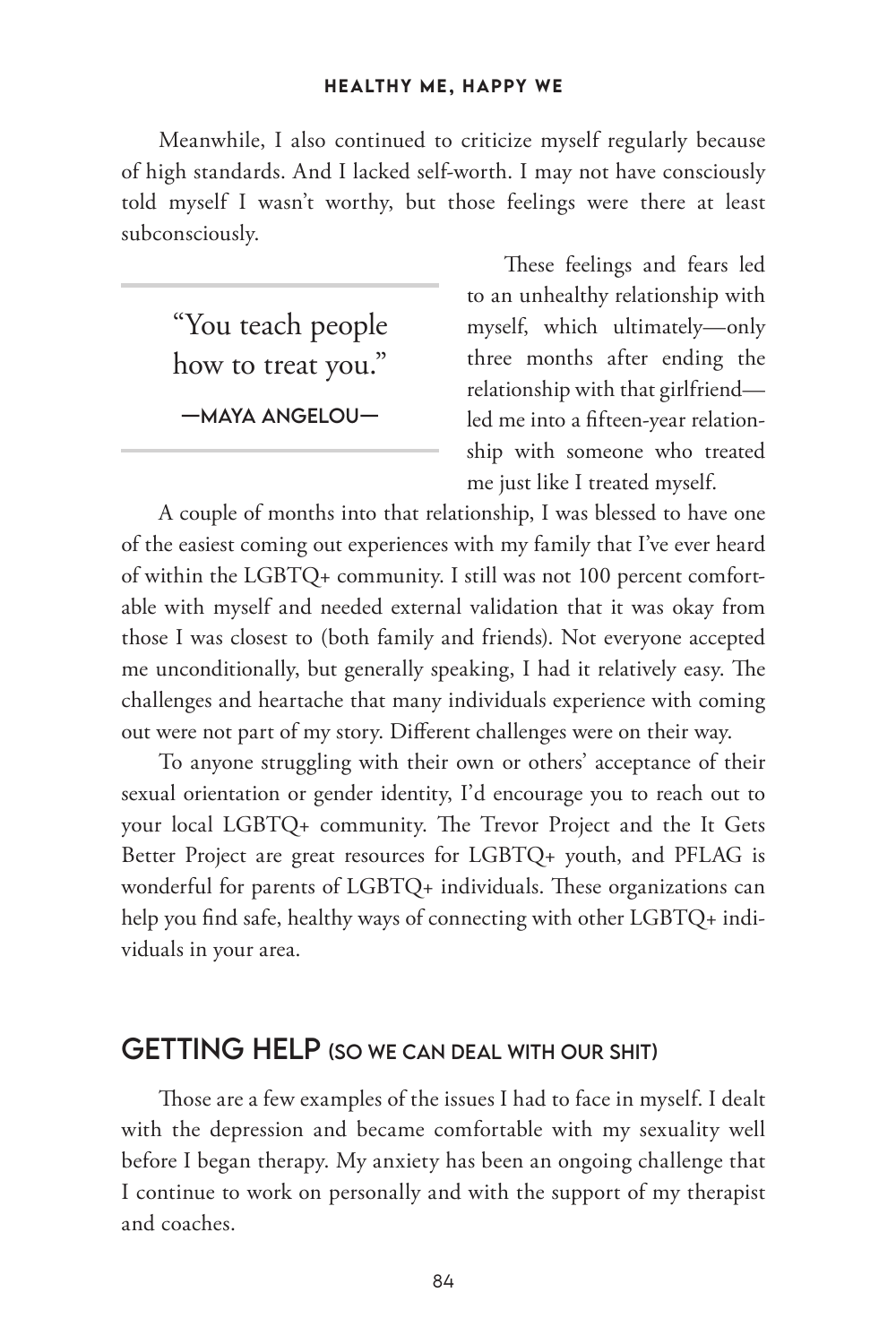There may be other internal issues that require attention—for example, grief, shame, or uncontrolled anger. All of these internal challenges often come from unresolved pain and trauma. They can manifest in ways that create problems not only for ourselves but also in our relationships with other people.

Therefore, it's important to address these problems. How do we do that? Well, I'm so glad you asked.

# The Healing Journey

In order to improve the health of our relationships with others and ourselves, we have to connect with ourselves on a deep level to heal. Otherwise, we run the danger of past pain continuing to repeat itself. The work is not at all easy but is nonetheless essential to finding and maintaining joy and happiness.

If you are nearing the end of or are coming out of an unhealthy relationship like I've been describing in the previous chapters, I highly recommend finding a therapist who is well-experienced in working with clients who are or have been in relationships that involve abuse and addiction. The same is true even if—okay, *especially* if—you're smack-dab in the middle of an unhealthy relationship with no end in sight. Therapy will be a critical component of your recovery.

"The greatest achievement of humanity is not its works of art, science, or technology, but the recognition of its own dysfunction, its own madness."

—Eckhart Tolle—

You may have heard a phrase like "doing the work on yourself to heal" and haven't been sure what that meant—I'm here to help explain. In addition, you may hesitate at the sound of doing "work," which I understand as well. The journey can certainly have its challenges, but it's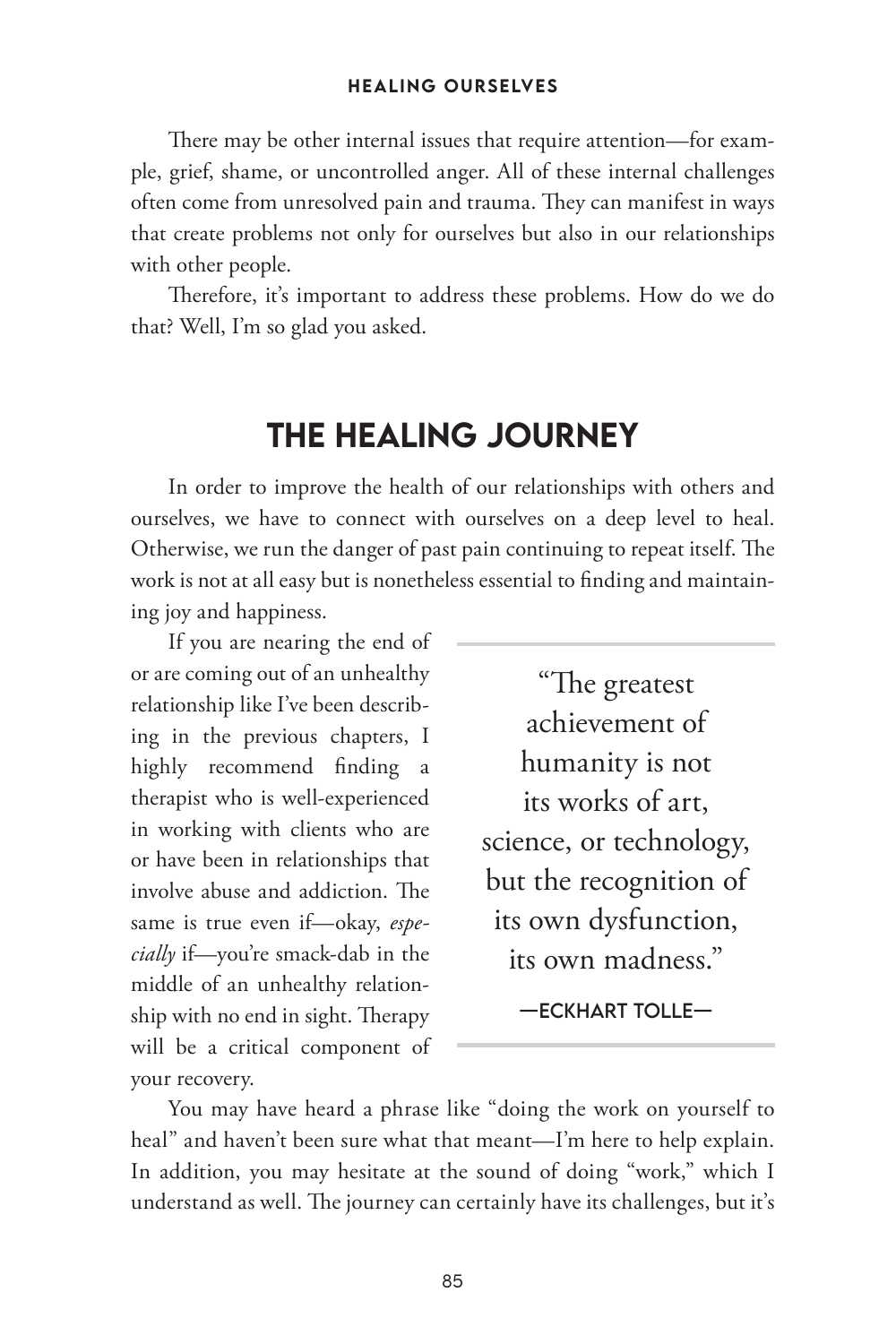"You've mastered survival mode. Now it is time to live." —Denise Kechonothing like surviving through an abusive relationship. That constant state of fight-or-flight is exhausting and traumatizing. Healing from it takes time, but the freedom, love, and relief we feel just from leaving a toxic situation are well worth the healing journey that follows.

I like to explain "doing the work" as the emotional equivalent of exercise for the physical body. There can be resistance to getting started—not only in beginning a steady regimen but also along the way. And it may not always be enjoyable when doing it. But our hearts, minds, and souls benefit the same way from doing this work as our physical bodies benefit from exercise. In both cases, we feel (and even look) better. We have more energy and zest for life.

When I first began therapy, I learned that one of the most important first steps for a rescuer like me was to start doing self-care activities. We hear a lot of about "self-care," but it's not always clear what that means. It should go beyond pampering (spa days as an example—though don't get me wrong, these can also be very helpful!) and include things like the following:

- 1. Taking time alone to breathe or meditate
- 2. Taking care of the physical body with good nutrition
- 3. Reducing or eliminating toxins in the body (unhealthy food, drugs, alcohol)
- 4. Journaling
- 5. Connecting with nature
- 6. Exercising
- 7. Getting professional help

Self-care can mean taking a break from everything, or it can include activities that help us grow, heal, and transform. Personally, because I love efficiency, I love to combine the activities listed above—for example, hiking or running on a nature trail with a break halfway to journal and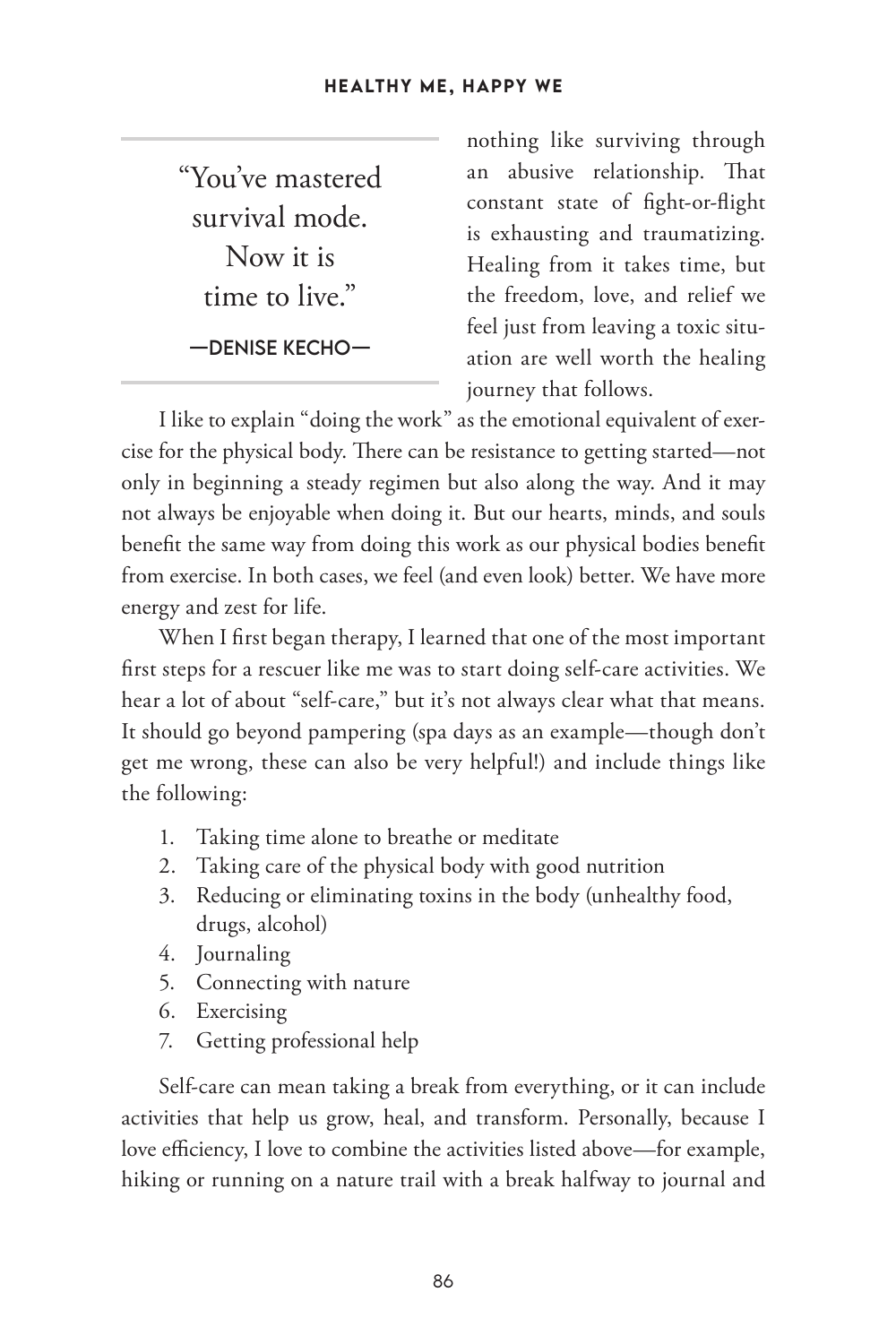meditate. Running is a decompressing release for me while journaling and meditating allow for introspection and evolution.

Ideally, that therapist you find should also be familiar, licensed, and experienced in the techniques of hypnotherapy and breathwork. These have been instrumental in helping me heal from the trauma that I experienced in my life, not only from that fifteen-year abusive relationship but also from childhood trauma.

You may not think you experienced anything traumatic as a kid—at least nothing as awful as what we see on television or in the news. I thought that, too. I was fortunate to have a childhood free from any abuse or significantly life-altering events. My parents are still happily married after fiftyfive years, and my family of seven (plus in-laws, nieces, and nephews) has been relatively free of drama and has always gotten along fairly well.

But it's next to impossible for children to not experience any trauma. We as children experience defining moments that have a significant impact on us, which result in the creation of new beliefs about ourselves. Ultimately, these moments lead to our experiences as adults.

Perhaps in your case, you were forgotten at home or separated from a parent at a store. Maybe you witnessed or experienced a car accident. It could be things as "simple" as someone calling you ugly, stupid, fat, or weird for the first time or in an especially life-altering way. All these events can impact a child's mind and heart permanently.

Allow me to give you a couple of examples from my childhood.

At age four, I walked with my dad to our town park on a weekday as we had done many times. We played as we normally did, and at one point my dad decided to use the restroom but didn't tell me that's where he was going (or I didn't hear him say so). There I stood, seemingly alone in the park. I thought he had left me. My four-year-old mind thought maybe he walked home without me, so I decided to walk home by myself. And I did—a whole quarter mile or so. I remember crossing the busy two-lane highway in front of our house and looking to my left to see my dad about three hundred feet away, running to catch up with me. And that's all I remember.

Through hypnotherapy, I've been able to revisit that experience and tune into the thoughts and emotions I had in the moment. It was that day that I lost my innocence. And in the moment of looking around, unable to find my dad, I drew a life-changing conclusion: "I am alone."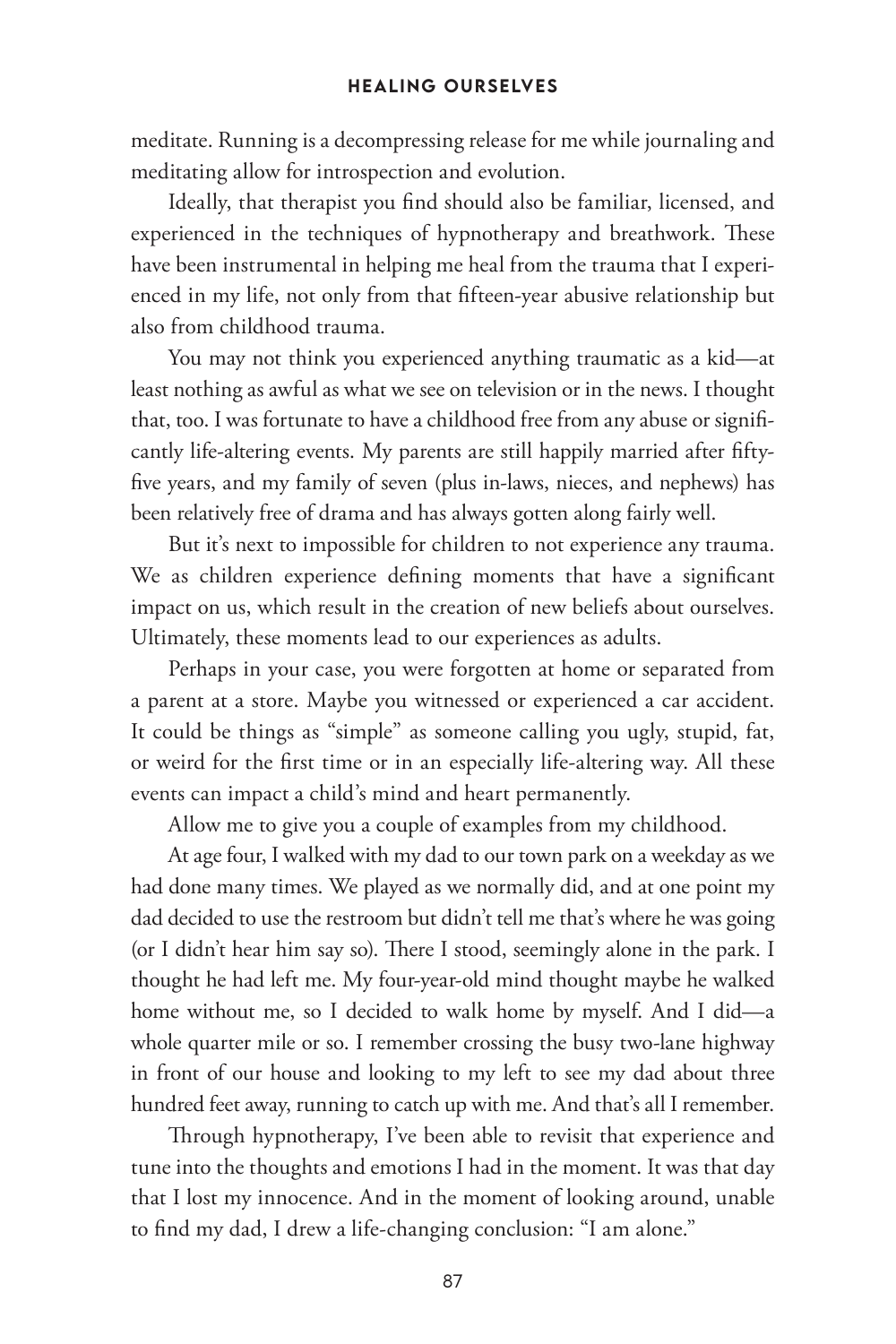#### Healthy Me, Happy We

The subconscious belief that I am alone carried through much of my life, and so much made sense when I pieced things together. It could explain why I never connected with other kids my age throughout most of middle school and junior high. It could explain why I found myself in a four-year relationship with a girl in high school—someone I did love deeply but could never love completely (because there was one, uh, critical component missing). My belief that I was alone could explain why I've always preferred independence in school and at work. And finally, it could explain why I was drawn to a relationship with a man with whom I'd spend fifteen years but never truly feel connected or loved. We may have been together, but I was very much alone.

Another childhood event at age five involved two other boys with whom I was playing on a swing set. One kid shoved me, either down or off the slide, and I landed on and fractured my wrist. Understandably, given the pain that followed, I began to cry. But the boys weren't having it—they teased, ridiculed, and laughed at me. I drew a conclusion that I cannot express how I feel without repercussions and that I have to deal with things on my own.

The conclusion set in so fast and strong that it took until the next day for my mom to know something was wrong because I never told her or my dad. Instead, she saw me holding my wrist close to my chest and had to draw out of me what was going on before rushing me to the hospital. This hesitation or complete unwillingness to express my feelings carried through to adulthood.

Hypnotherapy helps us then draw new conclusions, connect with and give love to the inner child within us who experienced those traumas, and release the old beliefs and potentially still-lingering thoughts and emotions. Here are my old and new conclusions:

| <b>OLD CONCLUSIONS</b>                                                   | <b>NEW CONCLUSIONS</b>                                           |
|--------------------------------------------------------------------------|------------------------------------------------------------------|
| I am alone.                                                              | I am surrounded by love; I am<br>connected to others and myself. |
| It is unsafe for me to express how I                                     | I am safe to express my emotions in a                            |
| feel without repercussions.                                              | healthy manner.                                                  |
| I have to deal with things on my own. I can ask for help when I need to. |                                                                  |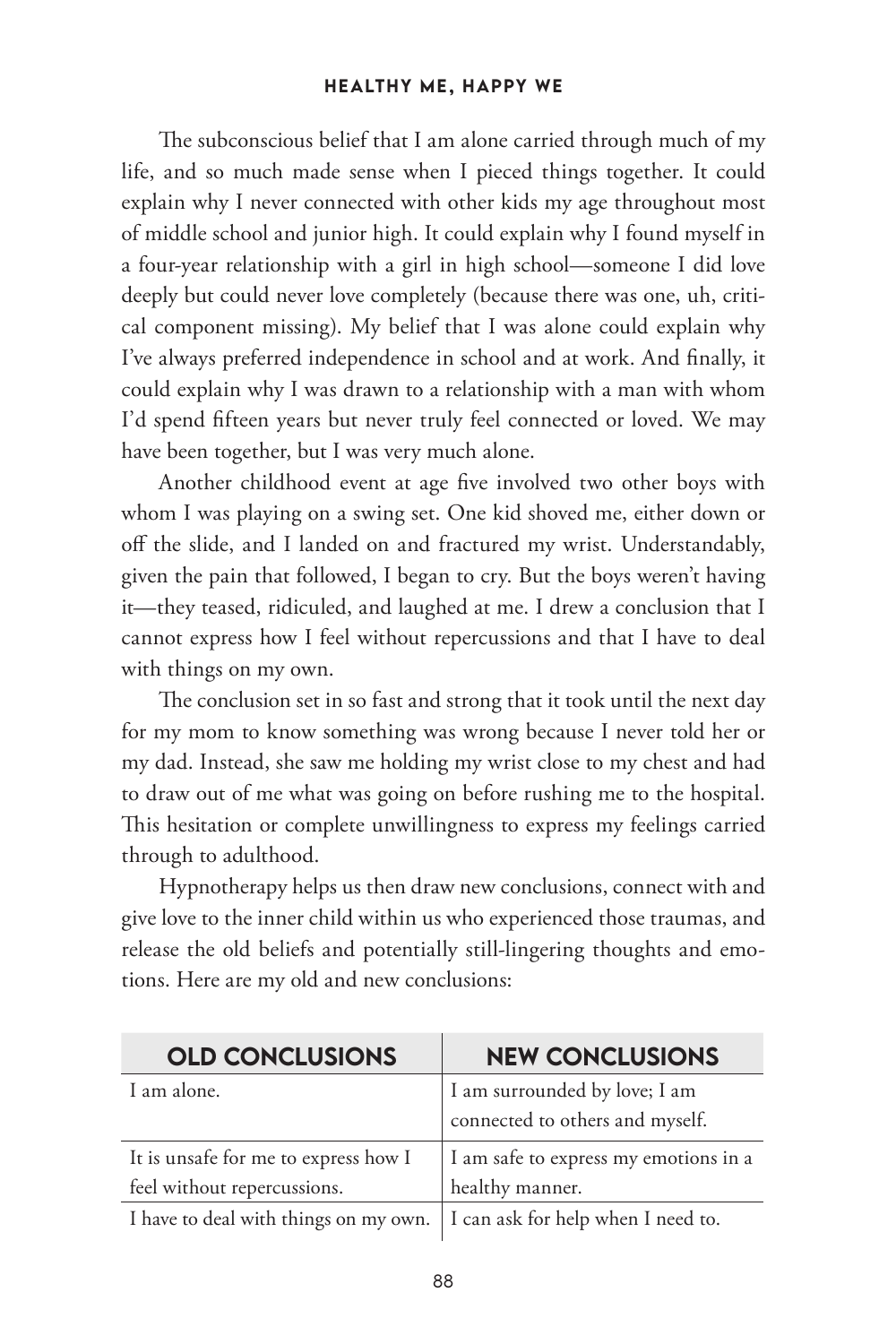Developing these new beliefs won't correct everything in a single session, but it gets us on the right path. For example, to this day, I am still working on improving my ability and willingness to express how I feel, especially in a moment of conflict. And dealing with things on my own is my safety zone—how I've historically processed my emotions. But I'm improving in both of these areas.

The more introspective work we do, the more insights we'll discover. As you know by now, I was very much a rescuer with my ex. But I soon learned that was not the first time I took on this role.

When I was born (eleven years after my next oldest sibling—surprise!), my dad was going through a dark time, having lost his job. A new baby in the house gave him someone toward whom to pour all his attention, love, and affection. It gave him new life. While this may sound sweet and heartwarming, I realized through a new lens that—holy shit—*I was*  born *a rescuer.*

It can be quite alarming to realize how far back these roles and subconscious beliefs go—like to when we were newborns as in my case, but they can even go back to being in the womb. Some people, for example, were unwanted from the moment they were conceived and go through much or all of their lives feeling this.

*Things that upset us the most are often less about the event in the present and more about something that happened as a child*. For example, getting interrupted or dismissed in adulthood could trigger moments of being ignored

"If it's hysterical, it's historical" —Unknown—

as a child. If our reaction to something is overly emotional or borderline hysterical, then we are likely reliving a past event or experiencing some unresolved, residual feelings from it. Hypnotherapy can assist in getting at the root of these triggers and healing the original source of the thought or feeling.

It's important to remember that only we are responsible for how we feel. Other people may say or do something hurtful, but it's our reaction to that hurtful behavior that causes our emotion to it. The way we react to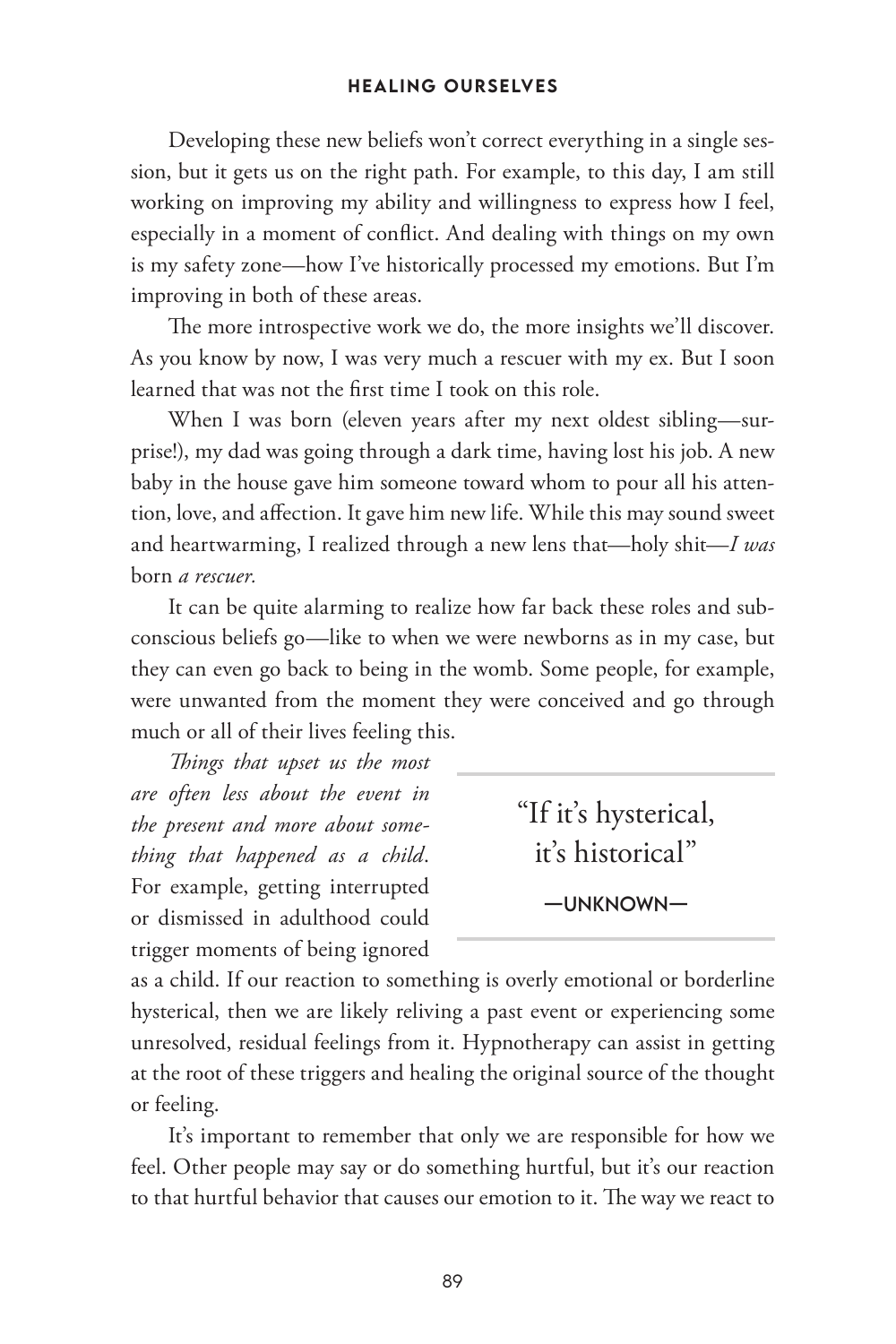situations holds all the power. Placing the blame and responsibility for our feelings on other people reinforces our victimhood and disempowers us.

Our inner child can appear in unhealthy ways during our adult life when we aren't getting our needs met. I recently watched videos from several years ago of a game night with my circle of friends, including my ex and me. Initially, I cringed at how drunk, loud, and obnoxious I was in an attempt to amuse my friends. However, through a new lens, I saw my inner child acting out—reacting from repressed negative emotions and seeking external validation from people he loved.

Breathwork is another powerful way to release tension and heal. There are various techniques that involve active breathing in a specific rhythm and style, which can result in all sorts of different sensations, visions, and emotions.

I've had some of my biggest breakthroughs and hardest healing cries during breathwork sessions. These have probably helped me the most in terms of healing from the relationship with my ex. The process helped me evolve from a place of feeling pity, anger, and disrespect toward him to a place of compassion and forgiveness.

The processes also helped me realize that the compassion and forgiveness I wanted to feel toward my ex were mirrors of what I needed

"Forgive those who didn't know how to love you. They were teaching you how to love yourself."

—Ryan Elliott—

to show toward myself. All along, that relationship with him—over those fifteen years and even now as I travel this healing journey has been a mirror of the relationship I have with myself.

If you have the means to participate in an intensive group therapy program that includes hypnotherapy and breathwork, I strongly recommend you pursue

these opportunities. They will allow you to heal from these traumas and subconscious beliefs that hold you back from living a true, full life. You'll be amazed at how dramatically your life will change for the better after going through the processes.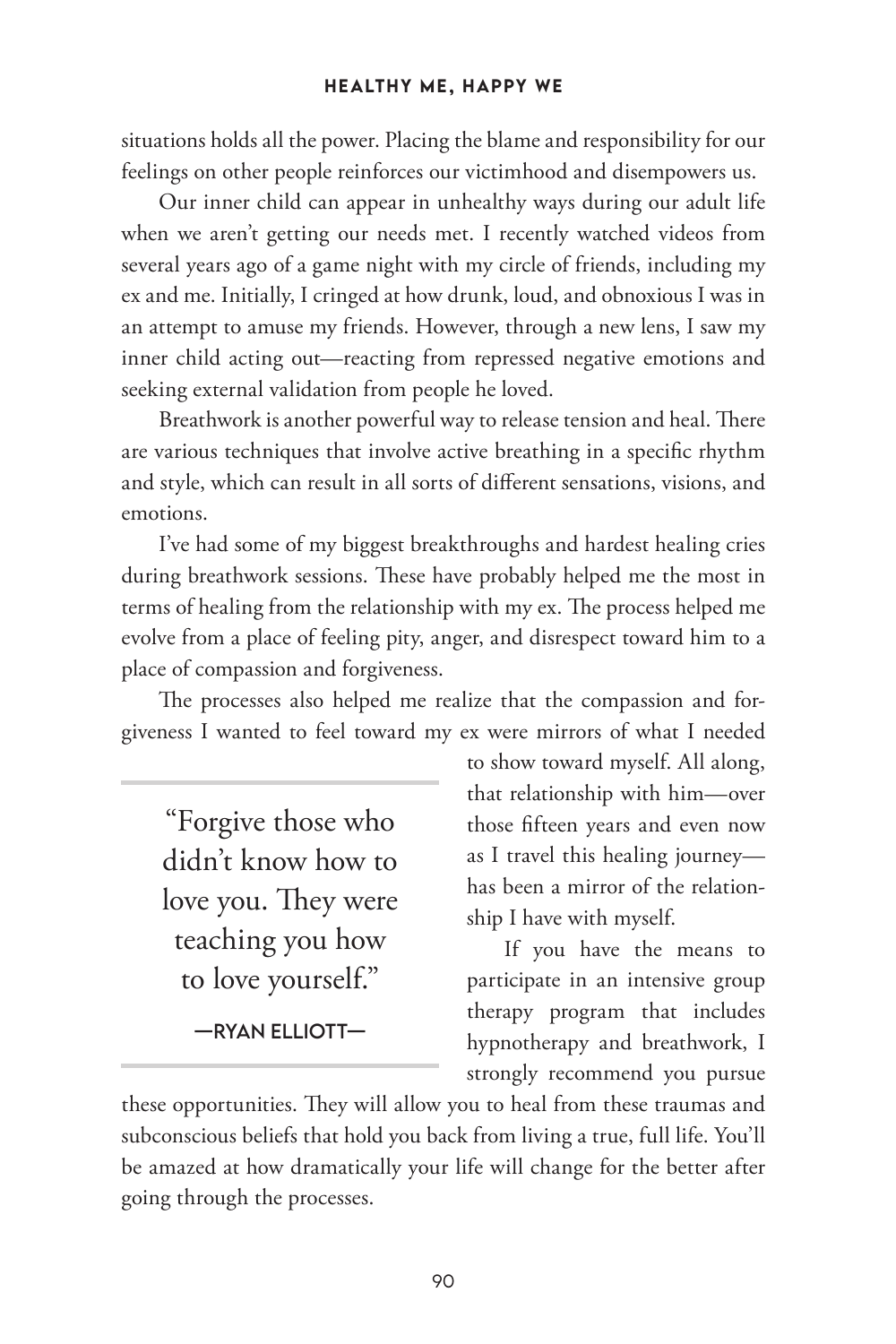Recently, I've begun doing work to acknowledge what I took from my ex and how I hurt him. This is not easy work; we usually want to rationalize our behavior rather than admit our faults and shortcomings. Hypnotherapy has helped me realize how I contributed to the chaos of our relationship, enmeshed his identity with mine, and prevented him from taking ownership of his own life. This is part of what is called "shadow work" and is still a work in progress for me even as I type this. Some examples of how I harmed him include:

- 1. **My overthinking and obsession with needing to control** prevented me from being present and prevented both of us from feeling free.
- 2. **My perfectionism, attachment to outcomes, and belief there was only one right way of doing things** did not allow me to accept him for who he was.
- 3. **Being in love with his potential**—a version of him that did not exist—meant the relationship that I had was with a false reality instead of with him, which meant he was left alone.

Doing this kind of work allows us to come to a place of stronger love and acceptance for ourselves and who we are at our core. It can be messy and difficult at times but is necessary for truly taking care of ourselves.

However, while it is important that we continue this work on ourselves to achieve higher levels of peace and happiness, *it is also critical that we love and accept ourselves for where we are in the present moment.* This can be difficult when we see a light at the end of the tunnel and know there are better things waiting for us at the other end. I have had a tendency to attempt rushing my healing journey without appreciating where I am and how far I've come. This subconsciously trains my mind and heart to believe that where I am in the present is not acceptable.

What I've learned is the importance of treating myself with the same amount of kindness, patience, compassion, and understanding as I give to others. Doing so allows the healing journey to continue in a more profound and transformational way.

I've included a couple of journaling activities in the next few sections for you to reflect on certain things (*\*cue your groan or eyeroll\**). Just do it! What do you have to lose? It's best to write your responses by hand, but if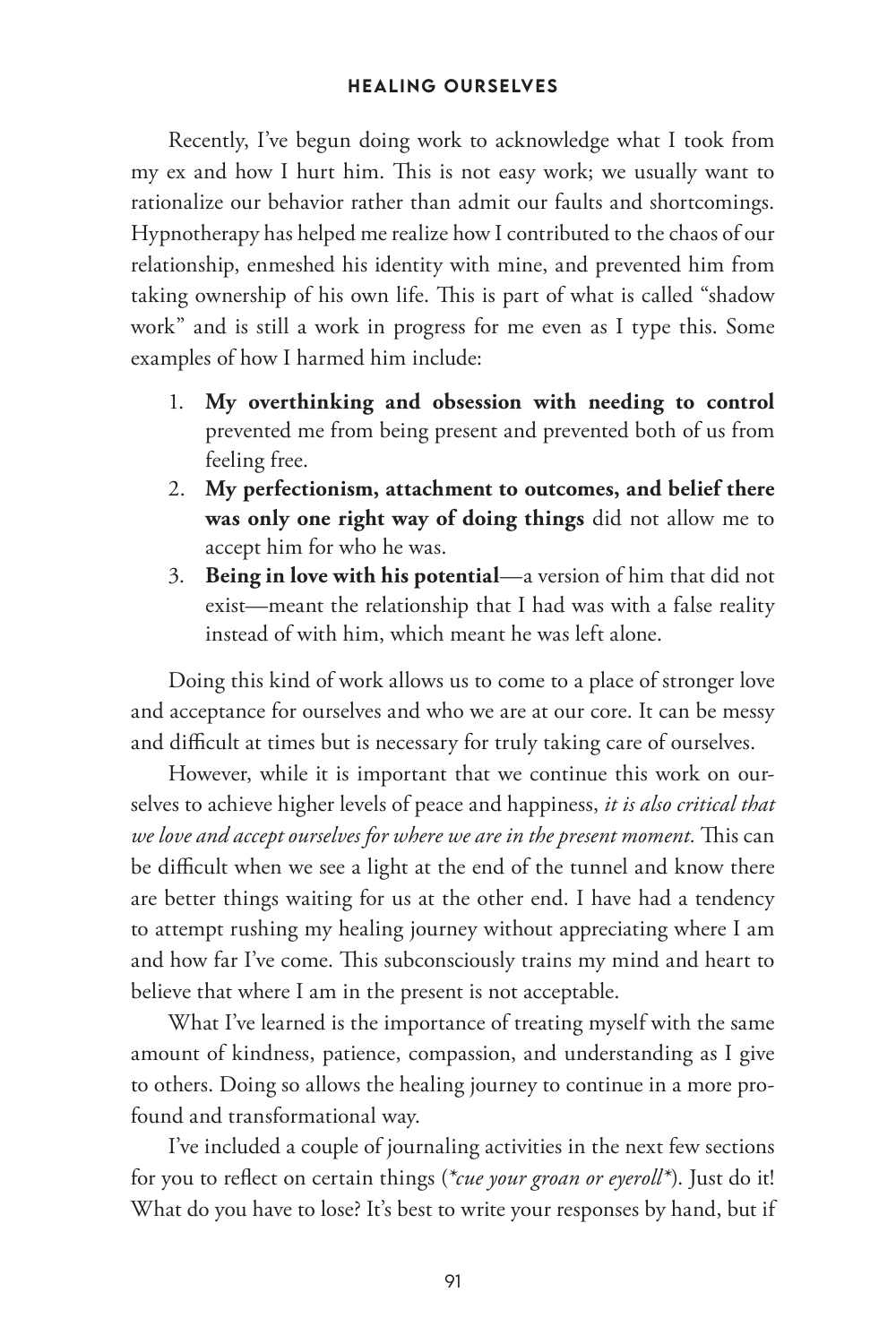#### Healthy Me, Happy We

you insist on typing them or just thinking about your responses to yourself, I can deal with that. Here's your first one.

—ACTIVITY—

- 1. What self-care activities do you currently do? How often do you do them? Is that sufficient?
- 2. What would you like to add, change, or improve with respect to your self-care practices?

# Releasing Blocks by Feeling Our Feelings

I've battled with many issues around self-confidence. Much of that stems from an abusive ex who wore me down in that regard, but I had issues with confidence prior to that, too. I grew up in a sheltered environment where I wasn't exposed much to the world around me, which resulted in my naiveté and lack of common sense. When others considered some things to be common knowledge and I had no clue about them, I felt like I didn't know anything and was fearful of doing or saying the wrong thing.

Therapy and coaching have done wonders for my confidence, yet I recognize there is still significant room for growth. One thing that has changed, though, is knowing I have it in me to make the improvement happen. This opens up my mind and heart to allow that growth and expansion.

My point? Once you free your mind from the fog of unhappiness and lack of clarity, there is a whole new world for you to experience, one you may have never known existed. It's pretty great. Life is good when you figure out how to release pain and fear.

So how do you release pain and fear? It's all about sitting with those feelings. When this concept was first introduced to me, I didn't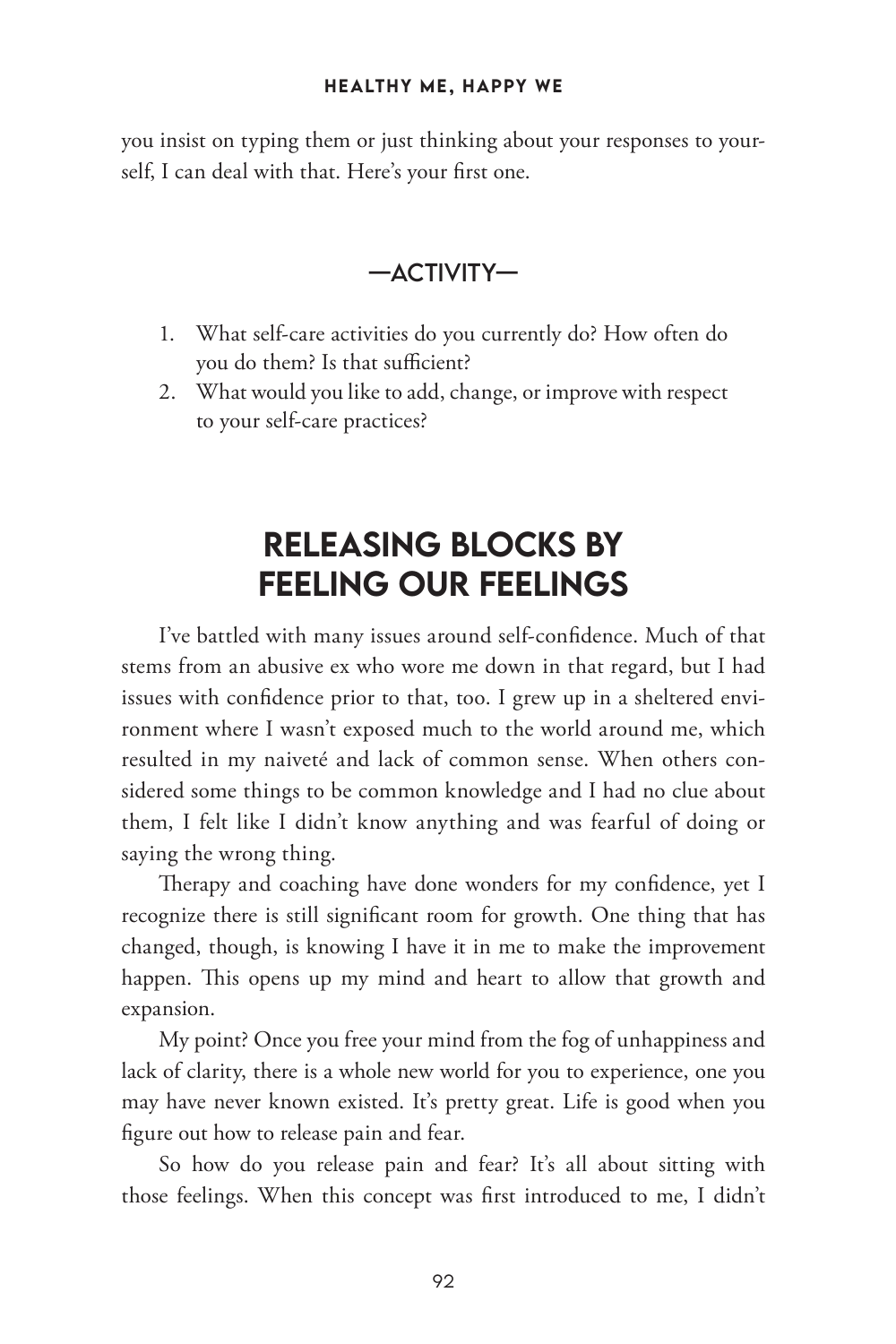understand it at all. "Sit with my feelings"? "Allow myself to feel"? What the hell does that mean?

It means that when unpleasant feelings like fear, anger, or sadness come up, don't stifle them or distract yourself with something else. (Examples: "Oh, I'm feeling really sad, so I need to eat some ice cream," or "This anger is really uncomfortable—I need to ignore it and distract myself with happier things like TV.")

Instead, allow yourself to feel those emotions, however uncomfortable this may be. Notice where in your body the feeling manifests itself, as well as how it feels physically—perhaps it's an emptiness, heaviness, tightness, sharpness, or numbness. For me, as an example, I often experience tightness in my chest due to any variety of emotions I may be feeling.

When you allow your body to sit with these emotions and sensations and really focus on them, it allows you to then release the underlying feelings. You may also uncover new, unexpected emotions that were hiding underneath those feelings. (I'll share an example of that in the next section.)

We have a tendency to avoid or stifle feelings that are uncomfortable, but the feelings aren't the problem—they're there to give us information. Even though they can be uncomfortable, we should welcome them and sit with them so we can understand what is going on. If we acknowledge them, we'll heal, process, and feel better in the long run. If we ignore them, they're bound to show up with stronger or more serious physical sensations—even illness.

These are merely suggestions for you to begin exploring. Again, I strongly encourage seeking professional help to explore these techniques in a controlled, safe environment. Counselors and therapists can help you explore and understand your emotionally painful feelings, some of which may even show up as a persistent bodily sensation that cannot be explained medically.

Your mind and body will likely resist these techniques at first, but that is your subconscious attempting to protect you from bringing uncomfortable feelings to the surface. That's why it's so important to work through releasing these feelings in a safe environment so that you can ultimately heal not only the emotional discomfort but also any physical ailments tied to the feelings.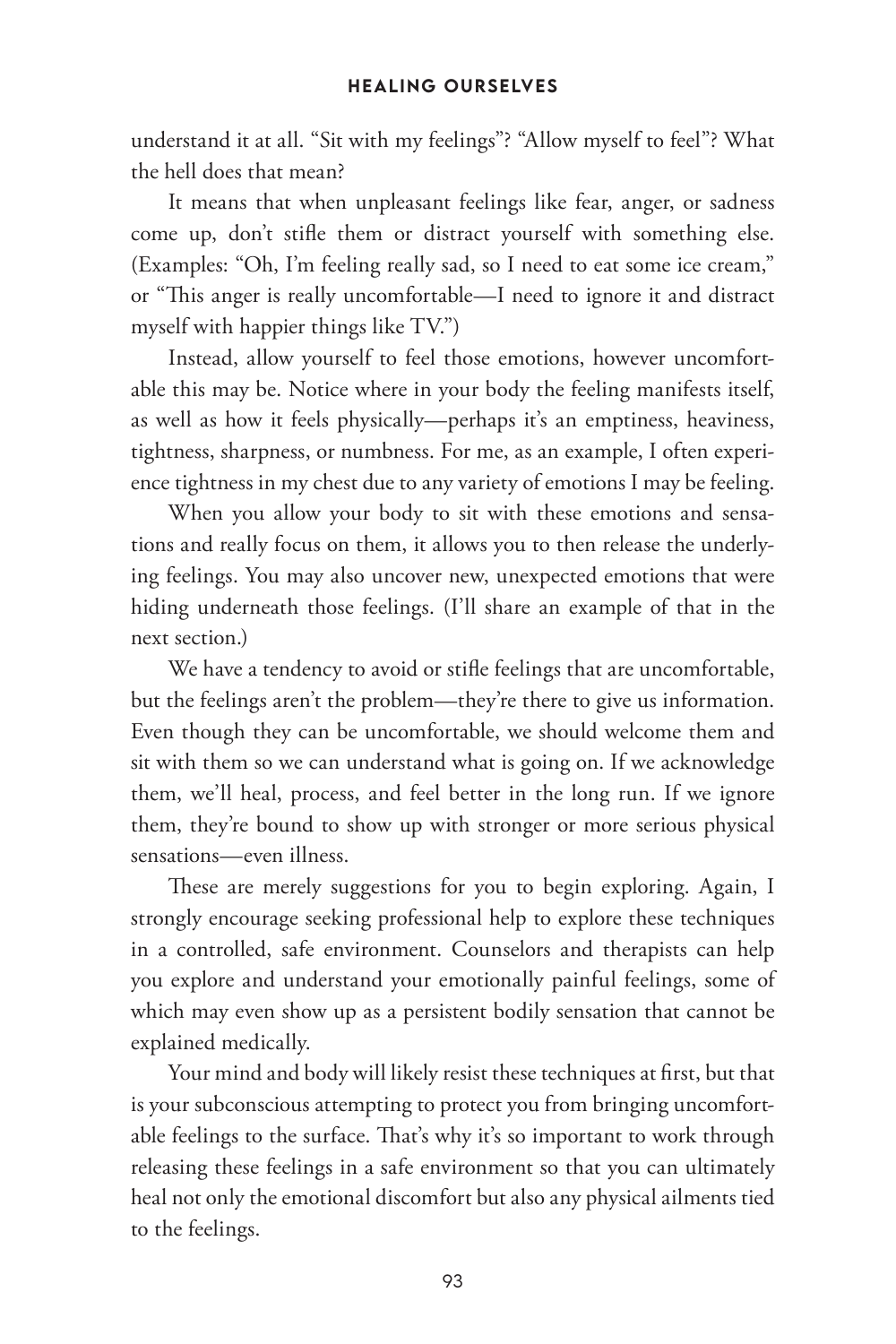Sound weird to you? I don't blame you. But these techniques are proven to work. If you're like me, you might feel somewhat open to doing whatever "wacky" solutions might work—but still a little skeptical and uncomfortable about trying something unfamiliar. I get that. But think about other moments in your life when you tried something totally new to you and you ended up having an incredible experience. Something tells me this stuff can and will fall into that same category for you.

Healing processes with a trusted therapist or in a group setting are important. *While we're responsible for doing the work on ourselves, we can't do the work alone. Self-help activities on our own aren't even a fraction as effective as therapeutic activities with qualified professionals and a strong support system.*

My friend and fellow author Britt East wrote, "There is a paradox at play here: we are all in this together, but nobody can do it for us. Our personal growth and development journey starts with our individual efforts, our transformation. We may join with others in benevolent witness, but this work is ours alone. Even when we collaborate, we bring our personal work to the table. There it becomes the foundation for shared experience, learning, and growth. Our personal work is the soil in which the roots of the community tree are planted, fostered, and fixed. If we cease the work, the tree will wither and wane."8

Time for another journaling activity. If this one is too strenuous, uncomfortable, or confusing—or if you have more negative things to say about your life than positive—then you might want to consider getting therapy. Only you have the power to choose happiness and make your life better. And when I say "choose happiness," I don't mean some sort of light switch that you can simply flick on and be good to go. Nor can anyone else flip a switch for you. You can get help from experts who can guide you on this journey, but you yourself have to do the work. The first step can be scheduling that initial appointment. But for now, let's do some journaling.

<sup>8.</sup> Britt East, *A Gay Man's Guide to Life* (Houndstooth Press, 2020); used with permission.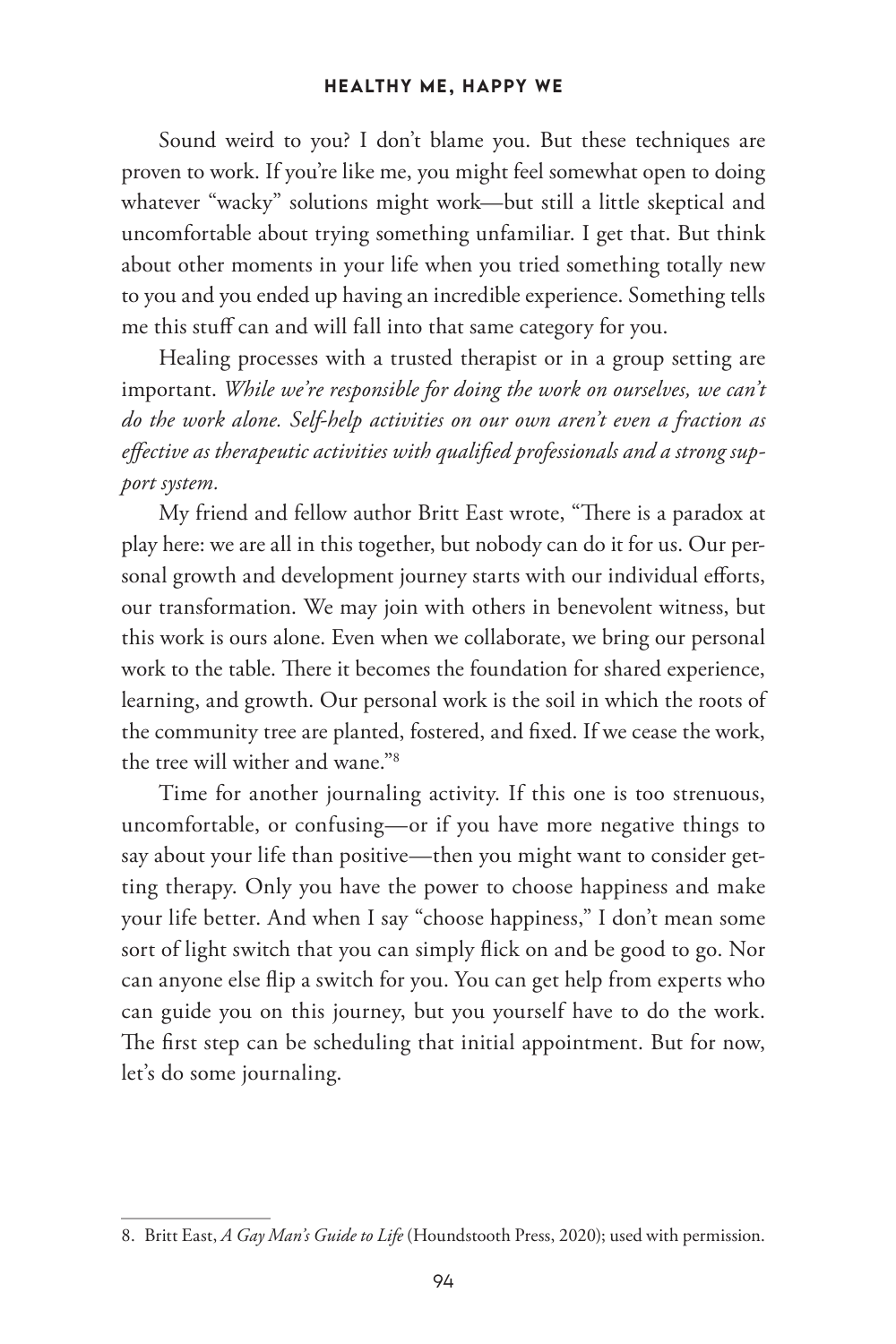## —ACTIVITY—

Write down ten things regarding how you feel about the current state of your life. If you're single, how do you feel about that? If you're in a relationship, how do you feel about that? How are things going in general? How do you feel about your other relationships, your job, your finances, etc.? In general, how do you view your life on a daily basis?

# Embracing Joy and Happiness

Before we dive into this discussion, let's talk about the important distinction between joy, happiness, and pleasure. All of these are wonderful to experience but are very different from each other. Others outside of this book may define the terms differently, so for purposes of our discussion, I want to make sure we're on the same page.

Joy is relatively consistent and is cultivated internally. It comes when we make peace with who we are, why we are, and how we are. Joy can also manifest when witnessing or achieving selflessness and feeling spiritually connected to a higher power or to other people.

Meanwhile, happiness is also a relatively consistent feeling but tends to be externally sourced and is based on other people, things, places, thoughts, and events. Longer-term happiness often results from choosing to be a kind, caring, compassionate and gentle person with ourselves and others.

Both joy and happiness can coexist with feelings of sadness, anger, and fear. Joy and happiness are constants while the others are temporary.

On the other hand, pleasure is a momentary feeling that comes from something external—good food, runner's high, having sex, and so on. Pleasure has to do with the positive experiences of our senses and with good things happening. This momentary good feeling does not last long because it is dependent upon external events and experiences. In order to keep up the feeling of pleasure, many people become addicted to these external experiences (e.g., food, exercise, sex, drugs, alcohol,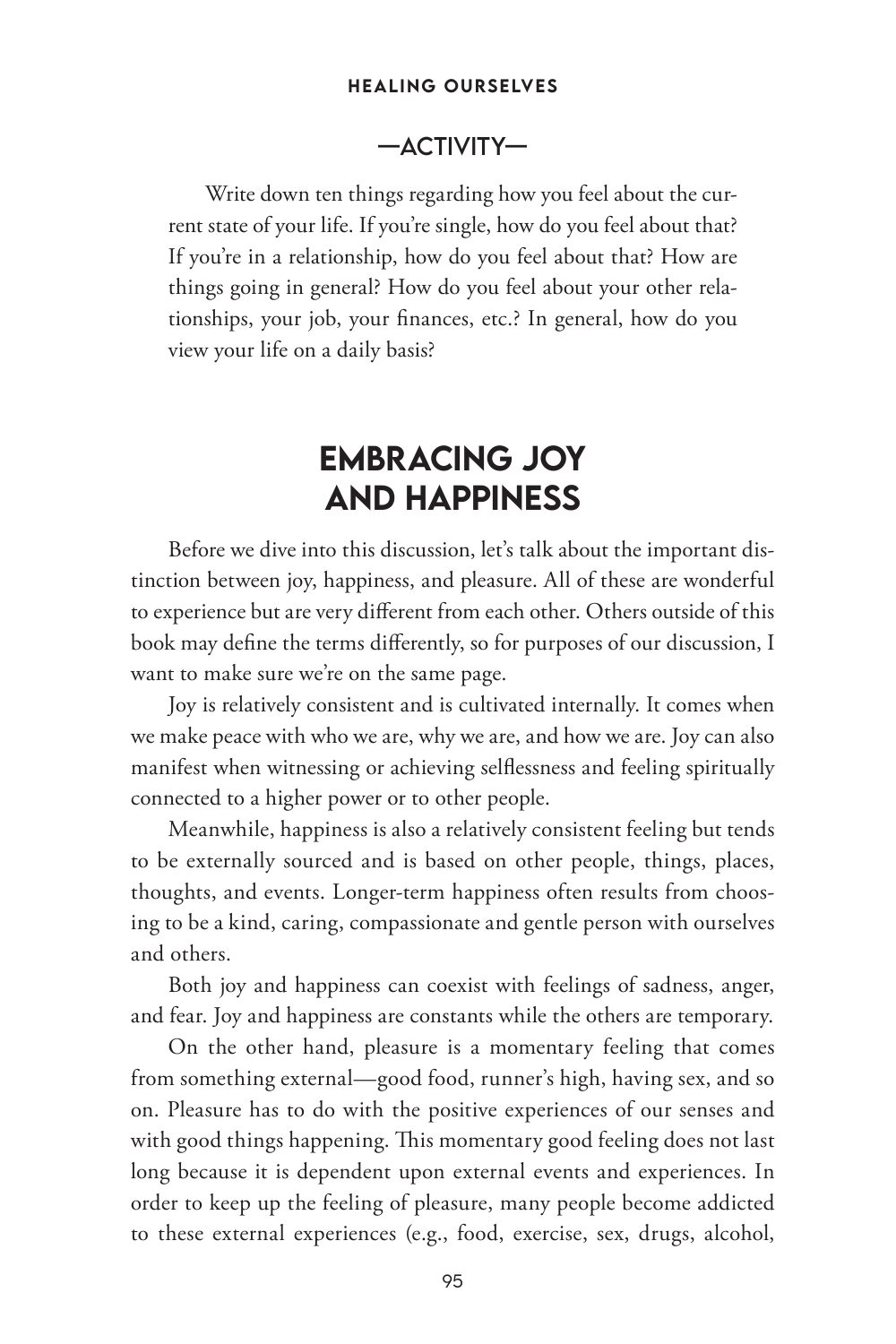money)—so we have to be careful about how much we rely on pleasure to make us feel good. That can be difficult when pleasure is so much easier to create than happiness and joy, which take a lot more work to cultivate and maintain.

Pleasure can also come in the avoidance of pain. That was the case for me. I knew how horrible the abuse felt, so I did everything in my power to prevent it from happening—even if doing so meant I would pay for it later, when things would inevitably blow up one way or another. As an example, I avoided confrontation at all costs—only to have things blow up later. *In choosing to avoid pain for the sake of our temporary emotional state, we sacrifice our longer-term happiness and emotional and mental well-being.*

I'm not saying pleasure is a bad thing. However, we need to be thoughtful about how and when we seek it. Constantly seeking pleasure or avoiding pain in an effort to feel good all the time is not healthy. Those challenging, more uncomfortable emotions of sadness, anger, and fear will come around to hit us eventually—and the longer we avoid them, the harder they'll hit.

Now, I have three questions for you to consider:

- 1. What brings you joy?
- 2. What makes you happy?
- 3. What gives you pleasure?

There are certainly simple pleasures in life to appreciate; for me, these are things like chocolate (the darker, the better!), sushi, sleeping in, the sound of my cats purring, a well-performed live theater production, and the rush of dopamine from completing a task.

What's interesting, though, is that those things used to be all I would look forward to in a given day because everything else was so stressful or difficult. I would savor those moments because I felt like they were all I had. Now, on the other hand, I have so many good things going on in my life that I have to remind myself to be present and enjoy those simple things. These little nuggets are what enhance a life that is already good.

Some people are in such a dark, difficult place that they cannot even recognize and appreciate these simple pleasures. And when asked the question of what brings them happiness or joy, they simply cannot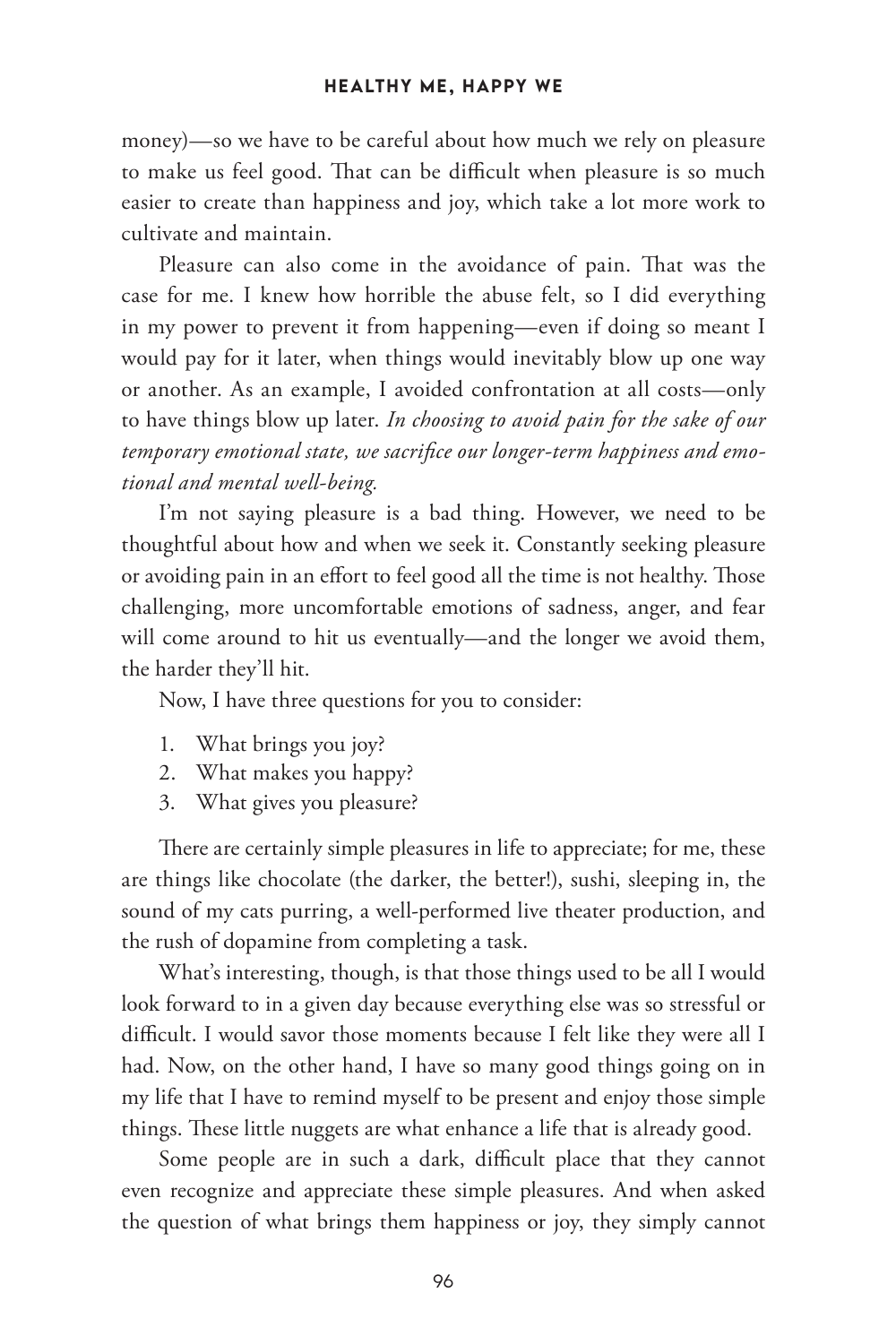answer. This is not only a challenging place to exist but an even more challenging one from which to move on. If you struggled to answer any of the three questions above, I encourage you to pause, reflect on this challenge, and consider getting help.

In my prior relationship, joy and long-term happiness were foreign concepts. Instead, I latched onto momentary spurts of happiness when I could breathe a temporary sigh of relief from ongoing pain, frustration, sadness, and hurt. Sometimes these moments were those rare, precious times that he and I would get along, but more often I found happiness in those moments of peace I could experience by myself or away from home.

I envied those whom I perceived to have the luxury of experiencing joy and happiness. I was perplexed by these concepts that felt so far out of my reach. I felt they had been stolen from me. In reality, I had allowed happiness to escape. And honestly, I'm not sure I had ever experienced joy at that point because I hadn't done any work on myself yet.

Happiness began to return to my life once I ended that relationship. I'll never forget being out for a run one random day, feeling peaceful and content, and thinking, "Wow, is this what it's like to be happy? This is awesome!" Like . . . who knew? But there was still more work to do; there was more to my healing journey ahead.

Within a few months of leaving my ex, I began to experience tightness in my chest on a regular basis. Fortunately, I knew intuitively from the beginning it was nothing physically serious but rather a sensation having to do with anxiety. I had numerous conversations with my therapist and life coaches to try and get at the source, which helped but would only temporarily reduce the tightness.

Months later, I began an intensive group therapy experience that met over the course of several months. There, I learned that anxiety covers up other feelings that are hiding underneath—often anger or sadness, which made sense to me. And I certainly had those feelings. But after a few different attempts using hypnotherapy, I finally uncovered another layer and discovered the ultimate source of that anxiety and chest tightness, which was totally unexpected: *a fear of joy and happiness*.

And then it all made sense. When I was in that relationship, happiness was scarce and usually short-lived. I would latch onto a few hours of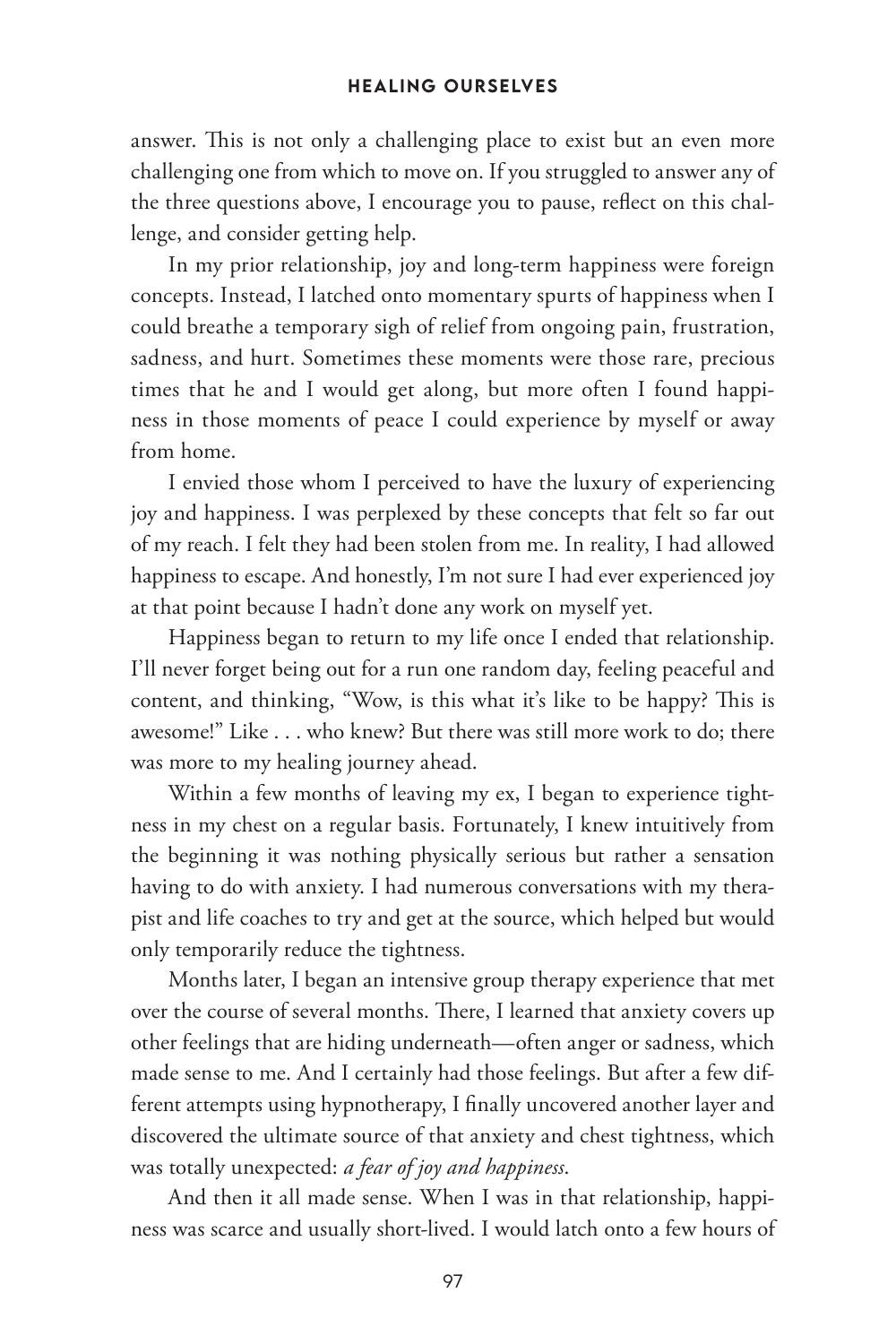getting along with my ex in the hope it would go on forever. Unfortunately, that time would soon be cut short with another fight, guilt trip, or hurtful comment—all of which served as yet more reminders that extended periods of happiness could not exist in my life. I cautioned myself with feelings of happiness because when I did allow them, they would always end abruptly and without warning. In other words, *moments of happiness signaled to me that unhappiness was soon on its way.*

Joy, on the other hand, was a new experience for me. Because I had started doing the work on myself to heal, I was beginning to discover it—and my body wasn't used to this yet. It was reacting in fear of the unknown.

After discovering my fear of joy and happiness in hypnotherapy, I had one of the most powerful emotional releases of my life as I shifted immediately from hypnotherapy to breathwork—some of the most tears I've shed at one time (at least that I can remember). And sure enough, following that experience, my chest tightness reduced by approximately 95 percent. The body-mind-heart-soul connection is powerful.

Since then, not only has happiness returned more strongly for me, but I've also discovered what it's like to feel joy and not be afraid of it. And now, I feel my joy is impenetrable. I don't even really fear losing this state because I don't feel that it's possible. Like I said, this unchanging state does not mean I don't get sad or angry—quite the opposite—but those emotions can coexist with joy. And let me tell you what—how I'm feeling now is pretty awesome and not something I'm going to let go.

I've also found new sources of happiness that I did not know existed for me—like cooking, which I did not do for fifteen years in my relationship (and very little before that as well) because I feared being ridiculed for making mistakes. As it turns out, I am kind of a natural! Again, who knew?

I've also expanded on the things that brought me happiness even before I began this healing journey. I have always enjoyed entertaining friends and family, but now I can do this on my own without the arguments and stress of a toxic relationship dampening those events. It is a truly wonderful experience—a joyful one, even—in which I get to share my home (and newfound love of cooking!) with those most important to me.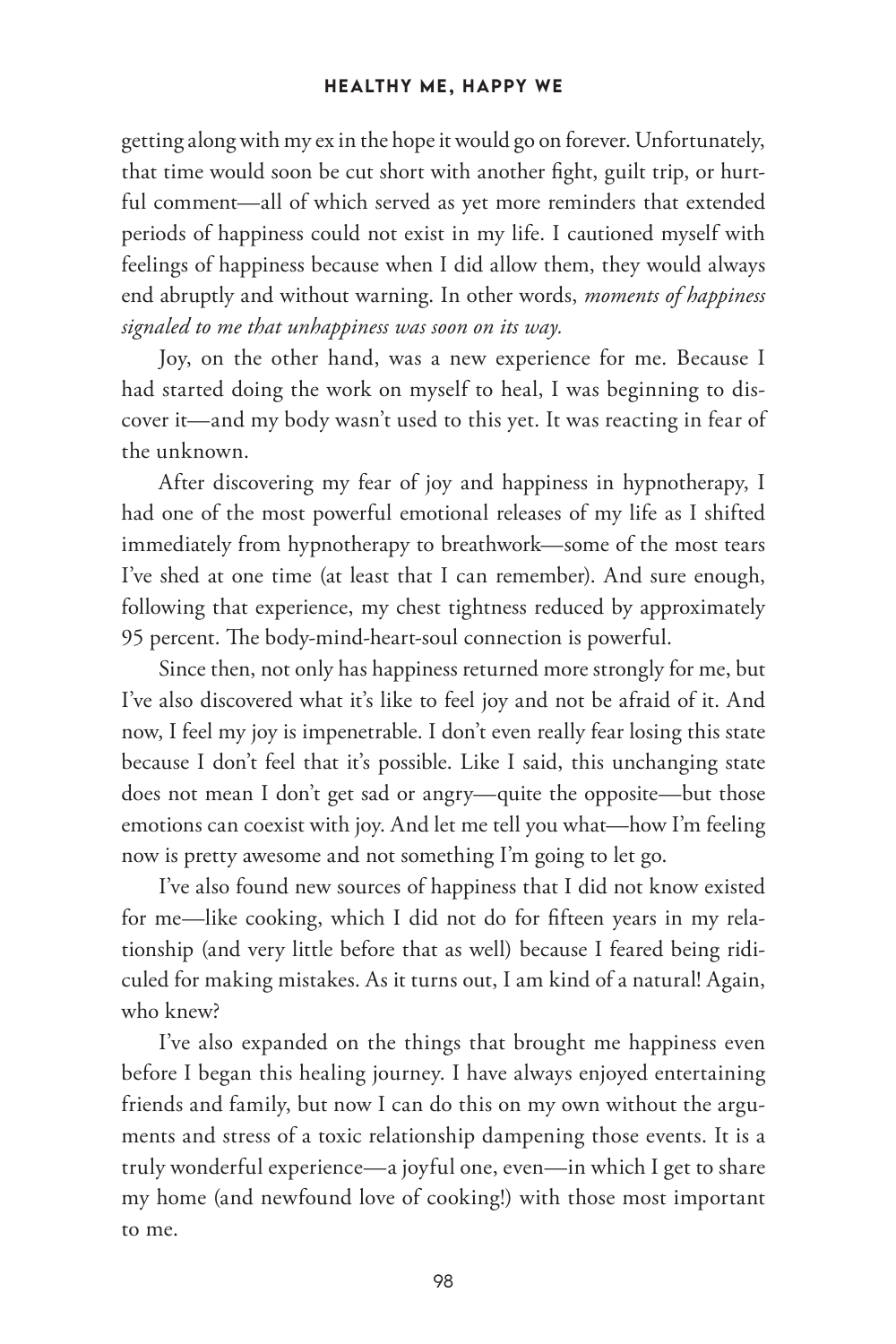#### HEALING OURSELVES

Joy also presents itself to me when I am fortunate enough to observe others experiencing their own breakthroughs, growth, and learning. When one person in a group heals, everyone in the group can experience a mutual benefit of healing. And as each person raises their consciousness, the collective consciousness of the group also rises. There is significant power when a group of people comes together, and experiencing these moments really lights me up.

You will be most joyful when you live authentically, in the present, and in alignment with your soul's purpose. Let me break down each of these individually:

- 1. **Living your life as your true, authentic self** is critical to finding and maintaining joy. What does it mean to "live your truth"? That might sound hokey to you. It really just means following your heart and intuition and being yourself—not some version of yourself that you create in order to fit in with or please other people.
- 2. **Living in the present moment** was something I almost never did in my past and still struggle with to this day. My mind was constantly either dwelling on the past or worrying about or attempting to plan the future. Neither of these scenarios includes actually living in the present, which is the only point in time that we have any control over what happens. And the present is the only place where true joy resides.
- 3. **Living in alignment with your soul's purpose** was also a foreign concept to me until about five months after leaving my ex. We are all here to serve a purpose (or multiple purposes). Your soul chose this life you're living with a purpose in mind. When we are out of alignment with our purpose, we lack not only joy but also motivation "The two most important days in your life are the day you are born and the day you find out why." —Mark Twain—

and direction.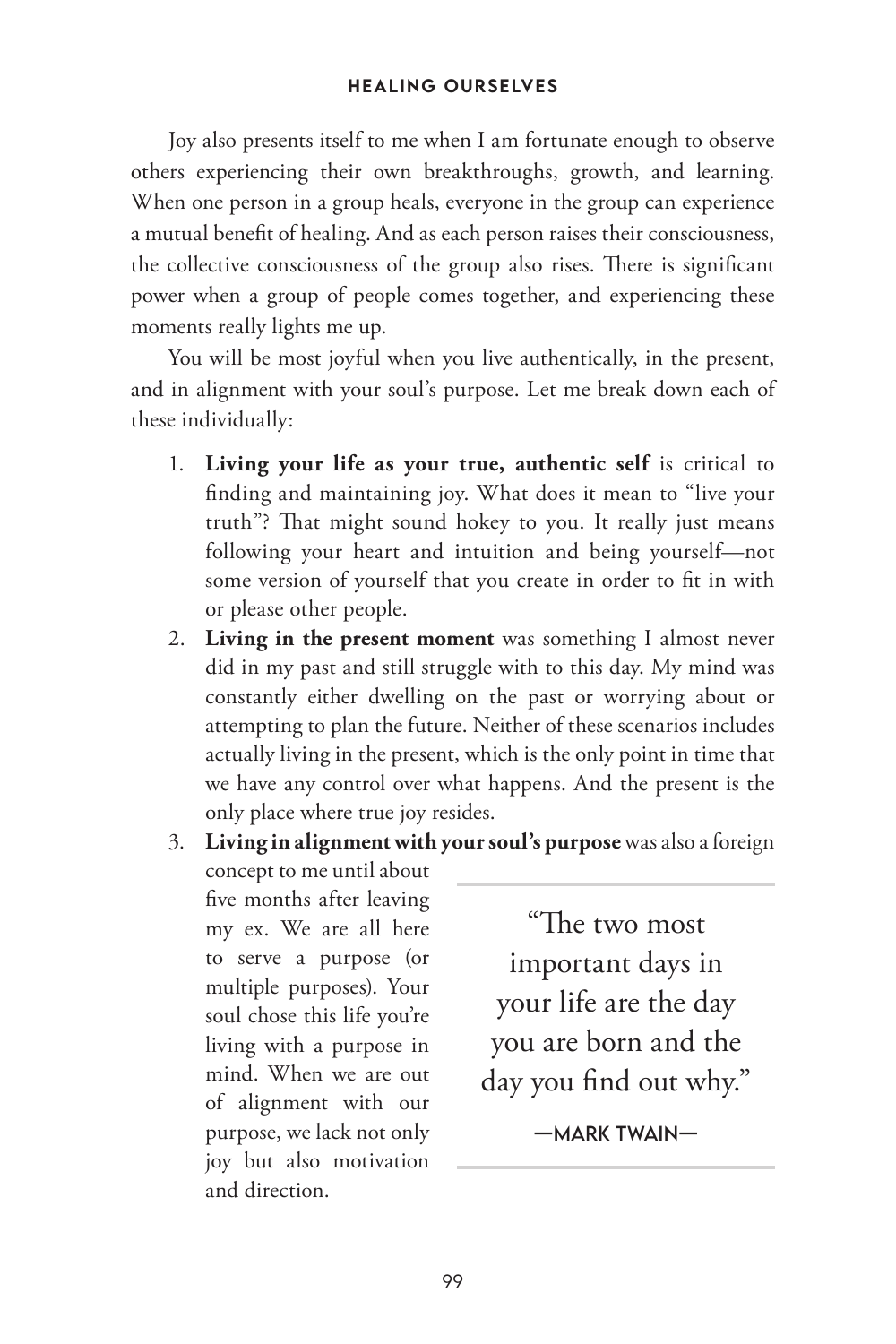For most of my life, I didn't know what my purpose was for being here. Then I discovered the coaching programs available through the Gay Man Thriving organization. I experienced joy in witnessing others' journeys and being able to provide others with insightful advice from my experience that could help them

"If you want to find your true purpose in life, know this for certain: Your purpose will only be found in service to others, and in being connected to something far greater than your body/mind/ego."

—Dr. Wayne Dyer—

find their own happiness. I realized I felt more fulfillment in these conversations than anything else I'd ever done in my life. This journey of loving and being true to yourself has all sorts of amazing results.

I do still have room for more joy in my life. Peace and confidence are two areas where I seek to improve. I definitely feel an increased level of both—as compared to where I was—but I want and need more of these, and I know that joy will be easier to feel when I find more peace and confidence.

It's not like a few months of healing was all it took for everything to be perfect. On the contrary, I believe we all have an eternal journey of continued growing, healing, and achieving higher levels of joy.

However, my introduction to joy has allowed me to realize that it's not something I want to give up. I'm never going back to my old way of being. Things are too good now, and I love myself too much to let that happen. And now that I've found it and vowed to keep it, things only continue to get better. Doesn't that sound nice?

#### —ACTIVITY—

Each morning for at least two weeks, write down ten things that bring you joy, happiness, and pleasure—as well as why these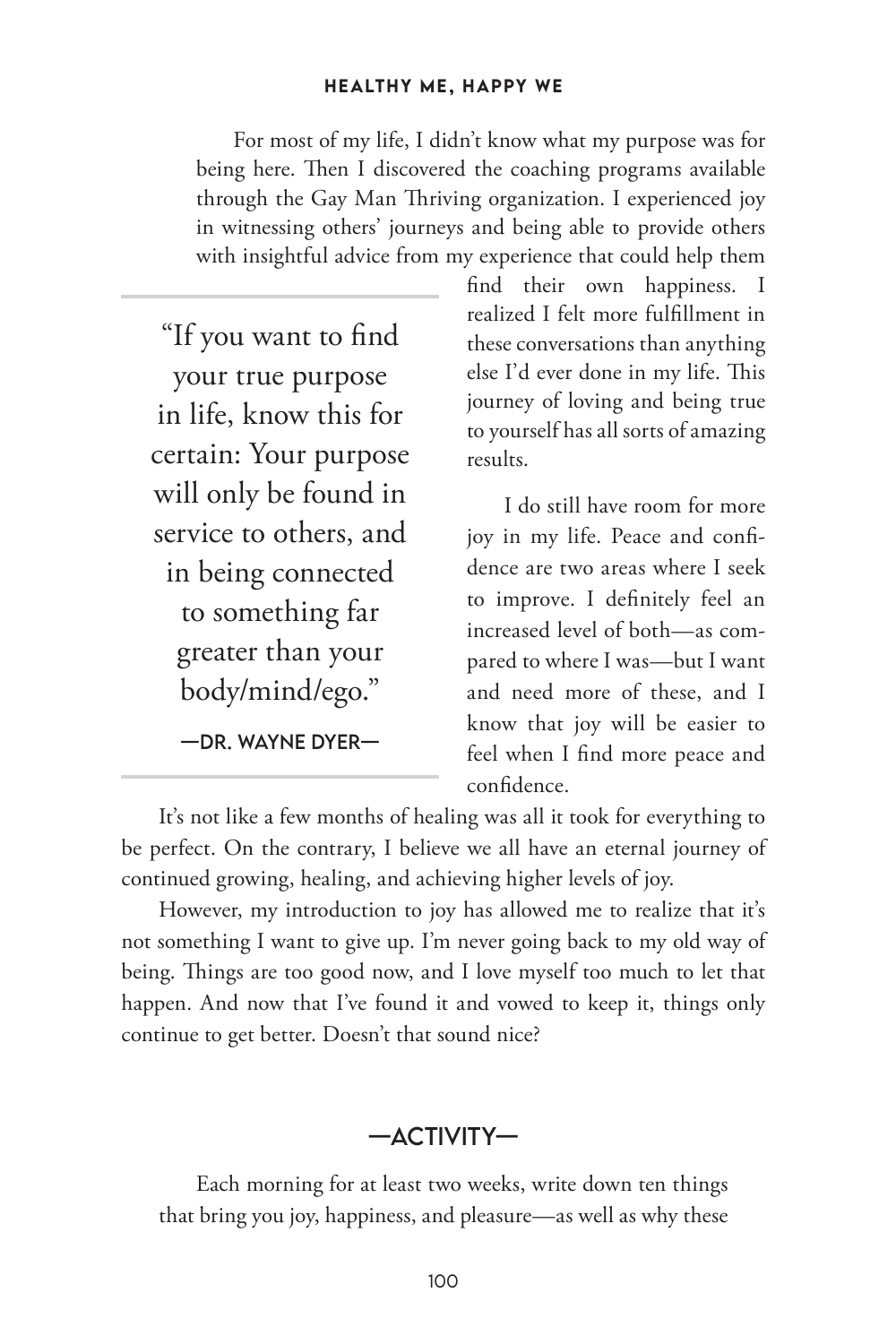are good for you or why you're grateful for them. I also suggest the following:

- 1. Try to mix it up with simple stuff (e.g., chocolate ice cream) and bigger stuff (e.g., specific relationships, your spiritual connection to a higher power, etc.).
- 2. Try not to repeat items from one day to the next—or if you do, come up with different reasons for how they bring you joy, happiness, pleasure, and gratitude.
- 3. Hint: you don't have to stop at ten.

### Acknowledging Your Value

Let's talk about how you view your value as a human being, also known as your self-worth.

I have a history of discounting my accomplishments. I was quite gifted as a kid between academics and playing piano, but I took these things for granted because they came so easily to me. I just felt these were natural-born abilities, which to some extent they were. However, I never really celebrated those talents.

To this day, I've only just started to acknowledge and appreciate my gifts. Being around friends and family who call these things out definitely helps. It also helps to surround myself with people who are excited to celebrate my strengths and wins because they don't feel threatened by me.

I have a feeling you can relate to this. Have you downplayed the good things you've accomplished or your inherent qualities as a human being? Then it's time to do something about that! The first activity at the end of this section will allow you to identify some good things about yourself to celebrate. And I want you to really brag about yourself here. You don't have to worry about being boastful because only you will know what's on your list. If you're struggling to come up with a list, ask a trusted family member or friend (one you know will be happy to answer without feeling annoyed or jealous).

As I've only recently learned to do, I encourage you to really take in the moment when someone pays you a compliment. Don't shrug it off or tell the person they're wrong (either aloud or to yourself). Instead, accept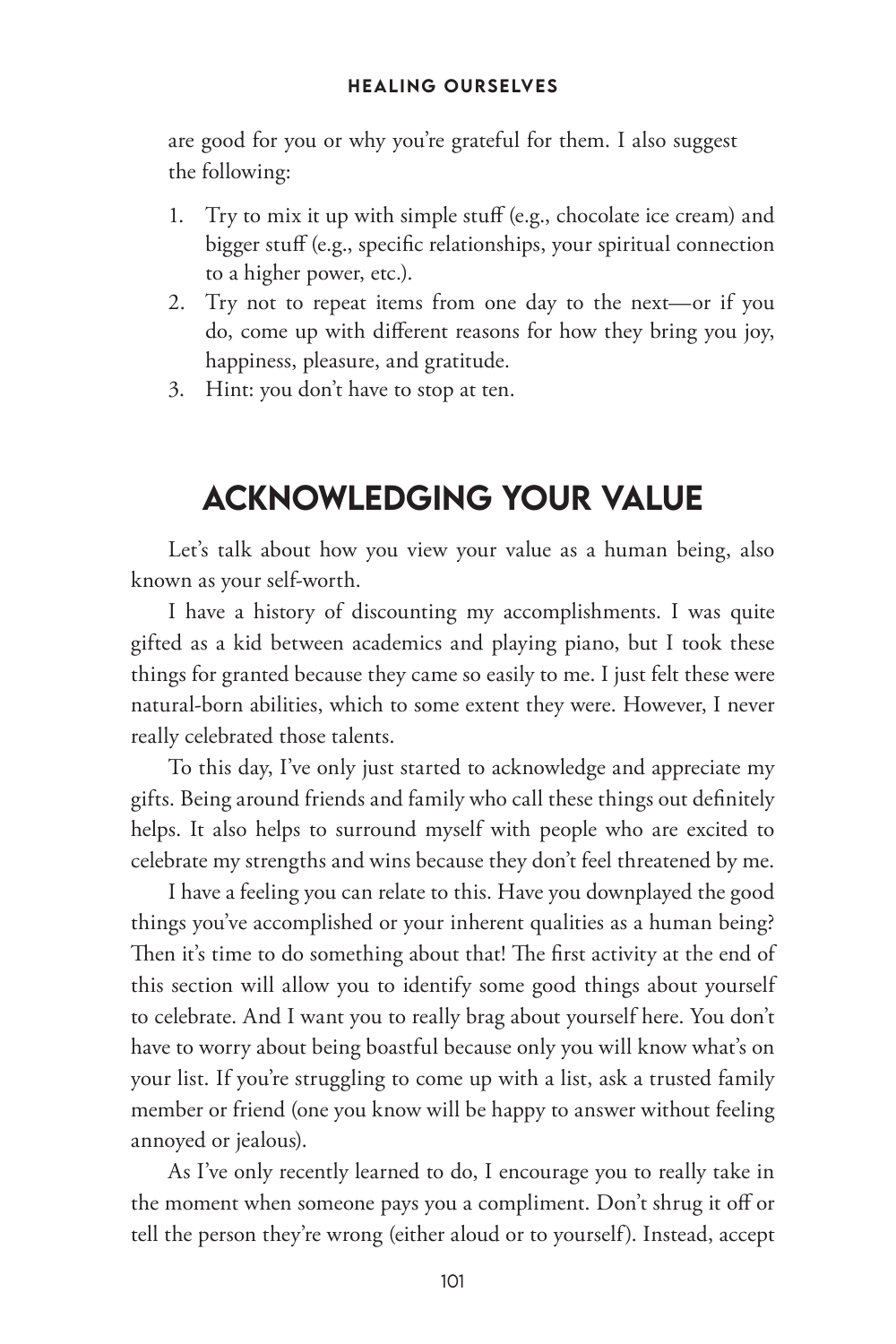the compliment with a simple, "Thank you." You are also not obligated to give a compliment in return. (If the other person expects this, their heart wasn't necessarily in the right place.) Automatically returning a compliment just because you received one takes some of the power away from the original compliment you received, and we've already discussed the dangers of people-pleasing.

"How wonderful it is that nobody need wait a single moment before starting to improve the world."

—Anne Frank—

Outside of those moments of receiving compliments, I would also encourage you to pay similar compliments to those you love more often. Do it with strangers, too! Again, it might feel awkward or uncomfortable at first—especially if these aren't exchanges you experience very often in these relationships. But who doesn't love a compliment?

Doing this will solidify a deeper bond in your relationships and often make someone's day. Telling people what you appreciate about them can go a long way.

At times or maybe even now, you may have felt a sense of worthlessness—an inability to come up with anything good to say about yourself. Maybe some close loved ones would say nice things about you that you didn't (or don't) believe.

I've been there. For me, it was really hard to believe positive things that others would say when the one person who meant the most to me not only didn't say those things but often said the opposite. I relied too much on the opinion of one person to really listen to others or notice how I felt about myself.

The journey of discovering, building, and maintaining a high level of self-worth is ongoing. Some of the big leaps we can take to achieve this include ending a toxic relationship, going to therapy, or beginning an exercise regimen.

One of the first major ways I acknowledged my value as an adult was changing jobs for the first time. I worked for my first company for nine years, during which I often worked eighty-hour weeks with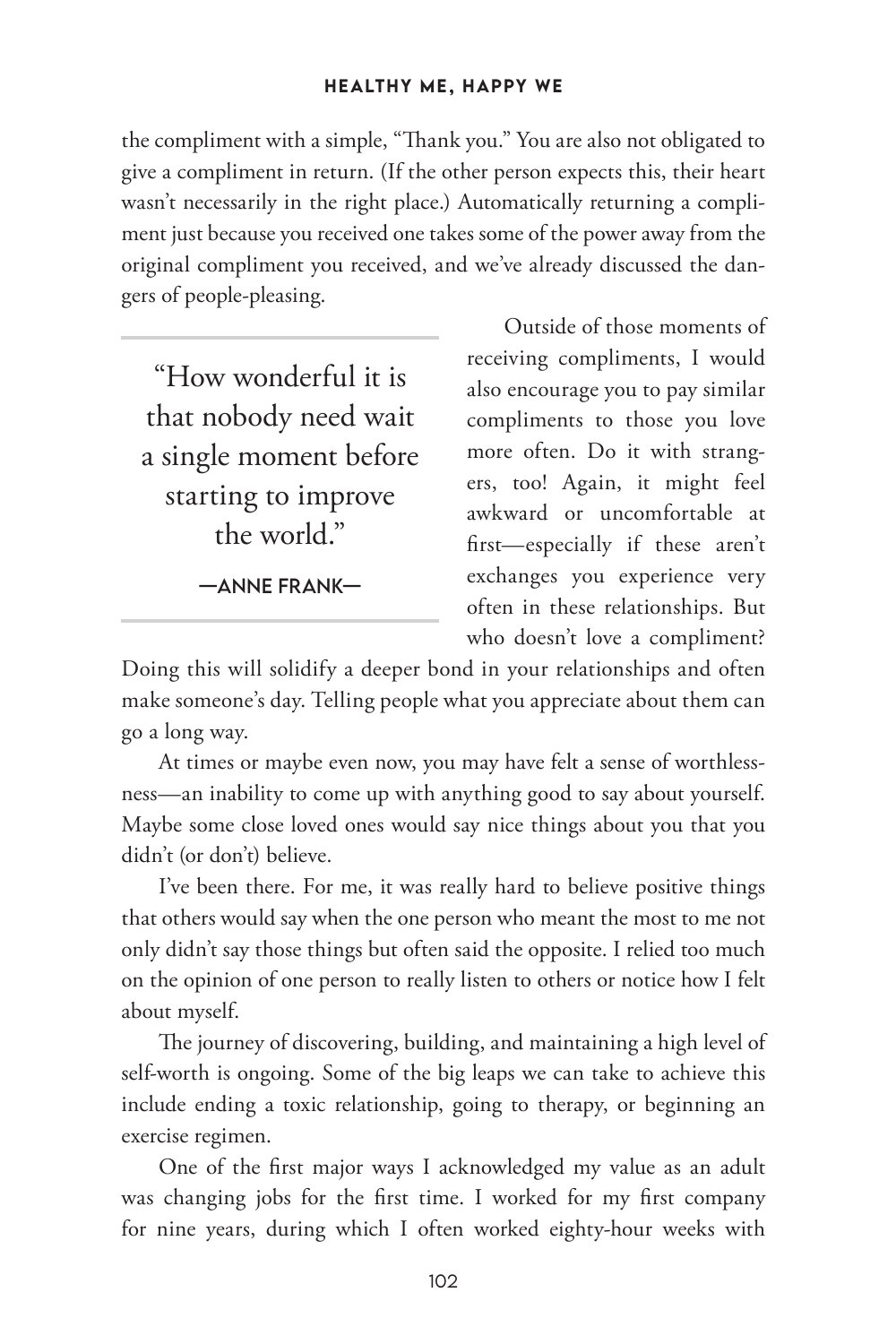#### HEALING OURSELVES

disproportionate financial recognition for my efforts. Like many organizations, my company did not do a good job of taking care of the employees who grew up with the organization out of college and instead would reward mid-career hires with more money and seniority than their peers—regardless of actual talent.

Over the course of the last few years of my time there, I went through three separate full interview processes at different employers and was ultimately rejected each time. I allowed these rejections to impact my selfworth and decided to give up on trying to pursue a different job.

But those rejections were for the best. Finally, without seeking it, I was presented with an opportunity for 50 percent more pay and 50 percent less work than my then-current job, and I took it. (It was also more pay and less work than the other positions I had applied for and didn't get.) This was not an easy decision, given my loyalty to specific team members I left behind, but I realized—possibly for the first time—that I had to take care of myself first. And I haven't looked back. The environment at that first company was toxic. (Notice the parallels here to other types of relationships.)

The steps I took to look elsewhere and ultimately choose my own well-being were an example of the types of significant leaps you can take in acknowledging your self-worth. But it's also important to take small steps in that direction as well.

I could sit here and tell you that you're worthy of love and compliments, which would be true. But hearing this from other people (especially someone like me, whom you don't know) isn't going to do you any good. Instead, a belief of worthiness has to come from within yourself.

I encourage you to develop an ongoing practice of acknowledging your value. I've included a second activity at the end of this section to do just that, which might feel awkward or uncomfortable at first. I don't care—do it anyway. The point of this is for you to develop a sense of worthiness and pride in who you are and what you can do. And once you have developed that, continuing with the practice will help you maintain these feelings or even improve upon them.

*Consistency is key.* These measures won't work if you only try them for a few days and then give up. On the other hand, there's a good chance you'll find by doing activities like this on a daily basis (as I've done) that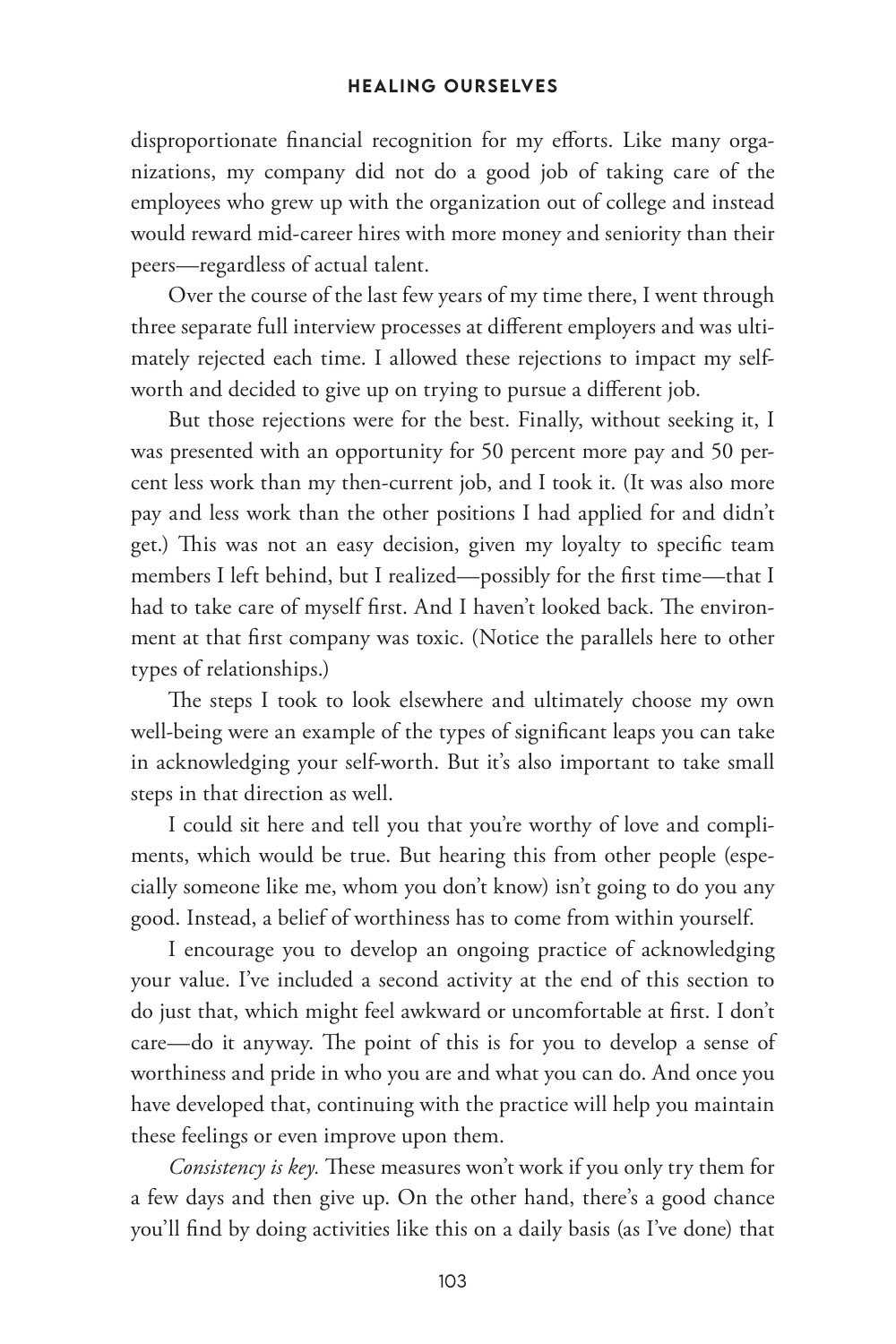you start to view yourself in a significantly more positive light. And when that happens, as I've mentioned elsewhere in this book, everything else starts to fall more and more into place.

#### —ACTIVITY 1: ONE AND DONE—

Write fifteen to twenty gifts you have. This can include talents (e.g., cooking) or qualities (e.g., honesty).

Okay, you're not done after all—I also want you to set a reminder to revisit this list once a month or so to review what you've written (and add to it if more gifts come to mind).

#### —ACTIVITY 2: DAILY—

Before bed each night—every night for at least two weeks answer the following prompts:

- 1. Which of my gifts did you use today? How did you use them?
- 2. Complete this sentence: "I am worthy of love and joy because "
- 3. What intentions can you set for tomorrow to use your gifts for good?

### In Closing

You'll find true happiness and joy as you embark on the healing journey. Everyone's path is different and may include some combination of individual or group therapy, couples or family counseling, twelve-step programs, spirituality, mentorship, and coaching. I recommend prioritizing individual therapy for anyone healing from abuse or addiction. Therapy will also help those experiencing internal challenges like anxiety, depression, or battles with their sexuality or gender identity. Including techniques like hypnotherapy and breathwork will allow you to both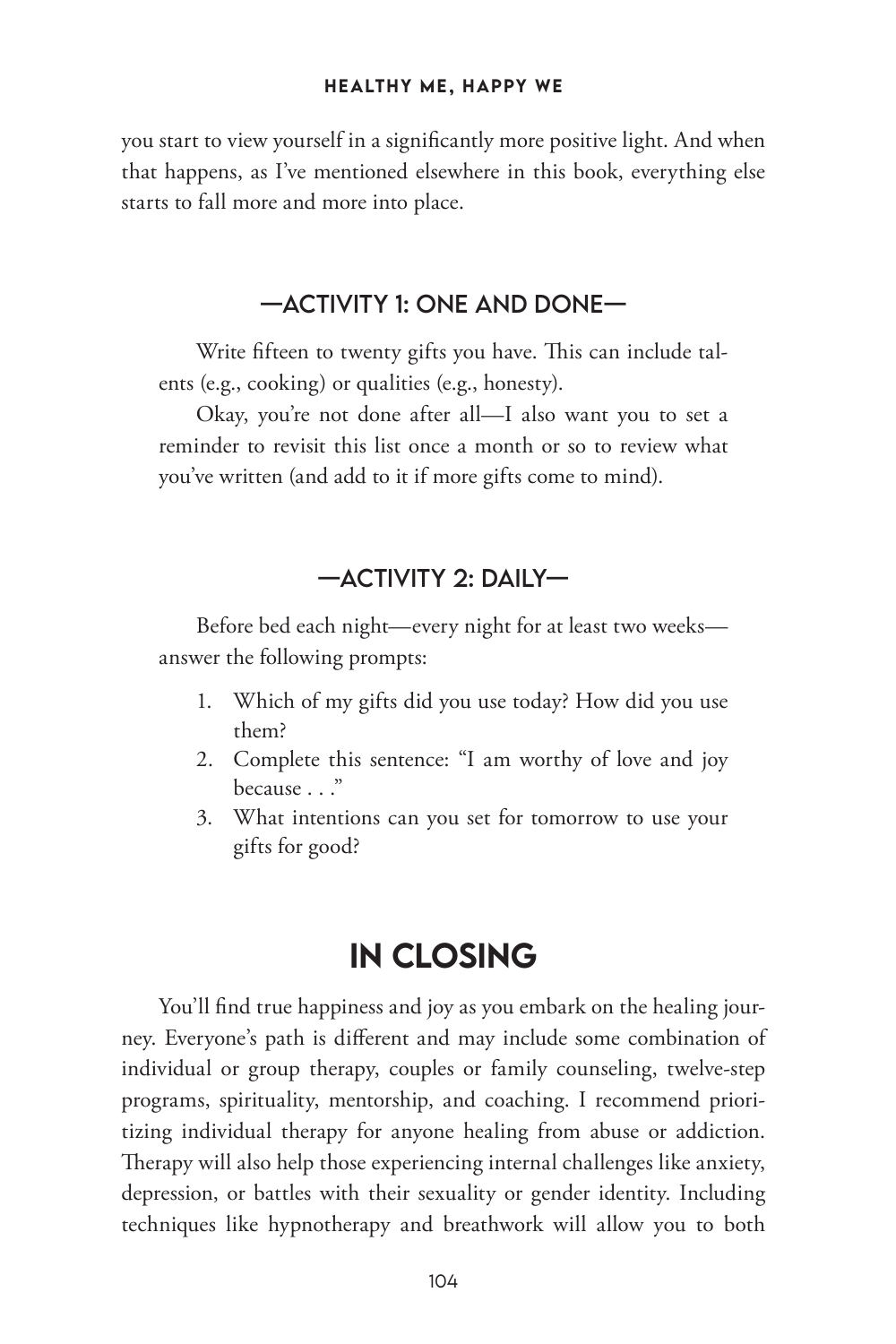#### HEALING OURSELVES

discover the source of your thought and behavior patterns as well as let go of what no longer serves you.

Sitting with our feelings—and learning to express our emotions in healthy ways—allows us to heal and move on from the discomfort of negative emotions. Releasing those blocks makes room for happiness and joy, which stick around as constants and can coexist with temporary, uncomfortable emotions of sadness, anger, and fear.

Healing ourselves opens our hearts, removes our intimacy barriers, and allows us to invite love from other people. When we fully trust ourselves, we are able to trust others and create new levels of intimacy. And "intimacy" in this sense goes well beyond sex; it means a deep, meaningful emotional connection between two people.

By doing the work on ourselves, we can begin to enjoy the benefits of happy, healthy relationships with others.

#### —REFLECTION—

What steps can you take this week to begin (or continue) healing yourself?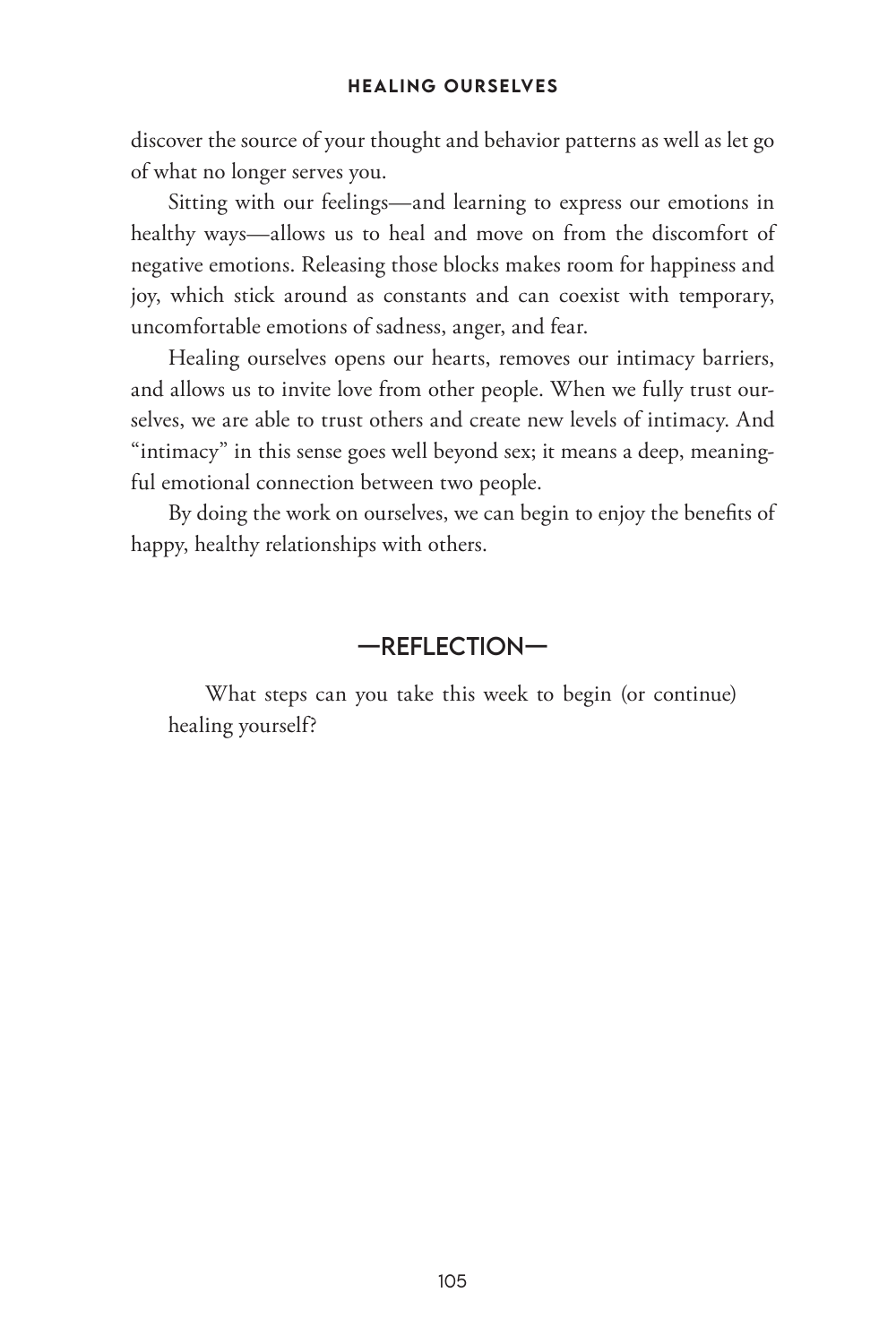

### What Healthy Relationships Do *NOT* Look Like

The phrase "you complete me" or "they complete me" irks me to no end. Fuck that—*I* complete me. *You* complete yourself. Or at least, that should be our goal. I feel so strongly about this concept that I even contemplated titling this book *I Complete Me.*

Other unhealthy mentalities with respect to romantic relationships include:

- 1. I need you.
- 2. I can't live without you.
- 3. I don't know what I'd do without you.

I believe the concept of one person completing another is complete bullshit. This can include phrases like "two halves making a whole" or "my other half" (or worse, "my better half"). It embodies the concept of codependency, which we've already explored as being unhealthy.

But that's the danger of entering into relationships when we haven't done the work on ourselves. If we don't have a good relationship with ourselves and we feel like we're missing something, we may look to a relationship with someone else to fill that gap.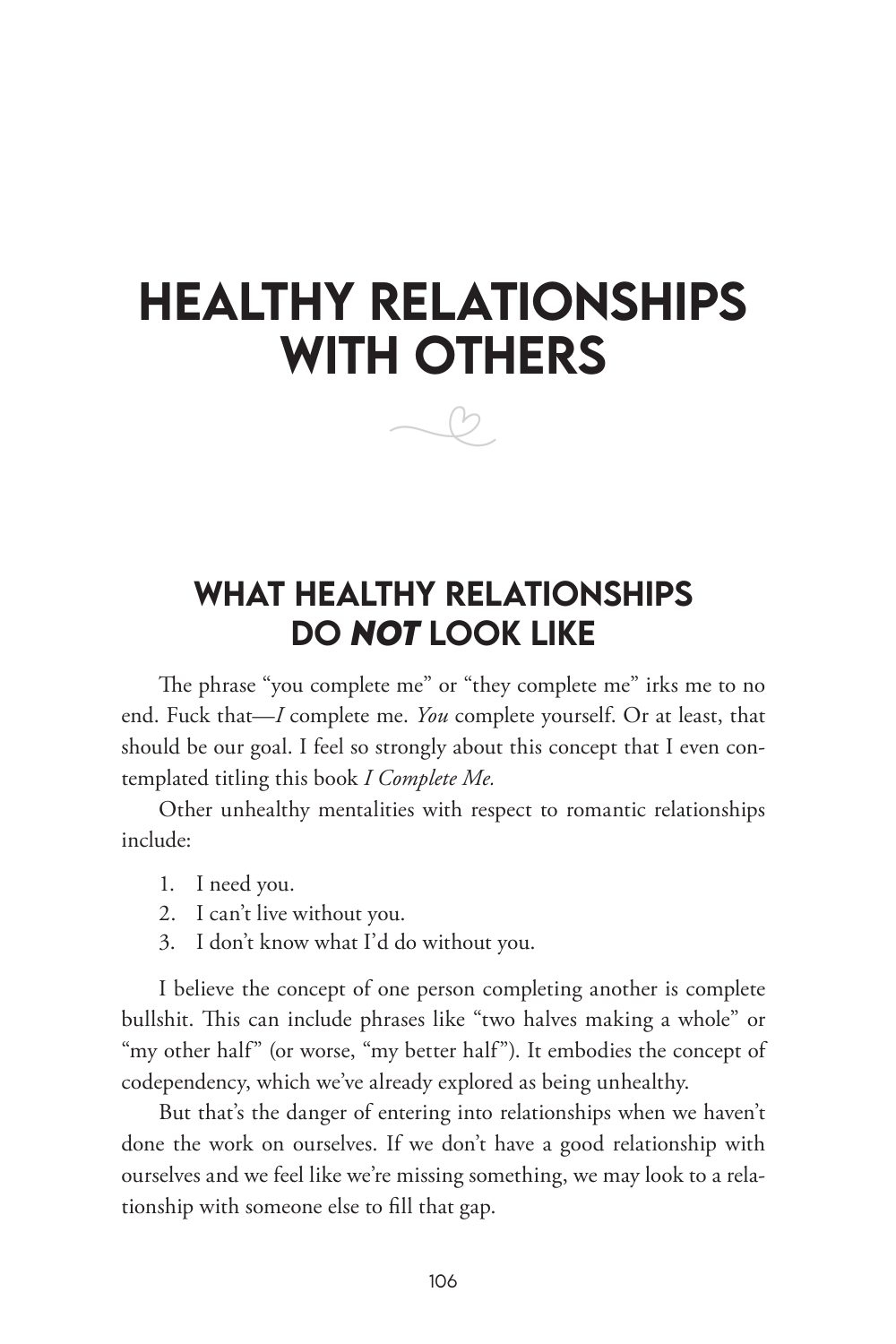We fulfill our own destinies through self-exploration (working on ourselves, as we discussed in the last chapter); finding, creating, and maintaining our own happiness; and determining and seeking to achieve our goals. We don't need another person to do that. Relationships are meant to enhance our already fulfilling lives.

"Perhaps the biggest mistake I've made in the past was that I believed love was about finding the right person. In reality, love is about becoming the right person. Don't look for the person you want to spend your life with. Become the person you want to spend your life with."

—Neil Strauss—

### WHAT HEALTHY RELATIONSHIPS *Do* Look Like

Healthy relationships are based on interdependency instead of codependency. Both partners have established their individuality. Each person is fully complete on their own, without relying on another person or the relationship in order to feel complete.

*Healthy relationships are about complementing one another, not completing each other.*

When we have that healthy relationship with ourselves and are complete on our own, we attract another healthy, complete, fully independent person to us and can create something beautiful with that person. On the other hand, when we're missing something in the relationship with ourselves, we look for someone else to fill that gap, either consciously or subconsciously.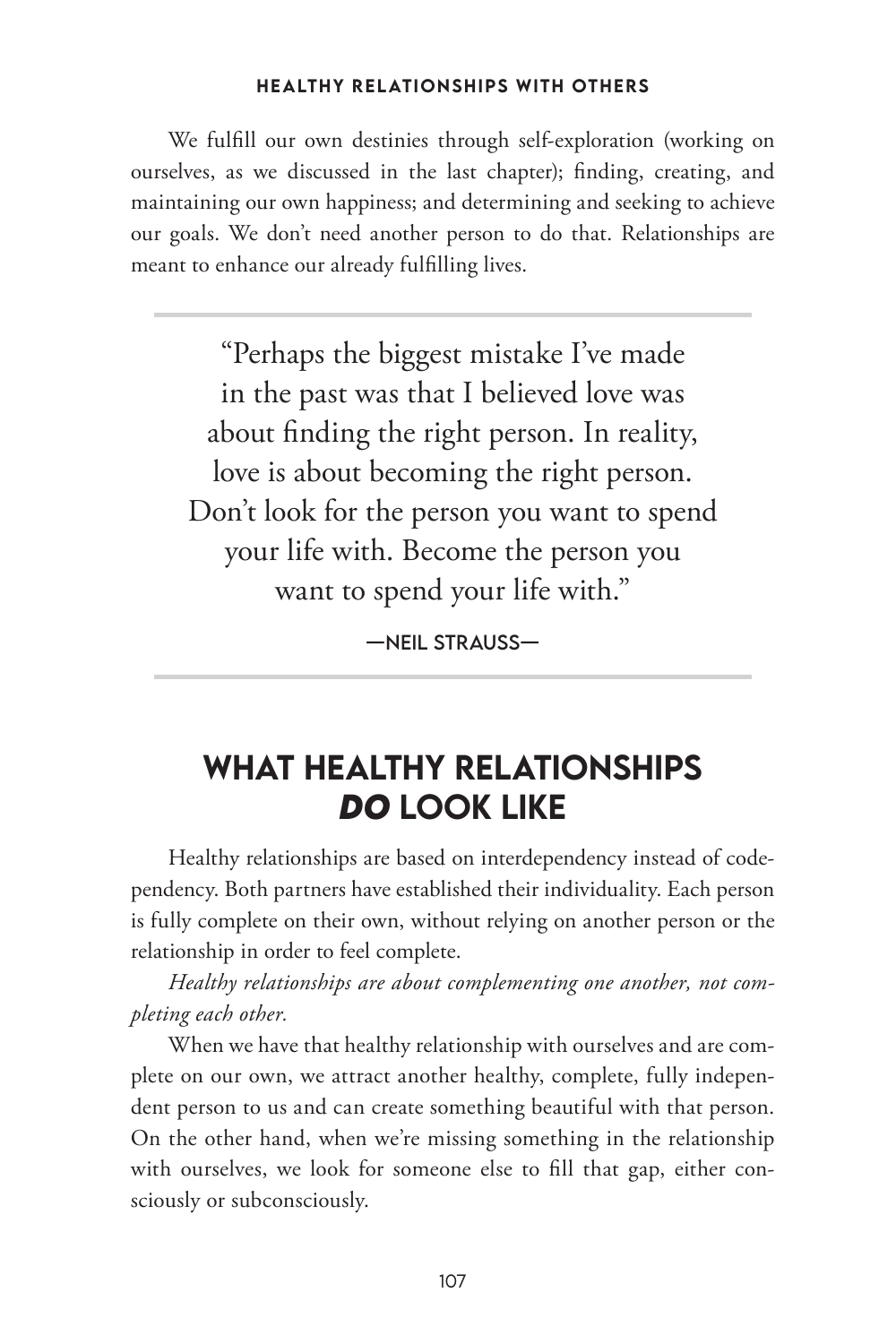Relationships should be about enhancing our lives. Another person and the corresponding relationship can bring some wonderful aspects into our experience:

- 1. Connection—physical, emotional, mental, sexual, and spiritual
- 2. Laughter, enjoyment, and fun
- 3. Support, advice, and a listening ear
- 4. Inspiration and motivation for each other—just by nature of being yourself, loving yourself, and doing your own work
- 5. Introduction to new and exciting things (hobbies, interests, concepts, and ideas)
- 6. Different perspectives and opportunities for furthering your growth and learning

These are wonderful contributions to life, but there are many other components of life that we can (and should!) have, even without a partner. When we have a healthy relationship with ourselves, we have a full concept of our own identity and can experience fulfillment, happiness, and connection with ourselves and others.

### Let's Compare, Shall We?

So, what does interdependency entail? Well, remember all the unhealthy stuff we discussed in relation to codependency? It is the opposite of all that.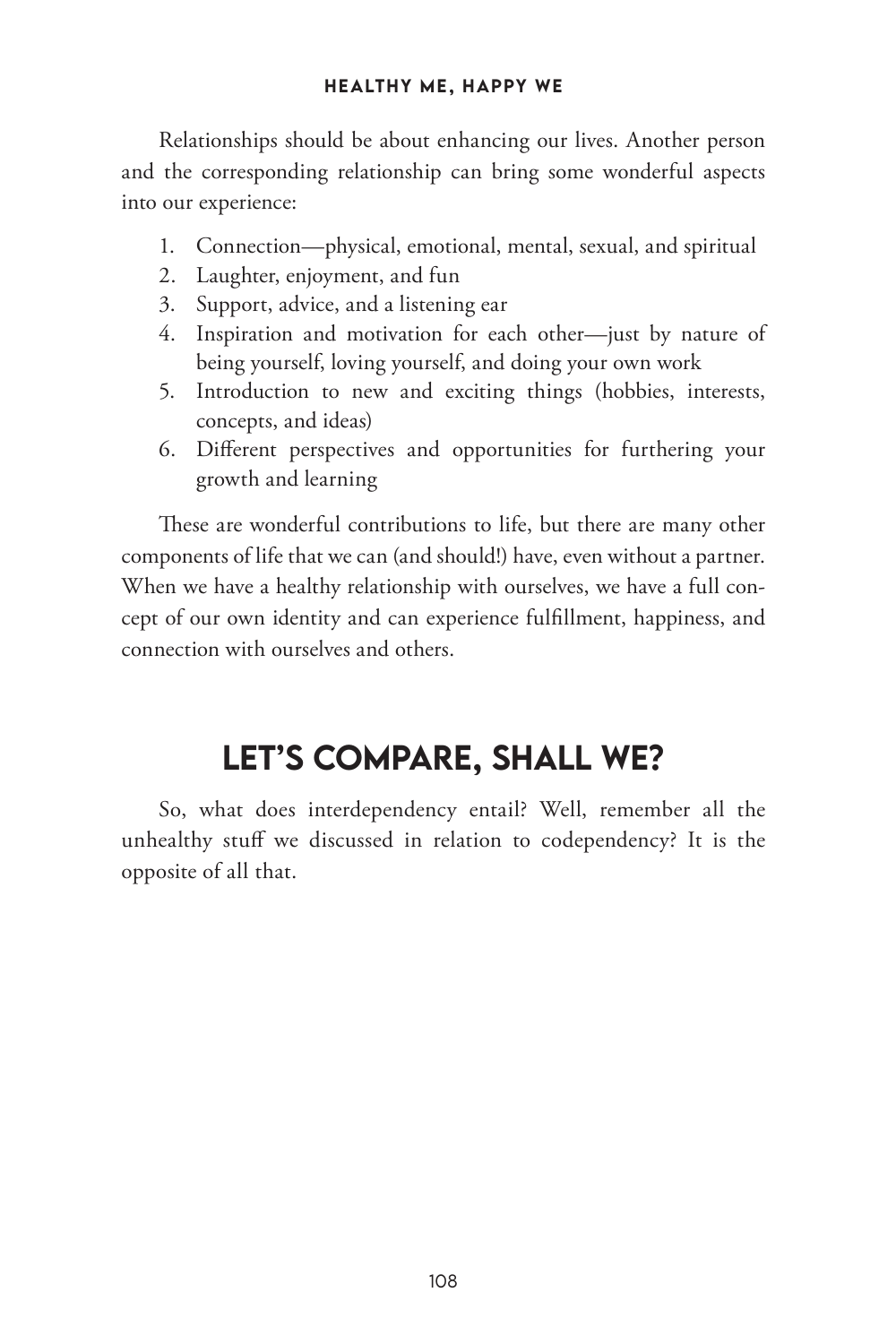In codependent relationships, *two codependents become one*:

| <b>PERSON A</b>       | <b>PERSON B</b>                 |
|-----------------------|---------------------------------|
| (Appears) independent | Dependent                       |
| Fears abandonment     | Fears abandonment               |
| Needs to be needed    | Needs to be taken care of       |
| Unhealthy boundaries  | Unclear personal identity       |
| Needs to control      | Needs the other to take control |

1. Each person gets bored with the other

- 2. Each person becomes more needy
- 3. One outgrows the other
- 4. They remain together through fear of abandonment or habit
- 5. Resentment builds
- 6. Fear grows
- 7. Boredom grows

*Source: The Wellness Institute.*

In interdependent relationships, *two independents share with each other*:

| <b>PERSON A</b>        | <b>PERSON B</b>        |
|------------------------|------------------------|
| Independent            | Independent            |
| Secure within          | Secure within          |
| Has own job/profession | Has own job/profession |
| Has own friends        | Has own friends        |
| Has own interests      | Has own interests      |

- 1. Both admire each other
- 2. Both challenge each other (in a loving, healthy way)
- 3. Both support each other
- 4. Both remain together by choice
- 5. Both continue to grow
- 6. Both become more self-confident

*Source: The Wellness Institute*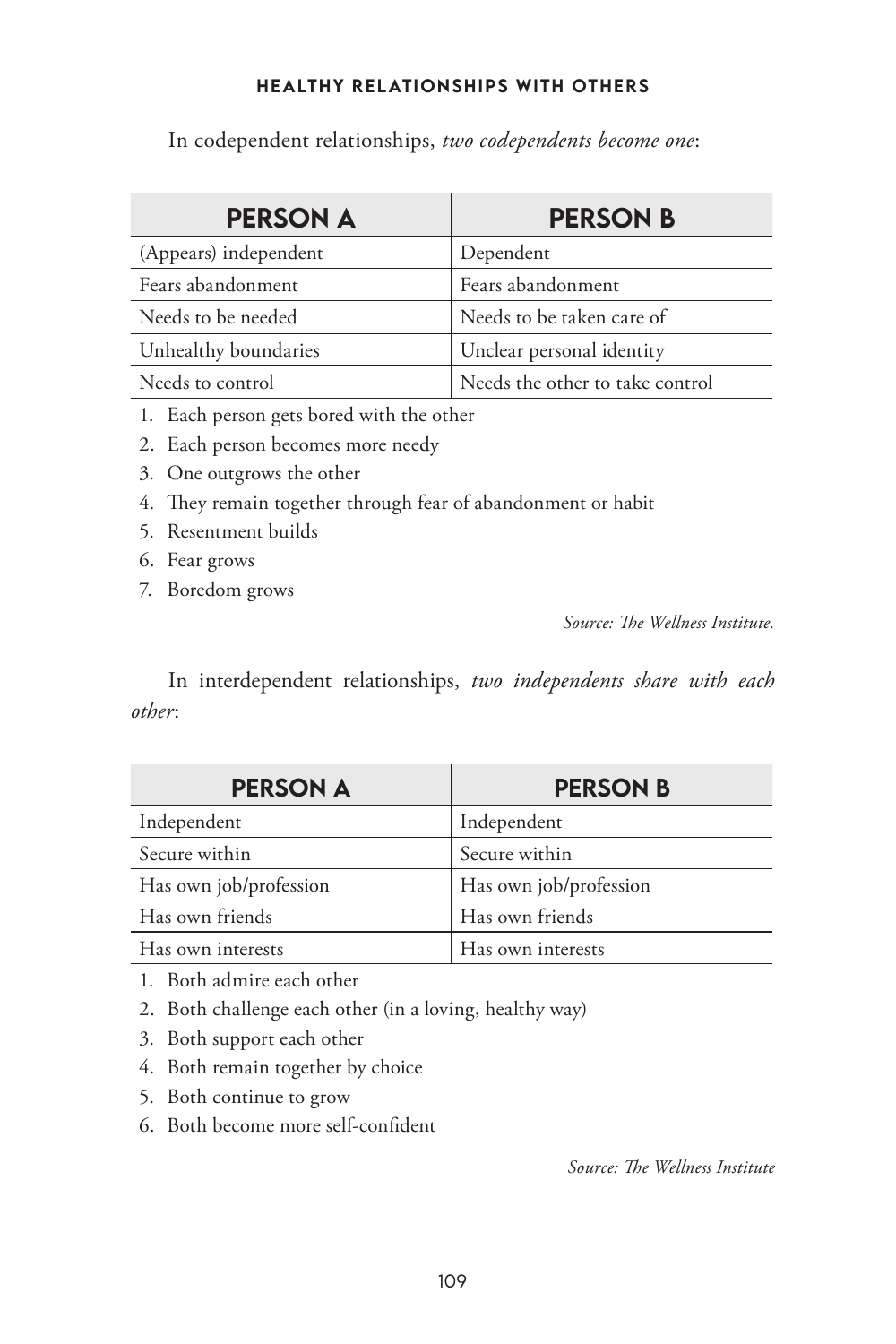"Our boundaries embody a foundational social paradox: this is me and that is you and we are one."

#### —Britt East—

In a codependent relationship, the two individuals share many common characteristics and behaviors, but the key differences lie in one person's need to be needed, need to control, and an inability to establish and maintain healthy boundaries. Meanwhile, the other person needs to be taken care of and has little to no individual identity.

On the other hand, interdependency involves two whole people coming together to create and maintain a healthy relationship. Each person has an individual identity that remains intact throughout the life of the relationship. Being together enhances each individual's life, but neither individual is dependent on the other for personal happiness, growth, or survival.

Realistically, then, what does that look like? The chart on the next page summarizes how those characteristics manifest in everyday life.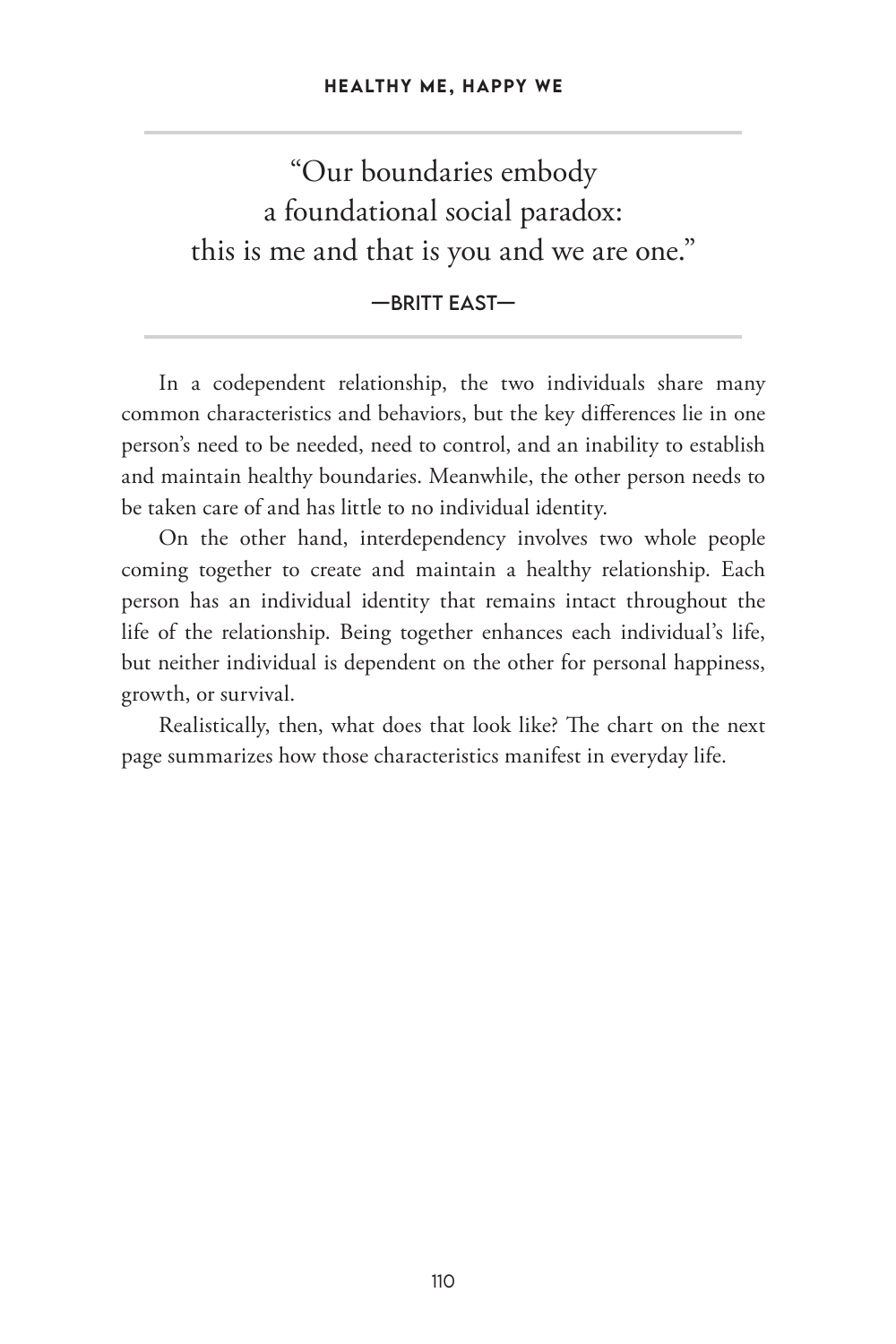#### **CHARACTERISTICS** OF UNHEALTHY **RELATIONSHIPS**

### **CHARACTERISTICS** OF HEALTHY **RELATIONSHIPS**

| Dishonesty, including:                   | Respectful honesty and authenticity        |
|------------------------------------------|--------------------------------------------|
| Sugar-coating (telling people            | Telling people what they need              |
| what they want to hear versus            | to hear versus want to hear (in            |
| need to hear)                            | a loving, respectful way)                  |
| Inauthenticity (feeling the<br>$\bullet$ | Feeling comfortable to be                  |
| need to hide some part of the            | your true self without hiding              |
| self from the other)                     | any aspects                                |
| OR                                       | Delivering feedback honestly,<br>$\bullet$ |
| Disrespectful honesty (honest            | respectfully, and lovingly                 |
| feedback delivered in an unkind way)     |                                            |
|                                          |                                            |

"Say what you mean. Mean what you say. Don't be mean when you say it."

#### —Meryl Runion—

| Disagreements                      | Disagreements                       |
|------------------------------------|-------------------------------------|
| Involve fighting, screaming,       | Are welcome to occur                |
| or disrespect                      | Happen in a loving,<br>$\bullet$    |
| OR                                 | compassionate, respectful,          |
| No disagreements (avoiding         | and constructive manner that        |
| confrontation at all costs, always | includes active listening           |
| agreeing with the other even when  |                                     |
| you don't really agree)            |                                     |
| One-sided                          | Two-sided                           |
| One person benefits                | Mutually beneficial                 |
| Only one individual puts in        | Both individuals put in effort<br>٠ |
| the effort to maintain the         | to maintain the relationship        |
| relationship                       |                                     |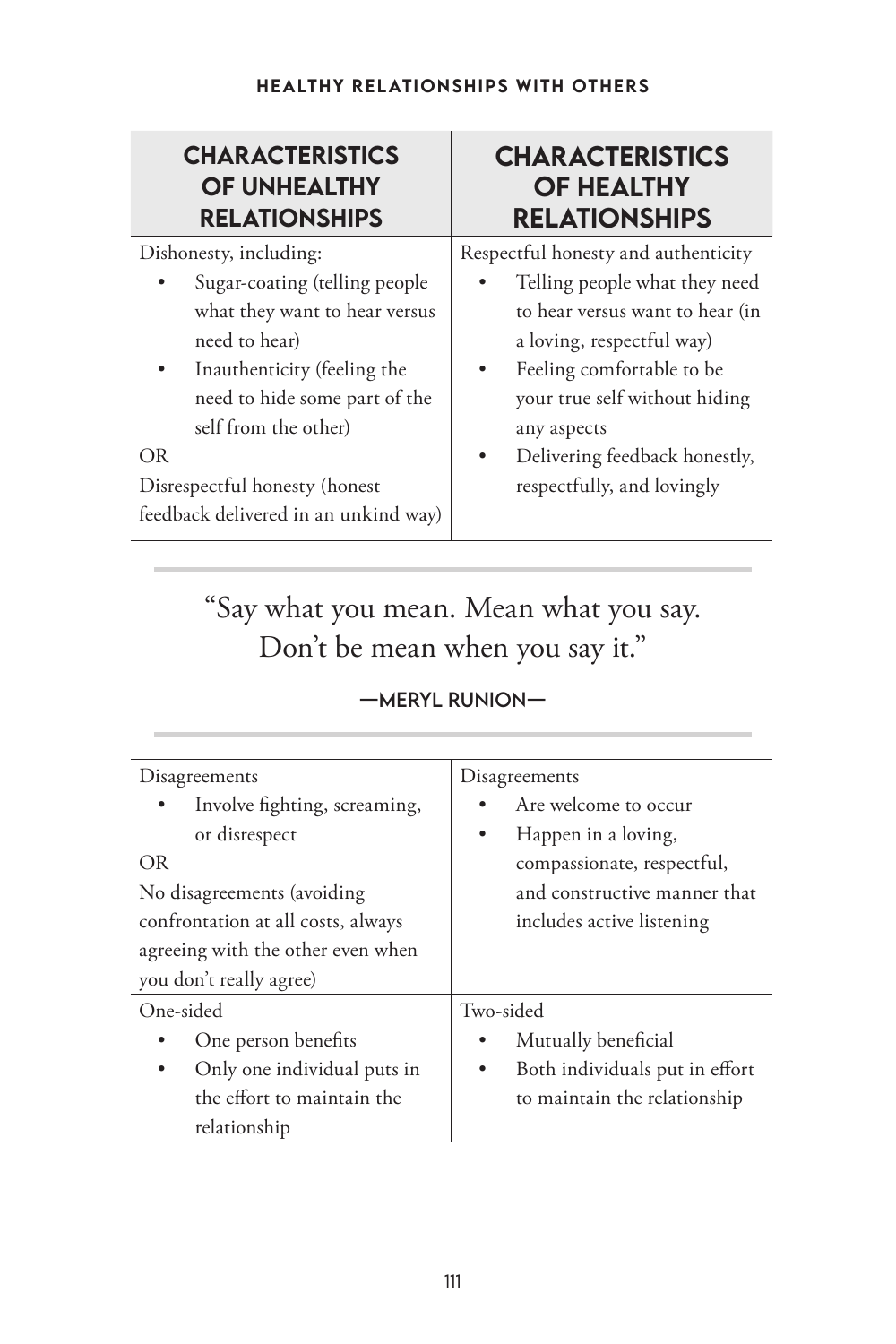#### **CHARACTERISTICS** OF UNHEALTHY **RELATIONSHIPS**

### **CHARACTERISTICS** OF HEALTHY Relationships

| Lack of boundaries                      | Clear boundaries                      |  |
|-----------------------------------------|---------------------------------------|--|
| Not saying no                           | Saying no when necessary              |  |
| Not speaking up when                    | Speaking up in a loving               |  |
| something doesn't sit right             | manner when a boundary                |  |
| with you                                | needs to be set or reinforced         |  |
| Constantly acting as a                  | Mutual support                        |  |
| therapist                               |                                       |  |
| Rescuing the other                      | Providing safe space                  |  |
| Stifling the other's emotions           | Allowing the other to feel            |  |
| Fixing problems for the other           | whatever emotions come up             |  |
| Providing advice without                | Providing support and a               |  |
| allowing the other to figure            | listening ear while allowing          |  |
| things out for themselves               | the other to fight their own          |  |
|                                         | battles                               |  |
| Anticipating the other's needs in order | Thoughtfully giving and allowing the  |  |
| to receive love and avoid being hurt    | other to ask for what they need and   |  |
|                                         | feeling free to do the same           |  |
| Prioritizing the other's needs over     | Mutually respecting the equality of   |  |
| your own needs                          | each other's needs but taking care of |  |
|                                         | your needs first so that you have the |  |
|                                         | ability to meet the other's needs     |  |
| One or both individuals are insecure    | Both individuals are secure           |  |
| Relying on reassurance and              | Each is confident in their            |  |
| validation                              | identity and feel safe in the         |  |
| Constantly needing                      | relationship                          |  |
| confidence boosts                       | Compliments and validation            |  |
|                                         | are shared generously but are         |  |
|                                         | not required by either person         |  |
|                                         |                                       |  |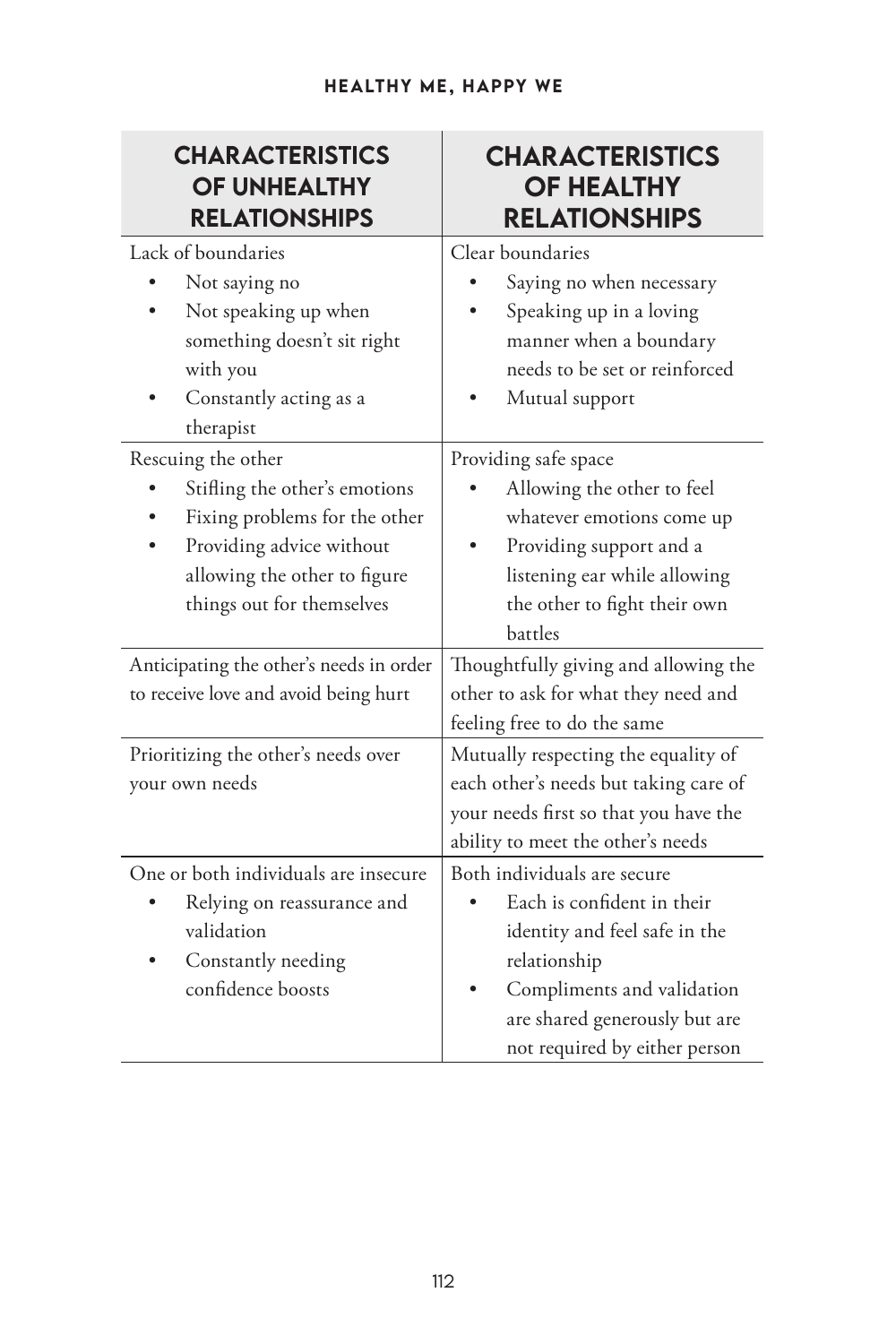| <b>CHARACTERISTICS</b>                                                                                                                                                                                                                                    | <b>CHARACTERISTICS</b>                                                                                                                                                                                                                                                                                                       |  |
|-----------------------------------------------------------------------------------------------------------------------------------------------------------------------------------------------------------------------------------------------------------|------------------------------------------------------------------------------------------------------------------------------------------------------------------------------------------------------------------------------------------------------------------------------------------------------------------------------|--|
| <b>OF UNHEALTHY</b>                                                                                                                                                                                                                                       | <b>OF HEALTHY</b>                                                                                                                                                                                                                                                                                                            |  |
| <b>RELATIONSHIPS</b>                                                                                                                                                                                                                                      | <b>RELATIONSHIPS</b>                                                                                                                                                                                                                                                                                                         |  |
| Jealousy of successes or using self-<br>serving manipulation (e.g., "I know<br>your networking event is really<br>important for your career, but I don't<br>feel like going. Let's stay home and<br>cuddle instead-doesn't that sound<br>so much nicer?") | Wanting what's best for each<br>other and providing support and<br>encouragement (e.g., in the example<br>to the left, this could mean attending<br>the networking event together<br>or asking the other if they mind<br>attending the event alone, still<br>supporting and encouraging even<br>when not physically present) |  |
| Gossip about other individuals whom                                                                                                                                                                                                                       | Each person is respectful of others                                                                                                                                                                                                                                                                                          |  |
| both people know                                                                                                                                                                                                                                          | who are not present                                                                                                                                                                                                                                                                                                          |  |
| Unconstructive, unsolicited criticism                                                                                                                                                                                                                     | Constructive, respectful feedback<br>when appropriate and requested or<br>invited                                                                                                                                                                                                                                            |  |
| Unbalanced contributions to                                                                                                                                                                                                                               | Equitable contributions to the                                                                                                                                                                                                                                                                                               |  |
| the relationship, household, and                                                                                                                                                                                                                          | relationship, household, and                                                                                                                                                                                                                                                                                                 |  |
| family life                                                                                                                                                                                                                                               | family life                                                                                                                                                                                                                                                                                                                  |  |
| Enabling unhealthy behavior, such as:<br>Emotional behaviors described<br>above<br>Physically unhealthy habits<br>like drugs, alcohol, smoking,<br>overeating, and undereating                                                                            | Promoting healthy behavior<br>Providing support and a safe<br>space to discuss unhealthy<br>behaviors<br>Helping hold the person<br>accountable to make healthy<br>changes, but without<br>accepting responsibility for<br>their ultimate behavior                                                                           |  |

Right now, you might be thinking, "Well, damn—that's a lot. And my relationships don't come anywhere near to checking all the boxes in the 'healthy' column." First of all, that's okay—few relationships check all those boxes consistently with nothing from the "unhealthy" column ever showing up. All relationships are a work in progress. Secondly, this information is meant to guide you on what characteristics exist in a healthy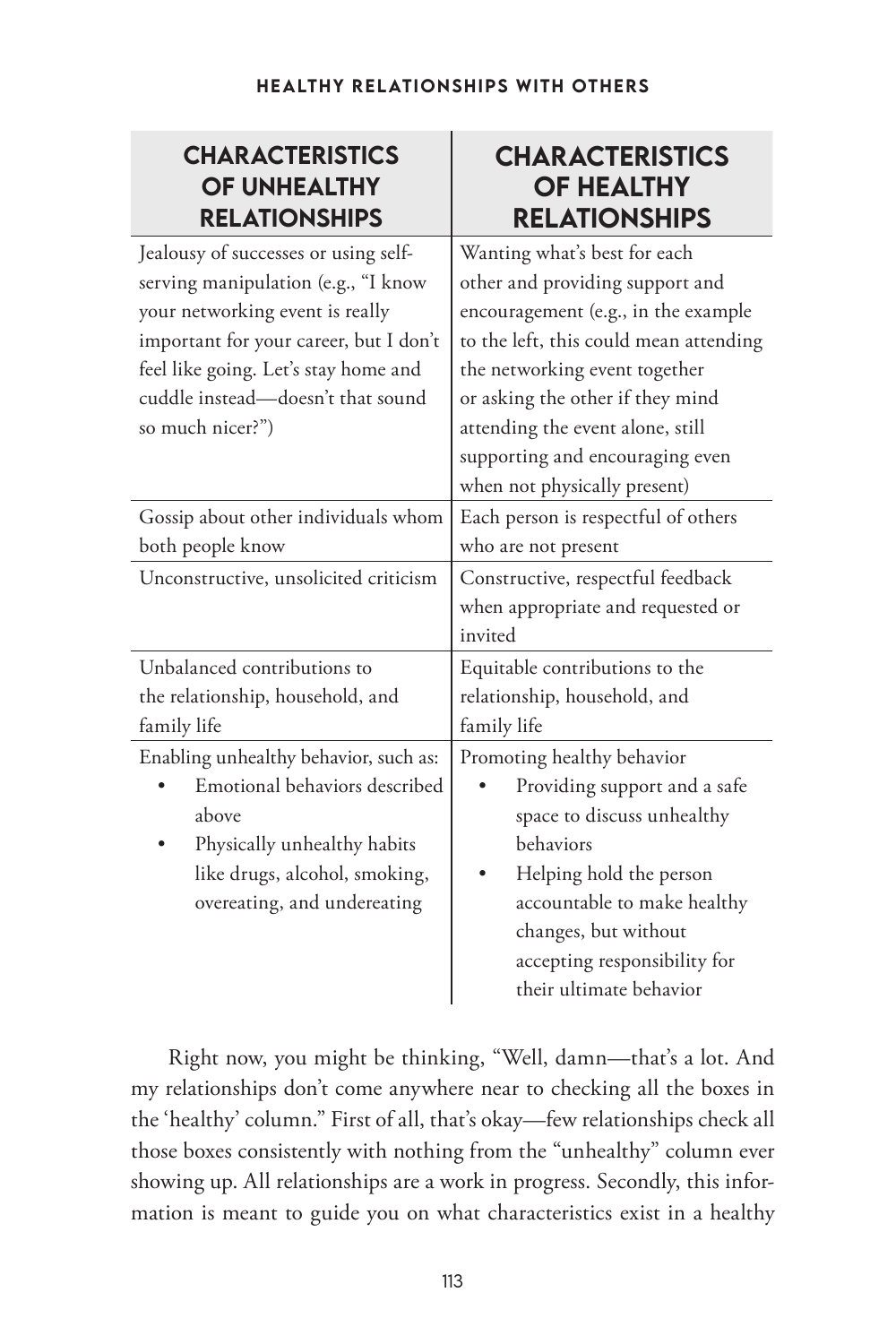relationship so that you can see how your current relationships overlay on the spectrum of unhealthy versus healthy.

We are all human and, therefore, imperfect. We can have healthy relationships, even if one or both individuals exhibit characteristics from the "unhealthy" column from time to time or have not evolved to fully embody the characteristics from the "healthy" column. For example, jealousy may occur once in a while, but it's important to recognize it as unhealthy and talk through it with the other person. Other people may struggle with all sorts of insecurities, but that's okay—as long as they don't become all-consuming. And again, it's important to communicate these struggles with unhealthy tendencies to our partners so they know what we're experiencing.

Healthy relationships are built on honest, open, and loving communication. They involve creating a safe space where each person can feel comfortable expressing their feelings—as opposed to an unhealthy environment, where expressing feelings leads to denial or defensiveness.

Our feelings are always valid, regardless of others' opinions or intentions. In the moment, someone may unintentionally upset you, which may cause a negative reaction from you. Afterward, it's certainly healthy to have a calm conversation about their intention as well as your (potentially unhealthy) reaction—but your feelings in the heat of the moment are valid. It's not okay for someone to suggest that you shouldn't feel a certain way.

And when I say, "Our feelings are always valid," that's a reminder to yourself, too. We shouldn't stifle our emotions because that's how unhealthy buildup occurs. Feelings are good and healthy to experience, but it's important to express them in a healthy way. I often have to correct my own self-talk from "I shouldn't be feeling this way" or "I don't want to feel this way" to "I accept how I feel." I remind myself to sit with that feeling, to examine it, and to learn what I need to learn. Remember—feelings exist to give us information.

Respect is another key component of a healthy relationship. We cannot expect two partners to agree on everything. Some romantic partners disagree often but can continue to thrive in the relationship because each person respects the other's viewpoint. The two may reach common ground or agree to disagree.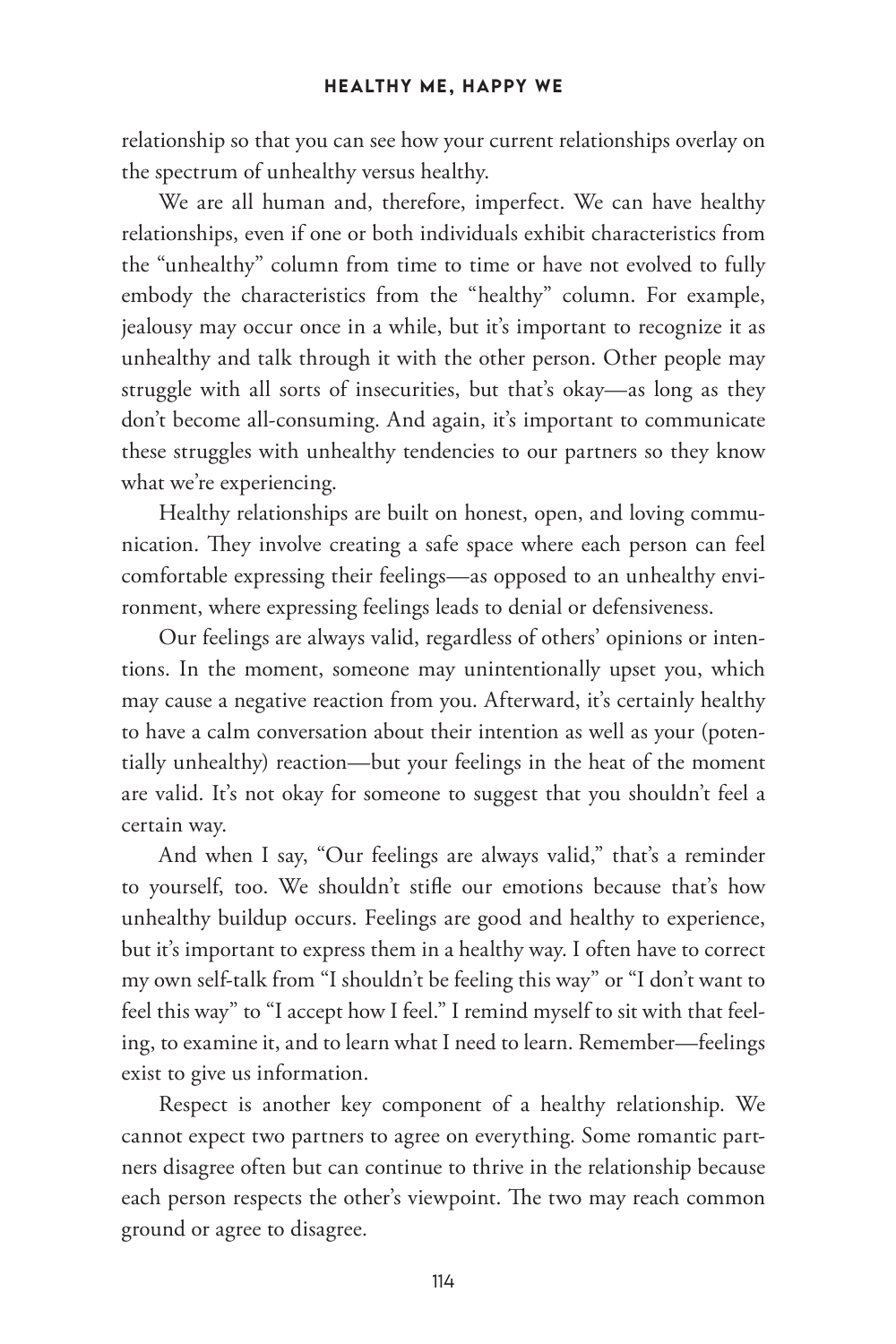Some characteristics can exist in both unhealthy and healthy relationships, but there are important differences in how they present themselves.

For example, having fun is a common element of both unhealthy and healthy relationships. But how are you having fun? Are you having fun at someone else's expense (whether that someone is inside or outside the relationship)? Are you partaking in physically unhealthy activities on a regular basis (e.g., drinking, binge eating, doing drugs) *in order to* have fun? In healthy relationships, we can simply enjoy each other's company while doing fun, safe, and healthy activities.

Another example: helping people. Always a good thing, right? Well, let's think about it. If one person in a relationship is often doing more for the other than what feels good and with no ability (or safety) to say no or set limits, we're in unhealthy territory. On top of that, maybe the other person doesn't express gratitude or has guilt when asking for help. Or maybe there's a quid pro quo element to the help—expecting something to be done in exchange for that help.

In a healthy relationship, on the other hand, the help feels good to both individuals—free from guilt and expectation of something in return. The helper feels free to say no or set a limit in how the help is provided, which the asker respectfully acknowledges. And the asker expresses gratitude for whatever help the helper does provide.

There also needs to be a balance of how much help is requested and provided. Things are unbalanced when one individual is always the one asking for help and the other is always providing it. While, again, I don't believe a "tit for tat" mentality is healthy—there doesn't have to be an equal exchange of helping each other—we need to be careful that the relationship is two-sided, not one-sided.

A relationship is unhealthy when it regularly exhibits those characteristics from the examples provided here. And if one unhealthy characteristic happens regularly in a given relationship, I would venture to guess that other examples also occur in that same relationship. If you notice those patterns in any of your relationships, it's time for you to start setting boundaries and having important conversations about the health and future of your connection. And if these efforts are met with resistance, you may need to reevaluate whether it's appropriate and in your best interest to continue a relationship with that individual.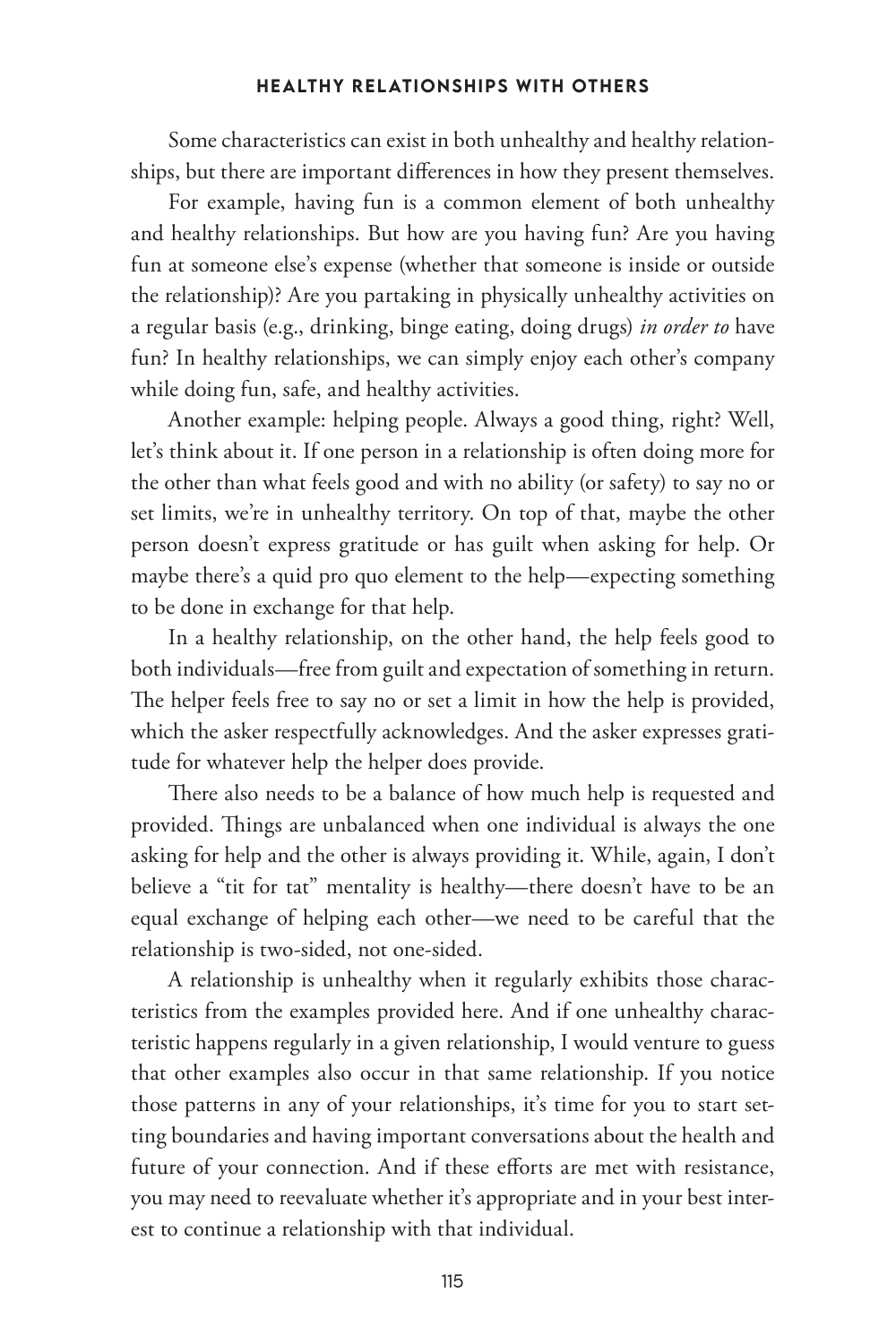### Compatibility Is a Different Topic

Having a healthy relationship and having compatibility are two different things.

In theory, a relationship could exist between two healthy individuals whose personalities aren't compatible, but it probably wouldn't be very enjoyable. Some personalities just don't mesh well. Or maybe they mesh at an acceptable level but not to the extent that you want to spend your life with the other person. That's okay. *Just because two individuals are healthy doesn't mean they are meant for each other!*

Everyone has different strengths and weaknesses, too, which can bring balance to a relationship. As an example, one individual may generally exhibit healthy characteristics but still struggle with communicating their feelings (that would be me!). If this is you, too, being in a relationship with someone who effectively shares their feelings can be a really good thing and can help you grow in this area. We shouldn't *rely* on the other person to always bring out healthy characteristics in us, but they can be a good source of encouragement and inspiration just by being who they are.

When I talk about not using a relationship to complete or define us, I'm not talking about personality differences. For instance, maybe you're incredibly sociable and constantly on the go. Having someone who is "kind of boring" (likes to stay at home and not do much) might be good because it can bring balance to both of you—giving you some time to slow down and giving them the opportunity to spice up their life with some variety. Again, it's about complementing one another, not completing each other.

If we don't feel complete, the real issue comes down to love and happiness. An unhealthy mindset is not feeling loved unless someone else loves us or not being happy unless we are in a relationship. We have to find love for and happiness in ourselves first. Other people can enhance these feelings, but we have to have a solid foundation on our own.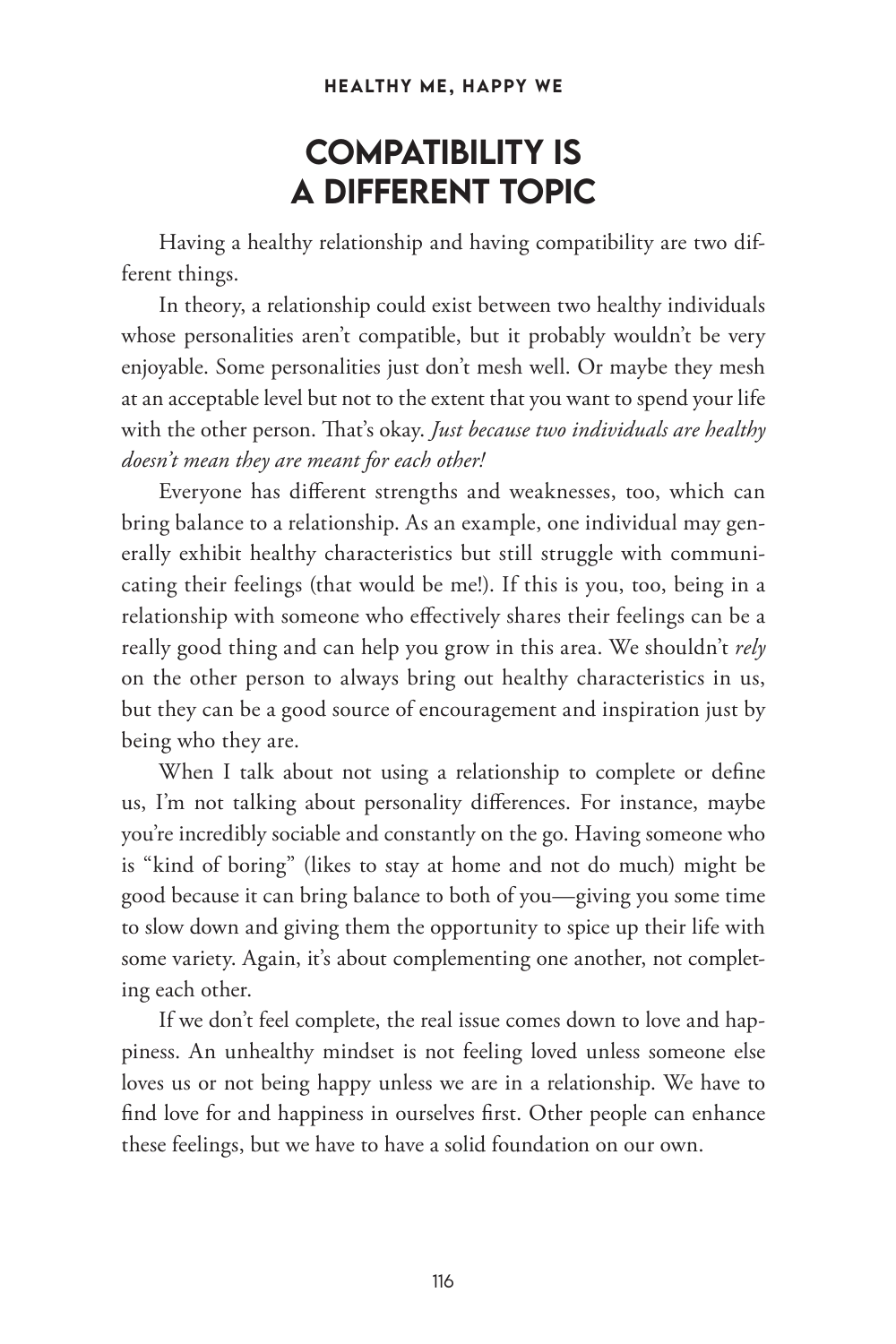### Love of Self Allows for Safe and Healthy Love of Others

Self-love, self-care, self-reflection, self-reliance, and self-empowerment are all essential components of an interdependent relationship. The whole point here is that each individual *could* live without the other, but instead they *choose* to be with each other—and continue to make this choice every day.

To some people, this concept may come across as self-centered or selfinvolved. (After all, the terms used in the previous paragraph are all *self-, self-, self-*!) In reality, it is entirely the opposite. As I've mentioned, there is a big difference between selfishness (or self-centeredness) and self-love. And I'll bring back that RuPaul quote again: "If you can't love yourself, how the hell are you gonna love somebody else?" This quote essentially captures everything I'm trying to say here: by putting yourself first and loving yourself first, you then have the capacity to fully love others.

| <b>CHARACTERISTIC</b>   | <b>RELATIONSHIP</b><br><b>WITH SELF</b> | <b>RELATIONSHIP</b><br><b>WITH ANOTHER</b> |
|-------------------------|-----------------------------------------|--------------------------------------------|
| Love and honor          | I love and honor myself.                | We love and honor each                     |
|                         |                                         | other.                                     |
| Trust and safety        | I trust and am safe with                | We trust each other and                    |
|                         | myself.                                 | will make safe space for                   |
|                         |                                         | each other.                                |
| Honesty                 | I am honest with                        | We are honest with                         |
|                         | myself.                                 | each other.                                |
| Respect and admiration  | I respect and admire                    | We respect and admire                      |
|                         | myself.                                 | each other.                                |
| Courage                 | I have courage to be                    | I have courage to be                       |
|                         | myself with myself.                     | myself with my partner.                    |
| Inspiration and passion | I inspire myself and am                 | We inspire each other                      |
|                         | passionate about my                     | and are passionate                         |
|                         | life.                                   | about our relationship.                    |

Many characteristics of interdependent relationships can apply to both the relationship with the self and the relationship with another person: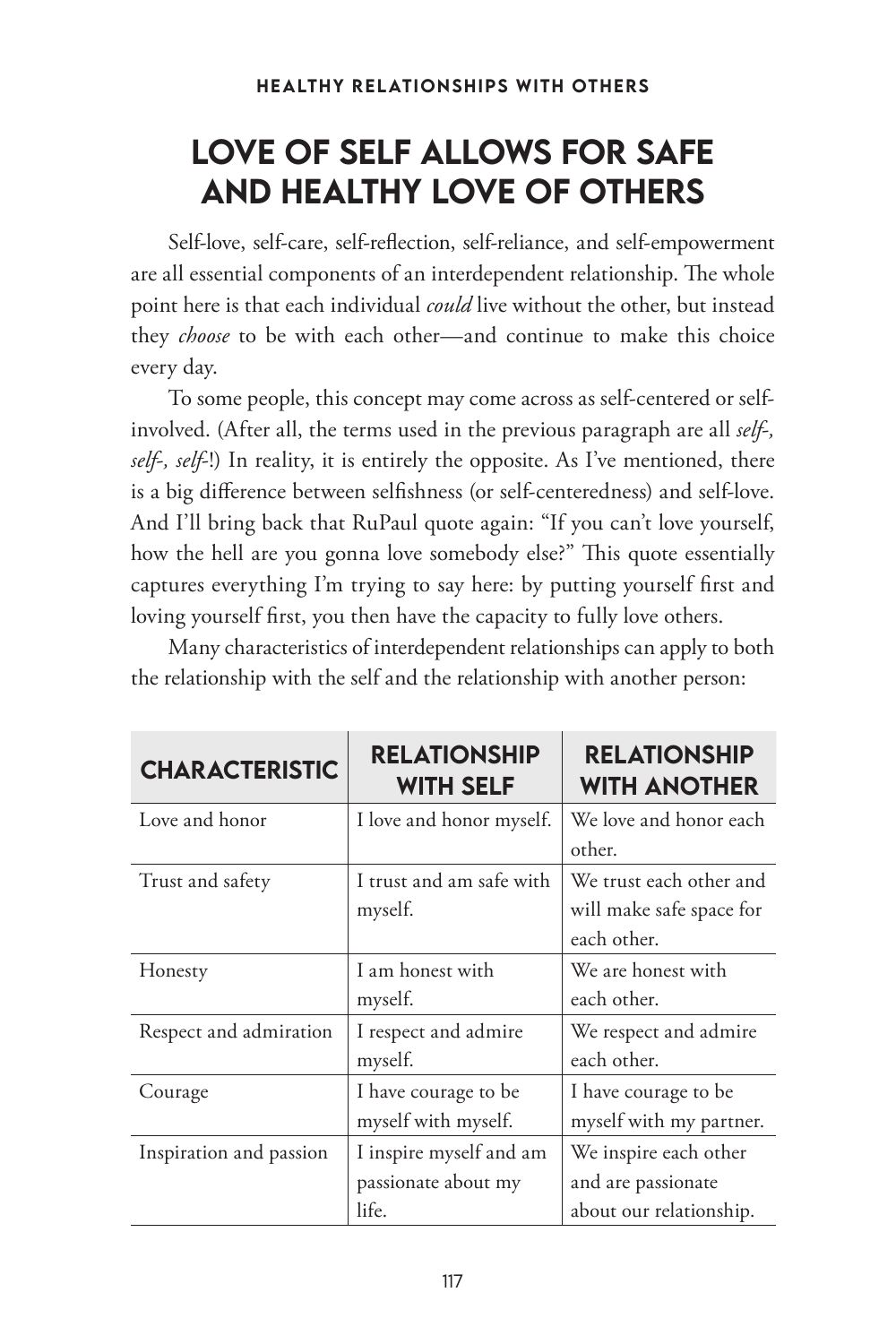| <b>CHARACTERISTIC</b>     | <b>RELATIONSHIP</b><br><b>WITH SELF</b> | <b>RELATIONSHIP</b><br><b>WITH ANOTHER</b> |
|---------------------------|-----------------------------------------|--------------------------------------------|
| Laughter and fun          | I can laugh and have                    | We laugh and have fun                      |
|                           | fun by myself.                          | together often.                            |
| Comfort                   | I can comfort myself.                   | We comfort each other.                     |
| Healing and forgiveness   | I have my own healing                   | We heal our                                |
|                           | journey in which I                      | relationship when                          |
|                           | forgive myself and                      | disagreements happen                       |
|                           | others when needed.                     | by forgiving each other                    |
|                           |                                         | when needed.                               |
| Health, strength, and     | I have a healthy, strong                | We have a healthy,                         |
| balance on various levels | relationship with myself                | strong relationship                        |
| of the relationship       | on an emotional,                        | with each other on an                      |
|                           | mental, physical, sexual,               | emotional, mental,                         |
|                           | and spiritual level.                    | physical, sexual, and                      |
|                           |                                         | spiritual level.                           |

Self-love is important to establish for ourselves as a precedent to having a healthy relationship. In an ideal but unrealistic world, I would say we do this work on ourselves to come to that place *before* even entering a relationship. However, oftentimes we learn some of our most important lessons by being in relationships—these lessons then teach us (sometimes by contrast) what a healthy, truly loving relationship should look like.

But because of the traumas and unhealthy relationships we may experience as children, we unintentionally attract unhealthy relationships as adults. Teenagers and young adults who feel unloved at home seek love from romantic partners and repeat those same patterns that left them feeling unloved in the first place. Individuals at that age are not yet emotionally intelligent or mature enough to understand their own feelings or how pain from the past may influence their lives in the now.

And by the time we reach an age when we do have the capacity to be emotionally intelligent and mature, many of us are still trapped in a cycle of unhealthy relationships—with other people as well as ourselves. Our fear of being alone, our lack of self-worth, and the underlying human need for connection lead us to "find ourselves" through relationships with others instead of through our relationship with ourselves.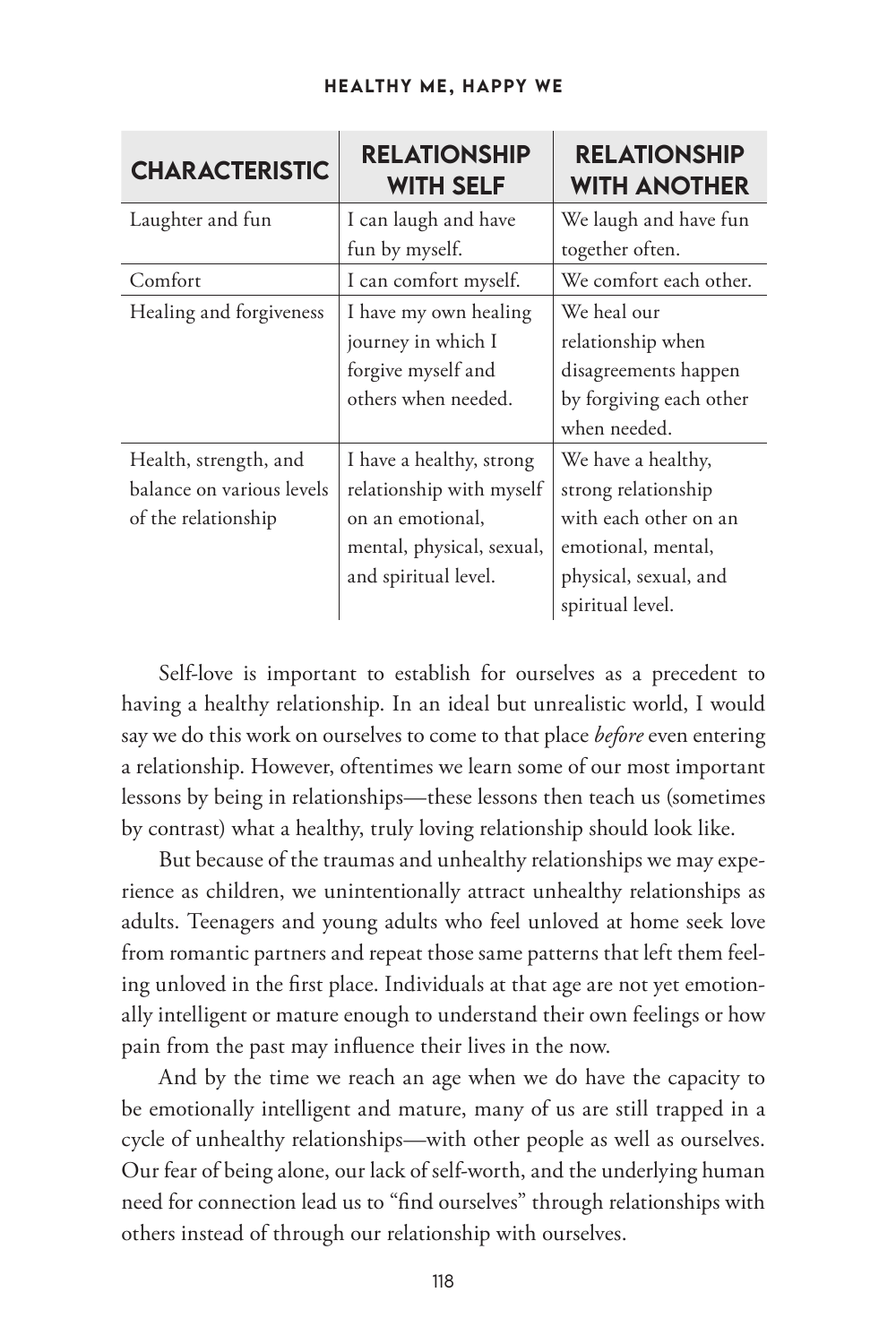These cycles can also continue even after ending those abusive, traumatic relationships in our lives. Many people realize how unhealthy their relationship is, manage to get out of it, but then attract another relationship that ends up with similar toxicity. Sometimes, the new relationship can be even worse than the original one because the universe is trying harder to make sure the lesson is learned.

This was one of my biggest fears as I began my healing journey—I did not want to repeat past mistakes and end up in another relationship like that. And the challenge with these relationships is that while there can be red flags along the way, the relationship itself might not be immediately painful—remember that cycle of abuse and manipulation? As I've said, abusers are very good at manipulating from the beginning, which is why the beginning of the relationship is often all sunshine, rainbows, and unicorns (okay, maybe not every instance is as gay as I just described). The gradual dissolving of the fantasy world is what makes it difficult to realize what is happening.

I didn't want to "waste" even six months of my life in a relationship like that, only to find out it was a repeat of what I experienced before. What I didn't understand was that doing the right work on myself would help prevent this from happening.

Ultimately, I didn't trust myself or my own judgment, so I needed to work on that, as well as heal and transform the relationship I had with myself. I've said it before: the relationships we attract are a direct reflection of the relationships we have with ourselves—so if we continue to abuse ourselves and don't do the work to heal old traumas and wounds, we will undoubtedly attract more abuse from others.

Knowing yourself at the core will keep you safe. *When you take care of yourself and are safe with yourself, you can be around others who haven't done the work on themselves and not be burdened by it.* And let's be real: most people haven't "done their work." That's one of the big reasons why doing your own work is so important—so you can feel okay and good even when people and things around you are going nutso.

Often, the most upsetting things that others say to us or about us are things that we believe to some degree. When we know these things aren't true, we can still feel safe when others are mean or rude or exhibit unhealthy behaviors because we know those words and actions aren't about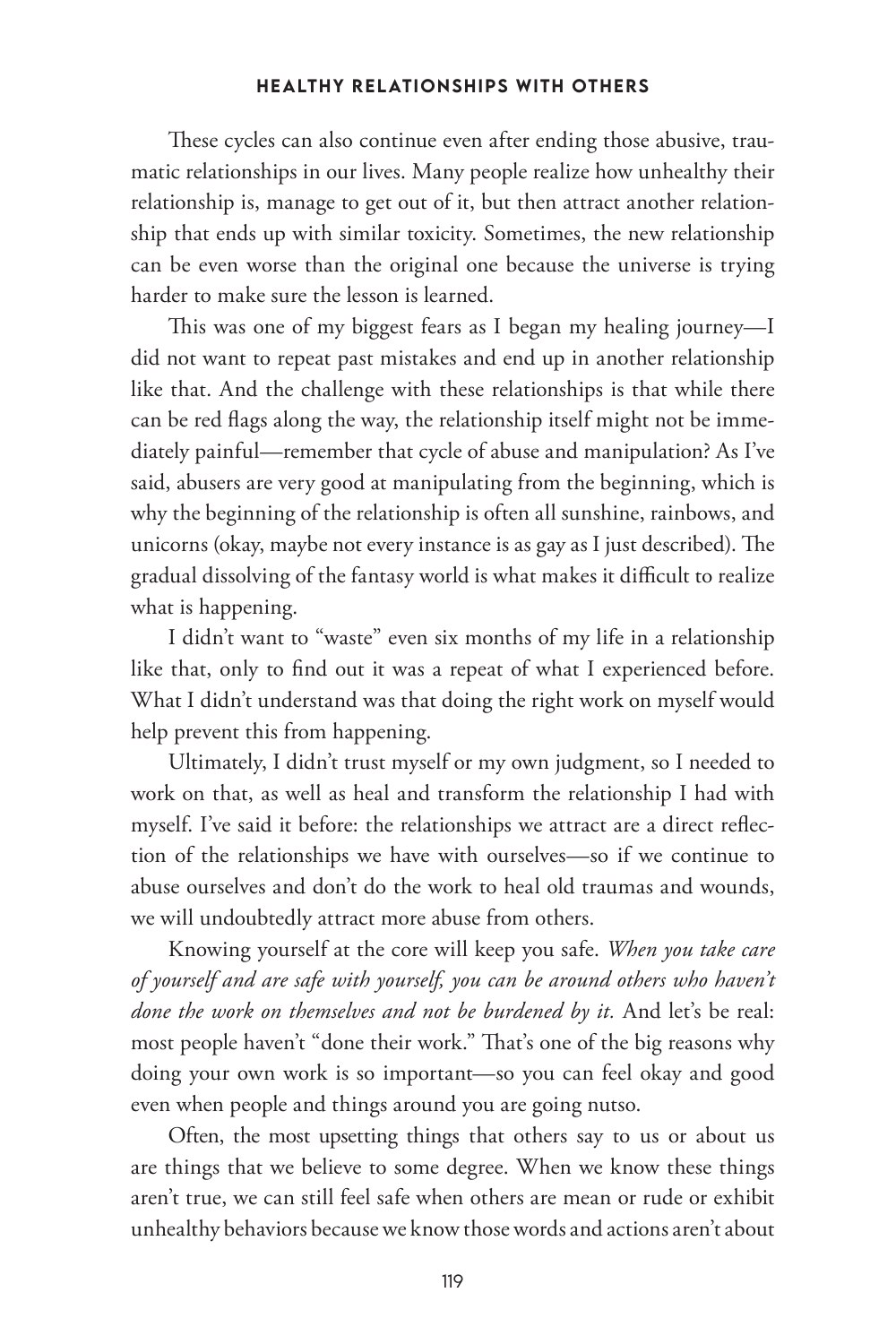"Do no harm, but take no shit."

—Moïra Fowley-Doyle—

us. That doesn't mean, however, that we tolerate this unacceptable behavior—we can and should still stand up for ourselves. But knowing ourselves allows us to avoid being triggered or upset by what others do and say.

This healthy relationship with and understanding of the self also allow us to attract new, healthy relationships. If we treat ourselves with love and respect, we will attract people who will do the same to us.

Raising our consciousness through these healing, learning, and growing processes also puts us in a new state of being. If we have a healthy relationship with ourselves, there is essentially no danger of attracting unhealthy relationships with others. We won't tolerate any unwelcome or abusive behavior or words from others. And often, those individuals will not even be on our radar once we're in that new state of being.

Therefore, now I can say with near certainty that I will never end up with another alcoholic or abuser in any type of close relationship in my life—as long as I continue to do the work of healing, growing, and loving myself. There's no room for it, nor would I tolerate the harmful aspects of those types of relationships. The same can be true for you.

### **DISAGREEMENTS** and "Hard Work"

You can tell a lot about a couple by how they handle disagreements.

Disagreements will still occur in interdependent, healthy relationships. They are unavoidable because no two people think, feel, and act the same way. A relationship with no disagreements is likely not a healthy one—in that case, one or both partners are likely so conflict-averse that they suppress any differing opinions or feelings. This suppression will show up in unhealthy ways at some point.

So if disagreements show up in both healthy and unhealthy relationships, how can you tell where the relationship falls on the healthiness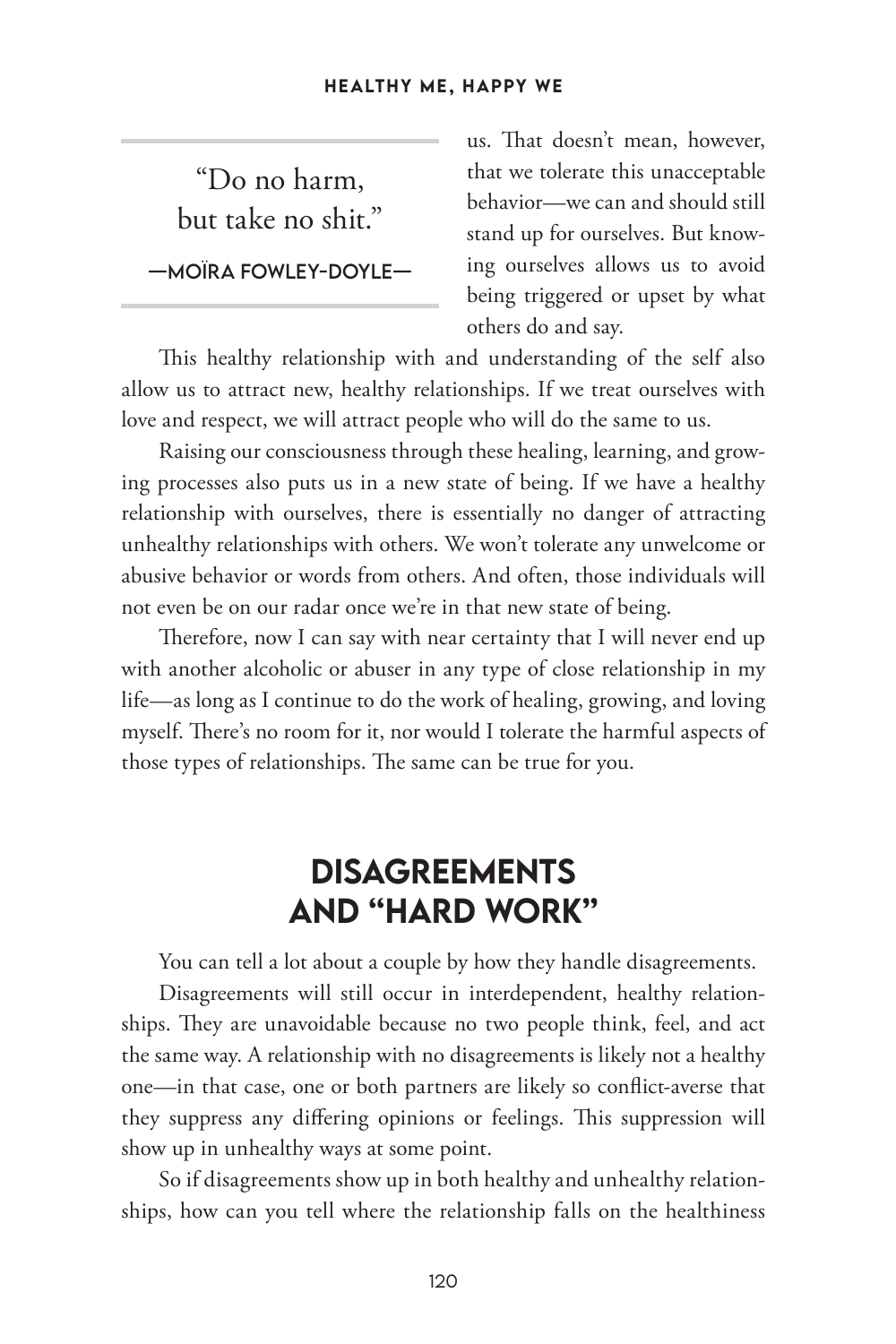spectrum? The difference is in how the two people work through the disagreements.

In a healthy relationship, both individuals remain respectful, honest, and relatively calm—with both people listening to each other in an open and loving manner. And if one individual is disrespectful or dishonest, the other will feel safe enough to call them out on it. When this happens, the one at fault will accept personal responsibility for the unwanted behavior, apologize, and mean it. (To that, even if your relationship is relatively healthy, you might be thinking, "I wish!" I know, I know. But there is always room for improvement. In the meantime, remember that we're all imperfect and will continue making mistakes as we learn and grow. But awareness of how disagreements unfold in a healthy relationship is important.)

Active listening is a valuable approach to allow yourself and others to feel heard. It involves reflecting back to your partner what you hear to ensure you fully understand their thoughts and feelings—which shows them that you're really hearing them and making an effort to understand.

Healthy disagreements result in resolution or compromise and, ultimately, reconciliation if needed. In contrast, in unhealthy relationships, disagreements drag on and on without resolution and without a willingness to see each other's perspectives. Unhealthy disagreements can also escalate to the level of fighting, name-calling, and "low blows" (purposeful hurtfulness).

It takes practice to handle disagreements in a healthy manner, especially when old habits have shown the opposite. However, when two individuals truly want the best for each other and the relationship, they will both be willing to put forth the effort to make this happen.

Let's discuss for a bit about whether healthy relationships must require "hard work." I believe that *reasonable effort* is absolutely required to communicate, to learn and meet each other's needs, to respect each other's boundaries, to be willing to compromise and sacrifice (appropriately), and to remain respectful in heated disagreements without letting our triggers take over and lashing out at the other. This effort should be consistent and should be a top priority.

However, while this work may not always be easy, I also don't believe the level of difficulty should come anywhere near being painful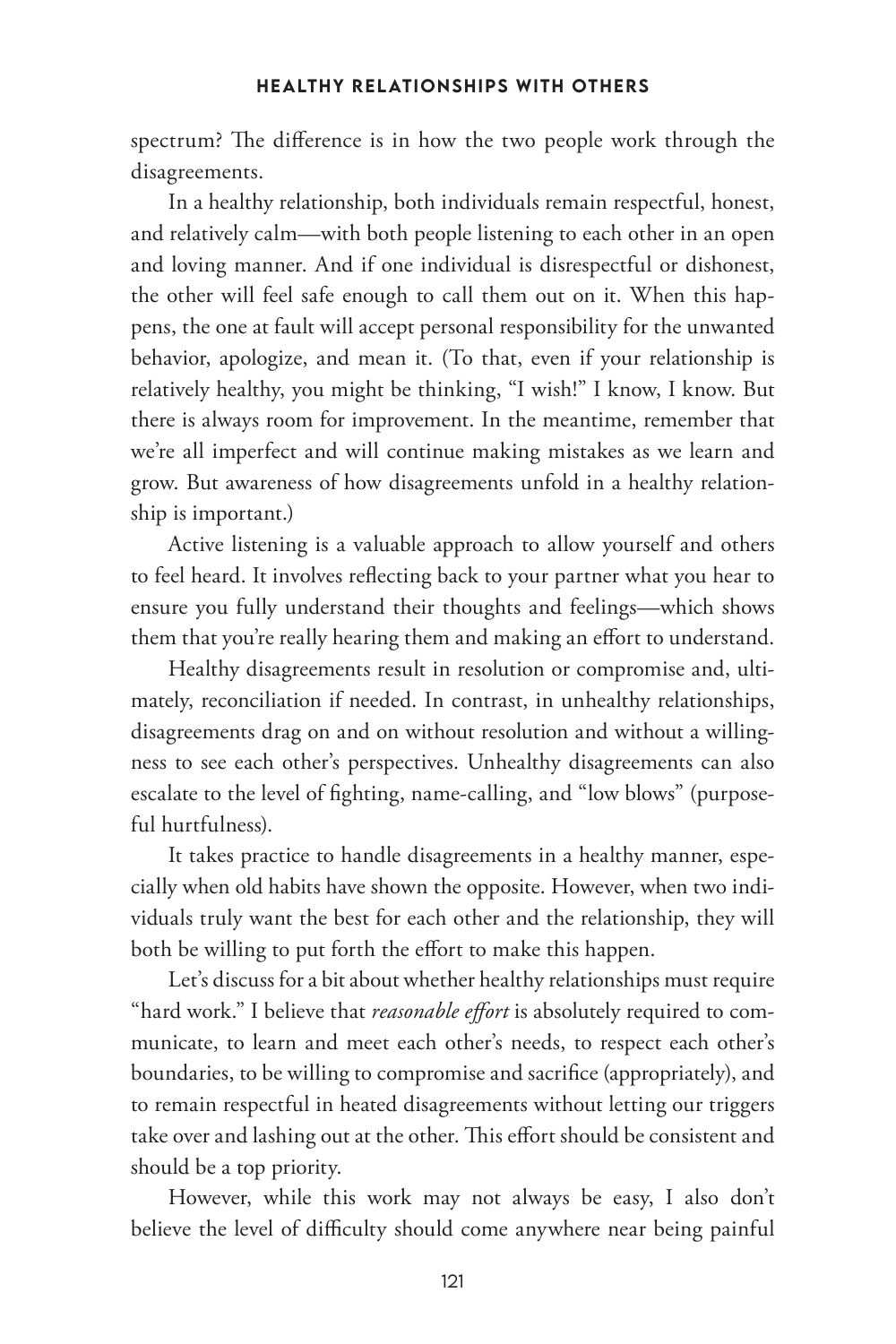or exhausting. We should put the same amount of work into a romantic partnership as we put into the relationship with ourselves. Both partners should want to make that effort for the other person, for themselves, and for the relationship. And the rewards reaped from doing the work should be well worth it.

Therefore, I believe we should all be careful when using the phrase, "Relationships are hard work." This can be confusing and misleading—as evidenced by my misunderstanding as a teenager that the "hard work" of my abusive relationship was normal and acceptable.

### Healthy Communication and Expression

Communication is a critical component to all relationships. In fact, it is often the determining factor in whether a relationship succeeds or fails.

Many of us—myself included—hold back from communicating how we feel about things because we want to avoid confrontation. Sometimes we assume the other person knows how we feel—and assume we know how the other person feels—especially in long-term relationships where we know each other really well. No matter how well you think you know the other person, it's worth sharing your thoughts and feelings—you (or they) might be surprised by what you (or they) learn.

As a society, we also need to do more work on normalizing expressing emotion in a healthy way. *It is okay to cry!* Too often, people become uncomfortable when someone else becomes emotional. This discomfort rubs off on those around them and passes down to future generations who only continue the pattern.

Toxic masculinity teaches us that being emotional and vulnerable means being weak. I believe the exact opposite—*in vulnerability is exactly where strength lies*. It takes immense strength and courage to be vulnerable and freely express emotion, partly because of this ingrained fallacy of vulnerability equating with weakness that we have to overcome.

You don't necessarily have to exhibit as much vulnerability as publishing an entire book that contains your deepest, darkest secrets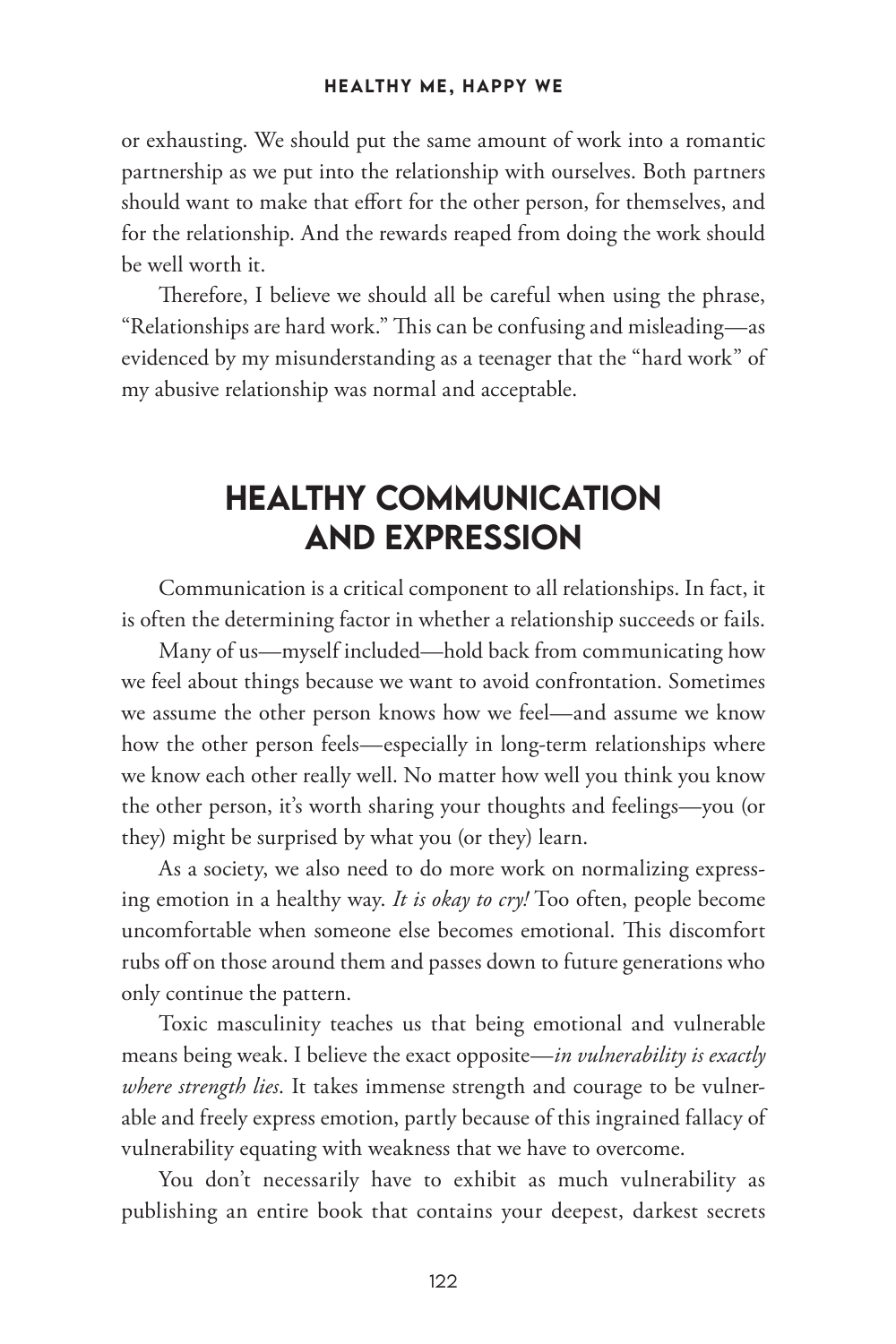(\**cough*\*), but you'll discover stronger connections with people when you begin to open up to one another about the internal struggles that each of you is facing.

Related to free expression of emotion is the concept of "toxic positivity," which is the idea that keeping positive at all costs is the right way to live your life. A bit of an extreme example would be if a loved one just died and your friend told you to think of all the good times you had with your loved one and not allow you to mourn the loss—either because they don't want you to feel pain or they are uncomfortable with your painful emotions.

Positivity has its place, and it's important, but it is not healthy to always revert to positivity, especially when it avoids feeling and processing difficult, challenging emotions. As we've discussed, feeling those uncomfortable feelings is critical to feeling the highest possible level of peace, love, and joy.

### Continued Growth through a Healthy Relationship

If we do the work and maintain a high level of self-care and self-love, we will attract relationships with others who will respect, honor, and love us. Fortunately, that's exactly what happened for me.

In the months after I left my ex, I continued weekly therapy and joined a transformational coaching program through Gay Man Thriving. The opportunity to tackle both of these experiences simultaneously is, I believe, what helped me begin to heal and transform so quickly. I dedicated myself to self-improvement because I was not about to go back to where I had been. It was time for something different—and for that something to stick.

Five months after leaving my ex, I attended a live retreat with Gay Man Thriving and met the man who became my partner for ten months. It was completely unexpected for both of us. Initially, I had some trepidation because I still did not fully trust myself to choose the right partner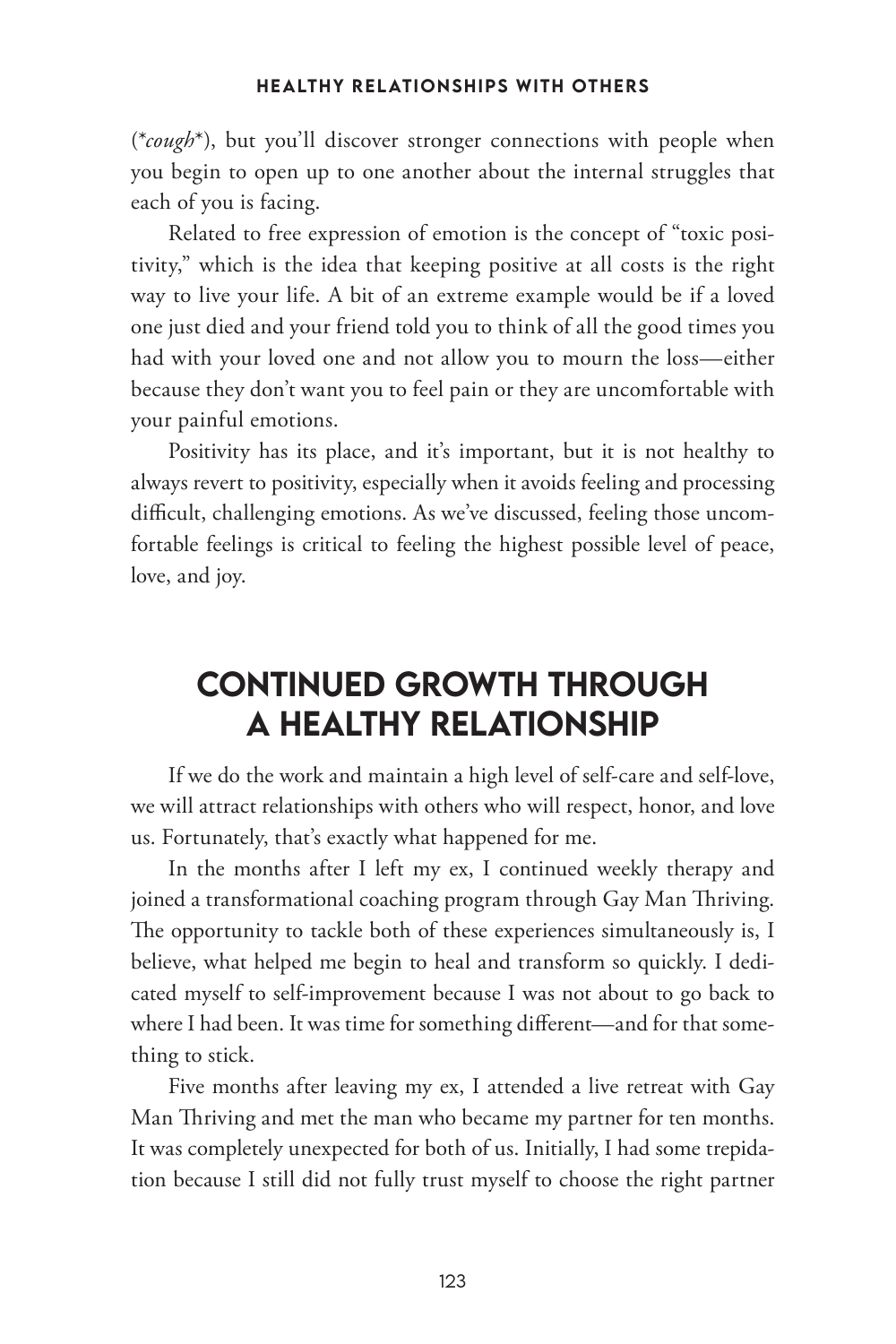for me. However, I learned quickly that I could trust my gut and see with my own eyes just how good he was for me.

Being in a healthy relationship was a game changer for me. I learned firsthand how it feels to be respected, heard, seen, appreciated, and truly loved. He supported me and provided a listening ear while still allowing me the personal space I needed to do my own healing and transformation, and I did the same for him. We shared experiences through the coaching program yet still had our own journeys. We inspired each other and challenged each other to be the best, truest version of ourselves.

In retrospect, I do believe we rushed into relationship status too quickly. We immediately jumped to being each other's partner and believing each other was "the one"—him (I believe) because he had never experienced a long-term relationship before, and me because there was such a stark difference between him and my abusive ex. While the attraction, connection, and love were real and quite strong, we could have taken things more slowly. However, I'm not sure that doing so would have changed how long we stayed together.

This isn't to say that fast-moving relationships are wrong for everyone—sometimes, "when you know, you know." However, I recognize now that I still had a significant amount of healing to do before I would be able to have and trust that gut feeling about someone.

We lived in different cities, which was a good thing given our tendency to rush things. If we had lived in the same city, I'm guessing we would have spent too much time together, which can easily become unhealthy. The long-distance aspect of the relationship allowed us to live our own lives. We talked almost every day but otherwise generally enjoyed our independence. And we both definitely looked forward to in-person visits.

As the relationship continued and natural difficulties arose, it was challenging for me to distinguish between triggers that reminded me of the past versus events that were truly upsetting in the moment. Fortunately, he was patient with me in this regard. We all bring history to relationships that must be considered and respected in our everyday interactions.

For example, learning how to be open to having disagreements was a challenge for me. For fifteen years, the slightest difference of opinion led to tension, bickering, or a full-on blow-up argument. The long-term impact of this was significant discomfort on my part anytime a disagreement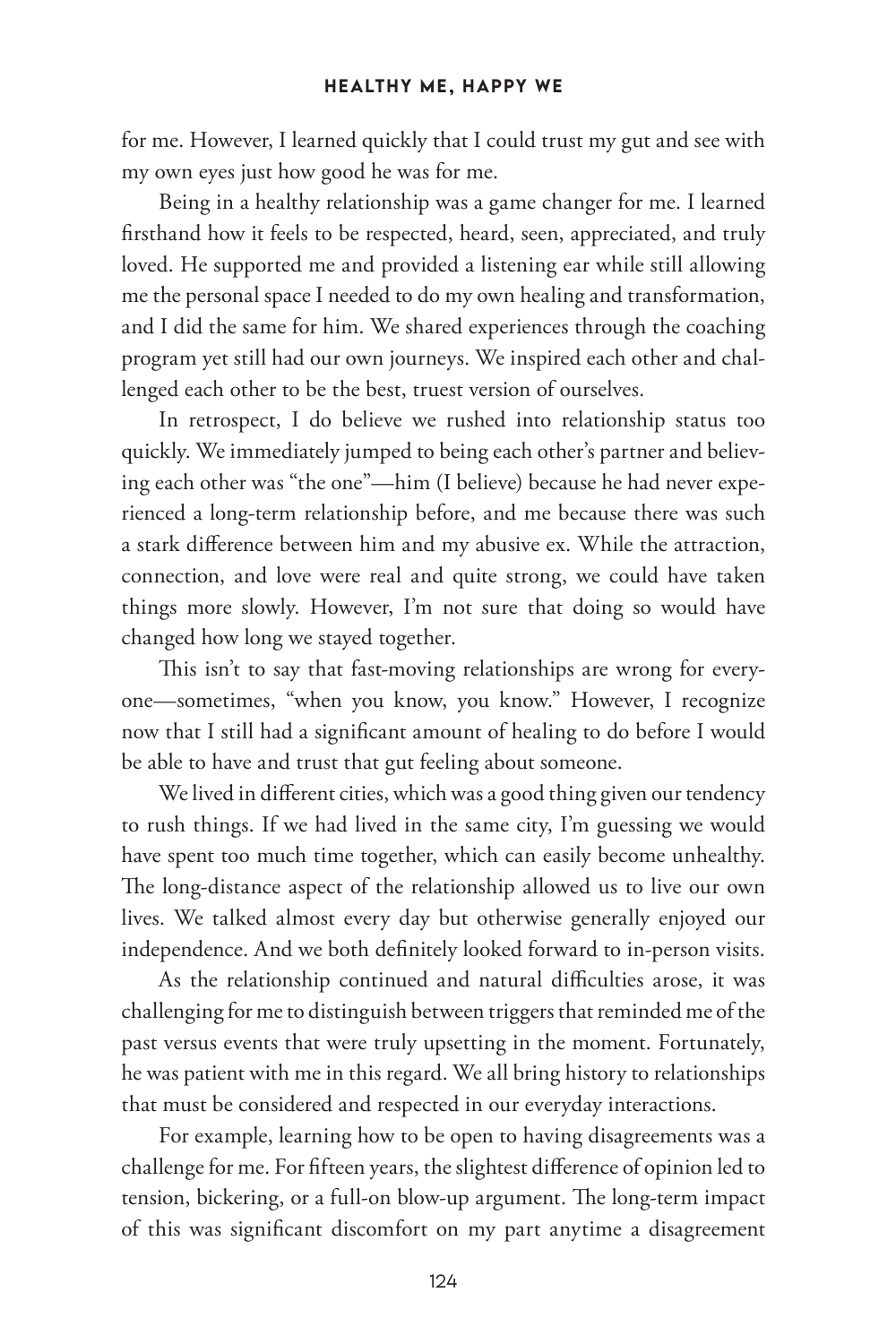occurred between my next partner and me. The trigger would cause my chest to tighten and breathing to become labored. My defenses would be up because I was ready to be attacked. I had to remind myself that it was okay to disagree and that two healthy adults can reach compromise or at least a respectful understanding of each other's opposing views.

Toward the end of those ten months, I started having more and more gut feelings that my heart was guiding me in a different direction. The discomfort I experienced from a few situations that occurred near the very end allowed me to realize where my heart had been guiding me for some time. Those uncomfortable situations were nothing like what I experienced in my fifteen-year relationship, but I experienced enough discomfort and a strong enough inner knowing that I knew our relationship status needed to change for both of our highest interests.

Looking back, I could have done a better job of more clearly communicating my feelings along the way when I had concerns. I had improved my transparency and honesty by leaps and bounds from my previous relationship because I did a better job of speaking up in the moment when something bothered me. However, I did not always follow those conversations through to resolution because they were uncomfortable and, by nature, I still try to avoid conflict whenever possible.

I still hesitated to communicate my feelings in the first place—not only because of how that had always backfired in my abusive relationship but also because of the ingrained belief from childhood that it wasn't safe for me to communicate my feelings without repercussions. Fortunately, being in a healthy relationship allowed me to gain more comfort and feel more safety with expressing myself—but I still have room for improvement in this area.

The end of our romantic relationship also brought a lesson and reminder to trust my gut, and had I not experienced an abusive relationship for fifteen years and done the work to heal and transform, I wouldn't have recognized the messages that my heart and body were sending me. They were subtle at first but continued to increase in intensity so that I would pay attention to them.

Those gut feelings contradicted certain arguments from my head, which centered on how generally good he was for me and how many "boxes he checked." He was loving, thoughtful, caring, patient, respectful,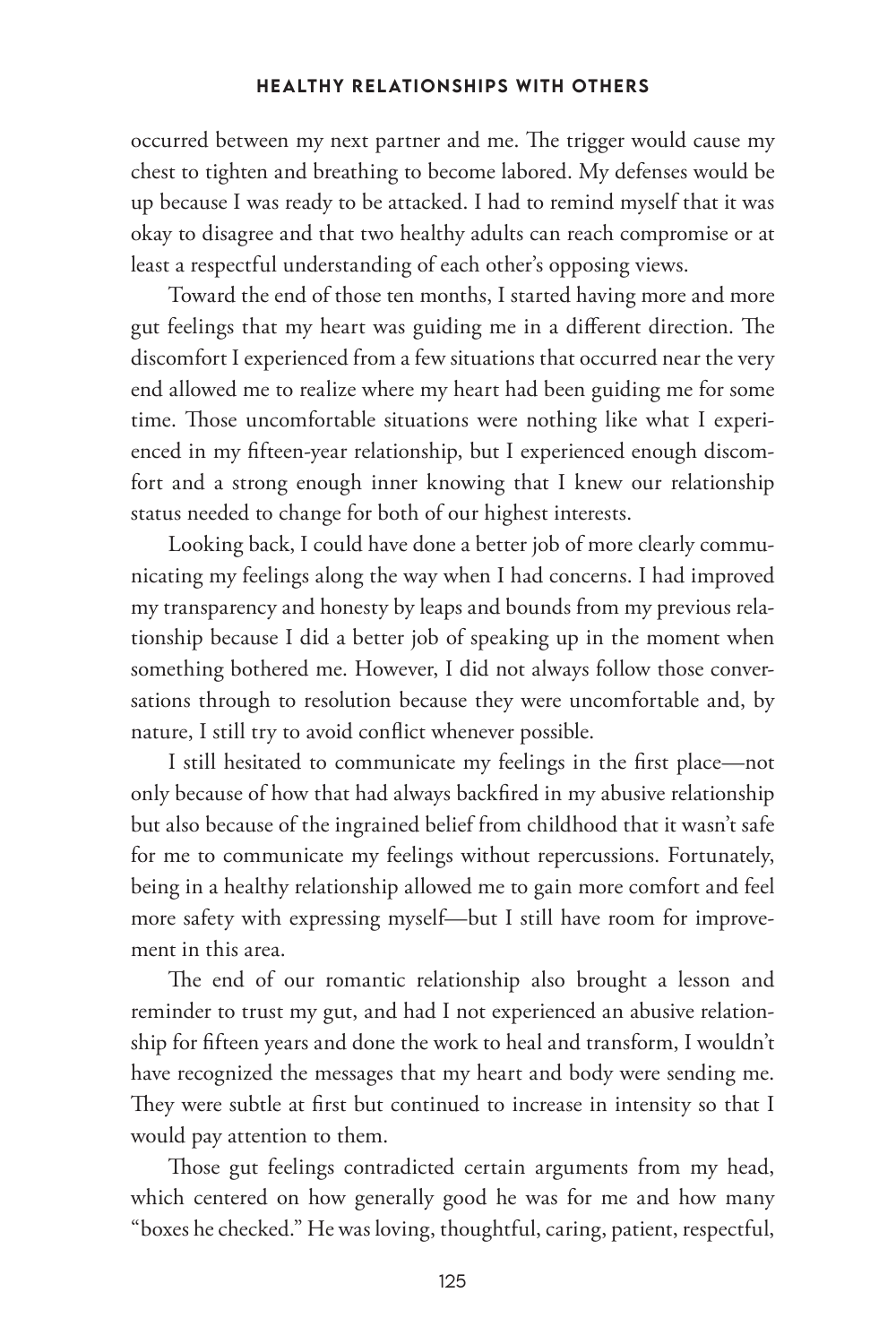honest, funny, fun, open-minded, growth-oriented, financially stable, responsible, and lovable—all of which are qualities that are critical for any partner of mine. Still, my heart and gut said he wasn't for me any longer, and I knew I had to listen.

My codependent tendencies lingered especially at the end of the relationship—both immediately before and immediately after we broke up. I was afraid to end it, and then once I did, I questioned whether I made the right decision. In both cases, I felt my actions in deciding to end our partnership were responsible for his emotions. Having a cognitive understanding that only our own thoughts—not others' actions—determine our emotions was one thing; it was different to feel and know that on an emotional level.

Even through the toughest time of breaking up, we kept things respectful and honest. Not once in our relationship—including the breakup—did we scream at each other or intentionally hurt one another. I am proud of both of us in this regard.

For the vast majority of our relationship, I would say we fell in the "healthy" column of the chart earlier in this chapter. I still consider our relationship to be a healthy one even though some unhealthy characteristics popped up here and there. There are always opportunities for further growth and learning.

Our relationship wasn't perfect because there is no such thing as a perfect relationship. But it was pretty damn good.

My final lesson in this experience was that simply having a healthy relationship with someone doesn't mean it will last forever. And when it doesn't, *healthy relationships can have healthy endings, too.*

In our case, the relationship hasn't ended—it's just different. We concluded our romantic partnership on good terms and still enjoy a healthy friendship. Our relationship has changed how it looks, but I expect to continue enjoying and mutually benefiting from being in each other's lives.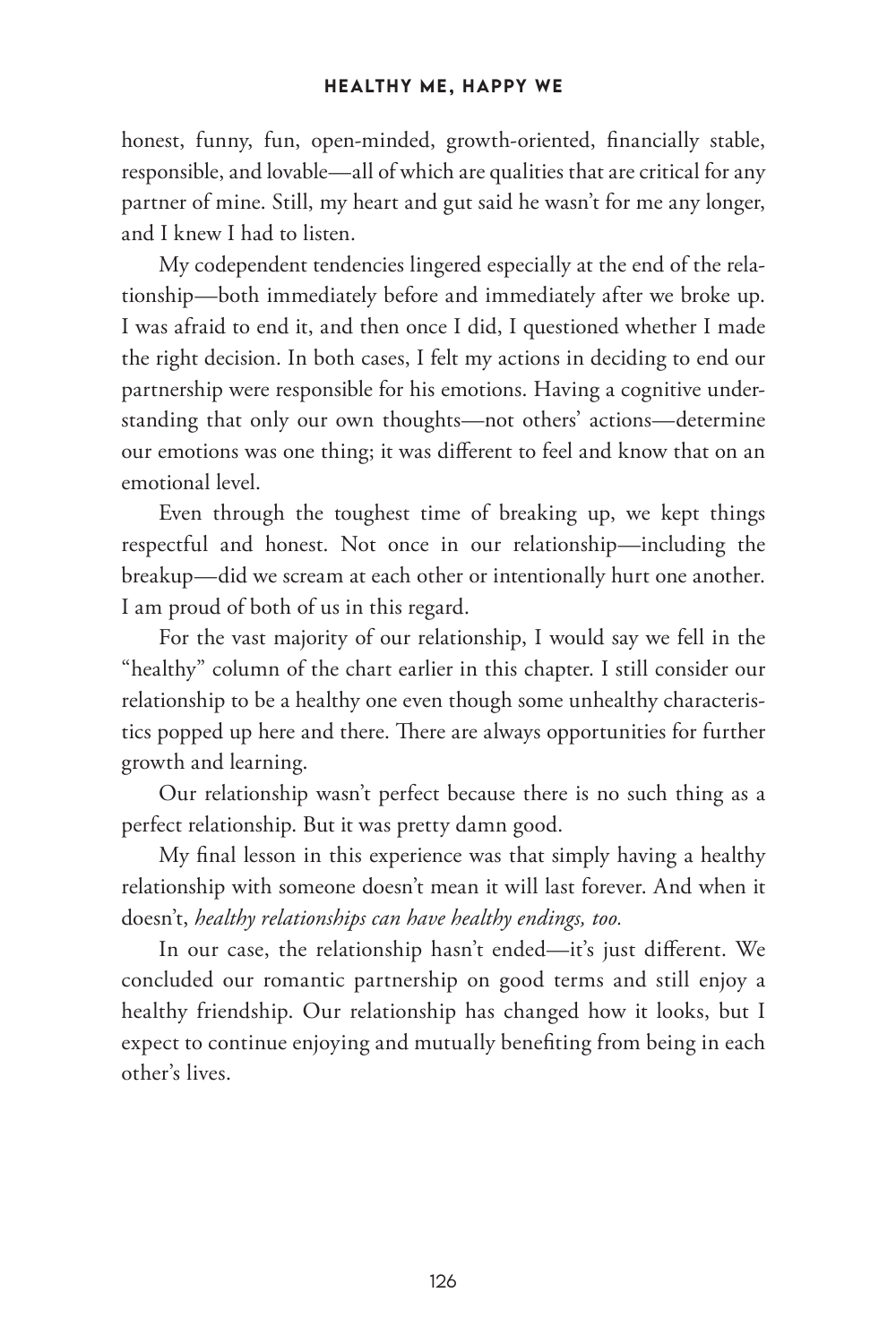### This Stuff Applies to Other Relationships, Too

As a reminder, my message to you about relationships extends beyond romantic partnership and includes friendship, family, and professional relationships.

Similar to romantic relationships, I believe that there are varying degrees of healthiness in friendships. The charts from earlier in this chapter that summarize the characteristics of unhealthy and healthy relationships apply here as well, though they might look a little different.

What does "being a good friend" mean to you? Do you have a peoplepleasing approach to these relationships? Saying yes when you want to say no? Avoiding disagreements at all costs? Being less than forthright to avoid hurt feelings? Remaining friends and keeping in contact out of obligation and simply because you have so much history with the person—when it's possible the relationship is no longer mutually beneficial? If your answer to any of these questions is yes, you may need to reevaluate your approach.

If you're anything like me, you may struggle with the idea of letting go of certain relationships out of obligation to continue them because of the amount of history and length of the relationship.

*(\*Red lights flash. An alarm buzzes loudly and repetitively and scares the shit out of you.\*)* Remember what I said about the sunk cost fallacy? Investing more time and energy in something simply because of how much time and energy you've invested up until that point is not a logical, valid reason. There are no badges or trophies for being loyal to someone who doesn't reciprocate your friendship in a healthy, valuable, mutually beneficial way.

Relationships are likely not mutually beneficial if one person is constantly a drain on the other—either by repeatedly asking for things, dragging the other down by complaining, or generally requiring too much attention. As with any good relationship, there needs to be a balance in the give and take, as well as in the energy exchanged. If one person consistently requires being built up with encouragement and positivity, it can become a significant burden on the other person doing all the work.

Sometimes, the group dynamic of a circle of friends can be toxic. If every gathering involves complaining about each other's lives and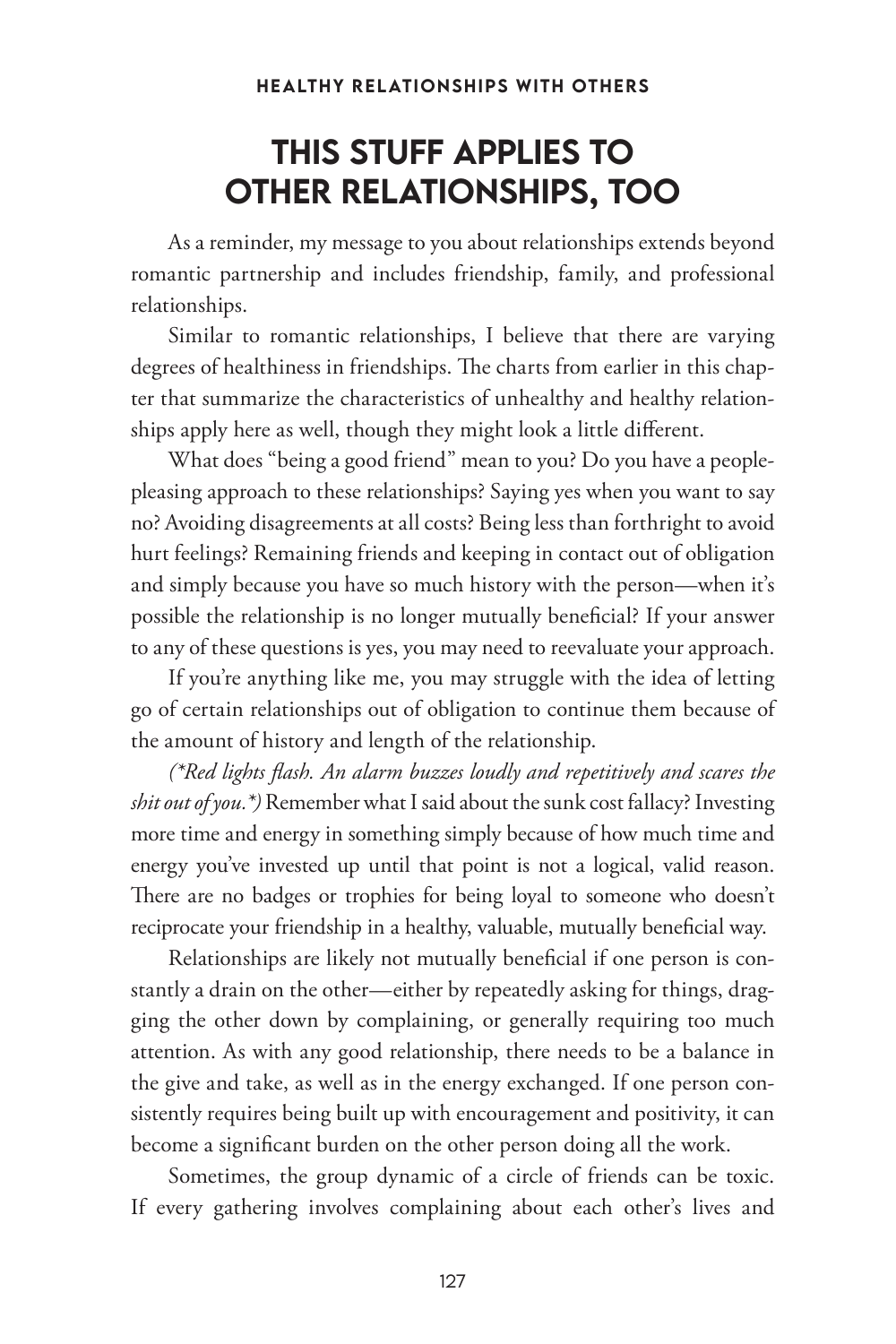relationships with no subsequent material changes to make things better, there is little room for anyone in the group to grow. Gossip and trash talk about others outside of the group—or even inside the group—are also not healthy. Conflict within the group is often not dealt with in an honest, direct, or productive way. And alcohol or drugs only intensify insecurities and sensitivities to (and in) one another.

*Healthy friendships are intended to raise each other up and allow for continued growth—not keep two (or more) individuals in an endless cycle of negativity and stagnancy.* 

On a more severe scale, unhealthy non-romantic relationships can also be abusive, manipulative, dramatic, and emotionally or mentally draining. If you question whether someone cares about you after repeated betrayal or uncomfortable interactions, it's time to reevaluate whether it's in your best interest to continue that relationship.

Friendships should be relatively effortless to maintain and navigate. They may require some effort to prioritize making time for one another or handle disagreements if personalities sometimes clash, but the effort should not be at a level that drains, frustrates, or worries you. We all have enough going on in our lives without having to deal with challenging friendships.

As for the obligation to maintain a familial relationship, I'm not suggesting you cut off all ties—unless it is toxic or abusive, in which case I refer you to the chapter on emotional abuse. Those same concepts would apply in this situation (even though that might become complicated with other family members in the mix). Outside of toxic situations, you can still have a relationship with these individuals, but it may need to be modified.

"You can't change the people around you, but you can change the people around you."

—Unknown—

For both friends and family, there are often ways to limit your interaction with individuals if your relationship with them exhibits more unhealthy characteristics than you would like. No, that doesn't mean you have to march up to them and say, "I want to spend less time together."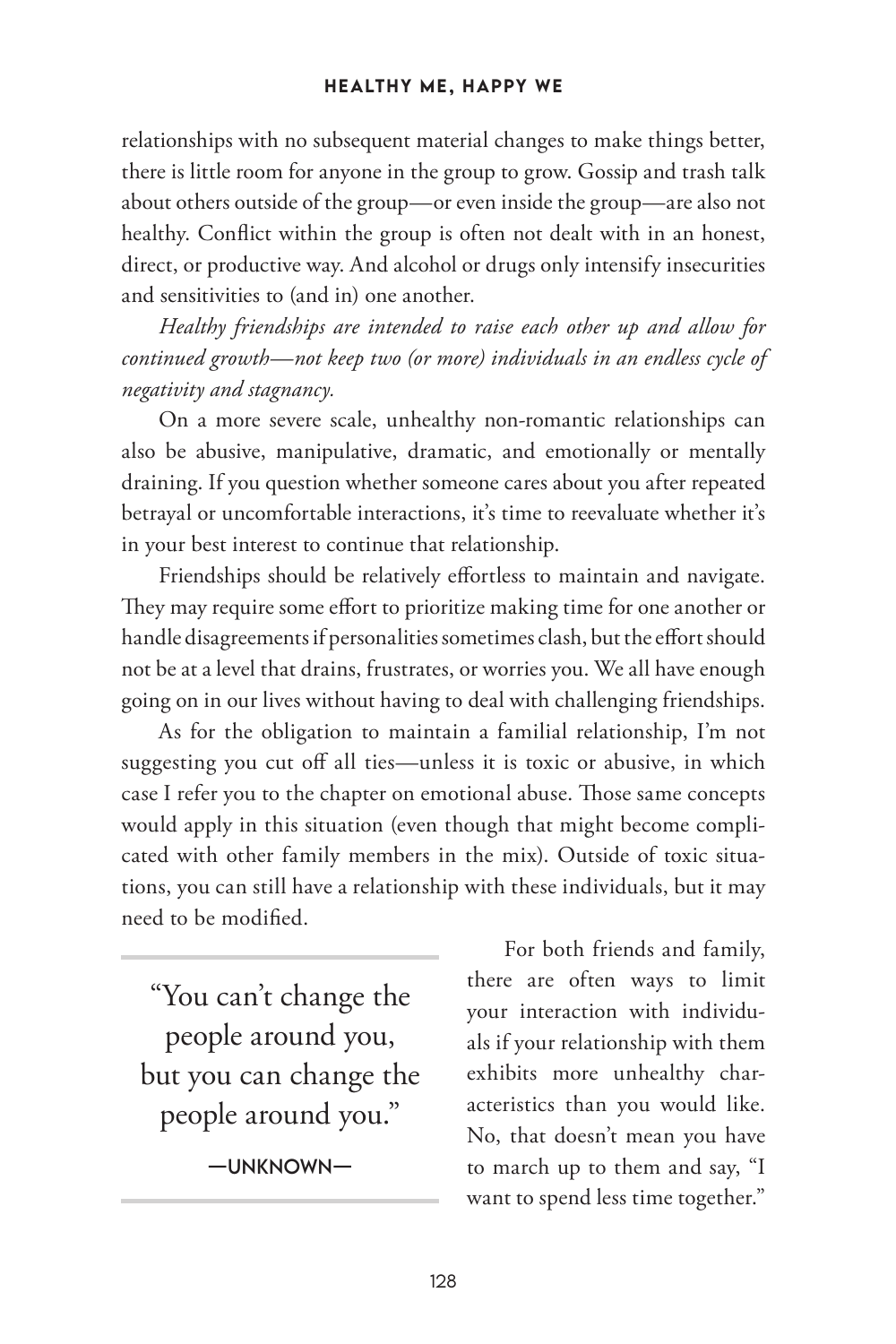But I've said this before, and I'll say it again: when you do the most loving thing for yourself, you give everyone around you exactly what they need. Therefore, if you limit your contact with these individuals for your own well-being, in the end, it will be better for them as well because you're living authentically and in alignment with the true you. Sharing an inauthentic version of yourself with others is beneficial to neither you nor them.

Limiting contact with challenging individuals in a professional environment can be trickier, depending on the situation with your job. Perhaps you have a supportive manager who can intervene or somehow help you navigate a difficult relationship. Maybe your manager *is* the problem relationship, in which case you might want to discuss with Human Resources. If you have multiple problem relationships at work, maybe this isn't the right environment for you. Ultimately, you have to decide if the job and pay are worth remaining in an environment with challenging, potentially toxic and draining relationships.

For the relationships you decide to continue despite challenges, it's important to discuss your concerns and establish boundaries. And again, if that conversation is met with disrespect or defensiveness, you may have your answer to whether you need to set limitations—or whether it's right to continue in that relationship at all. Ultimately, do what feels right for you.

### Lessons from the Universe to Build Healthy Community

Opportunities for self-reflection and growth present themselves on all sorts of different levels. Some involve only yourself, some involve one other person or a few people, while others are on a much grander scale.

In addition to building healthy relationships with other individuals, we can also build healthy communities. The more people do their own work, the more opportunity exists for the creation and maintenance of healthy families, communities, and beyond. The healthiness of these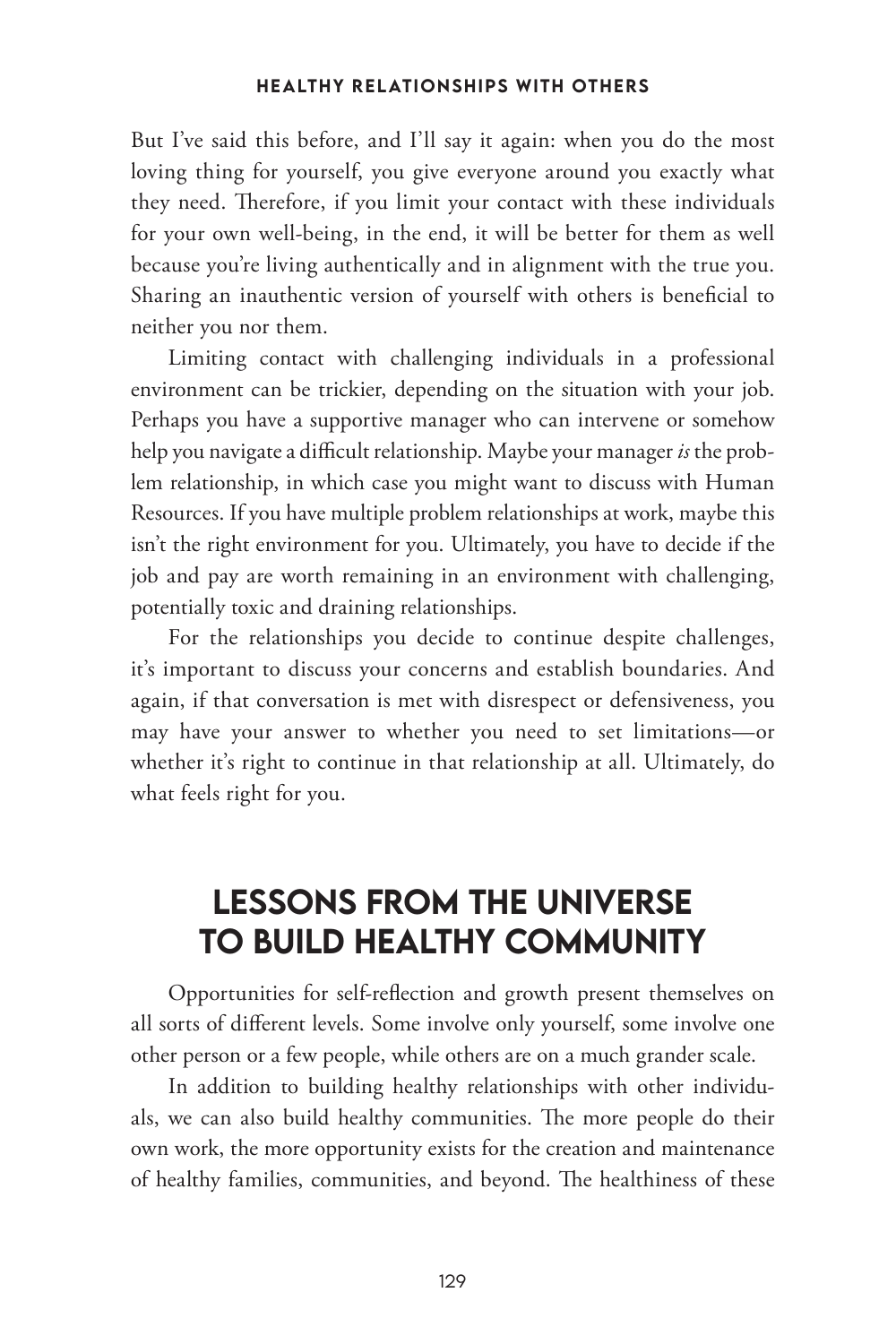larger groups is more difficult to maintain because it requires more than just one or two people doing the work on themselves.

We have no control over what other people do with their lives. It's up to us to do our own work in order to feel safe with ourselves, regardless of what happens around us. But doing that work on ourselves is also the best way for us to encourage others to do the same and ultimately make the world a better place.

"Alone we can do so little; together we can do so much."

—Helen Keller—

When multiple people who are doing their own work come together, they can create, build, maintain, and grow a thriving community that serves them and those outside the community in beautiful, creative, helpful, and loving ways.

I think we can all agree that the year 2020 was a challenging and unusual time with the COVID-19 pandemic. It was something that affected every individual in one way or another. But in spite of the many frustrations and difficulties associated with it, I viewed it as a message and an opportunity. From the start of lockdown, I viewed the experience as the universe's way of giving us an opportunity to self-reflect and look inward.

And I feel it is no coincidence that possibly the most attention toward racism and white privilege that we've had in a long time has occurred in the midst of the global pandemic. The message and opportunity for both of these situations were the same: the universe was telling us that what we've been doing up until this point—how we treat ourselves and others—has not been working, and things need to change.

Quarantine was an opportunity to take a deeper look at ourselves and our at-home life and improve or completely change our situation. The protests were and have been an opportunity to take a deeper look at how we treat those around us, how our system has been built, and what we can do to make things better.

I am embarrassed to admit that it took until 2020 (thirty-three years) for me to wake up and recognize just how significant of a problem racism is, acknowledge my privilege, and start to take active steps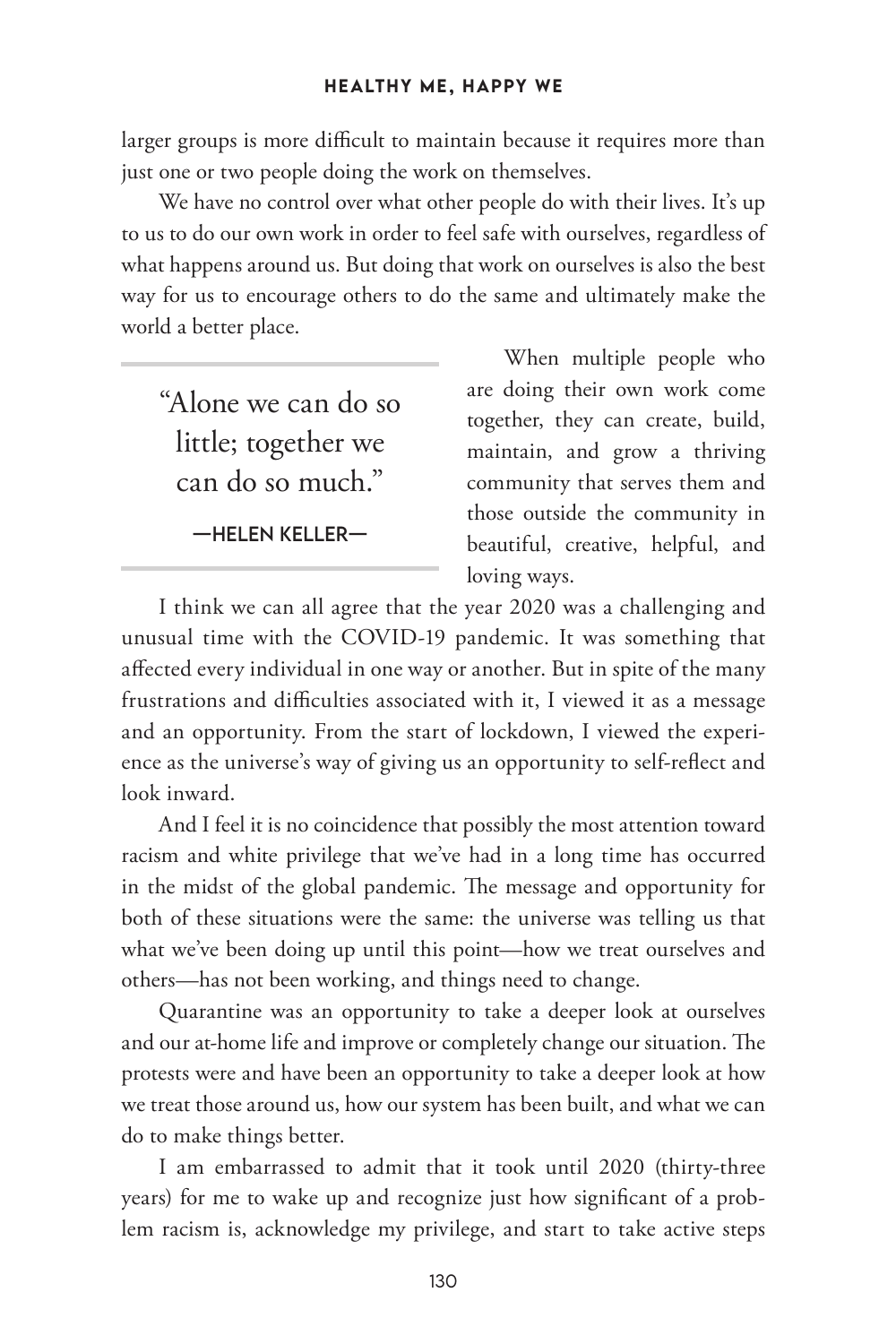to (finally) do my part. Initially, I felt significant guilt about this delay, but I've since realized (without absolving myself of my prior ignorance and indifference) that less than one year prior to that, I was so unhappy, trapped, and absent from my own life that there was no way I could tune into the world around me. Now that I've released a significant amount of pain from my past and opened my heart, I am freer to empathize more easily with those around me.

I expect many people are unable to recognize the problems with how they view and treat other people because they are so focused on and engulfed in their own unhappiness. Think about the public comment threads on social media, for example. I believe that much of the polarity, injustice, inequality, disrespect, and anger that occur among individuals could be reduced or eliminated if we all did this important work on ourselves.

People often ask what they can do to make the world a better place. While there are all sorts of opportunities for activism, charity work, and other forms of directly helping others—all of which I strongly encourage—one of the best ways to positively impact the world around us is to develop and maintain a healthy, loving relationship with ourselves. I'll say this one last time: when we do the most loving thing for ourselves, we, in turn, give everyone around

"Whatever affects one directly, affects all indirectly. I can never be what I ought to be until you are what you ought to be. This is the interrelated structure of reality."

—Martin Luther King, Jr.—

us exactly what they need. That includes *literally* everyone—not just the people we immediately encounter in our lives. There is a ripple effect that expands outward from person to person when we show up with love for ourselves and others.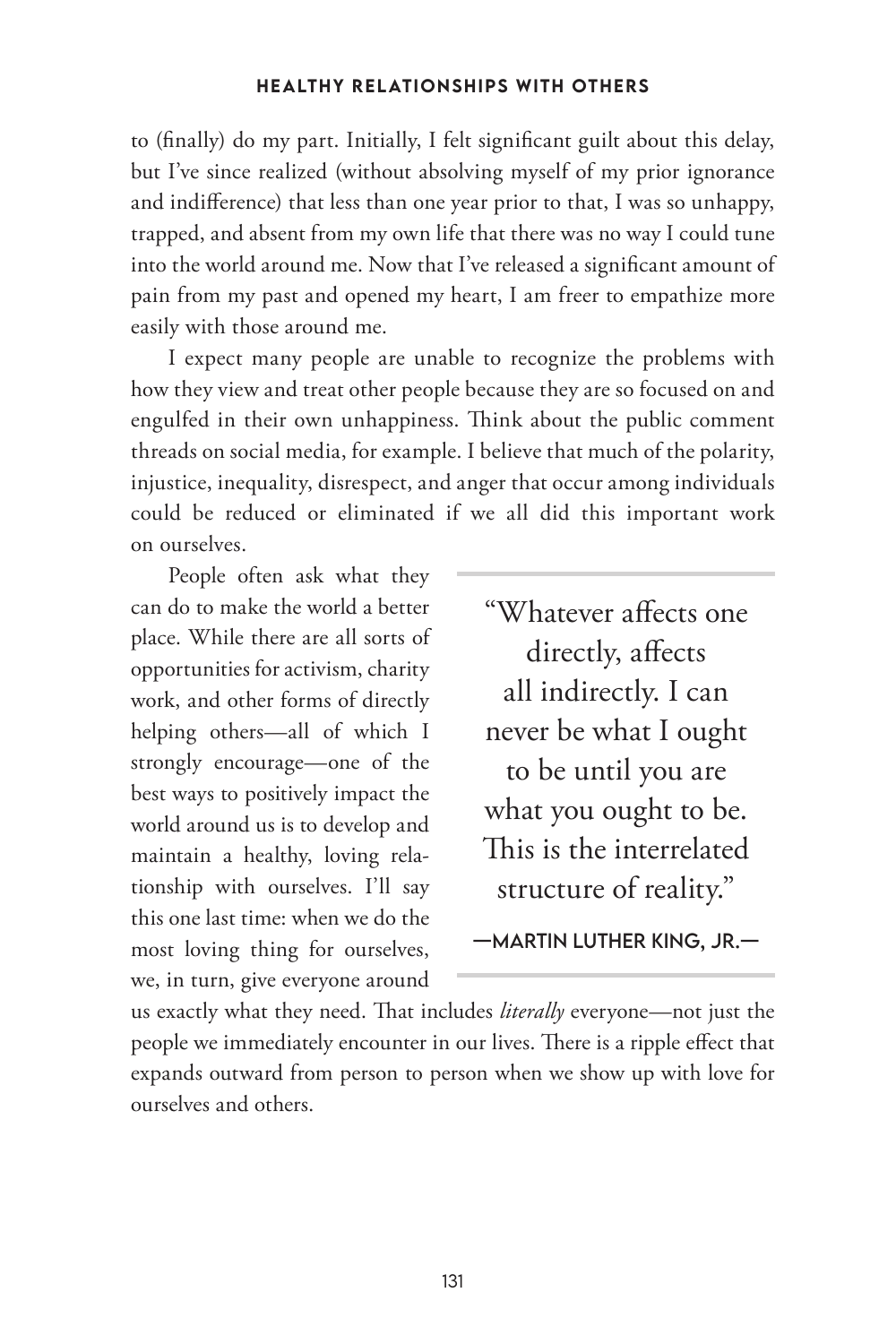### In Closing

Interdependency essentially involves two (or more) complete, healthy individuals coming together in a loving, supportive relationship in which they both choose to participate but do not need for their survival, depend on for their livelihood, or use to define themselves as individuals. (Hint: most pop songs do not provide helpful guidance in what healthy relationships look like.)

"The greatest gift you can give to somebody is your own personal development.

I used to say, 'If you will take care of me, I will take care of you.'

Now I say, 'I will take care of me for you, if you will take care of you for me.'"

—Jim Rohn—

Each individual does their own work when it comes to the discovery and journey of the self—including growing, learning, and healing. The partnership includes support and encouragement along that journey, but each person is ultimately responsible for themselves.

We must remember that no one—including ourselves is perfect. We are all human. Therefore, mistakes will happen. More than likely, unhealthy moments will happen from time to time because we all carry shit from our past into the relationships we have now. This is where the importance of communi-

cation comes in. Honesty and transparency are critical to reaching common ground and finding that sweet spot that works for both (or all) individuals in the relationship.

By doing the work on ourselves, we can recognize what is healthy and safe for ourselves and what is not. When something isn't right for us, it's our responsibility to set healthy boundaries and stick to them and in some cases, we may need to reevaluate relationships entirely. *Keep in mind that everyone has to make their own choices about what healthy boundaries mean for them—this can differ from person to person, and our*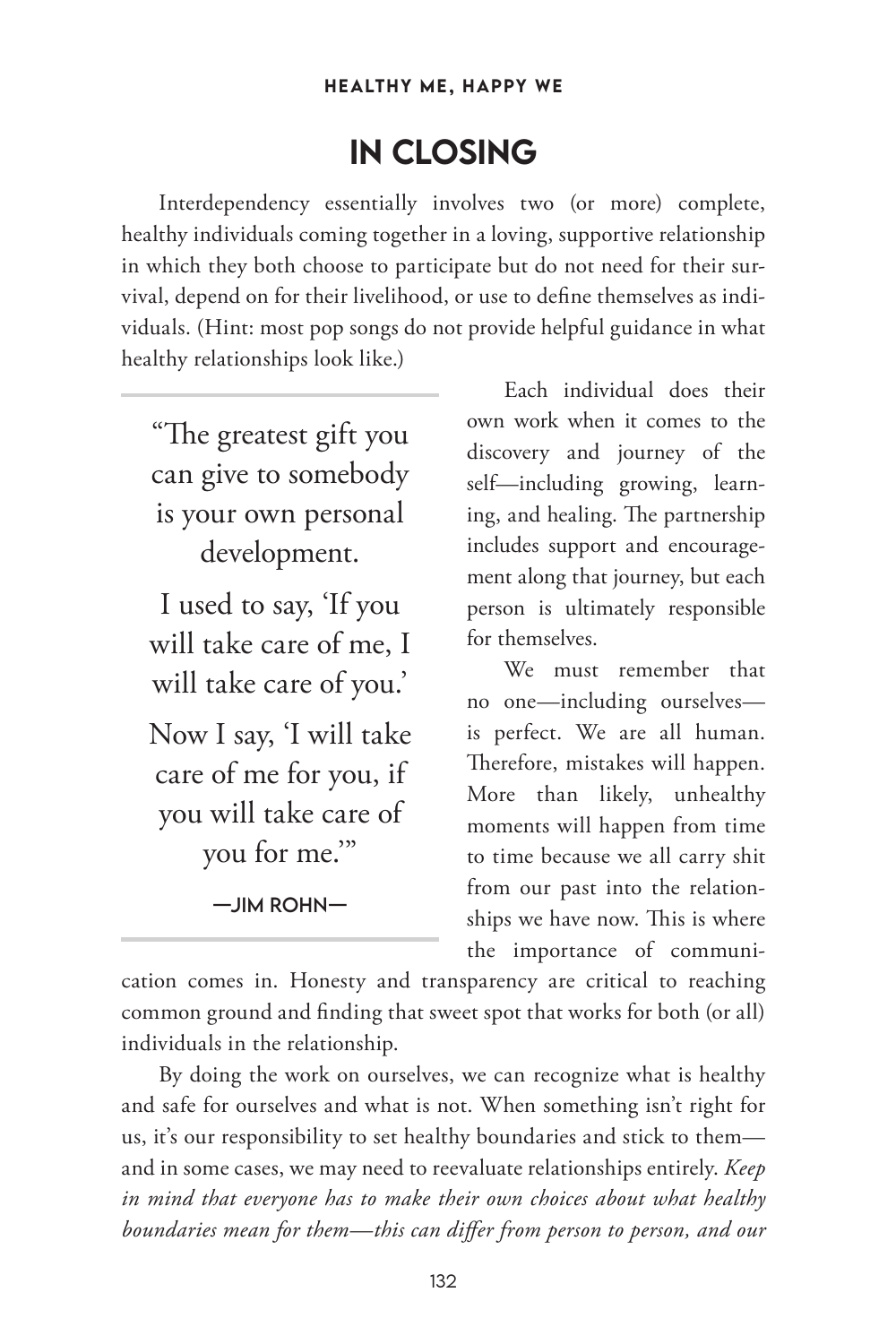*own boundaries will also evolve over time. Boundaries are neither universal nor stagnant.* 

All of this also applies to the relationship we have with our community and the world around us. The greatest gift we can give the world is doing the inner work to develop and maintain a healthy relationship with ourselves. In doing so, the snowball effect of our interactions with other people will continue expanding outward to positively impact all of humanity.

#### —REFLECTION—

Consider your top five to ten relationships—those to whom you feel closest or with whom you spend the most time.

- 1. Where do these relationships fall on the spectrum of healthy vs. unhealthy? What unhealthy characteristics exist in each relationship?
- 2. What boundaries need to be set, conversations need to occur, or approaches need to change?
- 3. What strengths from one relationship can you apply to other relationships?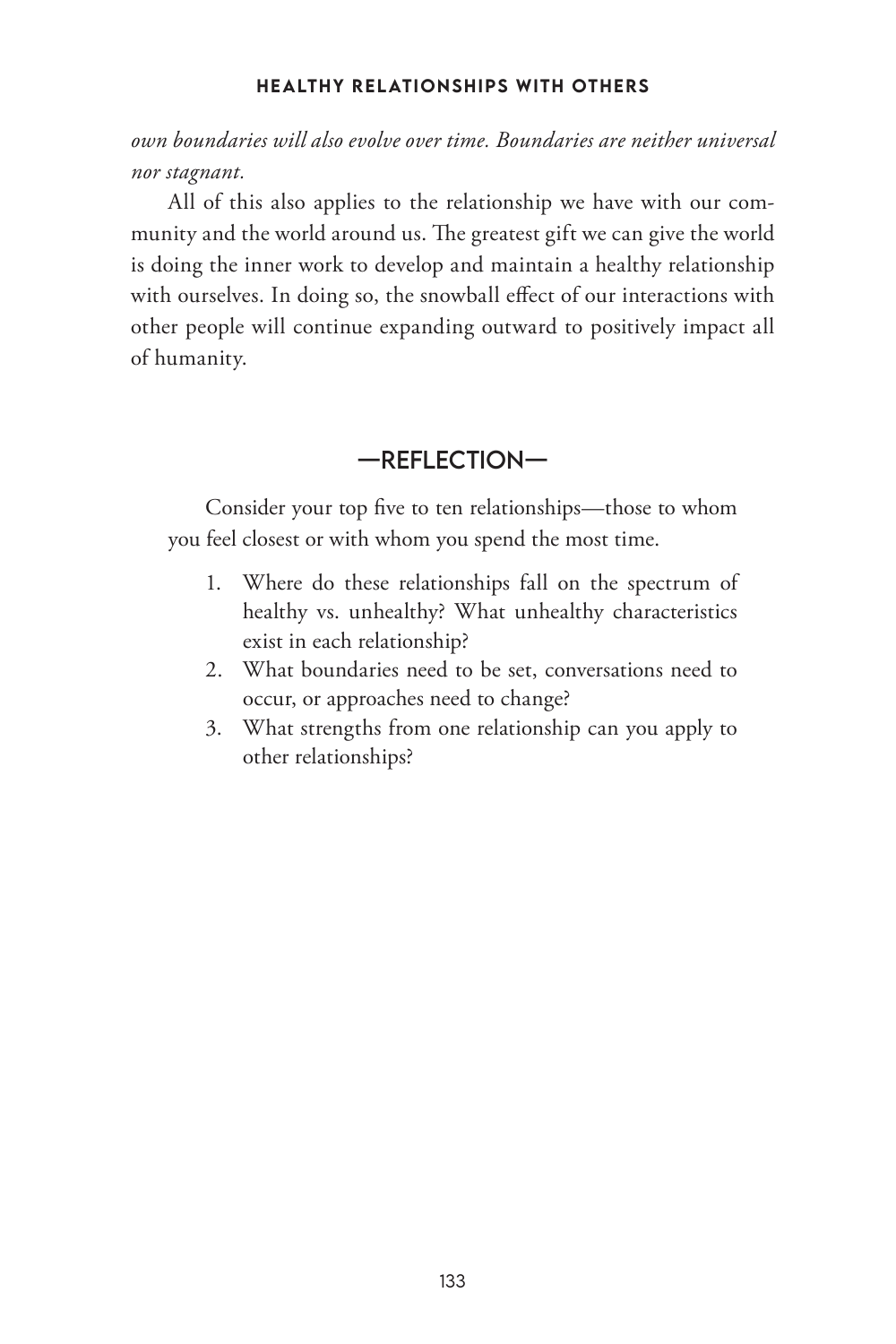# **CONCLUSION**  $\overline{\mathcal{L}}$



The "Happy We" portion of my book title has a twofold meaning: the "we" in a one-on-one relationship as well as the collective "we" of humanity. We as individuals have the power to create and maintain happy relationships with other people and make the world a happier place.

But in order to do that, first comes a "Healthy Me"—because it all starts with ourselves. A truly "happy we" is impossible without a "healthy me." There are different versions of happiness that exist because some people (my old self included) don't know any better; they don't know what true happiness looks like. Doing the inner work on ourselves is the key to happy relationships with other people and to bettering our communities and the world around us.

However, an important aspect of the heading above is that a healthy relationship with the self *allows for* happy relationships with others—but does not necessarily guarantee it. We can't control the words or actions of others. We can feel safe with ourselves regardless of what's happening around us—but if someone begins treating us in an unhealthy way that doesn't feel right, it's our responsibility to either set boundaries and stick to them or reevaluate the relationship status altogether.

The process of maintaining a healthy relationship with ourselves is ongoing. The work is never done, but it does get easier. Trust me—it can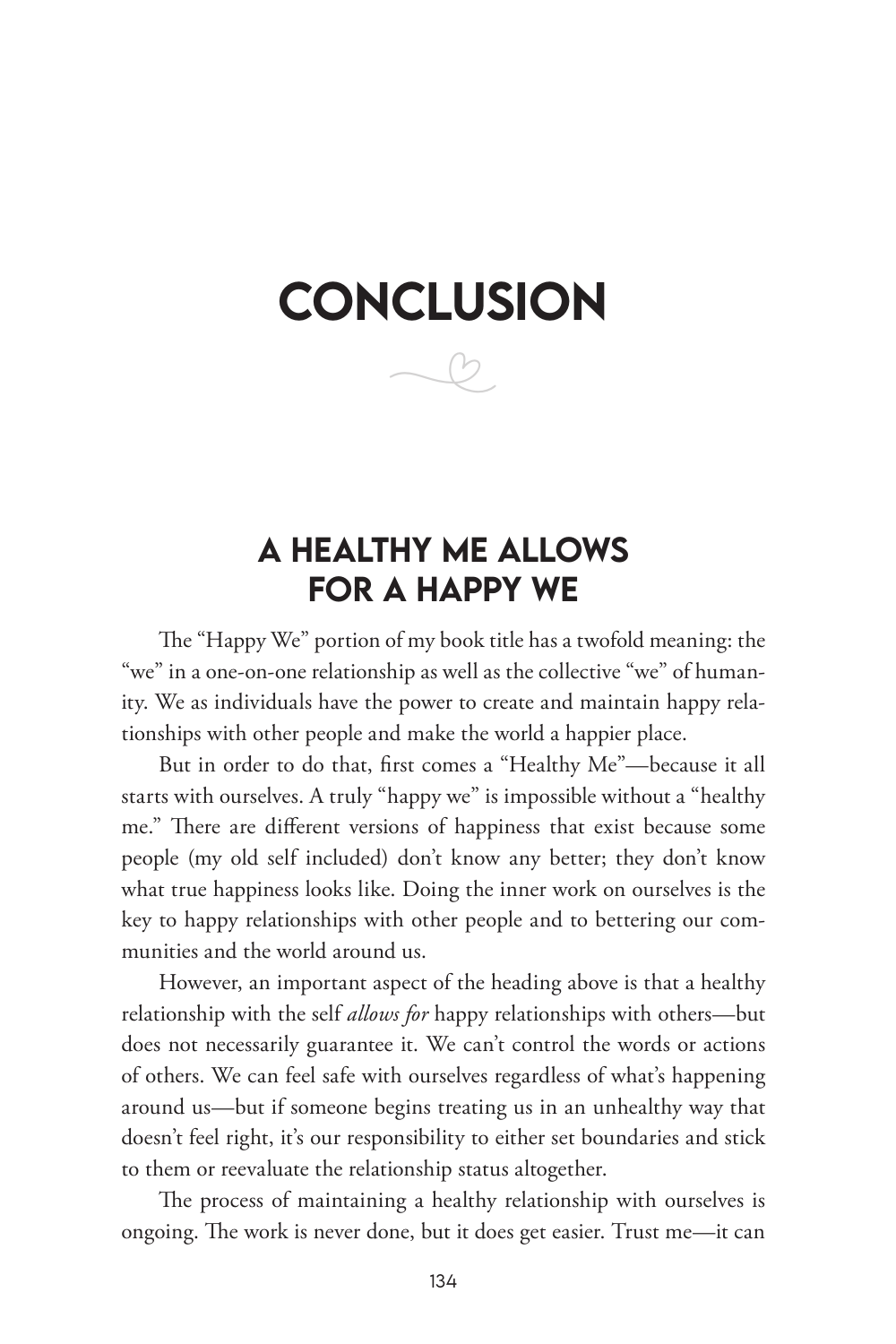be really hard at first, when healing from years of pain and trauma. But after a while, it becomes second nature. And life becomes fantastic.

# FROM VICTIM TO HERO

I am not a victim. I was never a victim, but I definitely perceived myself to be one for the longest time. *Victim mentality makes us believe that things happen* to us *instead of happening* for us*.* I felt I had no control over my own life. I didn't realize that only I had the power to begin making changes to improve my life and find happiness.

You are also not a victim. Victimhood implies that a person is helpless and can't do anything about their circumstances. While you may have been through some shit, too, I hope the message in this book is loud and clear: *you can take and maintain control of your own life*. You have the power to make your life amazing. We all have that power.

I am not a victim. However, I am a survivor. And I am both proud of and humbled by that.

In the middle of my healing journey, I saw a friend's post on social media about meeting his hero, which got me thinking about who my hero was. Without much hesitation, I realized and said to myself, "You know what? I'm my own damn hero."

Remember what I said in the introduction? We are all the protagonists of our own stories, but we may not necessarily be the heroes of our own stories. Doing this work on myself allowed me to get there. We can get to a place where we are our own biggest cheerleaders, our own biggest advocates, and our own biggest

"I hope culturally we can continue to normalize the idea that being a survivor is so much more common than anyone realizes and we all deserve to be heard, but more importantly are deserving of a recovery full of love, laughter, and light."

—Jonathan Van Ness—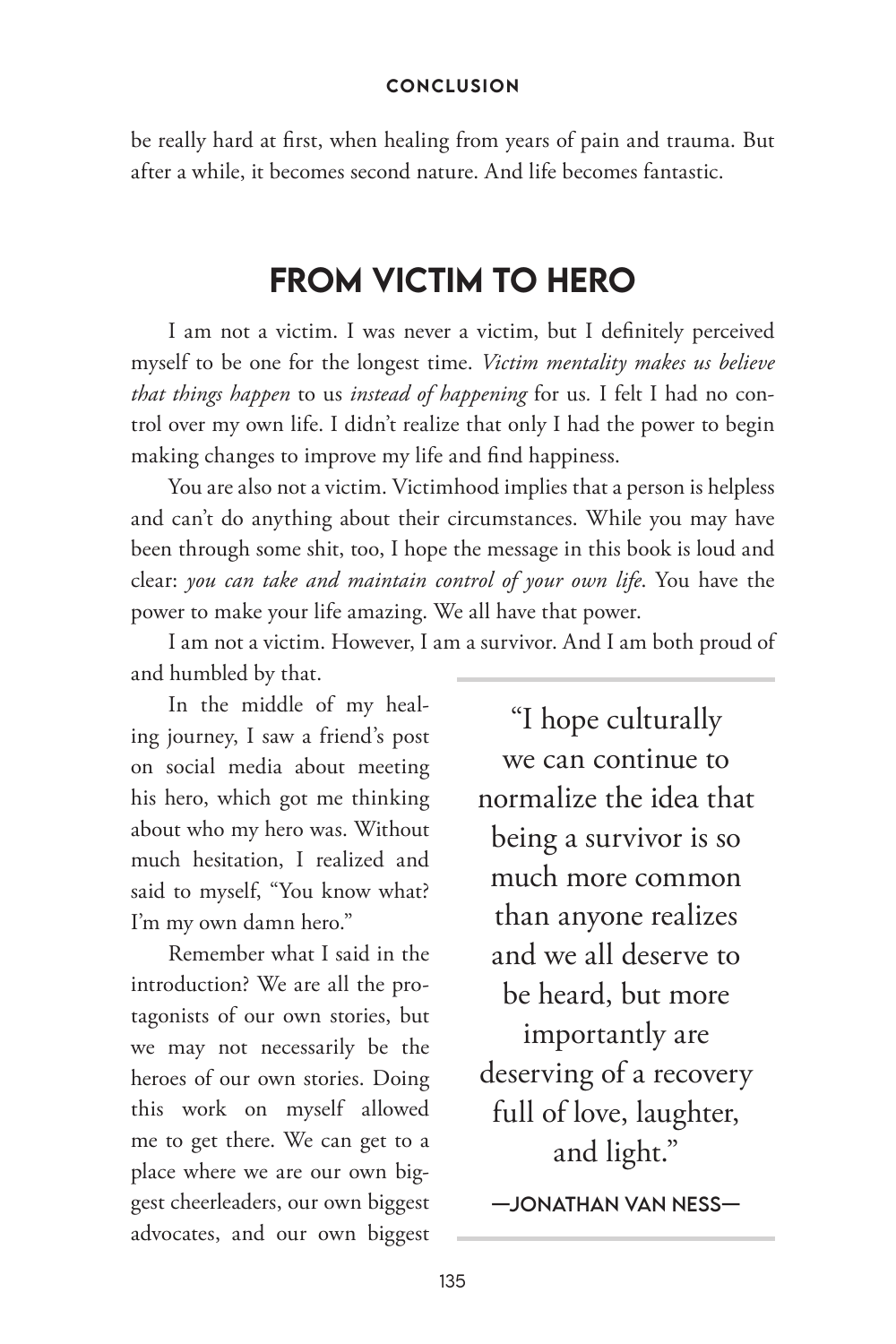inspirations. It just requires doing the work I've described throughout this book.

And we can be our own best friends, too. Sure, it's fun to have inside jokes and things to bond over with people, but it's also kind of fun to have some things just to ourselves. Maybe you enjoy something that no one else you know enjoys—and that's really cool. Appreciate your uniqueness. Take yourself on dates! We don't have to share everything with someone. Some things can just be things for us to enjoy on our own—inside jokes and interests are reasons to be your own best friend. *You are the only person who likes everything you like and has all your same interests.* 

Having a strong, healthy relationship with ourselves allows us to have strong, healthy relationships with others. Get comfortable being by yourself. Get to know yourself inside and out. Be your own best friend. Be your own hero. You might be surprised what kind of positive impact this has on your other relationships as well.

# New Beginnings: Setting an Example

Life is beautiful, exciting, and full of joy when we keep up on doing this work. When we prioritize growth, healing, and self-love, the whole new world that opens up for us is amazing.

One challenge we can experience in the process of this "up-leveling" is wanting to take our loved ones with us on the same journey. Once we know how good life is, we want those closest to us—and everyone else—to be as happy as we are. We come to realize that if everyone were this happy, the world would be a much safer, more peaceful, and more loving place.

I often have to remind myself that other people's journeys are not mine to take for them. I could overload my friends and family with everything I've learned, but it's not going to do them any good if they aren't ready to hear the message. Plus, too much encouragement and pushing can border on that rescuing aspect of codependency.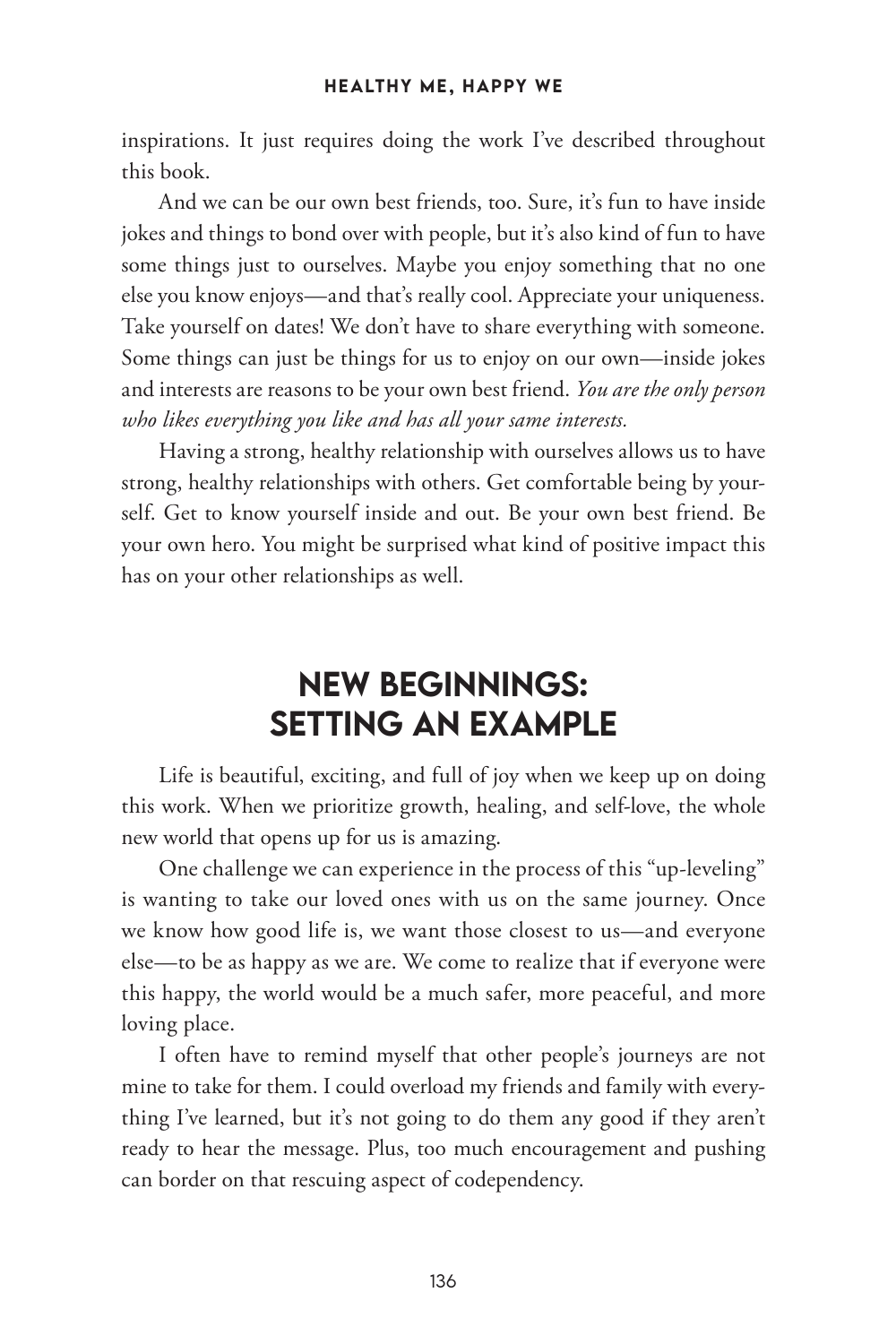Another challenge we may face is having loved ones who begin a journey of healing and growth but reach a point where they are satisfied and no longer continue doing their work. This runs the danger of their falling back on old patterns and certainly impedes their ability to continue growing. And that is their choice. But it may or may not be for you.

By continuing down the growth path, you'll find more opportunities, achieve higher levels of happiness, and discover that the best is yet to come. But you may also find along the way that certain relationships no longer serve you—and that is okay. We can't force people to continue growing, just like we can't force them to start growing in the first place.

"Just because it's the best you've ever had doesn't mean it has to be the best you'll ever get."

—Andrew Sartory—

The best form of encouragement we can provide is to simply live our best lives in order to exemplify for others what it looks and feels like.

Think of it like a bridge that crosses over rough waters in the middle of the woods. At one end is where you are today, before starting the healing journey. At the other end is the destination of peace, love, joy, and happiness. The bridge represents doing the work. You walk along the path with your loved one and get to the bridge. You can cross the bridge yourself and get to the other side, but you can't do your loved one's walking for them. You can wave to them from the other end and encourage them to join you, but ultimately, it's up to them to take those steps across the bridge.<sup>9</sup>

This book has been my attempt to wave at you from the other side and welcome you to join me. I've shared my story to help you recognize what's working or not working in your life. I've explained what things look like once the healing journey begins. And I've encouraged you to take those steps across the bridge. But I can't take the journey for you that's up to you.

<sup>9.</sup> Melody Beattie, "Letting Go of Those Not in Recovery." September 6, 2020, https:// melodybeattie.com/letting-go-not-recovery.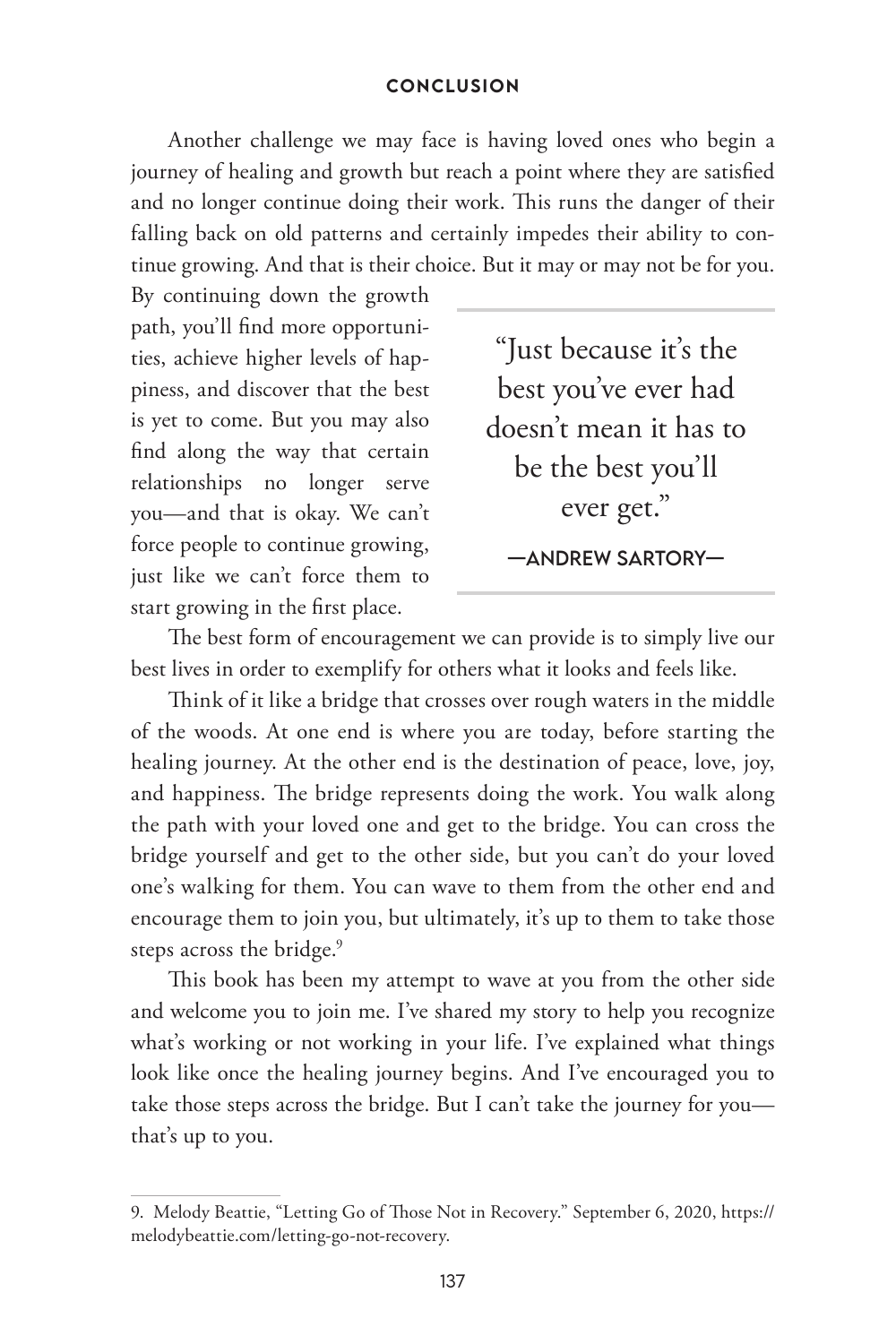# Looking Inward to Expand Outward

Now that you're almost finished with this text, let's revisit some questions from the beginning:

- 1. Are you happy?
- 2. If not, can you admit why you aren't happy? What (or who) is keeping you from being happy?
- 3. Would the eight-year-old version of yourself be proud, happy, and excited to become who you are now as an adult?
- 4. Are you really okay settling for unhappiness? Or do you want to finally do something about it—and make that eight-year-old proud, happy, and excited to become you?

Maybe your answers have changed between that first chapter and this last chapter—and maybe not. That's okay. These questions are still important to consider if you want to be happy.

Now let's recap what to do if you don't like your answers to the above questions:

- 1. **Examine your closest relationships.** Are any of them particularly challenging or utterly unbearable? If yes, you've got to make some changes—either set boundaries or end the relationship. Otherwise, your misery will continue. (Note: this is only step 1 if you have relationships that require significant changes.)
- 2. **Examine your relationship with yourself.** How do you talk to yourself? Do you understand the various cues from your mind, body, and soul in a given day? How do you react to stressful or painful situations? How do you feel just sitting by yourself?
- 3. **Get your ass into therapy.** (I *may* have mentioned this a time or two throughout the book.) Find a therapist with whom you have good rapport and who challenges you in ways that you can heal, increase your awareness, and have a better understanding of and relationship with yourself.
- 4. **Feel your feelings.** Sit with them. Don't push them down because they'll come back up eventually. Ask your therapist for help with this process—then you can start doing it on your own. *Repeat this step as needed. It will come up often.*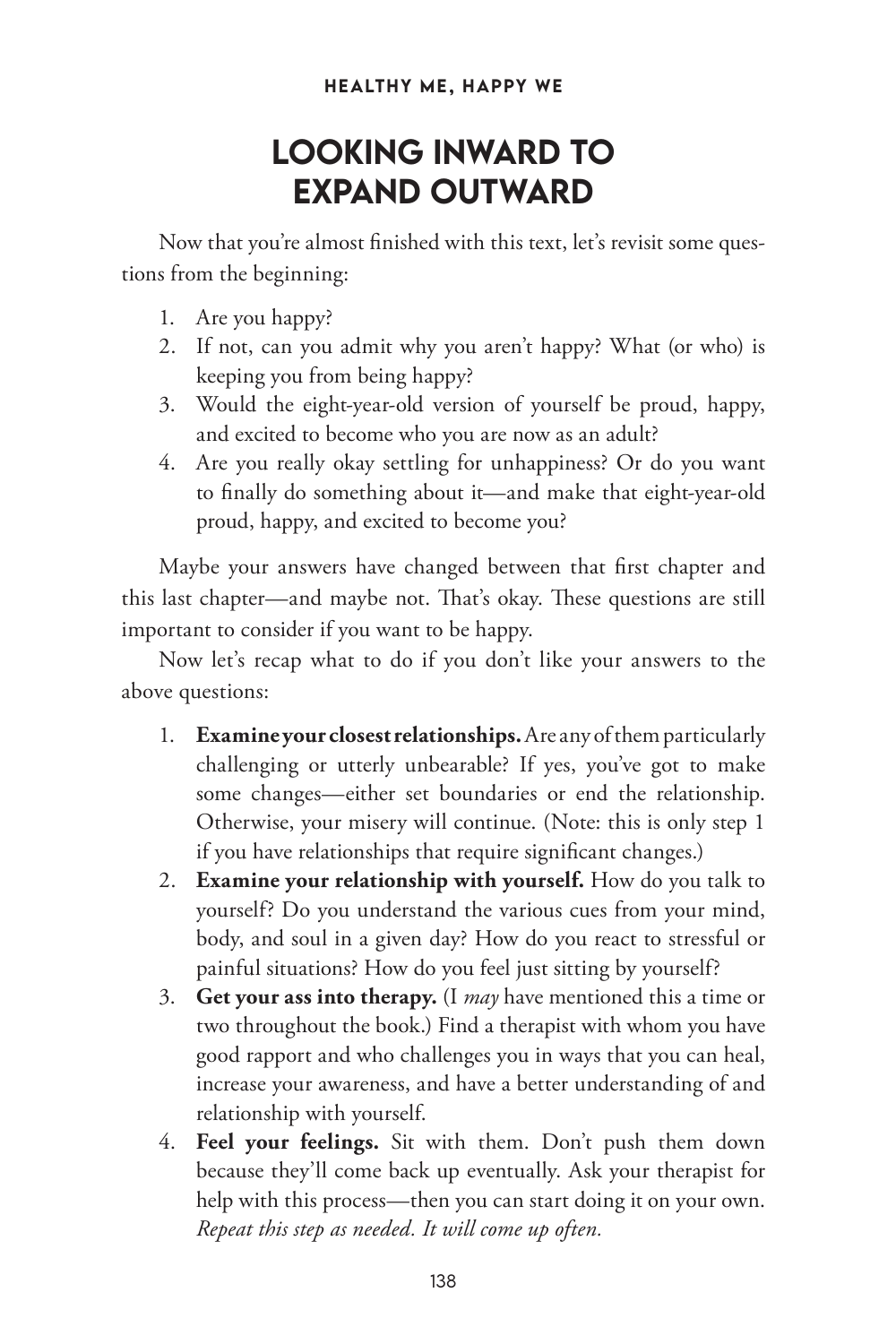- 5. **Revisit your relationship with yourself.** What can you do to bring yourself happiness and joy? How can you treat yourself with more gentleness, patience, and love—the same way you treat others? How do your methods of self-care and continued growth align with your highest good?
- 6. **Revisit your relationships with others.** How can you employ healthy changes to improve your interactions with others and how you feel about those relationships?
- 7. **Surround yourself with other people who also prioritize their growth, healing, and happiness.** This doesn't mean you have to let go of everyone who doesn't fit the bill, but you should find (or build) a network of like-minded individuals as well. This can be in person, online, or a combination of both. We are stronger and better together.
- 8. **Remember that you are not alone.** I poured my guts into this book to help serve as a reminder of this for you. More than likely, others have also experienced whatever you are going through or have gone through. Shared experiences can be a powerful way to connect with others—all the more reason to create that network of trustworthy people that I describe above.
- 9. **Employ daily practices that support growth, presence, and a healthy relationship with yourself.** Some approaches that work for me include:
	- Gratitude journaling: write three to five statements per day of people or things for which you are grateful, as well as *why*  you are grateful for them. It is impossible to be in a state of victimhood or anger when we are in a state of gratitude. I find it particularly impactful to express gratitude for any current challenges because I know they always have lessons to teach me.
	- Meditation: set aside at least five minutes per day for yourself to do this. Meditation teaches us how to be present and helps decrease anxiety. For additional information, see the back of this book.
	- Affirmations: write and vocalize positive statements about yourself, like "I am strong, confident, and powerful" and "I love myself." It is critical to feel at least some truth behind these statements, or they won't really do you much good. If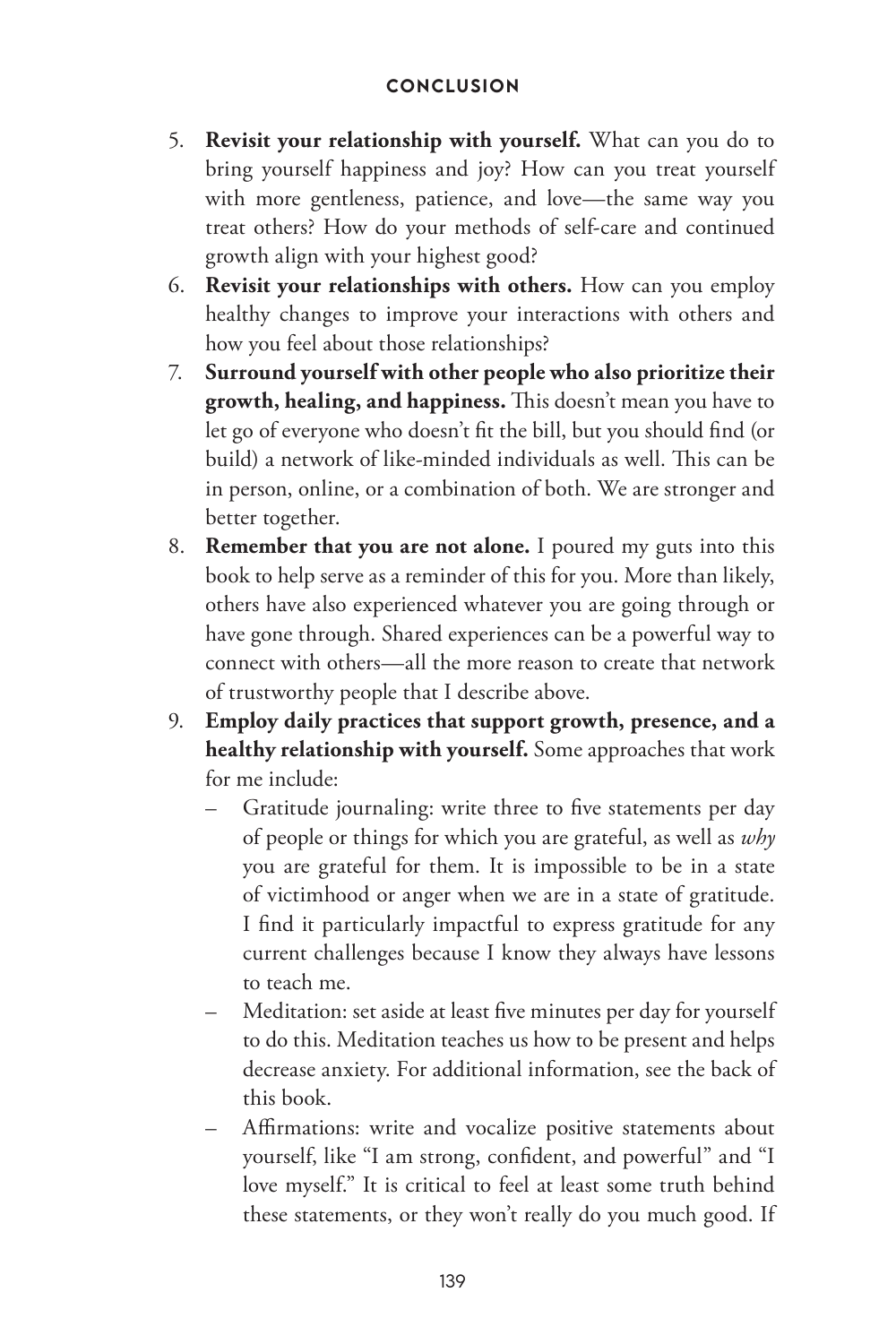you don't believe what you're writing or saying, imagine what it would feel like to believe those statements—and really feel into that emotion. I have written my statements on Post-it notes that I stuck to my bathroom mirror and read to myself aloud while looking myself in the eye.

### 10. **Share what you've learned.**

I believe that the universe hands us our biggest challenges for a reason. Once we grow and learn from them, it's our responsibility to humankind to share those lessons with others. I expect that any individual's biggest challenges have a lot to do with that individual's main purpose for this life.

"The hand of challenges we've been dealt is actually exactly what we need to reach joy and happiness."

—Jami Christine—

11. **Set an example for others.** This is the most effective way of sharing what we've learned. Teaching lessons about the challenges we've had can be helpful, but showing other people what it's like to heal and be happy will better encourage them to take their own journeys.

As you can see, this list is a combination of inward reflection and outward application. The order I've listed them in is intentional, though you may be able to mix them up a bit (and certainly repeat steps as needed). By first tackling the inward reflections and independent actions, you can examine the current state of your life and determine what's working for you and what's not—while still accepting where you currently are. From there, you can expand outward to apply that self-love and self-acceptance to your relationships with other people.

Before we can connect more deeply and healthily with others, before we can make a significant difference in the world, we have to take a long, hard look at ourselves. Improve our relationship with the self. Take care of the self. Get help. Heal.

And from there, everything else starts to open up. Things get easier. Life feels more fulfilling and energizing. We discover things about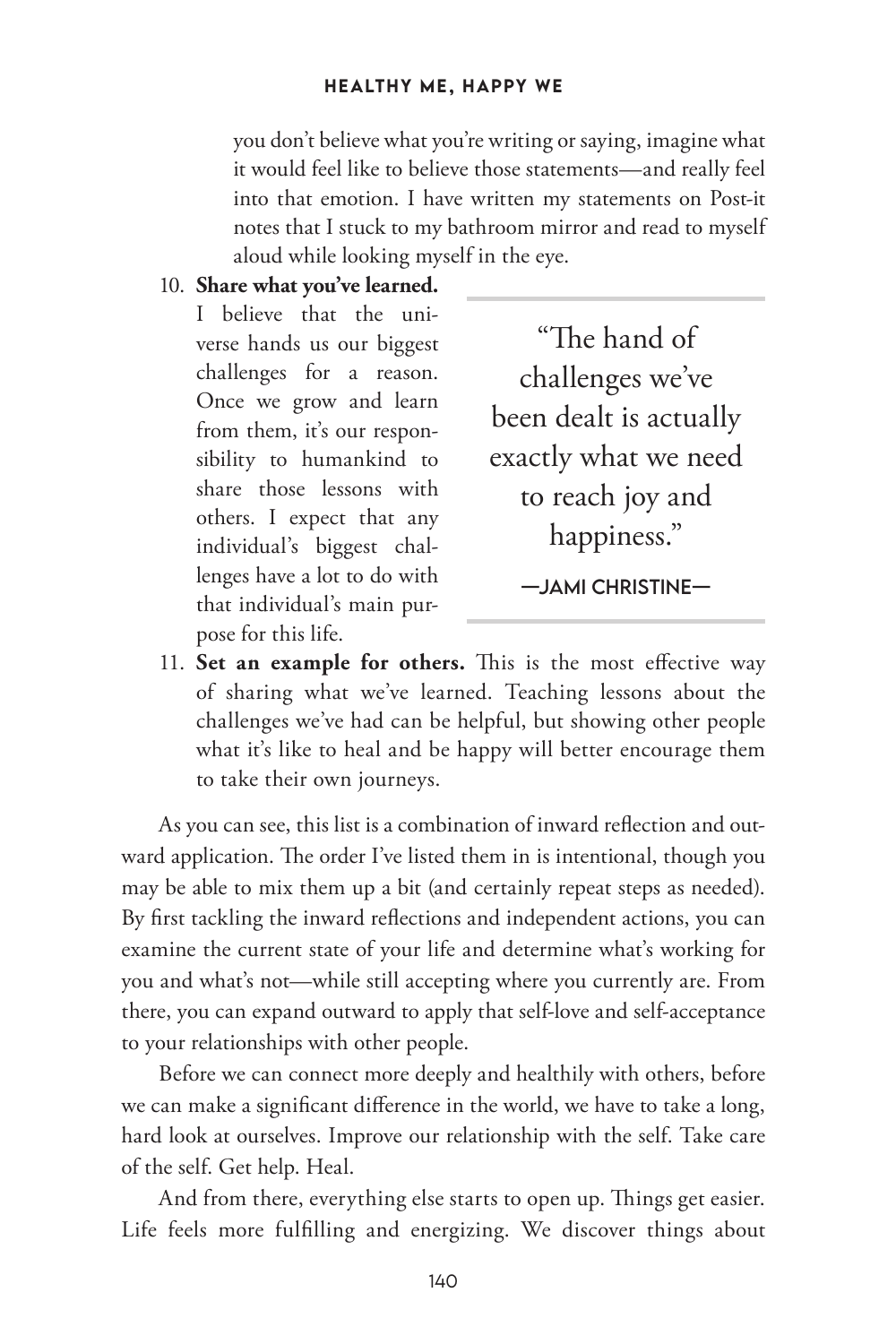ourselves and those around us that we didn't know existed. We find purpose. We not only transform ourselves but also play our part in transforming our relationships and the world around us. We feel freedom, peace, and joy. We are happy.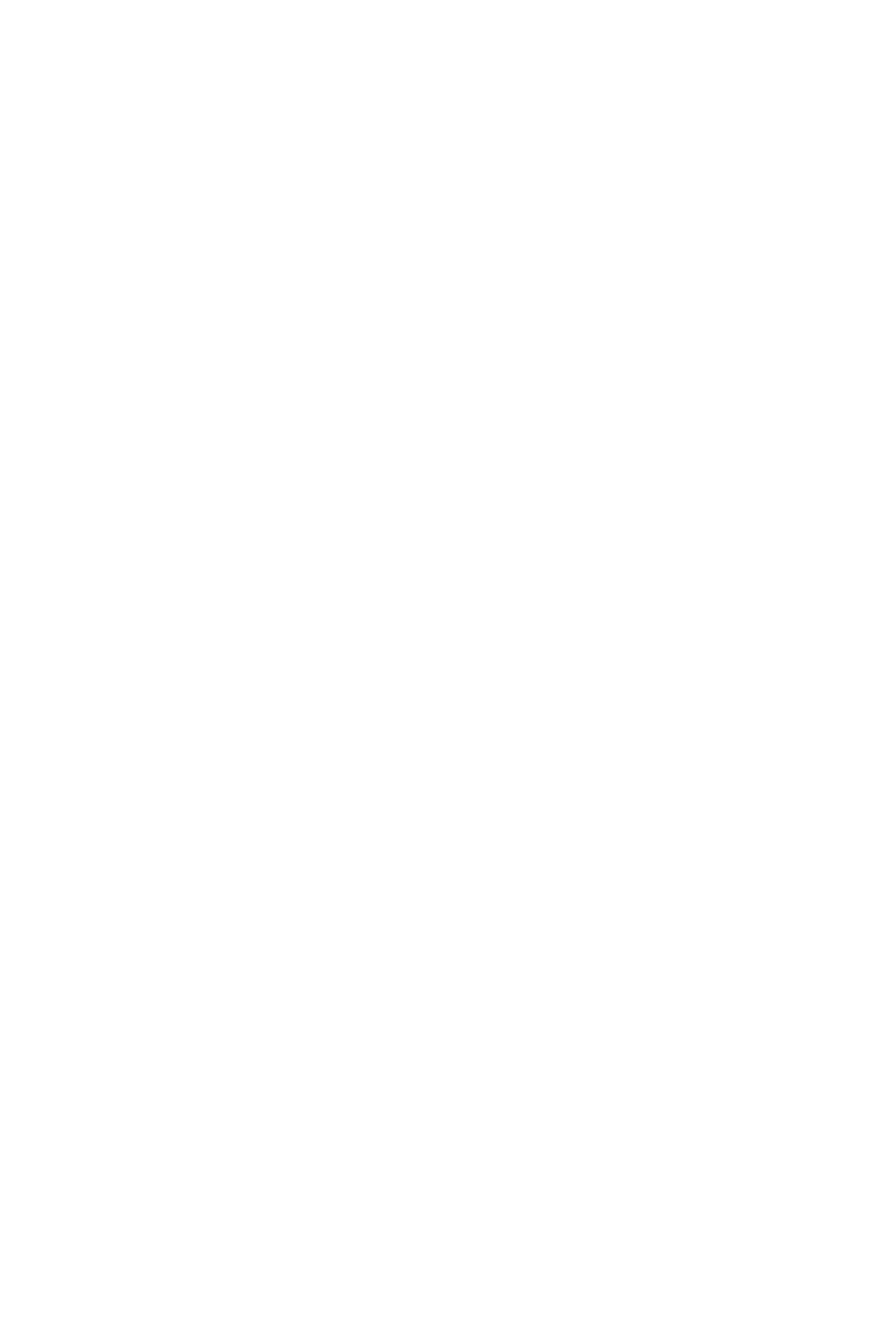# RESOURCES  $\overline{\mathcal{L}}$

## National Domestic Violence Hotline

- 1. By phone: 1-800-799-SAFE (7233)
- 2. By chat: thehotline.org

This hotline is for those suffering from not only physical abuse but also emotional, sexual, mental, and financial abuse—and for those who are questioning whether their relationships are abusive. Advocates are available 24/7/365 to discuss your situation and help you determine if your relationship might be abusive—and if so, what you can do to be safe and happy.

### Support Groups

1. "Living with Narcissist Emotional Abuse"—This Facebook group is dedicated to supporting victims and survivors of the emotional abuse experienced from living with a narcissist, sociopath, or psychopath. Many group members have a narcissistic partner or ex-partner, but many others have narcissistic parents, children, siblings, friends, coworkers, etc. The group is private, so your Facebook friends will not be able to see your membership or participation.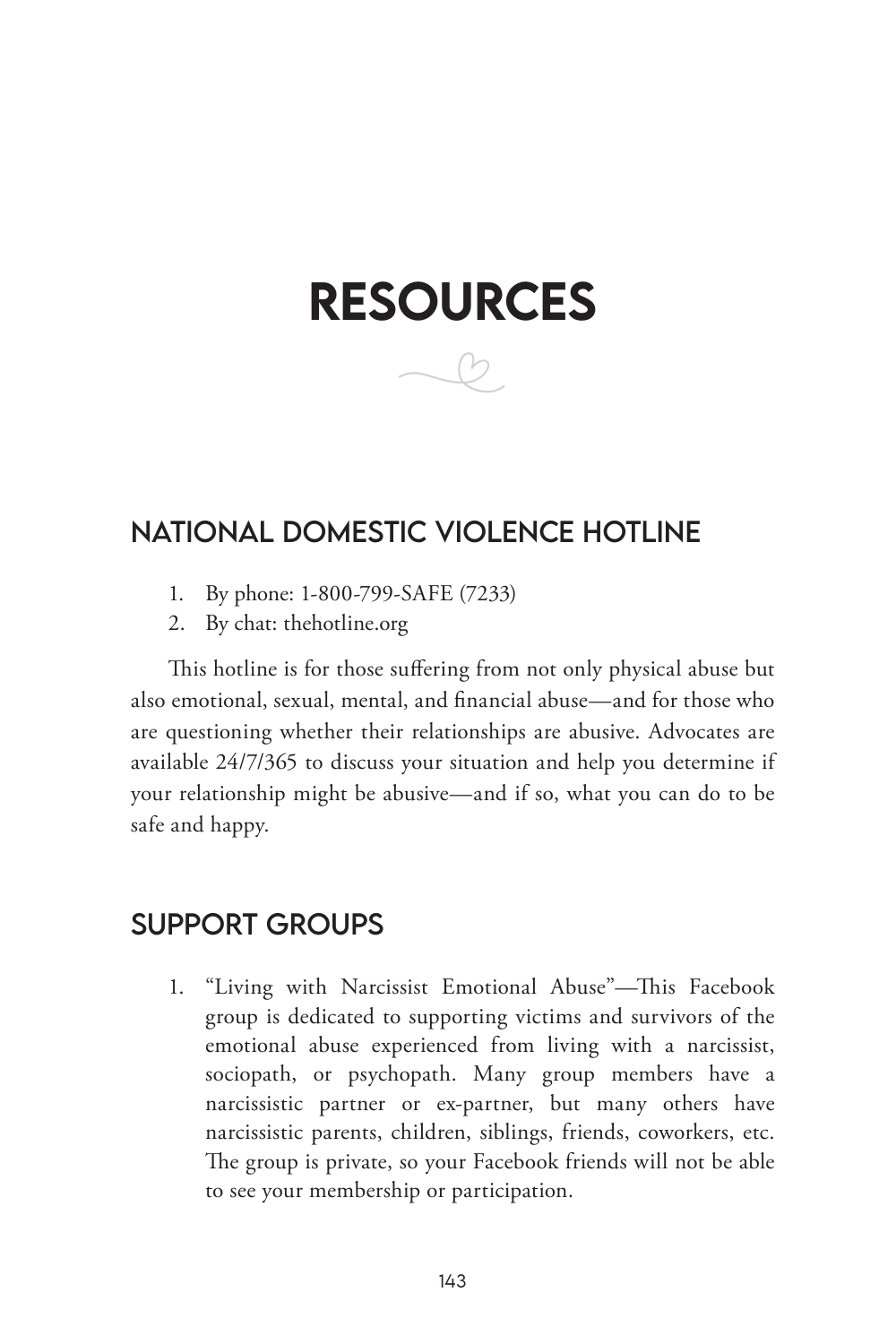#### RESOURCES

2. Al-Anon Family Groups—http://al-anon.org—This group provides help and hope for families and friends of alcoholics. Depending on where you live, there are likely several groups and daily meetings available in your area. Meetings are traditionally held in person, but this has evolved to include online meetings (depending on the group) given the COVID-19 pandemic. Note that every group has a different look and feel, so it's important to test out different groups to find the right fit.

I am not exaggerating when I say that these two groups, coupled with individual therapy, saved my life during my darkest, most difficult hours.

Other groups similar to Al-Anon exist for more specific issues, including S-Anon (for codependents of sex addicts) and Codependents Anonymous (CODA). I have not attended these groups myself.

# **BOOKS**

- 1. *Psychopath Free* and *Whole Again* by Jackson Mackenzie—Both books are about healing from abuse from relationships with narcissists, sociopaths, and psychopaths. They should be read in the order listed; *Psychopath Free* goes into greater detail about what to expect from being in the relationship as well as the immediate aftermath, while *Whole Again* supports the experience after having been out of the relationship for some time.
- 2. *How Al-Anon Works for Families & Friends of Alcoholics* (the "blue book")—This book provides the foundational teachings of Al-Anon and initial guidance on how to approach relationships with alcoholics.
- 3. *Codependent No More* and *Beyond Codependency* by Melody Beattie—Their respective subtitles (*How to Stop Controlling Others and Start Caring for Yourself* and *And Getting Better All the Time*) speak for what's covered in these. They should be read in the order listed. I recommend these books for anyone struggling with an alcoholic loved one and those who struggle with addiction themselves.
- 4. *Loving What Is* by Byron Katie—This book includes examples of back-and-forth discussions between Byron Katie and various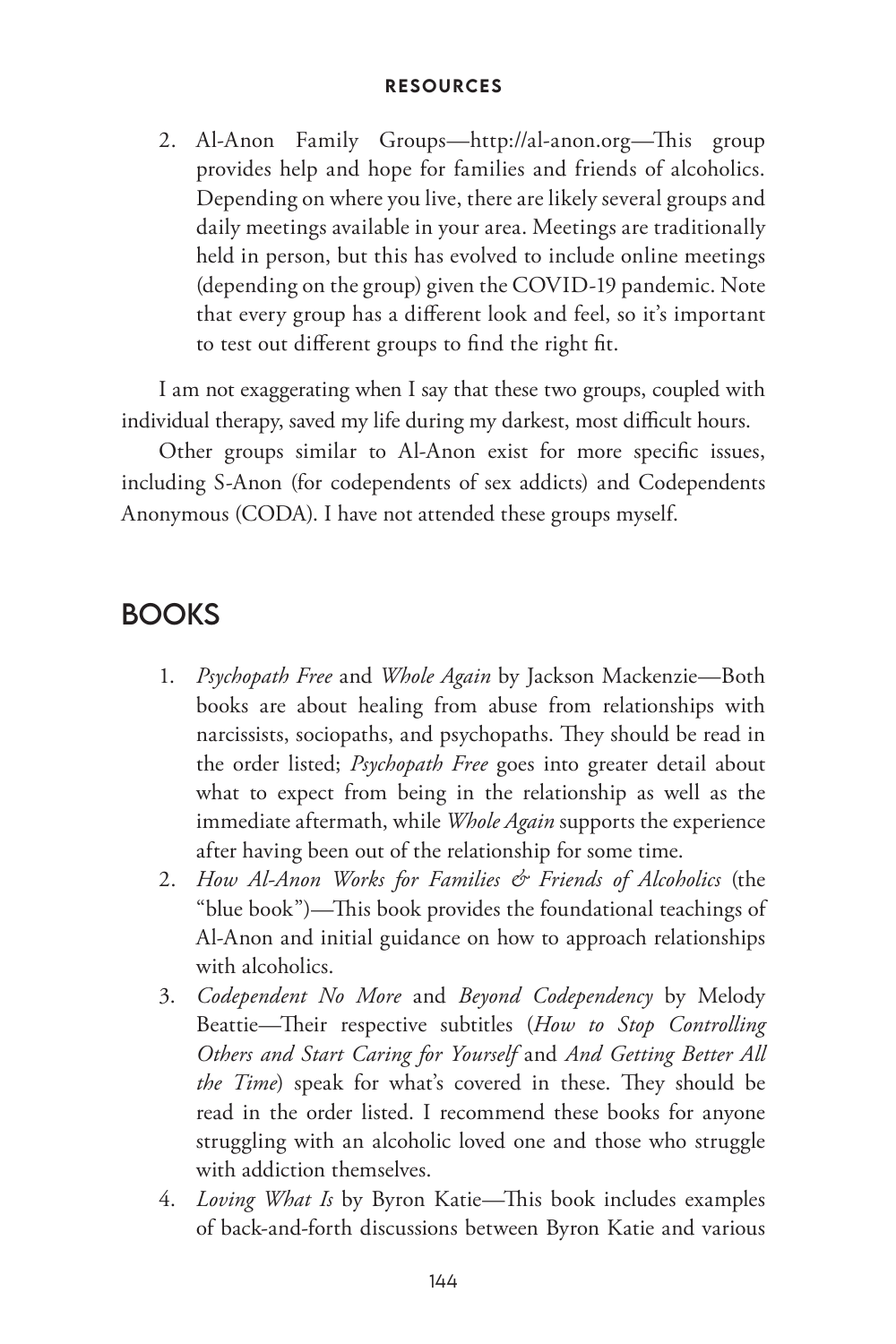#### RESOURCES

individuals doing "The Work" (as coined by Byron Katie). The examples allow us to accept the truth of reality and let go of people and things that are out of our control.

### Meditation Options

- 1. Mobile applications—My favorites are Head Space, Calm, and Insight Timer. These are great for guided mediations. There are free and paid versions of the apps.
- 2. YouTube—My go-to meditation style now is to pull up a "video" of meditation music and sit in otherwise silence. YouTube has plenty of guided meditations, too.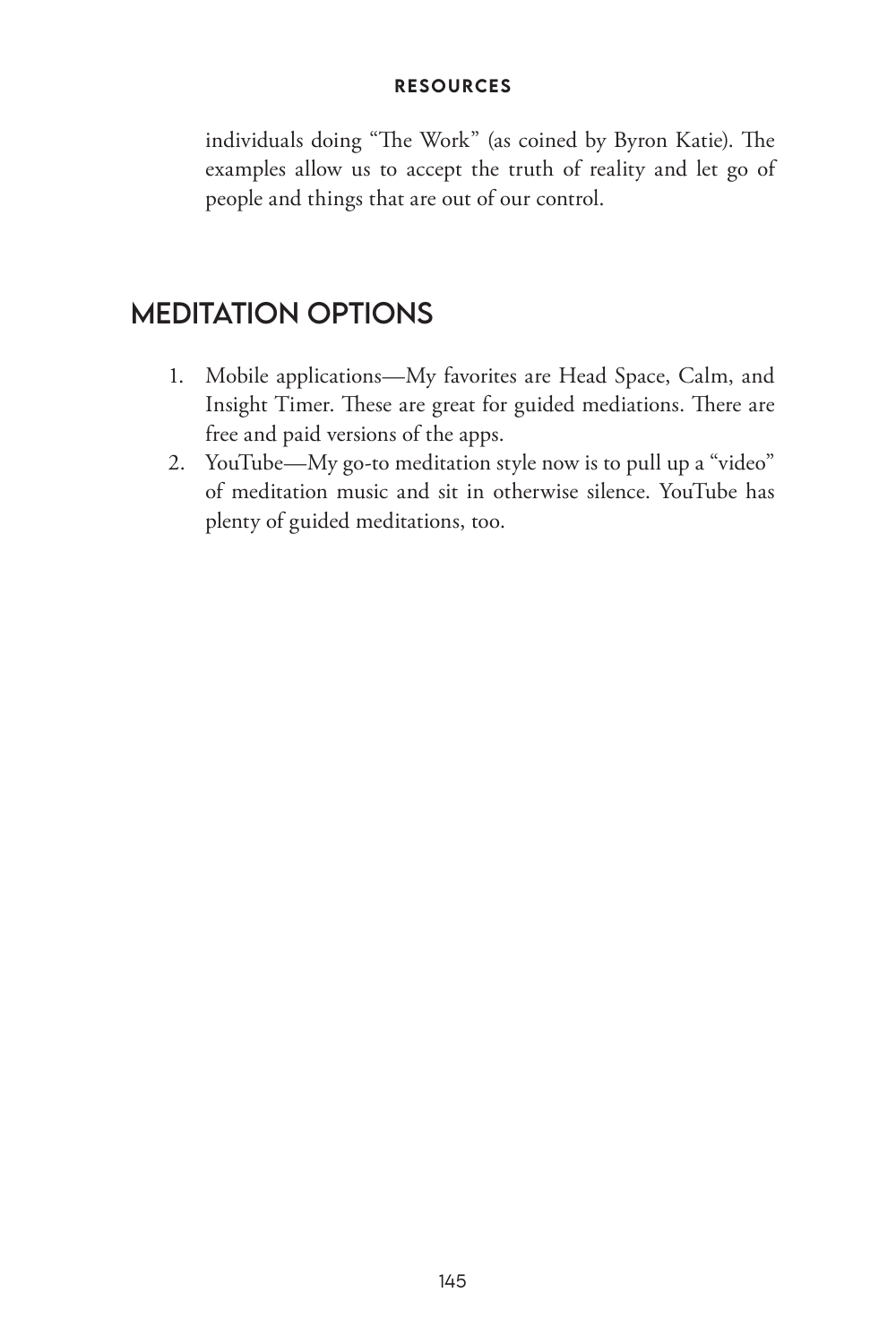# ACKNOWLEDGMENTS



To Azul, it's difficult to summarize my gratitude in a sentence or two. Simply put, this book would not be where it is today without the love, insight, inspiration, support, encouragement, and friendship from you and Steve.

To Emily and Kim, for managing my editing and publishing process in a way that I felt safe to let go. And to Catherine, McKell, Lisa, Jessica, and Kaitlin, for helping shape the book into this final product. Your creative ideas along the way made me feel even prouder to share this book with the world.

To Pam, for holding safe space for me—and playing a critical role in saving my life—during my darkest days. I am forever grateful to both you and Erick for guiding my healing journey in a way that I feel reborn.

To Andrew and Zach, for designing and leading coaching programs that launched my healing and transformation into hyper speed. Plus, without these programs and my friendship with you, the idea for this book would have never materialized.

I have multiple families to thank: my biological family (including my loving parents), work family, friend family (or "Framily"), PTI (group therapy) family, Authors Who Lead family, and Gay Man Thriving family. I appreciate all of you for providing love and community for me to grow, learn, and transform—all while having fun, too.

To Jessica, for being the first person to read a completed draft of my manuscript. Thank you for providing the safe space for me to share my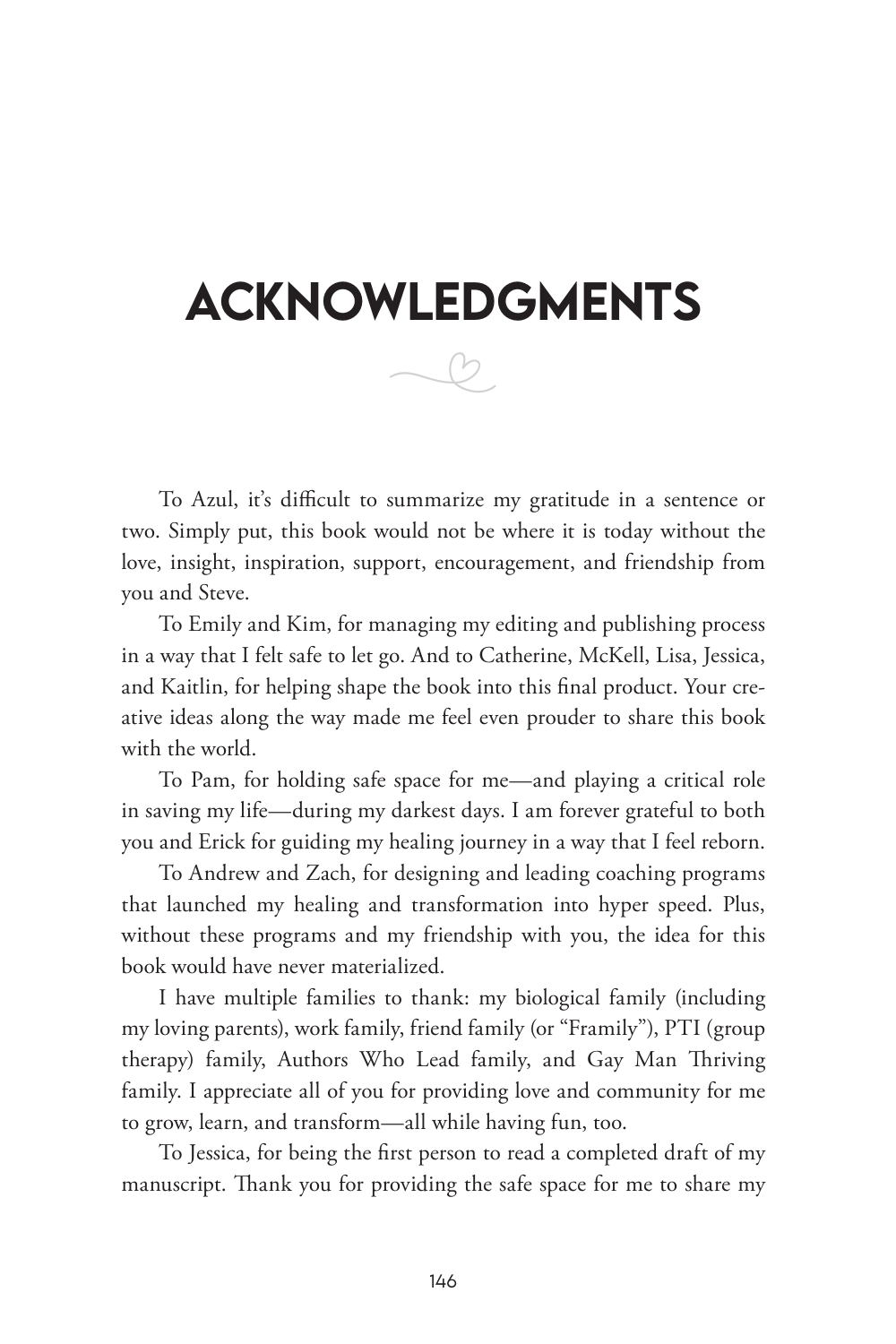#### ACKNOWLEDGMENTS

story. Your insights and suggestions were instrumental in transforming the book into what it has become.

To Michael and George, for providing helpful, constructive, and encouraging feedback early in the process.

To Jami, Julia, Heather, and Kim, for providing important suggestions that ultimately helped shape the final product, as well as insights related to your own experiences with unhealthy and healthy relationships. And to all four of you, for being some of the biggest sources of support and encouragement since my transformation began. Your independence and approach to life inspire me.

To my ex-husband, for teaching me what an unhealthy relationship looks like, with another and with myself. Without this experience that we shared, I wouldn't be the man I am today. And this book would not exist.

To Rob, for showing me what a healthy partnership looks like—and for your ongoing support and encouragement during the writing process. You will always hold a special place in my heart.

And to Peachy and Joey, my moral support who sat next to me on the couch as I wrote this entire book—even though they were asleep most of the time (and often snoring).

Finally, I want to acknowledge myself. I poured my heart and soul into this piece. I have bared my soul to you, the reader, in the hopes that it helps you transform your own life.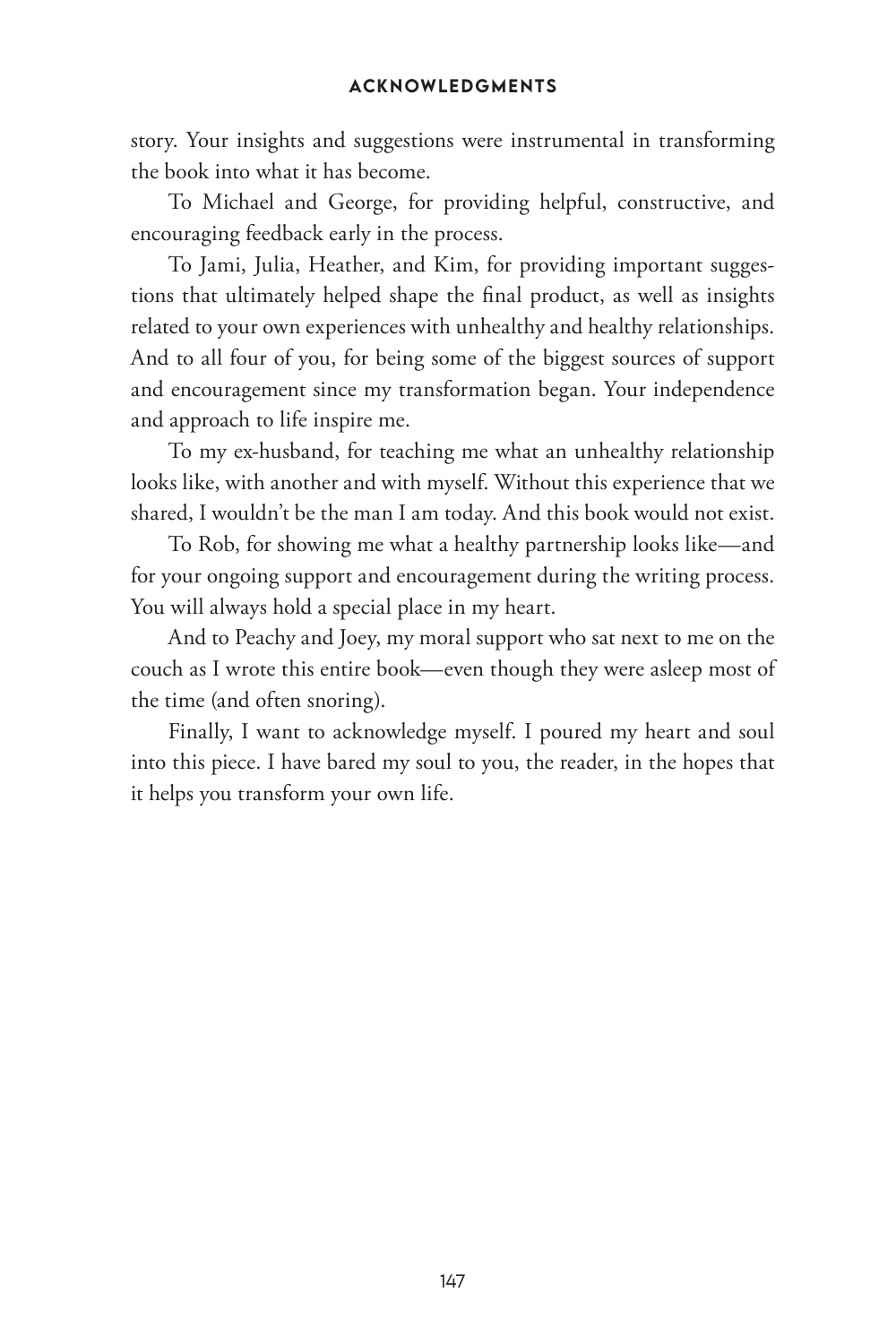# About the Author





Ted Smith is committed to helping others find and maintain happiness through healthy relationships with themselves and others. In his spare time, he enjoys playing piano, exploring spirituality and personal growth, and spending time with friends and family (outside of global pandemics). He lives in St. Louis, Missouri, with his two cats, Peachy and Joey.